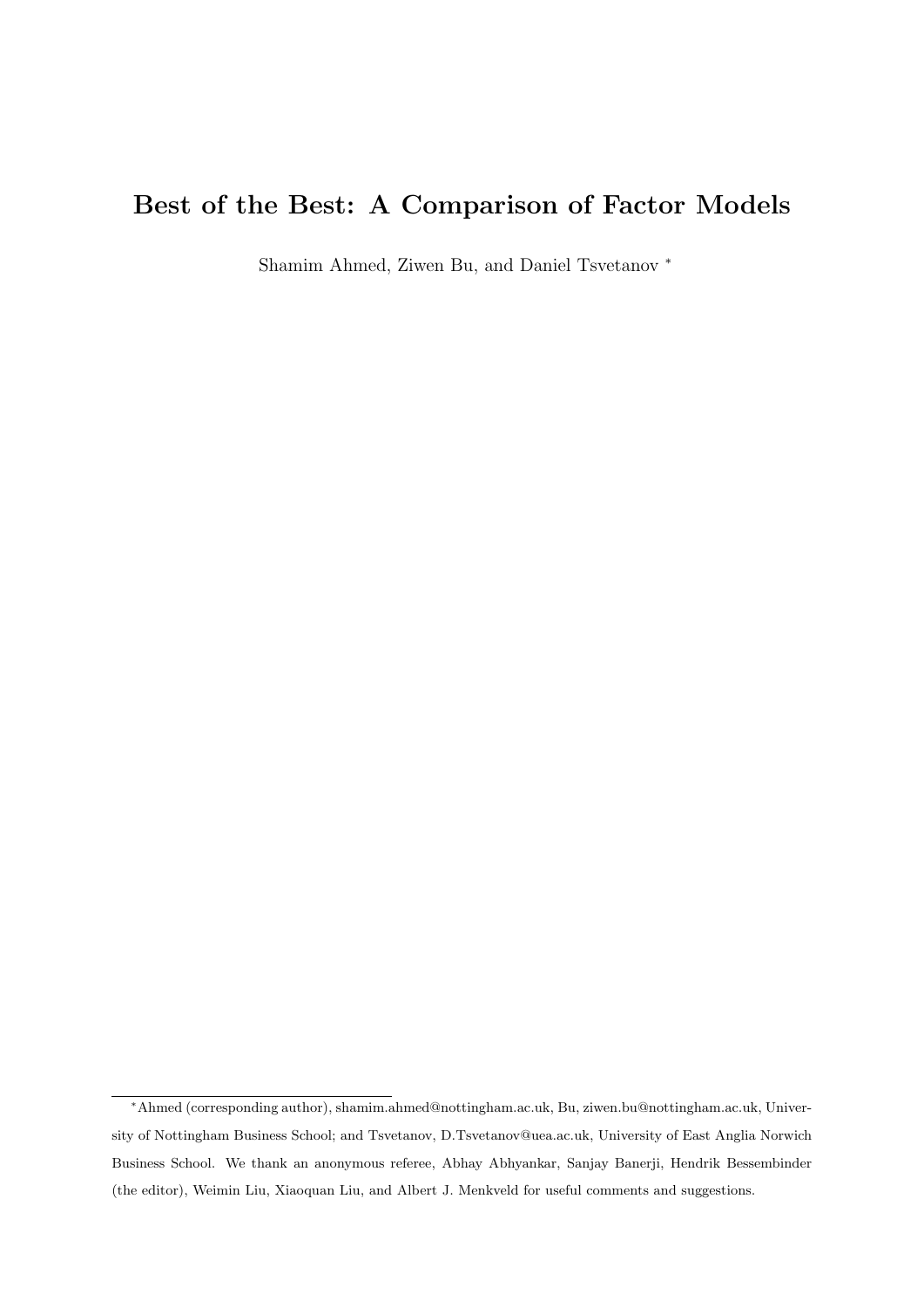#### Abstract

We compare major factor models and find that the [Stambaugh and Yuan](#page-38-0) [\(2016\)](#page-38-0) 4-factor model is the overall winner in the time-series domain. The [Hou et al.](#page-36-0)  $(2015)$  q-factor model takes second place and the [Fama and French](#page-35-0) [\(2015\)](#page-35-0) 5-factor model and the [Barillas and](#page-34-0) [Shanken](#page-34-0) [\(2018\)](#page-34-0) 6-factor model jointly take third place. The pairwise cross-sectional  $R^2$  and the multiple model comparison tests show that the [Hou et al.](#page-36-0) [\(2015\)](#page-36-0) q-factor model, the [Fama and French](#page-35-0) [\(2015\)](#page-35-0) 5-factor and 4-factor models, and the [Barillas and Shanken](#page-34-0) [\(2018\)](#page-34-0) 6-factor model take equal first place in the horse race.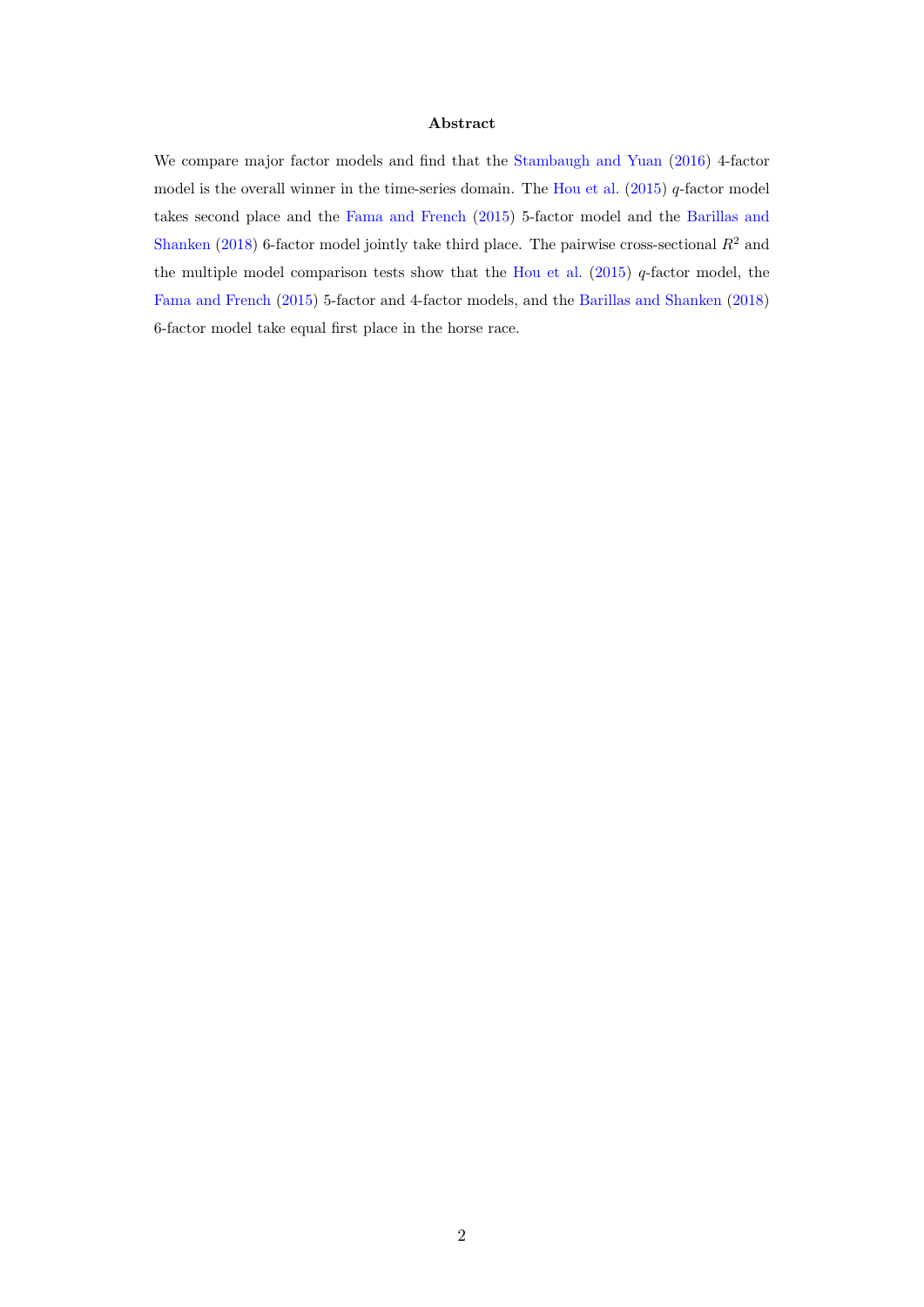## I. Introduction

Starting with the classic capital asset pricing model of [Sharpe](#page-38-1) [\(1964\)](#page-38-1) and [Lintner](#page-37-0) [\(1965\)](#page-37-0), the finance literature has been in search for a model that explains the cross-section of expected returns on assets. This had led to the development of a wide variety of factor pricing models over the past few years. Although these models are merely approximations of reality [\(Barillas](#page-34-0) [and Shanken,](#page-34-0) [2018;](#page-34-0) [Gospodinov et al.,](#page-36-1) [2013;](#page-36-1) [Kan and Robotti,](#page-37-1) [2009;](#page-37-1) [Kan et al.,](#page-37-2) [2013\)](#page-37-2), it is important from an academic and practitioner perspective to know which model provides the best overall description of asset returns. For example, there is ample evidence, both empirical and anecdotal, that portfolio managers most often use the capital asset pricing model and a variety of multifactor models to compute expectations of returns (see, among others, [Ang,](#page-34-1) [2014;](#page-34-1) [Brealey,](#page-34-2) [Myers and Allen,](#page-34-2) [2016;](#page-34-2) [Fischer and Wermers,](#page-35-1) [2012;](#page-35-1) [Gitman and Mercurio,](#page-36-2) [1982;](#page-36-2) [Graham and](#page-36-3) [Harvey,](#page-36-3) [2001;](#page-36-3) [Grinold and Kahn,](#page-36-4) [1995;](#page-36-4) [Jagannathan and Meier,](#page-37-3) [2002\)](#page-37-3). In relation to this, [Fama and French](#page-35-2) [\(2016\)](#page-35-2) compare the performance of the recently proposed 5-factor model of [Fama and French](#page-35-0) [\(2015\)](#page-35-0), along with models that use subsets of its factors. Along this line of research, [Hou et al.](#page-37-4) [\(2017a\)](#page-37-4) and [Stambaugh and Yuan](#page-38-0) [\(2016\)](#page-38-0) also investigate the performance of several prominent asset pricing models. All of these studies examine the relative performance of factor pricing models in time-series regressions using various test asset portfolios, but without the use of any formal statistical procedure that takes into account the sampling and model misspecification uncertainty. However, [Barillas and Shanken](#page-34-3) [\(2017\)](#page-34-3), [Harvey and Liu](#page-36-5) [\(2017\)](#page-36-5), [Kan and Robotti](#page-37-1) [\(2009\)](#page-37-1), and [Kan et al.](#page-37-2) [\(2013\)](#page-37-2), among others, emphasize that the practice of identifying the best model(s) by simply comparing point estimates of pricing performance metrics can be misleading.

In this article, we go beyond the vast majority of empirical studies by statistically comparing the performance of a much larger array of both classic and new-generation asset pricing models in order to explain several prominent return anomalies. Our array comprises of the capital asset pricing model of [Sharpe](#page-38-1) [\(1964\)](#page-38-1) and [Lintner](#page-37-0) [\(1965\)](#page-37-0), the [Fama and French](#page-35-3) [\(1993\)](#page-35-3) 3-factor model, the [Fama and French](#page-35-3) [\(1993\)](#page-35-3) and [Carhart](#page-34-4) [\(1997\)](#page-34-4) 4-factor model, the [Fama and French](#page-35-3) [\(1993\)](#page-35-3) and Pástor and Stambaugh [\(2003\)](#page-38-2) 4-factor model, the [Asness and Frazzini](#page-34-5) [\(2013\)](#page-34-5) 3-factor model, the [Hou et al.](#page-36-0) [\(2015\)](#page-35-0) q-factor model, the [Fama and French](#page-35-0) (2015) 5-factor model, the 4-factor model of [Fama and French](#page-35-0) [\(2015\)](#page-35-0) that drops the "high minus low" value factor, the [Stambaugh and Yuan](#page-38-0) [\(2016\)](#page-38-0) 4-factor model, and the [Barillas and Shanken](#page-34-0) [\(2018\)](#page-34-0) 6-factor model. Although recent research (see [Harvey, Liu and Zhu,](#page-36-6) [2016;](#page-36-6) [McLean and Pontiff,](#page-38-3) [2016\)](#page-38-3) documents hundreds of potential traded and nontraded factors that explain the cross-section of stock returns, we limit ourselves to these traded factor models for two reasons. Firstly, these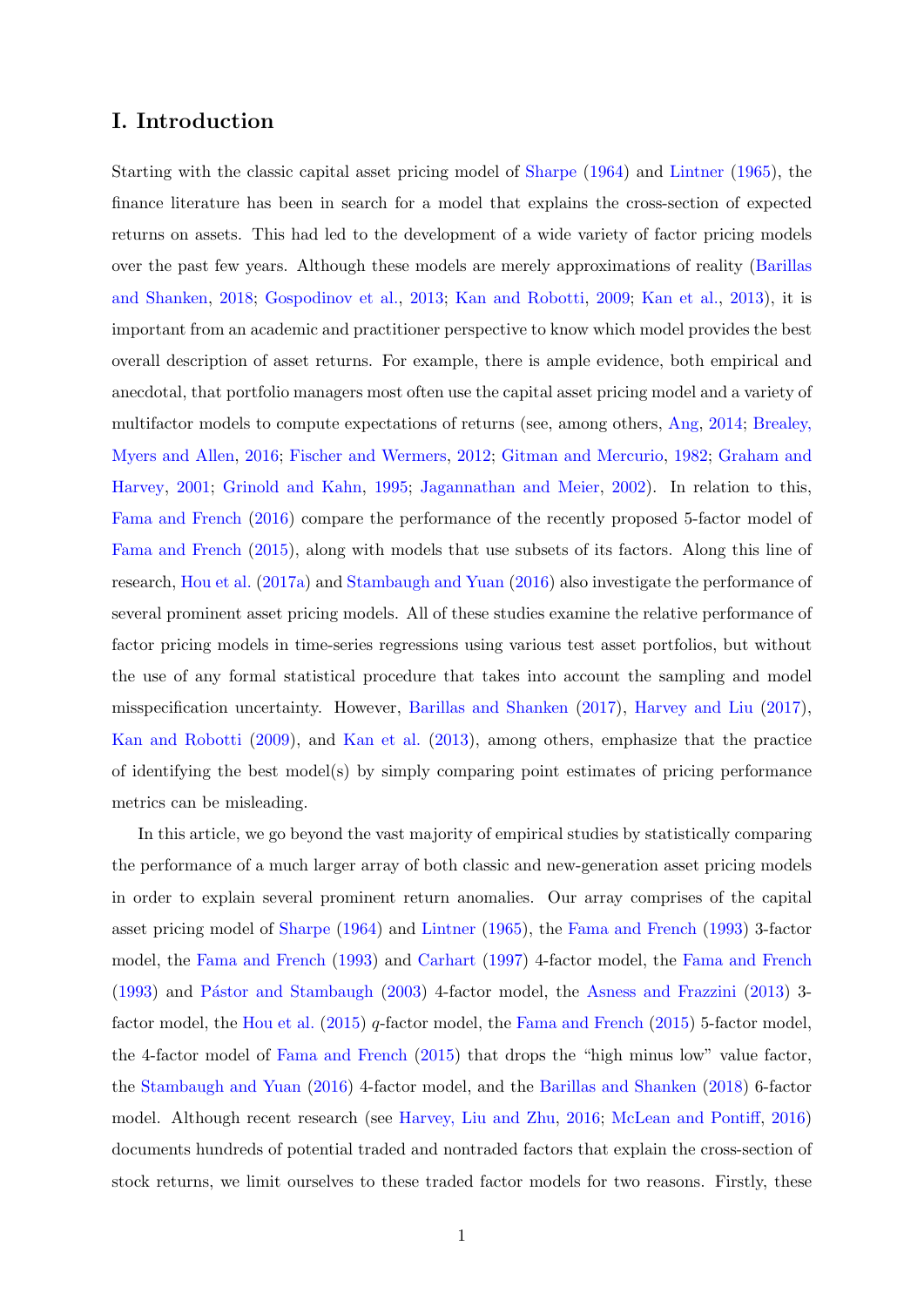models have remained the most prominent, if not the best, models over the years. Importantly, most of our chosen models are frequently used for risk-adjustment purposes in the empirical asset pricing literature (see, for example, [Bali, Cakici and Whitelaw,](#page-34-6) [2011;](#page-34-6) [Bali, Engle and Murray,](#page-34-7) [2016;](#page-34-7) [Gu,](#page-36-7) [2016;](#page-36-7) [Hirshleifer, Hsu and Li,](#page-36-8) [2017;](#page-36-8) [Kuehn, Simutin and Wang,](#page-37-5) [2017\)](#page-37-5). Secondly, focusing only on return factor models allows us to explore their performance in both the timeseries and the cross-sectional domains. Moreover, given the plethora of models, investigating the ten prominent factor models keeps the model comparison exercise at a reliably manageable level. Hence, our empirical examination of the relative model performance can be viewed as a search for the best of the best factor pricing models.

As in many recent papers (see, among others, [Fama and French,](#page-35-0) [2015,](#page-35-0) [2016,](#page-35-2) [2017;](#page-35-4) [Hou,](#page-36-9) [Karolyi and Kho,](#page-36-9) [2011;](#page-36-9) [Hou, Xue and Zhang,](#page-36-0) [2015,](#page-36-0) [2017a;](#page-37-4) [Stambaugh and Yuan,](#page-38-0) [2016\)](#page-38-0), we begin by applying our chosen factor models to the data, and informally comparing them using a comprehensive set of pricing performance metrics estimated in the time-series domain. We then employ the pairwise test for equality of cross-sectional regression  $R^2$ s introduced by [Kan](#page-37-2) [et al.](#page-37-2)  $(2013)$ . A key advantage of the sample cross-sectional  $R^2$  test is that the testing procedure takes into account the impact of potential model misspecification, and therefore ensures robust and valid statistical inference regarding relative performance. This also enables us to observe any differences between our informal findings on relative model performance in the time-series domain and those of the cross-sectional statistical evidence. However, the pairwise model comparison may not always unambiguously determine the best factor model when multiple models are involved in the horse race [\(Barillas et al.,](#page-34-8) [2017;](#page-34-8) [Gospodinov et al.,](#page-36-1) [2013;](#page-36-1) [Kan et al.,](#page-37-2) [2013\)](#page-37-2). To address this concern, we also conduct a multiple model comparison, following [Kan et al.](#page-37-2) [\(2013\)](#page-37-2), which identifies whether a "benchmark" asset pricing model significantly outperforms a set of alternative models in terms of the cross-sectional regression  $R^2$ .

To investigate the strengths and weaknesses of competing factor pricing models, choosing test assets based on numerous predictive signals (see, for example, [Green, Hand and Zhang,](#page-36-10) [2014\)](#page-36-10) is a challenge. In this regard, we follow prior empirical studies (see, among others, [Fama](#page-35-5) [and French,](#page-35-5) [1997,](#page-35-5) [2008,](#page-35-6) [2016;](#page-35-2) [Feng, Giglio and Xiu,](#page-35-7) [2017;](#page-35-7) [Kan, Robotti and Shanken,](#page-37-2) [2013;](#page-37-2) [Kozak, Nagel and Santosh,](#page-37-6) [2018;](#page-37-6) [Stambaugh and Yuan,](#page-38-0) [2016\)](#page-38-0), particularly the suggestion of [Lewellen et al.](#page-37-7) [\(2010\)](#page-37-7), while keeping our analysis parsimonious. We choose subsets of test assets representative of major anomaly categories, such as investment, profitability, intangibles, and trading frictions, documented in the literature (see [Green, Hand and Zhang,](#page-36-10) [2014;](#page-36-10) [Hou, Xue and](#page-36-0) [Zhang,](#page-36-0) [2015,](#page-36-0) [2017a,](#page-37-4)[b,](#page-37-8) and references therein). Specifically, the sets of test assets used in this article are the value-weighted monthly excess returns on: the 25 size-STR (short-term reversal)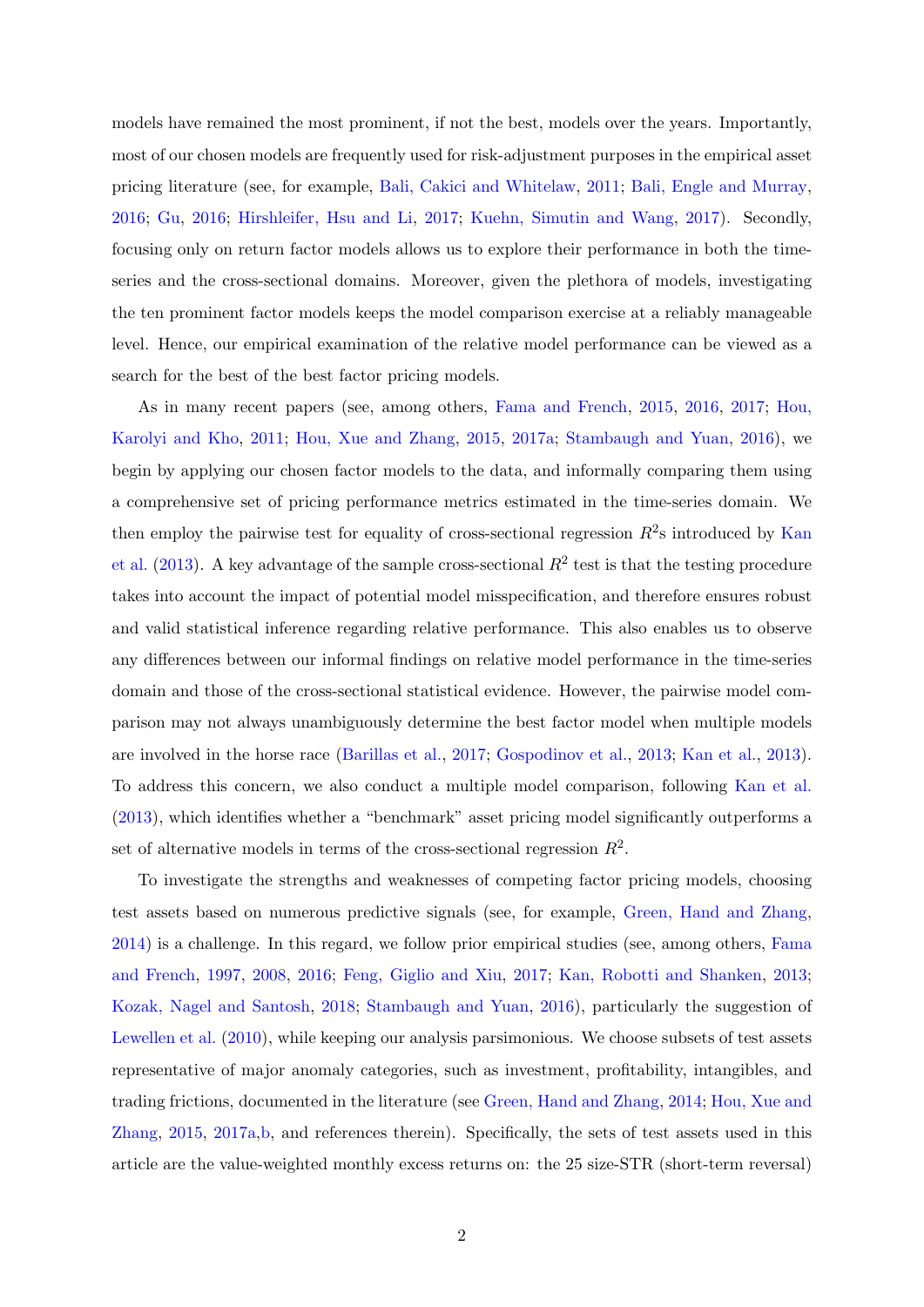portfolios, the 25 size-CI (abnormal capital investment) portfolios, the 25 size-DR (distress risk) portfolios, the 25 size- $\beta$  (market beta) portfolios, the 35 size-NI (net share issues) portfolios, the 25 size-MAX (lottery demand) portfolios, the 25 size-RVar (residual variance) portfolios, the 25 size-AC (accruals) portfolios, the 30 IND (industry) portfolios, and the 8 D10 $-1$  (high minus low decile) portfolios. These test asset portfolios capture a vast cross-section of return anomalies; at the same time, a majority of them are readily available in the public domain, as described in the next section. More importantly, many of our test asset portfolios pose a greater challenge to existing asset pricing models (see, for example, [Fama and French,](#page-35-2) [2016\)](#page-35-2). Different from [Hou et al.](#page-37-4) [\(2017a\)](#page-37-4) and [Stambaugh and Yuan](#page-38-0) [\(2016\)](#page-38-0), our rationale for using the eight sets of independent two-way sorted portfolios is that they allow us to see how well the competing factor models accommodate anomaly returns across size groups. In fact, asset pricing models have systematic problems explaining average returns on small stocks (see [Fama and French,](#page-35-3) [1993,](#page-35-3) [1996,](#page-35-8) [2015,](#page-35-0) [2016,](#page-35-2) [2017\)](#page-35-4).

Our time-series analysis using point estimates of an exhaustive set of pricing performance measures demonstrates that the [Stambaugh and Yuan](#page-38-0) [\(2016\)](#page-38-0) 4-factor model is the overall winner among all the asset pricing models in explaining anomalies. For example, the model outperforms, though informally, the competing models by producing the smallest point estimates for the average absolute alpha and a variant of the alpha dispersion metric for half of the sets of test asset portfolios. Considering the metric measuring the dispersion (second moment) of the alphas due to sampling error, we see that the [Stambaugh and Yuan](#page-38-0) [\(2016\)](#page-38-0) 4-factor model delivers the largest point estimate in four out of the ten sets of test portfolios. Moreover, the model generates the least number of statistically significant alphas for six portfolio sets. The [Hou et al.](#page-36-0) [\(2015\)](#page-36-0)  $q$ -factor model does a reasonably good job in accommodating anomaly returns, and takes second place in the horse race. For example, the q-factor model produces insignificant alphas for all 25 of the size-DR portfolios. The model also offers the largest point estimate for the dispersion (second moment) of the alphas, due to sampling error, in three sets of test asset portfolios. Among the remaining competing models, the [Fama and French](#page-35-0) [\(2015\)](#page-35-0) 5-factor model and the [Barillas and Shanken](#page-34-0) [\(2018\)](#page-34-0) 6-factor model perform almost equally well, and take equal third place. Both deliver the largest point estimate for the average time-series regression  $R^2$  in five out of the ten sets of portfolios. Looking at the 42 small size portfolios across the eight anomaly variables, we find that all of our asset pricing models have difficulties explaining their returns – an observation consistent with prior studies.

When the model comparison exercises are carried out based on pairwise tests of the equality of the sample cross-sectional  $R^2$ s and multiple model comparison tests, a different yet statis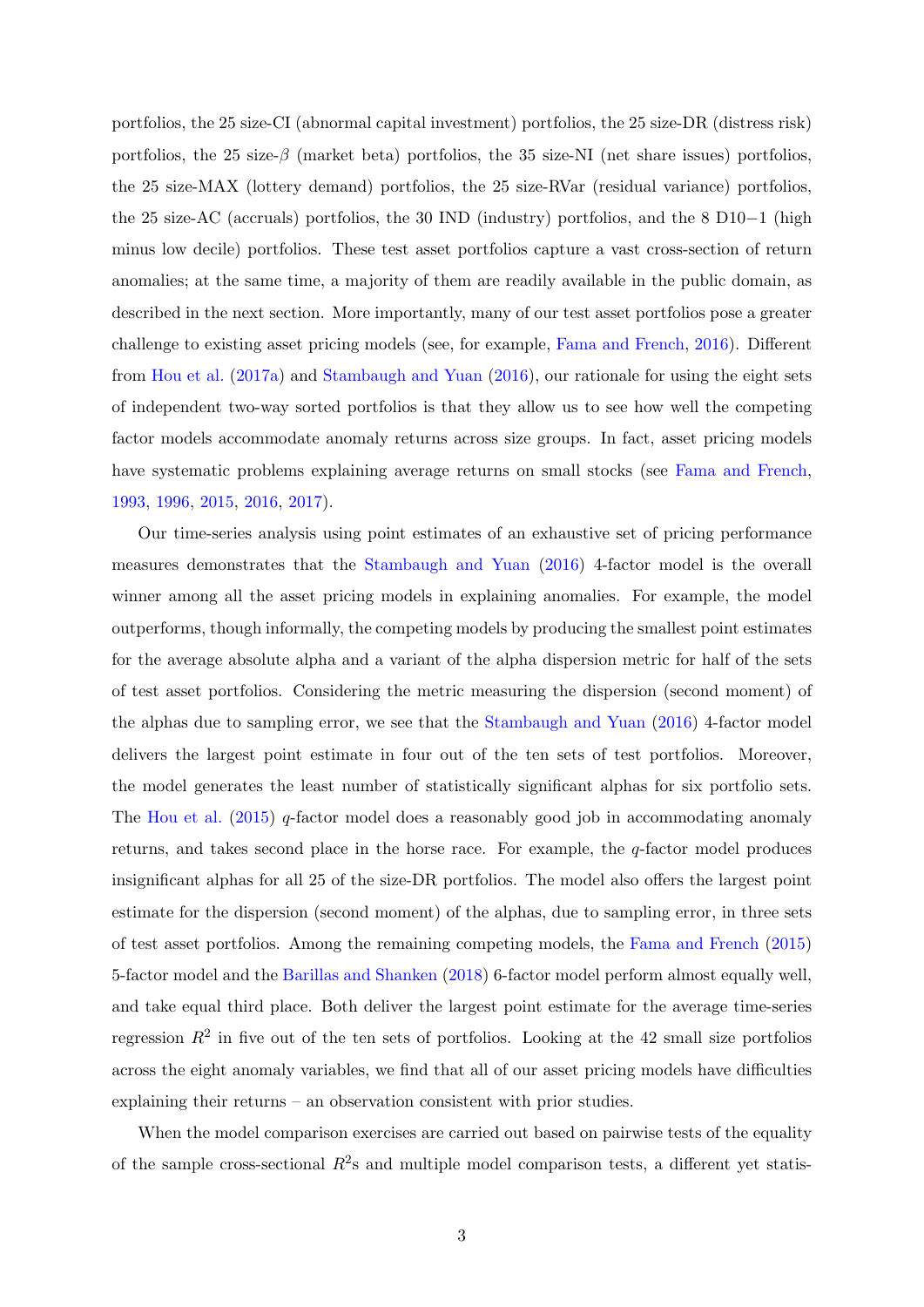tically valid picture emerges. Overall, we find that the [Hou et al.](#page-36-0)  $(2015)$  q-factor model, the [Fama and French](#page-35-0) [\(2015\)](#page-35-0) 5-factor model, the 4-factor model of [Fama and French](#page-35-0) [\(2015\)](#page-35-0) that drops the value factor, and the [Barillas and Shanken](#page-34-0) [\(2018\)](#page-34-0) 6-factor model, all perform almost equally well, and thus jointly take first place in the horse race. More importantly, these asset pricing models are never statistically dominated at the 5% level in our multiple model comparison analysis. The [Stambaugh and Yuan](#page-38-0) [\(2016\)](#page-38-0) 4-factor model, which is the top performer in the time-series analysis, now takes the next place. Different from most studies in the time-series domain (see, for example, [Fama and French,](#page-35-8) [1996,](#page-35-8) [2016;](#page-35-2) [Hou, Xue and Zhang,](#page-36-0) [2015,](#page-36-0) [2017a\)](#page-37-4), we also find that the capital asset pricing model of [Sharpe](#page-38-1) [\(1964\)](#page-38-1) and [Lintner](#page-37-0) [\(1965\)](#page-37-0) performs reasonably well. All of these findings remain robust, irrespective of cross-sectional regression methodologies and normal and sequential tests for non-nested models.

Taken together, our statistical evidence from the cross-sectional analysis reinforces the argument of [Barillas and Shanken](#page-34-3) [\(2017\)](#page-34-3), [Harvey and Liu](#page-36-5) [\(2017\)](#page-36-5), and [Kan and Robotti](#page-37-1) [\(2009\)](#page-37-1) that the common practice of identifying the superior model(s) by informally comparing pricing performance metrics can lead to erroneous conclusions. Importantly, the empirical results in this article also contribute to the growing literature on assessing the performance of asset pricing models, and have valuable implications for practical applications, including capital budgeting, equity valuation, quantitative investment management, and fund performance evaluation. For example, the [Fama and French](#page-35-3) [\(1993\)](#page-35-3) and [Carhart](#page-34-4) [\(1997\)](#page-34-4) 4-factor model is the current workhorse model used to evaluate mutual fund performance (see, among others, [Ang,](#page-34-1) [2014;](#page-34-1) [Fama and French,](#page-35-9) [2010;](#page-35-9) [Fischer and Wermers,](#page-35-1) [2012\)](#page-35-1). Given our cross-sectional statistical evidence on the superior performance of the [Hou et al.](#page-36-0) [\(2015\)](#page-36-0)  $q$ -factor model, the [Fama and](#page-35-0) [French](#page-35-0) [\(2015\)](#page-35-0) 5-factor and 4-factor models, and the [Barillas and Shanken](#page-34-0) [\(2018\)](#page-34-0) 6-factor model, they can all be applied in this area.

Our study differs from several recent papers that compare model performance, as we employ misspecification robust statistical tests on a much larger array of factor pricing models in the cross-sectional domain. Some of these papers include [Fama and French](#page-35-2) [\(2016\)](#page-35-2), [Hou et al.](#page-37-4) [\(2017a\)](#page-37-4), and [Stambaugh and Yuan](#page-38-0) [\(2016\)](#page-38-0). For instance, [Fama and French](#page-35-2) [\(2016\)](#page-35-2) show that the 5-factor model of [Fama and French](#page-35-0) [\(2015\)](#page-35-0) accommodates several return anomalies not explained by the [Fama and French](#page-35-3) [\(1993\)](#page-35-3) 3-factor model. The authors however, compare the performance of the [Fama and French](#page-35-0) [\(2015\)](#page-35-0) 5-factor model only with that of models that use subsets of those same five factors. [Stambaugh and Yuan](#page-38-0) [\(2016\)](#page-38-0) compare the performance of their version of the 4-factor model with that of only three other models, namely the [Fama and](#page-35-3) [French](#page-35-3) [\(1993\)](#page-35-3) 3-factor model, the [Fama and French](#page-35-0) [\(2015\)](#page-35-0) 5-factor model, and the [Hou et al.](#page-36-0)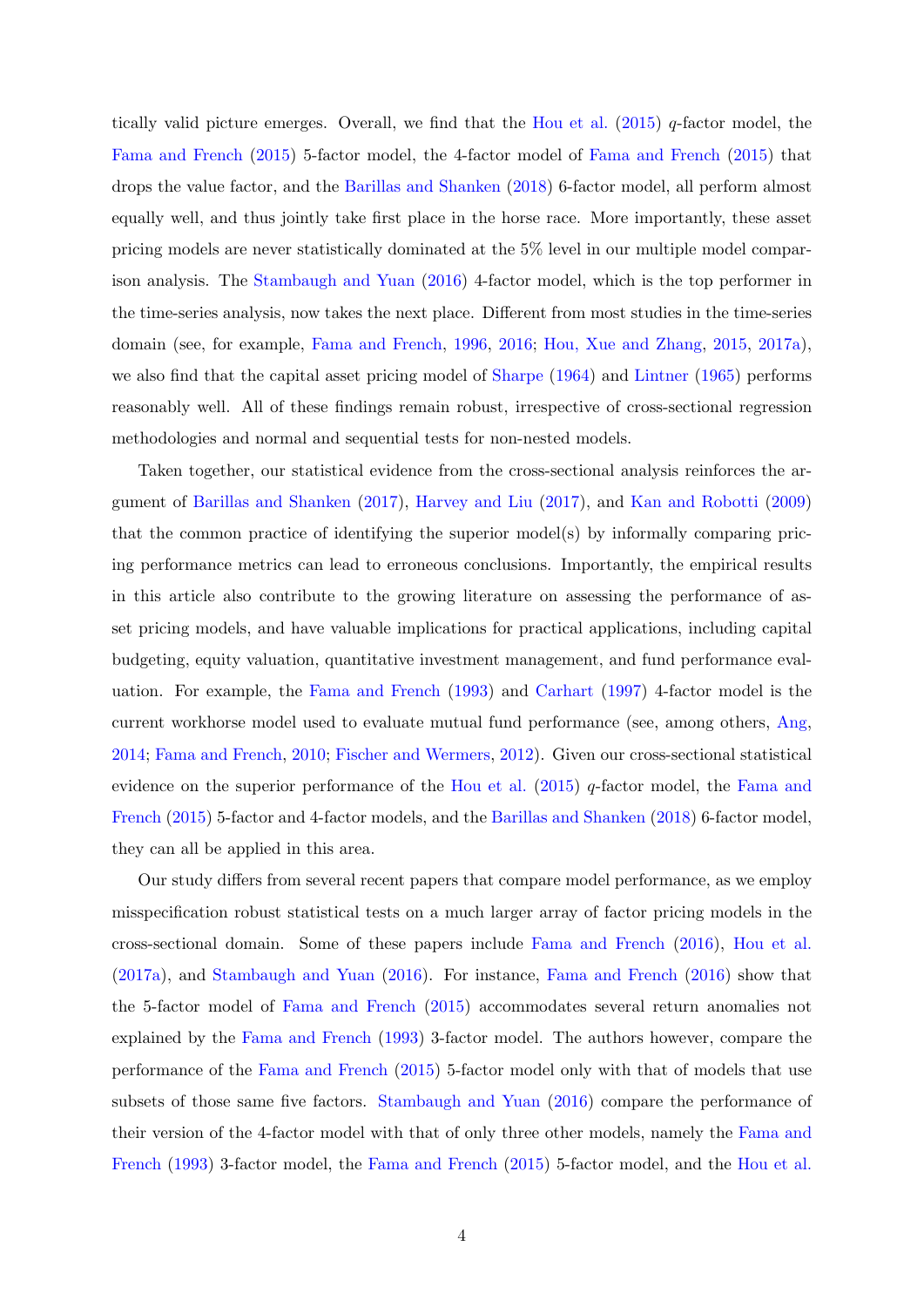[\(2015\)](#page-36-0) q-factor model. Using one-way (univariate) sorted anomaly portfolios in the time-series regressions, the authors show that their 4-factor model, also known as the mispricing factor model, performs the best. Likewise, [Hou et al.](#page-37-4)  $(2017a)$  show that the q-factor model of [Hou](#page-36-0) [et al.](#page-36-0) [\(2015\)](#page-36-0) outperforms the [Fama and French](#page-35-0) [\(2015\)](#page-35-0) 5-factor model in explaining a wide array of asset pricing anomalies. However, their list of models in the horse race excludes the newly proposed 4-factor model of [Stambaugh and Yuan](#page-38-0) [\(2016\)](#page-38-0). More recently, [Barillas and Shanken](#page-34-0) [\(2018\)](#page-34-0) develop a Bayesian framework for comparing return factor models in terms of their posterior probabilities. Yet this framework requires formulating priors on the pricing errors, and therefore empirical results can be sensitive. In this context, the pairwise cross-sectional  $R^2$ equality test of [Kan et al.](#page-37-2) [\(2013\)](#page-37-2) that we use in this paper is much simpler to implement where both traded and nontraded factor pricing models can be evaluated, and allows for fairly reliable statistical inferences to be drawn. Finally, [Barillas et al.](#page-34-8) [\(2017\)](#page-34-8) compare eight asset pricing models based on their maximum squared Sharpe ratios. But our model comparison analysis utilizing return anomalies also shows the strengths and weaknesses of the ten prominent asset pricing models.

The remainder of the paper is organized as follows. Section II describes the factor pricing models, the sets of return anomaly portfolios that are used as test assets, and the metrics for comparing model performance in explaining these anomalies. Section III discusses the results from the time-series regressions, while Section IV summarizes the results from the cross-sectional regressions. Finally, Section V concludes the paper. A separate Internet Appendix contains further details on test assets, robustness tests, and additional results.

## II. Factor Models and Anomaly Portfolios

#### A. Competing Models

We examine the ability of ten different factor pricing models to explain the average excess returns of portfolios sorted on several well-known anomaly variables. These models are: (1) the capital asset pricing model (CAPM) of [Sharpe](#page-38-1) [\(1964\)](#page-38-1) and [Lintner](#page-37-0) [\(1965\)](#page-37-0), which only includes a market factor; (2) the [Fama and French](#page-35-3) [\(1993\)](#page-35-3) 3-factor (FF3) model, which extends the CAPM by including empirically motivated size and value factors; (3) the [Fama and French](#page-35-3) [\(1993\)](#page-35-3) and [Carhart](#page-34-4) [\(1997\)](#page-34-4) 4-factor (FFC) model, which adds a momentum factor to the FF3 model; (4) the [Fama and French](#page-35-3) [\(1993\)](#page-35-3) and Pástor and Stambaugh [\(2003\)](#page-38-2) 4-factor (FFPS) model, which combines a traded liquidity factor with those of the FF3 model; (5) the [Asness and Frazzini](#page-34-5) [\(2013\)](#page-34-5) 3-factor (FFAF) model, which adds a more "timely" version of the value factor to the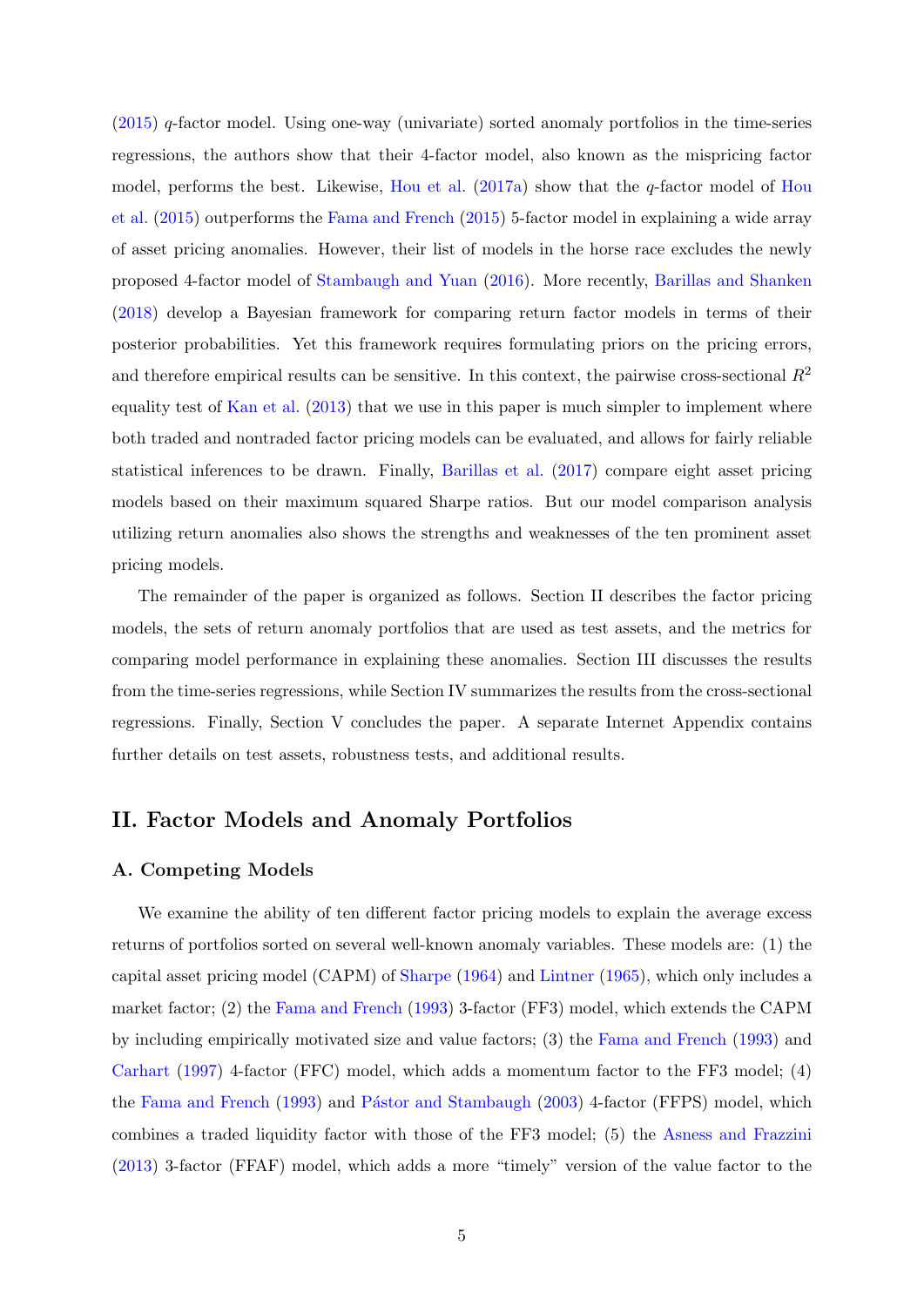market and size factors of the FF3 model; (6) the [Hou et al.](#page-36-0)  $(2015)$  q-factor (HXZ) model, comprising of market, size, investment, and profitability factors; (7) the [Fama and French](#page-35-0) [\(2015\)](#page-35-0) 5-factor (FF5) model, consisting of market, size, value, profitability, and investment factors; (8) the 4-factor (FF4) model, which drops the value factor of the FF5 model; (9) the [Stambaugh and Yuan](#page-38-0) [\(2016\)](#page-38-0) 4-factor (SY4) model, which comprises of market, size, and two mispricing factors; and (10) the [Barillas and Shanken](#page-34-0) [\(2018\)](#page-34-0) 6-factor (BS6) model, comprising of the market, size, and momentum factors of the FF5 model, the profitability and investment factors of the HXZ model, and the value factor of the FFAF model. The time-series regression specifications of these factor models are as follows:

$$
r_{i,t}^e = \alpha_{i,\text{CAPM}} + \beta_{i,\text{MKT}} \text{MKT}_t + \epsilon_{i,t},\tag{1}
$$

$$
r_{i,t}^e = \alpha_{i,\text{FF3}} + \beta_{i,\text{MKT}} \text{MKT}_t + \beta_{i,\text{SMB*}} \text{SMB}_t^* + \beta_{i,\text{HML}} \text{HML}_t + \epsilon_{i,t},\tag{2}
$$

$$
r_{i,t}^e = \alpha_{i,\text{FFC}} + \beta_{i,\text{MKT}}\text{MKT}_t + \beta_{i,\text{SMB}}*\text{SMB}_t^* + \beta_{i,\text{HML}}\text{HML}_t + \beta_{i,\text{UMD}}\text{UMD}_t + \epsilon_{i,t},\tag{3}
$$

$$
r_{i,t}^e = \alpha_{i,\text{FFPS}} + \beta_{i,\text{MKT}} \text{MKT}_t + \beta_{i,\text{SMB}} * \text{SMB}_t^* + \beta_{i,\text{HML}} \text{HML}_t + \beta_{i,\text{LIQ}} \text{LIQ}_t + \epsilon_{i,t},\tag{4}
$$

$$
r_{i,t}^e = \alpha_{i,\text{FFAF}} + \beta_{i,\text{MKT}} \text{MKT}_t + \beta_{i,\text{SMB*}} \text{SMB}_t^* + \beta_{i,\text{HML}^m} \text{HML}_t^m + \epsilon_{i,t},\tag{5}
$$

$$
r_{i,t}^e = \alpha_{i,\text{HXZ}} + \beta_{i,\text{MKT}}\text{MKT}_t + \beta_{i,\text{ME}}r_{\text{ME},t} + \beta_{i,\text{I/A}}r_{\text{I/A},t} + \beta_{i,\text{ROE}}r_{\text{ROE},t} + \epsilon_{i,t},\tag{6}
$$

$$
r_{i,t}^e = \alpha_{i,\text{FF5}} + \beta_{i,\text{MKT}} \text{MKT}_t + \beta_{i,\text{SMB}} \text{SMB}_t + \beta_{i,\text{HML}} \text{HML}_t + \beta_{i,\text{RMW}} \text{RMW}_t + \beta_{i,\text{CMA}} \text{CMA}_t + \epsilon_{i,t},
$$
\n(7)

$$
r_{i,t}^e = \alpha_{i,\text{FF4}} + \beta_{i,\text{MKT}}\text{MKT}_t + \beta_{i,\text{SMB}}\text{SMB}_t + \beta_{i,\text{RMW}}\text{RMW}_t + \beta_{i,\text{CMA}}\text{CMA}_t + \epsilon_{i,t},\tag{8}
$$

$$
r_{i,t}^e = \alpha_{i,\text{SY4}} + \beta_{i,\text{MKT}}\text{MKT}_t + \beta_{i,\text{SMB}_M}\text{SMB}_{M,t} + \beta_{i,\text{MGMT}}\text{MGMT}_t + \beta_{i,\text{PERF}}\text{PERF}_t + \epsilon_{i,t},
$$
\n
$$
(9)
$$

$$
r_{i,t}^{e} = \alpha_{i,\text{BS6}} + \beta_{i,\text{MKT}}\text{MKT}_{t} + \beta_{i,\text{SMB}}\text{SMB}_{t} + \beta_{i,\text{I/A}}r_{\text{I/A},t} + \beta_{i,\text{ROE}}r_{\text{ROE},t} + \beta_{i,\text{HML}}\text{HML}_{t}^{m}
$$

$$
+ \beta_{i,\text{UMD}}\text{UMD}_{t} + \epsilon_{i,t},
$$
(10)

where  $r_{i,t}^e = r_{i,t} - r_{f,t}$  is the period t return on asset i in excess of the risk-free rate;  $MKT_t$ ,  $SMB_t^*$ (small minus big), and  $HML_t$  (high minus low) are, respectively, the market, size, and value factors of [Fama and French](#page-35-3) [\(1993\)](#page-35-3); LIQ<sub>t</sub> is the traded liquidity factor of Pástor and Stambaugh [\(2003\)](#page-38-2); HML<sup>*m*</sup> is the value factor of [Asness and Frazzini](#page-34-5) [\(2013\)](#page-34-5);  $r_{\text{ME},t}$ ,  $r_{\text{I/A},t}$ , and  $r_{\text{ROE},t}$  are, respectively, the size, investment, and profitability factors of [Hou et al.](#page-36-0) [\(2015\)](#page-36-0);  $\text{SMB}_t$ ,  $\text{RMW}_t$ (robust minus weak), CMA<sub>t</sub> (conservative minus aggressive), and UMD<sub>t</sub> (up minus down) are, respectively, the size, profitability, investment, and momentum factors of [Fama and French](#page-35-0)  $(2015, 2016)$  $(2015, 2016)$  $(2015, 2016)$ ; and SMB<sub>M,t</sub>, MGMT<sub>t</sub>, and PERF<sub>t</sub> are the size and two mispricing factors of [Stambaugh and Yuan](#page-38-0) [\(2016\)](#page-38-0), respectively.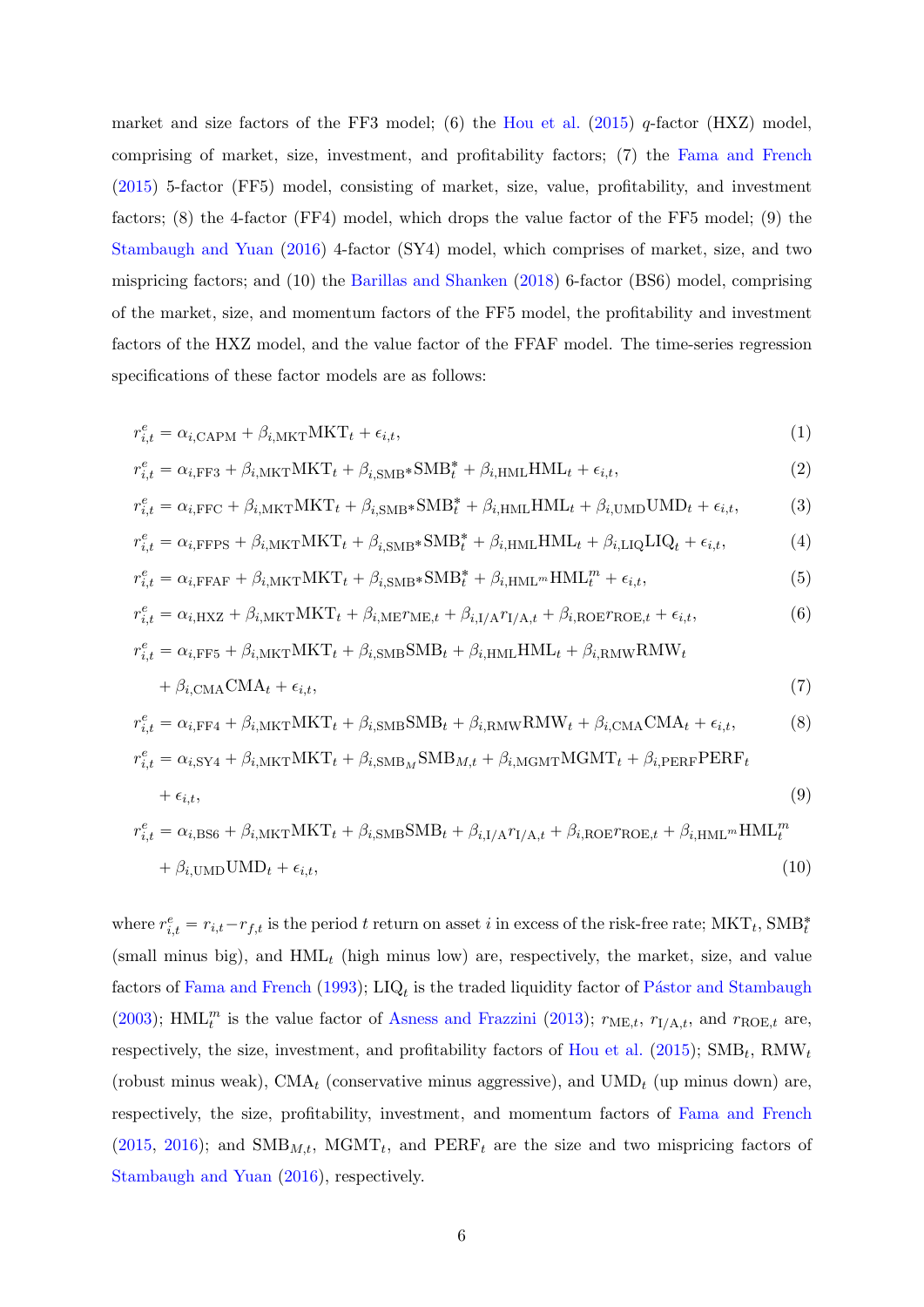Before proceeding to the factor model regression analysis in the subsequent sections, we now briefly describe the factors of interest. [Fama and French](#page-35-3) [\(1993\)](#page-35-3) construct the market factor, MKT, as the return on the value-weighted portfolio of all US-based common stocks in the Center for Research in Security Prices database minus the one-month Treasury bill rate from Ibbotson Associates. The SMB<sup>\*</sup> and HML factors come from independent  $2 \times 3$  sorts of stocks on size (i.e., equity market capitalization) and the book-to-market equity ratio  $(B/M)$ . The intersections of the two size and three B/M groups produce six value-weighted portfolios. The original size factor, SMB˚ , is the average of the returns on the three small stock portfolios minus the average of the returns on the three big stock portfolios. The value factor, HML, is the average of the returns on the two high B/M portfolios minus the average of the returns on the two low B/M portfolios. Adopting a seemingly small modification to the HML value factor of the FF3 model, [Asness and Frazzini](#page-34-5) [\(2013\)](#page-34-5) construct a more "timely" version of the value factor, denoted  $HML^m$ , based on B/M rankings that use the most recent monthly stock price in the denominator.

Pástor and Stambaugh [\(2003\)](#page-38-2) sort stocks into deciles of liquidity risk exposure estimates and construct their liquidity factor, LIQ, as the difference in value-weighted returns between the top and bottom decile portfolios. The excess return factors constructed by [Hou et al.](#page-36-0) [\(2015\)](#page-36-0) use independent  $2 \times 3 \times 3$  sorts of stocks on size, investment measured by the investment-to-assets ratio  $(I/A)$ , and profitability measured by return on equity (ROE). The intersections of the two size, three I/A, and three ROE groups produce 18 value-weighted portfolios. The size factor,  $r<sub>ME</sub>$ , is the average of the nine small stock portfolio returns minus the average of the nine big stock portfolio returns. The investment factor,  $r_{I/A}$ , is the average of the six low I/A portfolio returns minus the average of the six high  $I/A$  portfolio returns. Similarly, the profitability factor,  $r_{ROE}$ , is the average of the returns on the six high ROE portfolios minus the average of the returns on the six low ROE portfolios. A feature of these excess return factors that distinguishes them from those of other asset pricing model factors is that they are constructed using stocks of nonfinancial firms with a nonnegative B/M only.

Departing from the original size factor SMB<sup>\*</sup> of the FF3 model, [Fama and French](#page-35-0) [\(2015,](#page-35-0) [2016\)](#page-35-2) construct their size factor SMB as the average of the value-weighted returns on the nine small stock portfolios of the three independent  $2 \times 3$  sorts, minus the average of the valueweighted returns on the nine big stock portfolios. The profitability, investment, and momentum factors are, respectively, from independent  $2\times3$  sorts of stocks on size and operating profitability (OP), independent  $2 \times 3$  sorts of stocks on size and investment (Inv) measured by asset growth, and independent  $2 \times 3$  sorts of stocks on size and momentum, denoted MOM (measured as the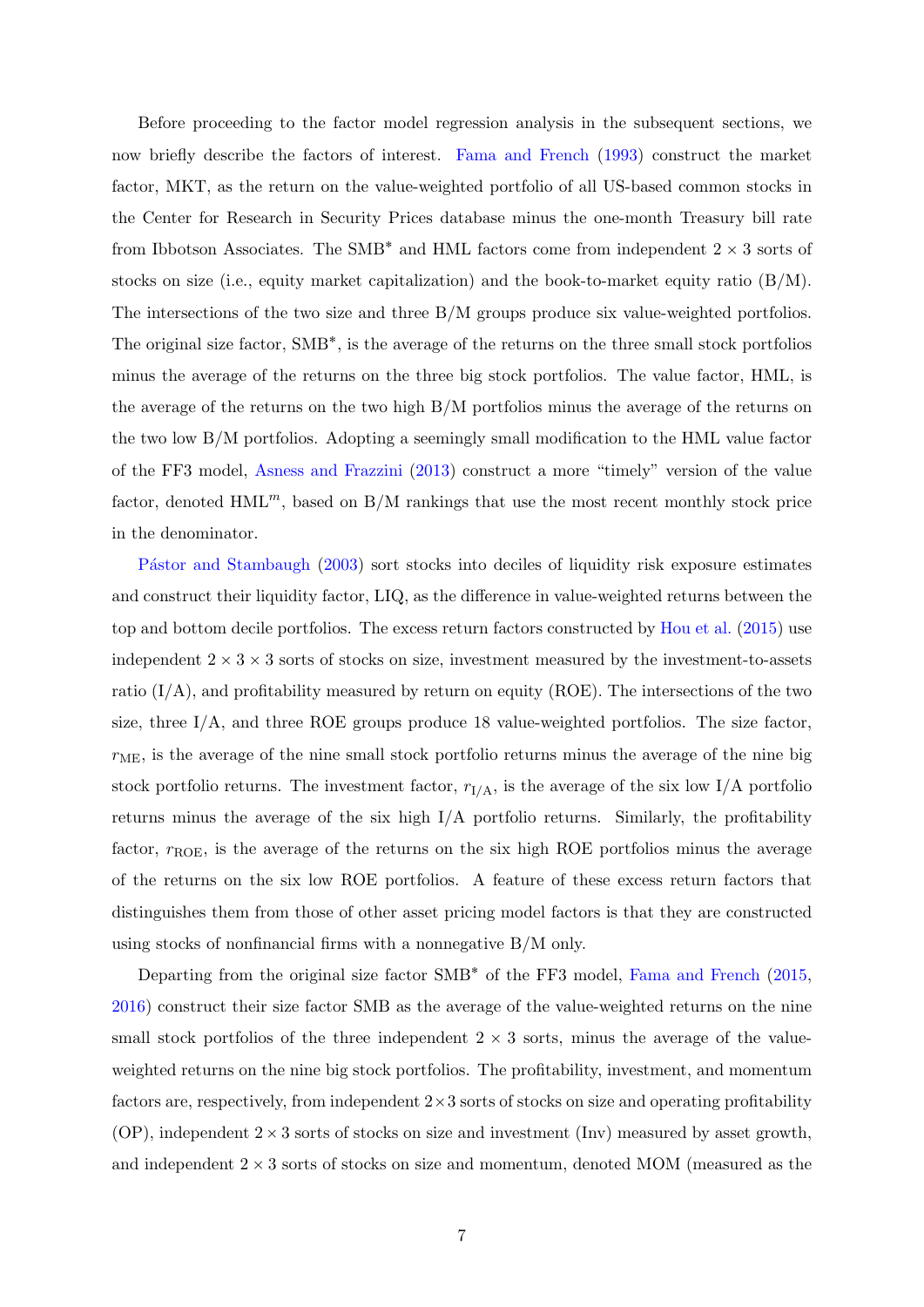cumulative average return over the past 12 months, skipping the most recent month's return). In each case, the intersections of the sorts produce six value-weighted portfolios. The profitability factor, RMW, is then the average of the returns on the two high OP portfolios minus the average of the returns on the two low OP portfolios. Likewise, CMA is the average of the two low Inv portfolio returns minus the average of the two high Inv portfolio returns. The momentum factor, UMD, is the average of the two up (i.e., high value of MOM) portfolio returns minus the average of the two down (i.e., low value of MOM) portfolio returns. [Fama and French](#page-35-0) [\(2015,](#page-35-0) [2016\)](#page-35-2) show that their value factor, HML, is redundant in explaining the cross-section of the average U.S. stock returns. We, therefore, include the FF4 model, on the grounds of parsimony.<sup>[1](#page-9-0)</sup> It is worth highlighting that although the FF4 model includes return factors that are designed to capture risk premiums similar to those of factors in the HXZ model, the factor constructions are very different in these models. For example, the profitability factor  $r_{ROE}$  is derived from monthly sorts on ROE, whereas RMW is obtained from annual sorts on OP.

[Stambaugh and Yuan](#page-38-0) [\(2016\)](#page-38-0) introduce two mispricing factors from a set of 11 prominent return anomalies documented in the literature (see, for example, [Stambaugh, Yu and Yuan,](#page-38-4) [2015\)](#page-38-4). The first mispricing factor, denoted MGMT, makes use of information from a cluster of anomaly variables, including NI, composite equity issues, AC, net operating assets, asset growth, and I/A. The second mispricing factor, PERF, comes from another cluster of anomalies, comprising of financial distress, O-score bankruptcy probability, momentum, gross profitability, and the return on assets. In particular, the authors construct two composite mispricing measures, P1 and P2, on a monthly basis for each stock by averaging its rankings with respect to the anomaly measures within each of the aforementioned clusters. Their next step entails the formation of six value-weighted portfolios from independent  $2 \times 3$  sorts of stocks on market capitalization and a composite mispricing measure P1. The authors repeat the two-way sorting, with the exception of the second sort, which is on the composite mispricing measure P2. The mispricing factor MGMT, related to firm management, is then the average of the two low P1 (underpriced) portfolio returns minus the average of the two high P1 (overpriced) portfolio returns. The other mispricing factor, PERF, which is related more to firm performance, is the average of the returns on the two low P2 portfolios minus the average of the returns on the two high P2 portfolios. In addition to these factors, [Stambaugh and Yuan](#page-38-0) [\(2016\)](#page-38-0) construct their version of the size factor, denoted as  $\text{SMB}_M$ , using stocks that are least likely to be mispriced. Notably, the size factor  $\text{SMB}_M$  in a given month consists of stocks that are not used in forming either of

<span id="page-9-0"></span> $1 \times 1$  [Xing](#page-38-5) [\(2008\)](#page-38-5) introduces an investment growth factor and shows that the pricing factor contains information similar to that of the HML factor. Recently, [Hou et al.](#page-36-0) [\(2015\)](#page-36-0) claim that the value factor, HML, is a noisy version of their investment factor,  $r_{I/A}$ .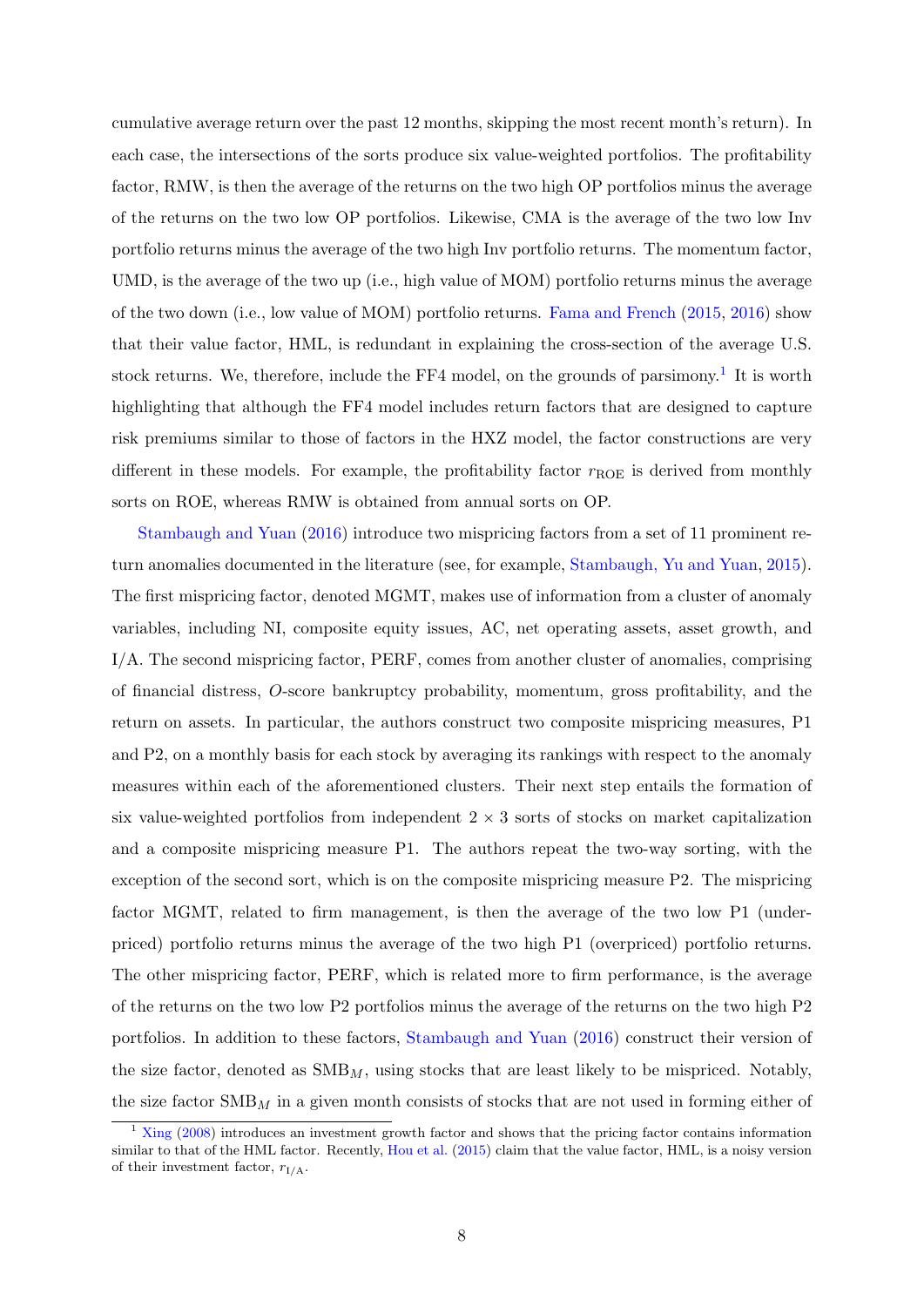the mispricing factors. As a result, the construction of  $\text{SMB}_M$  differs significantly from that of the SMB˚ and SMB factors.

We source data on the risk-free rate, the MKT, SMB<sup>\*</sup>, SMB, HML, UMD, RMW, and CMA factors from the Internet Data Library maintained by Kenneth R. French.<sup>[2](#page-10-0)</sup> The data on the  $r_{\text{ME}}, r_{\text{I/A}},$  and  $r_{\text{ROE}}$  factors is obtained from the Web site of Lu Zhang,<sup>[3](#page-10-1)</sup> while the data on the LIQ factor is from the Web site of Luboš Pástor.<sup>[4](#page-10-2)</sup> We collect data on the size factor  $\text{SMB}_M$ , and the two mispricing factors, MGMT and PERF, from the Web site of Yu Yuan.<sup>[5](#page-10-3)</sup> The data on the alternative version of the value factor,  $HML^m$ , is sourced from the AQR Data Library.<sup>[6](#page-10-4)</sup> Finally, our sample period spans Jan. 1968 to Dec. 2016. To conserve space, we provide factor correlations in Table IA1 of the Internet Appendix.

#### B. Anomaly Portfolios

To identify the strengths and weaknesses of our asset pricing models, we make use of several prominent return anomalies targeted in prior studies (see [Bali, Cakici and Whitelaw,](#page-34-6) [2011;](#page-34-6) [Fama and French,](#page-35-5) [1997,](#page-35-5) [2016,](#page-35-2) [2017;](#page-35-4) [Feng, Giglio and Xiu,](#page-35-7) [2017;](#page-35-7) [Hou, Xue and Zhang,](#page-37-4) [2017a;](#page-37-4) [Kozak, Nagel and Santosh,](#page-37-6) [2018;](#page-37-6) [Linnainmaa and Roberts,](#page-37-9) [2016\)](#page-37-9). The list comprises of STR (see [Lehmann,](#page-37-10) [1990;](#page-37-10) [Jegadeesh,](#page-37-11) [1990\)](#page-37-11), CI (see [Titman, Wei and Xie,](#page-38-6) [2004\)](#page-38-6), DR (see [Bharath](#page-34-9) [and Shumway,](#page-34-9) [2008;](#page-34-9) [Campbell, Hilscher and Szilagyi,](#page-34-10) [2008\)](#page-34-10), market β (see [Black, Jensen and](#page-34-11) [Scholes,](#page-34-11) [1972;](#page-34-11) [Fama and MacBeth,](#page-35-10) [1973;](#page-35-10) [Frazzini and Pedersen,](#page-35-11) [2014\)](#page-35-11), NI (see [Ikenberry, Lakon](#page-37-12)[ishok and Vermaelen,](#page-37-12) [1995;](#page-37-12) [Loughran and Ritter,](#page-37-13) [1995\)](#page-37-13), MAX (see [Bali, Cakici and Whitelaw,](#page-34-6) [2011\)](#page-34-6), RVar (see [Ang, Hodrick, Xing and Zhang,](#page-34-12) [2006;](#page-34-12) [Fu,](#page-36-11) [2009\)](#page-36-11), and AC (see [Sloan,](#page-38-7) [1996\)](#page-38-7). Our test assets are from independent two-way sorts of NYSE-, AMEX-, and NASDAQ-listed ordinary common stocks on size and each of the return anomaly variables from the above list.[7](#page-10-5) In particular, the sets of test assets used in the empirical analysis include the value-weighted monthly excess returns on the 25 size-STR portfolios, the 25 size-CI portfolios, the 25 size-DR portfolios, the 25 size- $\beta$  portfolios, the 35 size-NI portfolios, the 25 size-MAX portfolios, the 25 size-RVar portfolios, and the 25 size-AC portfolios. As a further assessment of our factor pricing models, we make use of the value-weighted monthly excess returns on the 30 IND (see [Fama and French,](#page-35-5)  $1997$ ) portfolios and the 8 D10–1 portfolios associated with one-way sorts on STR, CI, DR, market  $\beta$ , NI, MAX, RVar, and AC.<sup>[8](#page-10-6)</sup> The inclusion of these return anomaly

<span id="page-10-0"></span> $2$  See [http://mba.tuck.dartmouth.edu/pages/faculty/ken.french/data\\_library.html](http://mba.tuck.dartmouth.edu/pages/faculty/ken.french/data_library.html).

<span id="page-10-1"></span><sup>3</sup> See <https://sites.google.com/site/theqfactormodel/?pli=1>.

<span id="page-10-2"></span><sup>4</sup> See <http://faculty.chicagobooth.edu/lubos.pastor/research/>.

<span id="page-10-3"></span><sup>5</sup> See <http://www.saif.sjtu.edu.cn/facultylist/yyuan/>.

<span id="page-10-5"></span><span id="page-10-4"></span><sup>6</sup> See <https://www.aqr.com/library/data-sets/the-devil-in-hmls-details-factors-monthly>.

<span id="page-10-6"></span><sup>&</sup>lt;sup>7</sup> We thank an anonymous referee for suggesting some of the test asset portfolios used in the empirical analysis. <sup>8</sup> To conserve space, we omit definitions of the anomaly variables and details of the portfolio construction in this article. These are available in [Fama and French](#page-35-6) [\(2008,](#page-35-6) [2016\)](#page-35-2) and in the Internet Appendix.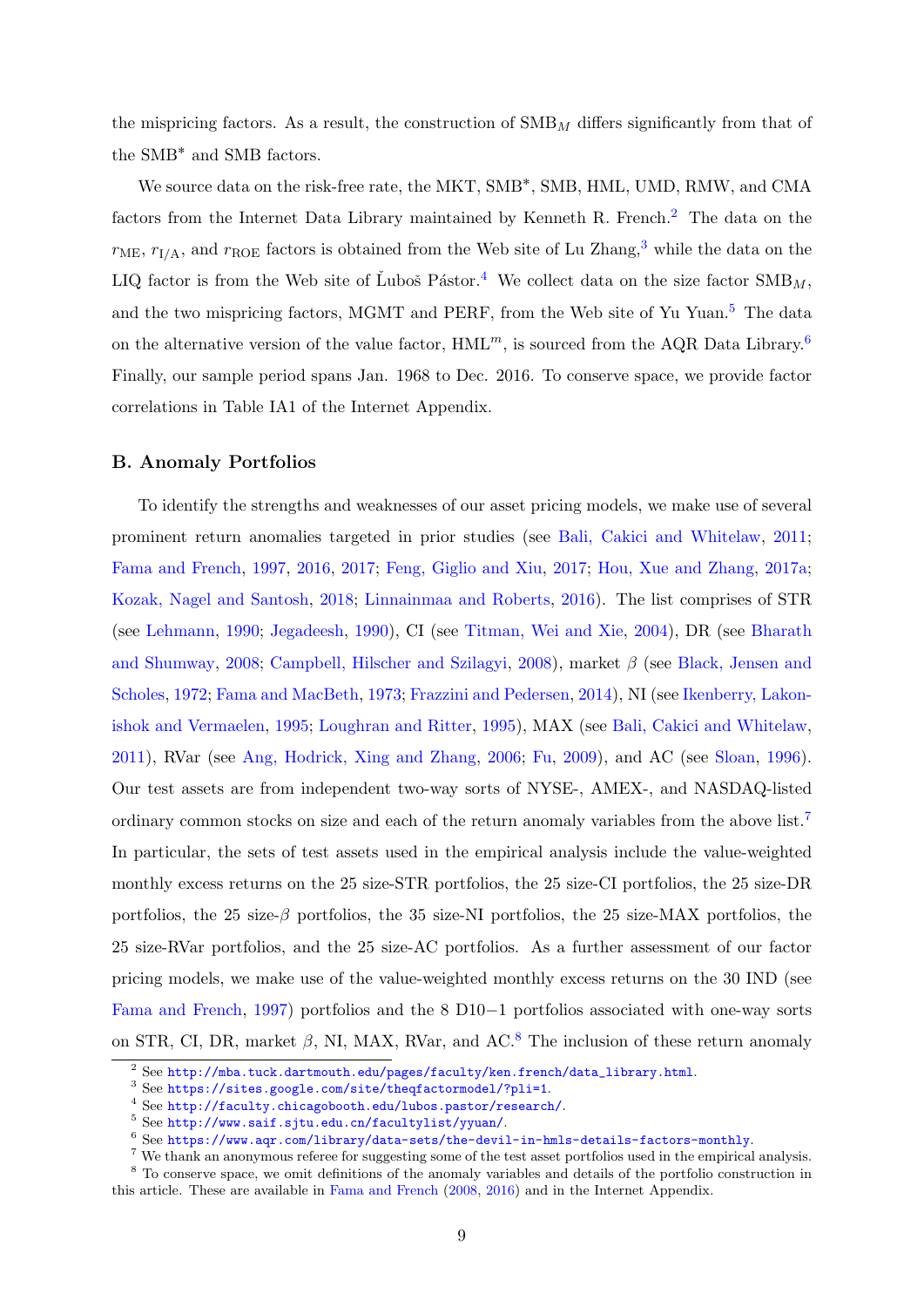portfolios is also in line with the advice of [Lewellen et al.](#page-37-7) [\(2010\)](#page-37-7), to improve the power of asset pricing tests by considering portfolios, in the test assets, that are sorted on market  $\beta$ , industry, or other firm-level characteristics.

The majority of our test assets are two-way independent sorted portfolios. The rationale is that they allow us to examine both the variation in anomaly returns and the explanatory power of the different factor pricing models across size groups. In fact, anomaly patterns are much stronger for small (microcap) stocks, and the workhorse asset pricing models in the literature have systematic problems in explaining their average excess returns [\(Fama,](#page-35-12) [1998;](#page-35-12) [Fama and](#page-35-13) [French,](#page-35-13) [2012,](#page-35-13) [2015,](#page-35-0) [2016,](#page-35-2) [2017\)](#page-35-4). Moreover, our rationale for using the value-weighted portfolio excess returns follows from [Fama](#page-35-12) [\(1998\)](#page-35-12), who argues that value-weighting more accurately captures the total wealth effects experienced by investors. We source data on STR, market  $\beta$ , NI, RVar, AC, and IND portfolio returns once again from Kenneth R. French's Web site. The data sources of the remaining anomaly portfolio returns are provided in the Internet Appendix.

#### C. Model Performance Measures

Our assessment of the performance of each return factor model in the time-series regressions is based on a battery of metrics commonly used in the empirical asset pricing literature (see [Fama](#page-35-3) [and French,](#page-35-3) [1993,](#page-35-3) [2015,](#page-35-0) [2016,](#page-35-2) [2017;](#page-35-4) [Hou, Xue and Zhang,](#page-36-0) [2015,](#page-36-0) [2017a;](#page-37-4) [Stambaugh and Yuan,](#page-38-0) [2016\)](#page-38-0). The first metric is the F-statistic of the [Gibbons et al.](#page-36-12) [\(1989\)](#page-36-12) test, henceforth denoted as the GRS statistic. The null hypothesis states that the cross-section of alphas (i.e., all intercepts in time-series regressions of test assets on a return factor model) are jointly indistinguishable from zero. Although popular in the literature, the [Gibbons et al.](#page-36-12) [\(1989\)](#page-36-12) test is not without shortcomings. For example, the power of the test decreases with the number of assets. The second metric used to evaluate competing factor models is the average absolute value of the alphas, denoted  $A|\alpha_i|$ . In the time-series factor regression, alpha is viewed as a measure of model mispricing or a test asset's deviation from the model. Our third metric,  $A|\alpha_i|/A|\overline{r}_i|$ , is the ratio of the average absolute value of the alphas to the average absolute value of  $\bar{r}_i$ . We compute  $\overline{r}_i$  as the average excess return on an anomaly portfolio i minus the value-weighted average excess return on the market portfolio. The fourth metric that we employ is  $A\alpha_i^2/A\overline{r}_i^2$ , which represents the ratio of the average squared alpha to the average squared value of  $\bar{r}_i$ . Both  $A|\alpha_i|/A|\overline{r}_i|$  and  $A\alpha_i^2/A\overline{r}_i^2$  measure the dispersion of the alphas produced by a given asset pricing model relative to the dispersion of the average excess returns on test assets. Consequently, low values of these ratios indicate a better performance of the model. Our fifth metric for model performance evaluation is  $As^2(\alpha_i)/A\alpha_i^2$ , which is the ratio of the average variance estimate of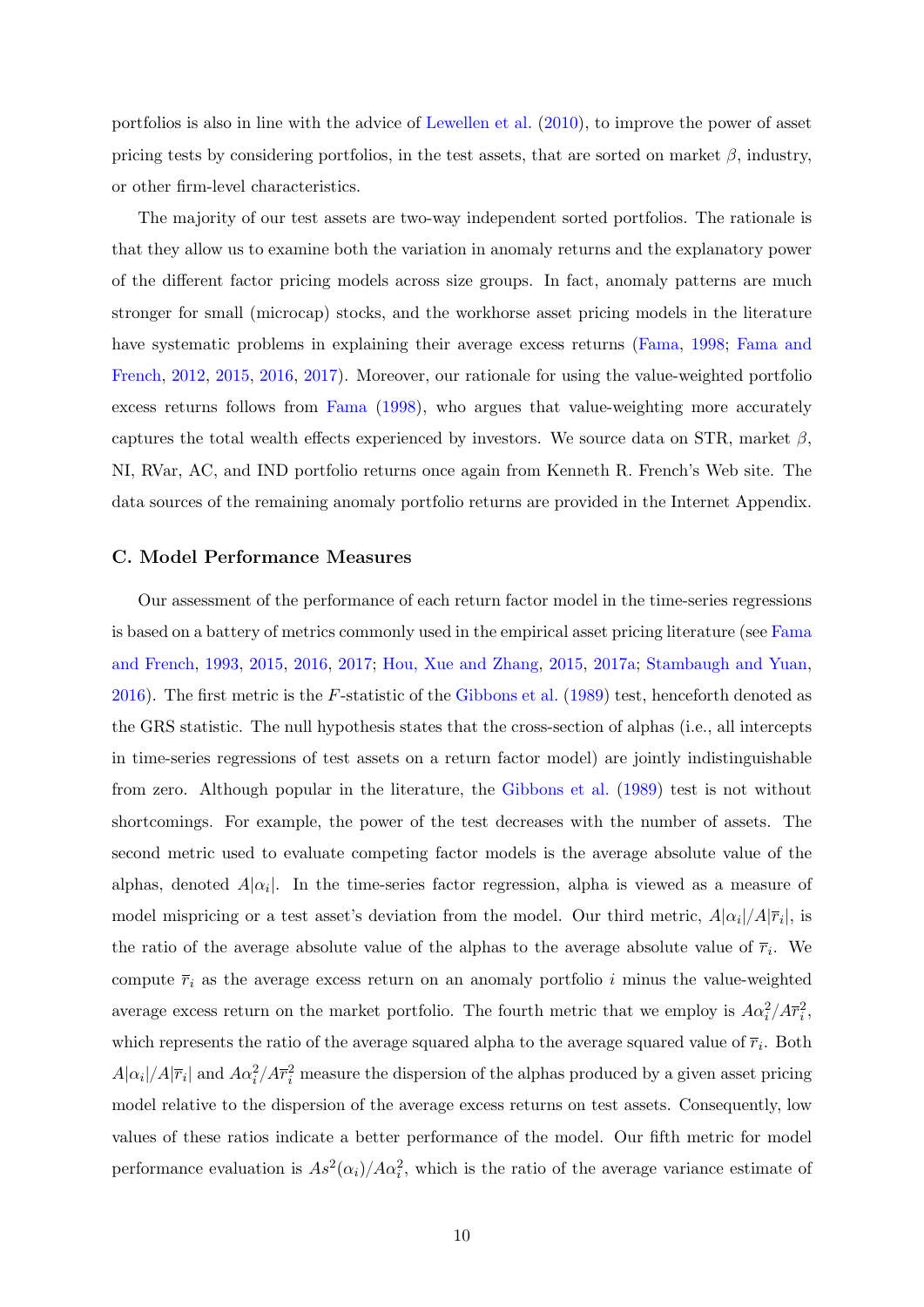the sampling errors of the estimated alphas to  $A\alpha_i^2$ . More precisely,  $As^2(\alpha_i)/A\alpha_i^2$  shows the proportion of the dispersion (second moment) of the alpha estimates that is due to sampling error rather than to the dispersion of the true alphas. By construction, a higher value of the ratio suggests better model performance. Another metric that we estimate is  $A(R^2)$ , which denotes the average value of the time-series regression  $R^2$  adjusted for degrees of freedom.

We next compute two additional metrics as in [Barillas and Shanken](#page-34-3) [\(2017\)](#page-34-3) and [Fama and](#page-35-4) [French](#page-35-4) [\(2017\)](#page-35-4). These are the maximum squared Sharpe ratio, denoted by  $Sh^2(\alpha)$ , used for the alphas of test assets relative to a given factor model, and the maximum squared Sharpe ratio of a model's factor(s), denoted as  $Sh^2(f)$ . The economic mispricing metric,  $Sh^2(\alpha)$ , is also known as the Sharpe ratio improvement metric. In fact, [Gibbons et al.](#page-36-12) [\(1989\)](#page-36-12) show that

$$
Sh^{2}(\alpha) = Sh^{2}(f, r^{e}) - Sh^{2}(f) = \alpha' \Sigma^{-1} \alpha,
$$
\n(11)

where  $r^e$  is the set of test asset (excess) returns, f is the excess return factor(s) of a given model,  $\alpha$  is the cross-section of alphas,  $\Sigma$  is the time-series regression residual (invertible) covariance matrix, and  $Sh^2(f, r^e)$  is the maximum squared Sharpe ratio of the ex post tangency portfolio formed by combining the test assets with the factor(s).<sup>[9](#page-12-0)</sup> A lower value of  $Sh^2(\alpha)$  implies a lower squared Sharpe ratio improvement from exploiting mispricing (nonzero alphas) by a given factor model, that is, better model performance. [Fama and French](#page-35-4) [\(2017\)](#page-35-4) note that the sample estimates of  $Sh^2(f)$  are biased upward. In particular, the bias is likely to be larger in smaller samples and for models with more traded factors. Hence, we also compute a bias-free version of the maximum squared Sharpe ratio of the factor(s), denoted  $Sh_B^2(f)$ , as the average of  $Sh^2(f)$  from 100,000 full-sample bootstrap simulation runs. [Harvey and Liu](#page-36-5) [\(2017\)](#page-36-5), however, argue that a factor model may still perform poorly in explaining the cross-section of average returns, even if it generates a large point estimate of  $\mathcal{S}h^2(f)$ .

Consistent with many recent papers in the empirical asset pricing literature (see, among others, [Fama and French,](#page-35-8) [1996,](#page-35-8) [2015,](#page-35-0) [2016;](#page-35-2) [Hou, Xue and Zhang,](#page-36-0) [2015,](#page-36-0) [2017a;](#page-37-4) [Stambaugh](#page-38-0) [and Yuan,](#page-38-0) [2016;](#page-38-0) and references therein), we first informally compare the performance of different factor models, by simply eyeballing the point estimates of the above metrics. [Barillas](#page-34-3) [and Shanken](#page-34-3) [\(2017\)](#page-34-3), however, show that identifying a superior model (or, equivalently, ranking models) based on such an informal, but common, procedure can be misleading. Relating to this, [Harvey and Liu](#page-36-5) [\(2017\)](#page-36-5) also caution that when two competing factor models both generate nonzero alphas, the use of the GRS statistic to heuristically determine the relative performance

<span id="page-12-0"></span><sup>&</sup>lt;sup>9</sup> Although a negative relation between  $Sh^2(\alpha)$  and  $Sh^2(f)$  is expected, the relation may not be perfect across different sets of test assets [\(Fama and French,](#page-35-4) [2017\)](#page-35-4).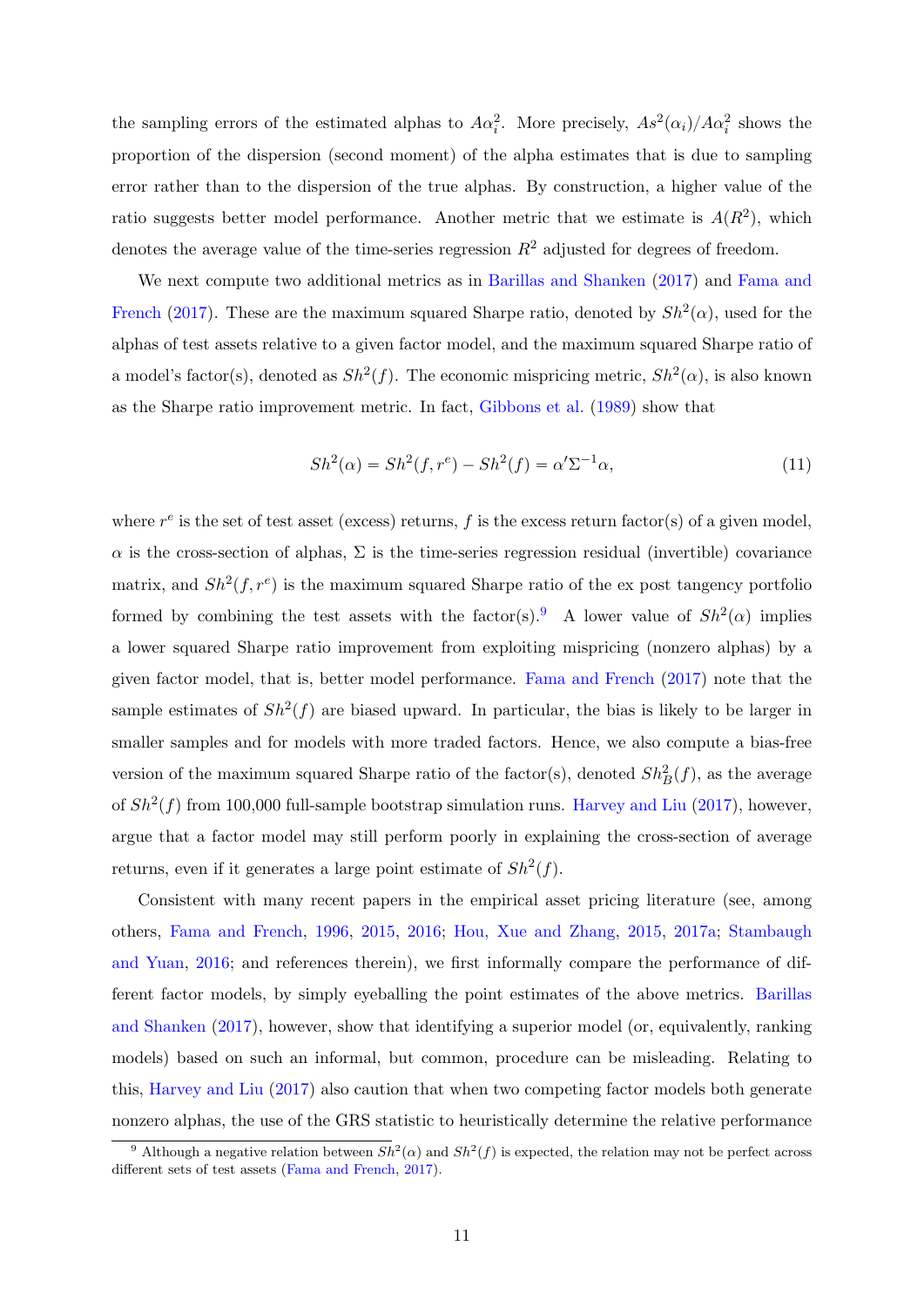of the two models is inappropriate. Furthermore, in the excluded factor time-series regressions, the use of the [Gibbons et al.](#page-36-12) [\(1989\)](#page-36-12) test is not suited for a valid statistical inference on the comparison of nonnested models [\(Barillas and Shanken,](#page-34-3) [2017;](#page-34-3) [Barillas et al.,](#page-34-8) [2017;](#page-34-8) [Fama and](#page-35-4) [French,](#page-35-4) [2017\)](#page-35-4). Taking these important issues into account, we then examine whether a competing factor model is significantly better than another candidate model. To do so, we adopt the pairwise test for equality of the cross-sectional regression  $R^2$  introduced by [Kan et al.](#page-37-2) [\(2013\)](#page-37-2). The cross-sectional  $R^2$  test, described in the following section, overcomes many of the issues of model comparisons that arise in the traditional alpha-based framework. In addition, this testing procedure accounts for the impact of potential model misspecification, and therefore allows for robust and valid statistical inference. However, the pairwise model comparison is open to the criticism that the process of searching over alternative models can lead to an overstatement of statistical significance [\(Barillas et al.,](#page-34-8) [2017;](#page-34-8) [Kan et al.,](#page-37-2) [2013\)](#page-37-2). To address this issue, we also adopt the multiple model comparison test, which determines whether a given factor pricing model outperforms a set of alternative models in terms of the cross-sectional regression  $R^2$ .

## D. Tests for Cross-Sectional  $R^2$ s Comparisons

## 1. Pairwise Tests of Equality of Cross-Sectional  $R^2$ s

In this section, we briefly discuss the [Kan et al.](#page-37-2) [\(2013\)](#page-37-2) test of model comparison based on the second-pass cross-sectional regression  $R^2$ s of two asset pricing models.<sup>[10](#page-13-0)</sup> Let  $\rho_A^2$  and  $\rho_B^2$  be the cross-sectional  $R^2$ s of two competing models A and B, respectively. For nested models, the test  $H_0$  is used to statistically verifying whether they have the same explanatory power:  $\rho_A^2 = \rho_B^2$ . Yet the  $H_0$  test:  $\rho_A^2 = \rho_B^2$  is fairly complicated for models that are nonnested. This is due to three possible asymptotic distributions for  $\hat{\rho}_A^2 - \hat{\rho}_B^2$  under the null hypothesis. Firstly, perhaps the pricing factors that are not common to the two nonnested models are irrelevant for explaining the cross-sectional variation in average (excess) returns. In this case, the models will have the same pricing errors and the same overall goodness of fit in the population. Secondly, the two models may produce different pricing errors, yet still have identical cross-sectional  $R^2$ s. Finally, it is also possible that the two nonnested models are both correctly specified (i.e.,  $\rho_A^2 = \rho_B^2 = 1$ ), although their factors differ. Given the aforementioned three distinct possibilities, the test of  $H_0$ :  $\rho_A^2 = \rho_B^2$  for nonnested models entails a complicated sequential procedure (described in the Internet Appendix). An alternative to the sequential testing procedure is to simply perform the

$$
\mu_r^e = C \lambda,
$$

<span id="page-13-0"></span> $10$  The cross-sectional regression specification for a given factor model is

where  $\mu_r^e$  is the mean of  $r^e$ ,  $C = [1_N, cov[r^e, f']], \lambda = (C'WC)^{-1}C'W\mu_r^e$ , W is the weighting matrix, and N is the number of test assets. For more details, see [Kan et al.](#page-37-2) [\(2013\)](#page-37-2).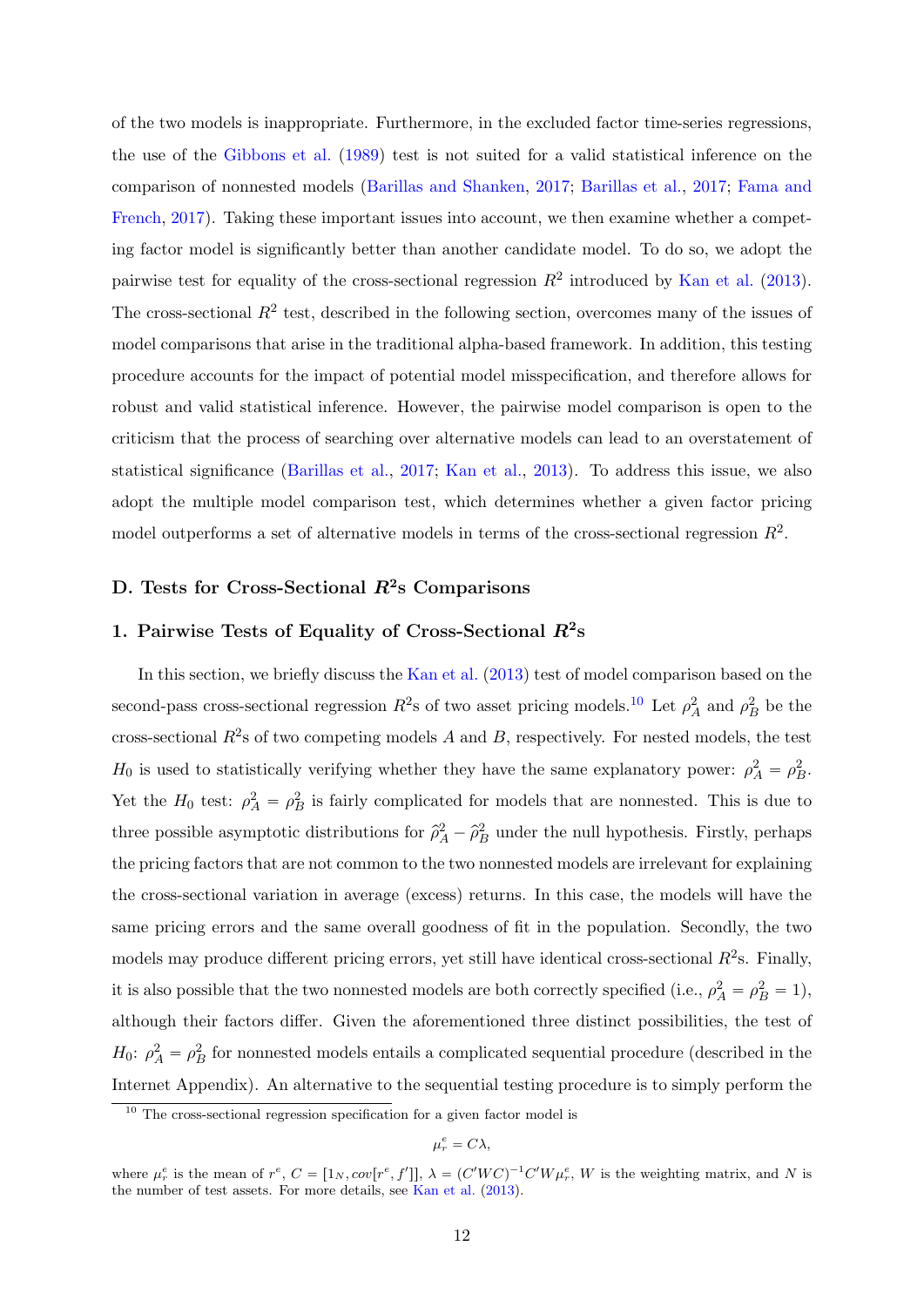normal test of  $H_0: 0 < \rho_A^2 = \rho_B^2 < 1$ . This approach implicitly rules out the possibility that the additional factors in each model are completely irrelevant for explaining the variation in average returns. More importantly, it assumes that both models are misspecified, since asset pricing models are merely approximations of the true data generating process [\(Kan et al.,](#page-37-2) [2013\)](#page-37-2).

In this article, we perform both the sequential and the normal tests when comparing nonnested models. For brevity, we only report the results based on the normal test. The results based on the sequential test are provided in the Internet Appendix Tables IA12 through to IA21, which are qualitatively similar to those reported in this article. Moreover, we compute both the ordinary least squares  $(OLS)R^2$  and generalized least squares  $(GLS)$  cross-sectional regression  $R^2$ s. The use of the OLS is more relevant for explaining the average (excess) returns of test assets, while the use of the GLS  $R^2$  is more relevant from an investment perspective [\(Kandel and Stambaugh,](#page-37-14) [1995;](#page-37-14) [Kan et al.,](#page-37-2) [2013;](#page-37-2) [Lewellen et al.,](#page-37-7) [2010\)](#page-37-7).

#### 2. Multiple Model Comparison

We follow [Kan et al.](#page-37-2) [\(2013\)](#page-37-2) to conduct the multiple model comparison test. Let  $\delta \equiv$  $(\delta_2,\ldots,\delta_p)$ , where  $\delta_i \equiv \rho_1^2 - \rho_i^2$  for model  $i = 2,\ldots,p$ . We test the null hypothesis that the benchmark factor model 1 performs at least as well as the competing factor models 2 to  $p$ , that is,  $H_0$ :  $\delta \geq 0_u$  with  $u = p - 1$ . The alternative hypothesis is that some model has a higher population cross-sectional  $R^2$  than the benchmark factor model 1. The multiple model comparison test is based on the sample counterpart of  $\delta$ ,  $\hat{\delta} \equiv (\hat{\delta}_2, \dots, \hat{\delta}_p)$ , where  $\hat{\delta}_i \equiv \hat{\rho}_1^2 - \hat{\rho}_i^2$ . We assume that  $0 < \rho_i^2 < 1$  for all model *i*, such that  $\hat{\delta}$  has an asymptotically normal distribution, with mean  $\delta$  and covariance matrix  $\Sigma_{\hat{\delta}}$ . The test statistic is then constructed by solving the following quadratic programming problem:

$$
\min_{\delta} (\hat{\delta} - \delta)' \hat{\Sigma}_{\hat{\delta}}^{-1} (\hat{\delta} - \delta) \quad \text{s.t.} \quad \delta \ge 0_u,
$$
\n(12)

where  $\hat{\Sigma}_{\hat{\delta}}$  is a consistent estimator of  $\Sigma_{\hat{\delta}}$ . The likelihood ratio test of the null hypothesis is given as

<span id="page-14-0"></span>
$$
LR = T(\hat{\delta} - \tilde{\delta})' \hat{\Sigma}_{\hat{\delta}}^{-1} (\hat{\delta} - \tilde{\delta}), \tag{13}
$$

where  $\tilde{\delta}$  is the optimal solution to the problem given by Equation [\(12\)](#page-14-0). In order to conduct statistical inferences, we obtain asymptotically valid  $p$ -values following the numerically efficient procedure outlined in [Kan et al.](#page-37-2) [\(2013\)](#page-37-2).

For the multiple nonnested model comparison, we first remove the alternative factor pricing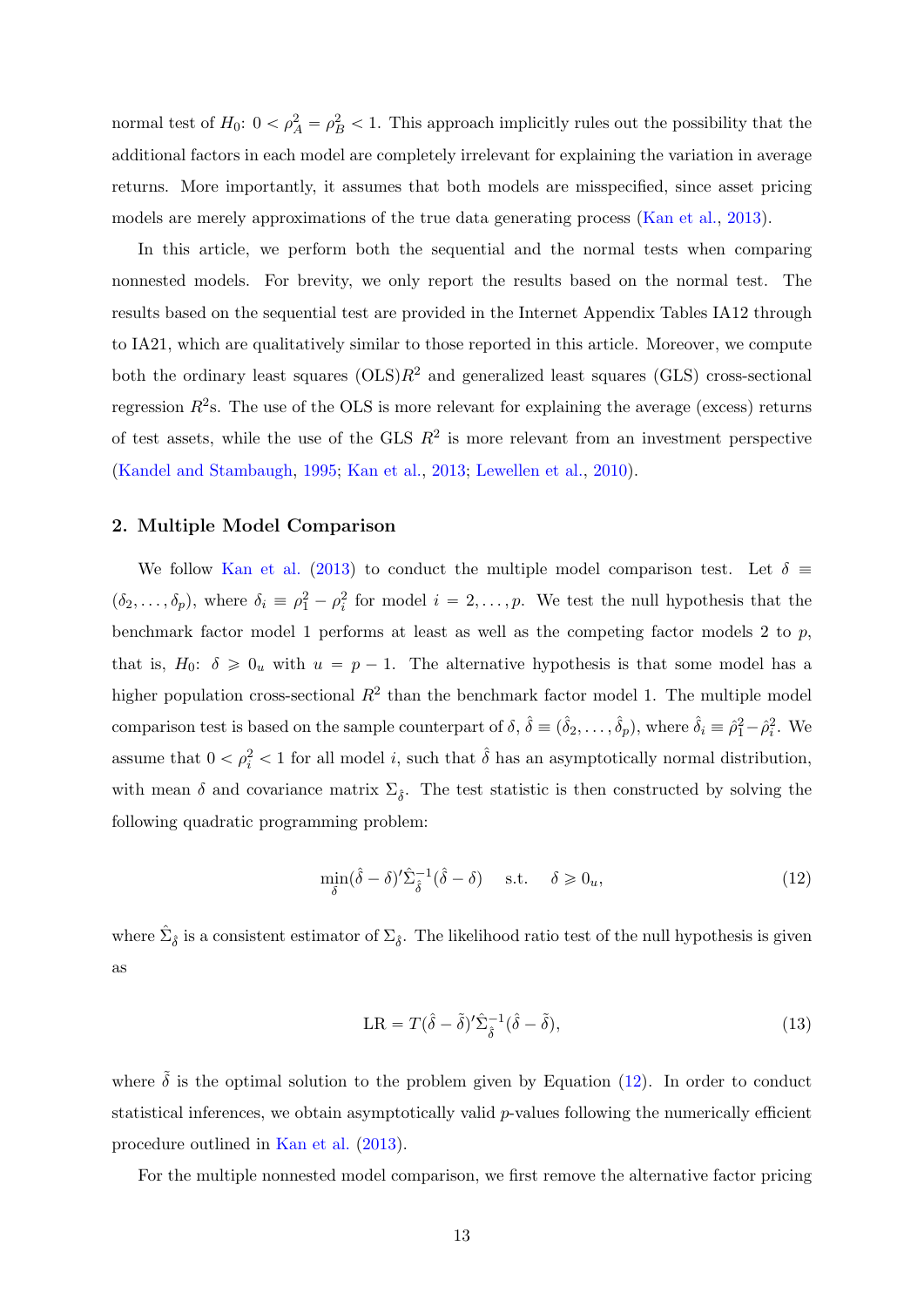models i that are nested by the benchmark model. If any of the remaining alternatives are nested by another alternative factor model, we remove the "smaller" model. Finally, we also remove any alternative models that nest the benchmark factor model. However, to conduct the nested multiple model comparison, we cannot use the likelihood ratio test, since  $\hat{\delta}$  is not asymptotically normally distributed. In this case, we form a single expanded model, including all the factors contained in the models that nest the benchmark model. Hence, the null hypothesis that the benchmark model has the same OLS (GLS) cross-sectional regression  $R^2$  as these alternative models can be tested using the approach for pairwise nested model comparisons in Section II.D.1.

## III. Time-Series Results

Table [1](#page-39-0) reports the factor model performance in the time-series (absolute) tests on the different sets of anomaly portfolios. To save space, we provide average monthly excess returns and alphas for portfolios, relative to each of the models, and the associated [Newey and West](#page-38-8) [\(1987\)](#page-38-8) adjusted t-statistics in Tables IA2 through IA[11](#page-15-0) of the Internet Appendix.<sup>11</sup> Throughout this section, our discussion focuses on the best-performing asset pricing model.

#### A. Size-STR (Short-Term Reversal) Portfolios

Starting with the 25 size-STR portfolios in Panel A of Table [1,](#page-39-0) we find that all the models are comfortably rejected by the [Gibbons et al.](#page-36-12) [\(1989\)](#page-36-12) test at conventional significance levels. The p-values corresponding to the GRS statistics round to zero to at least three decimal places. However, the BS6 model outperforms, though not statistically, all other factor models, as it generates the smallest point estimate of the GRS statistic. The next best asset pricing model turns out to be the HXZ model, followed by the FF5 model, in terms of their GRS statistic. The point estimate of the GRS statistic generated by the FF4 model is marginally higher than those of the HXZ and FF5 models. The SY4 model appears to be the worst-performing model, followed by the FFPS model, in terms of the magnitude of the GRS statistic. The average absolute value of 0.144% per month for alphas in the FFAF model is the smallest among all factor pricing models. The value of 0.599 for the ratio  $A|\alpha_i|/A|\overline{r}_i|$  produced by the FFAF model is also the smallest among all the competing models. A point estimate of 0.599 for  $A|\alpha_i|/A|\overline{r}_i|$  implies that the dispersion of alphas is approximately 60% as large as the dispersion of the average excess returns on our anomaly portfolios. The BS6 model appears to be the

<span id="page-15-0"></span> $11$  Standard in the literature, we consider an alpha to be statistically significant if the corresponding t-statistic is at least 2.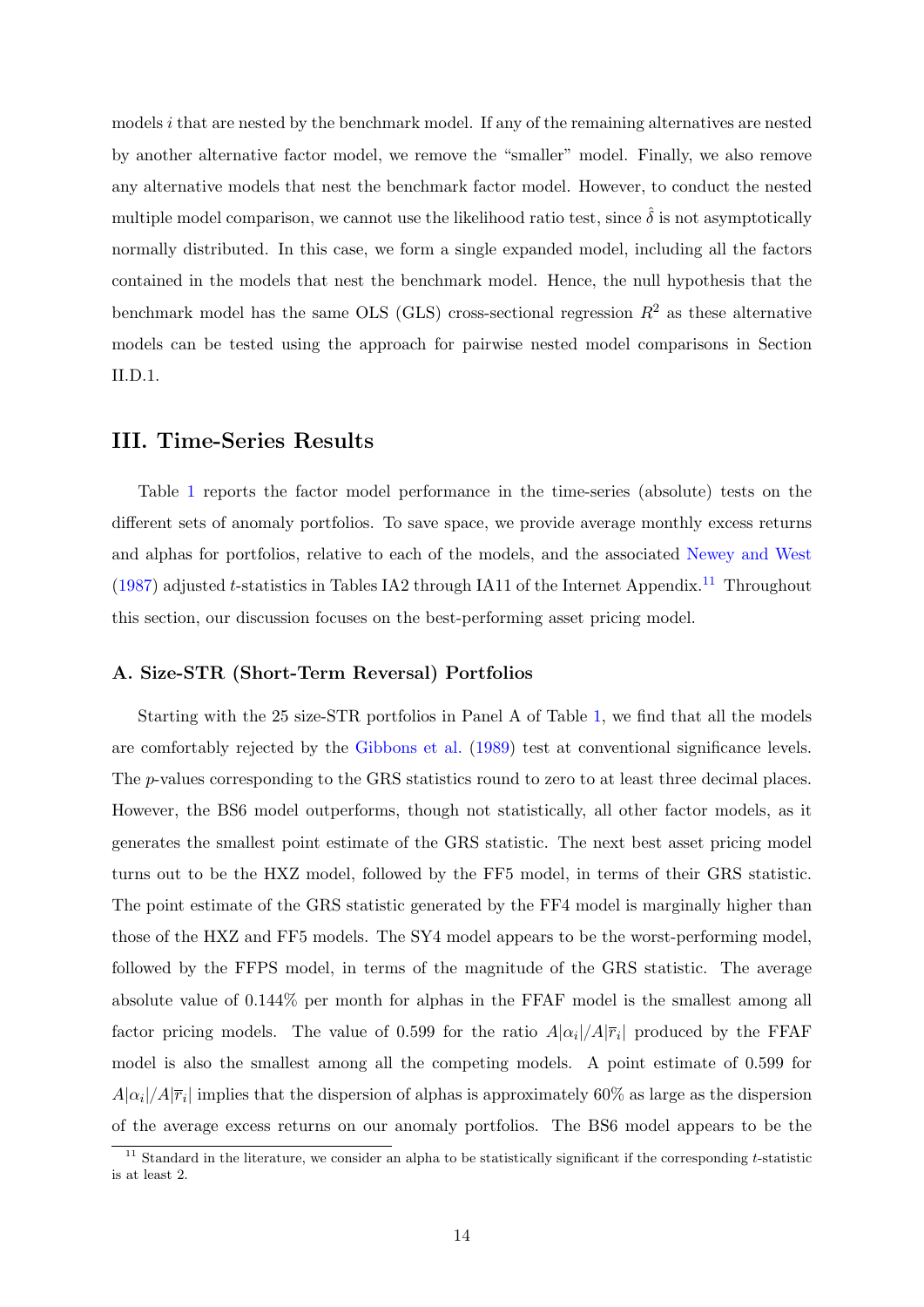top performer when looking at the point estimate of 0.531 for the ratio  $A\alpha_i^2/A\overline{r}_i^2$ , which is the smallest among all the competing factor models. In terms of the magnitude of  $A(R^2)$ , the BS6 model once again turns out to be the best-performing asset pricing model, followed by the FFC model, while the CAPM is the worst performer, followed jointly by the FF3, FFPS, and HXZ models.

We notice that almost all of our models outperform the CAPM by generating lower point estimates for the  $A|\alpha_i|$  and  $A|\alpha_i|/A|\overline{r}_i|$  metrics. Yet the point estimate of the ratio  $As^2(\alpha_i)/A\alpha_i^2$ for the CAPM tells a different story. For example, approximately 24% of the dispersion (second moment) of the alpha estimates for the CAPM is due to sampling error, compared to approximately 10% for the SY4 model. Notably, approximately 18% of the second moment of the alpha estimates for the BS6 model is due to sampling error, and the remaining 82% is due to dispersion in the true alphas. However, the six factors of the model generate the largest point estimates of 0.237 and 0.147, respectively, for  $Sh^2(f)$  and  $Sh^2_B(f)$ . The SY4 model factors also perform well, generating a large  $Sh^2(f)$  of 0.233. In terms of  $Sh^2(\alpha)$ , the FF4 model produces the smallest point estimate of 0.685. As with the  $Sh^2(f)$  metric, after adjusting for an upward bias, the point estimates of  $Sh_B^2(f)$  drop by as much as 52% (see, for example, the SY4 model).

In Table IA2 of the Internet Appendix, all models generate a statistically significant alpha for the microcap extreme STR portfolio. This result shows that microcap extreme STR stocks are a huge problem for our asset pricing models. In the smallest size quintile, all but the FFC, HXZ, SY4, and BS6 models generate a statistically significant alpha for only one portfolio, which is the lowest number across all models. We also notice that the BS6 model outperforms other models in explaining average excess returns, by generating just five significant alphas. In contrast, both the FFC and the SY4 models generate 11 significant alphas for portfolios; the highest across all the factor models. To sum up, the point estimates of more than half of our performance metrics favor the BS6 model as the best asset pricing model.

#### B. Size-CI (Abnormal Capital Investment) Portfolios

We now focus on the 25 size-CI portfolios in Panel B of Table [1.](#page-39-0) The [Gibbons et al.](#page-36-12) [\(1989\)](#page-36-12) test easily rejects all the asset pricing models. Yet the rejection is the weakest for the FF4 model, which generates a GRS statistic of 1.981 ( $p$ -value = 0.003). In contrast, the FFC model produces the largest GRS statistic of 3.011 ( $p$ -value = 0.000). We find that the average absolute alpha produced by the FFPS model is only 0.079% per month, the smallest among all the competing factor models. The CAPM generates the largest point estimate for  $A|\alpha_i|$ , which is 0.183% per month. When looking at the two dispersion measures of alphas,  $A|\alpha_i|/A|\overline{r}_i|$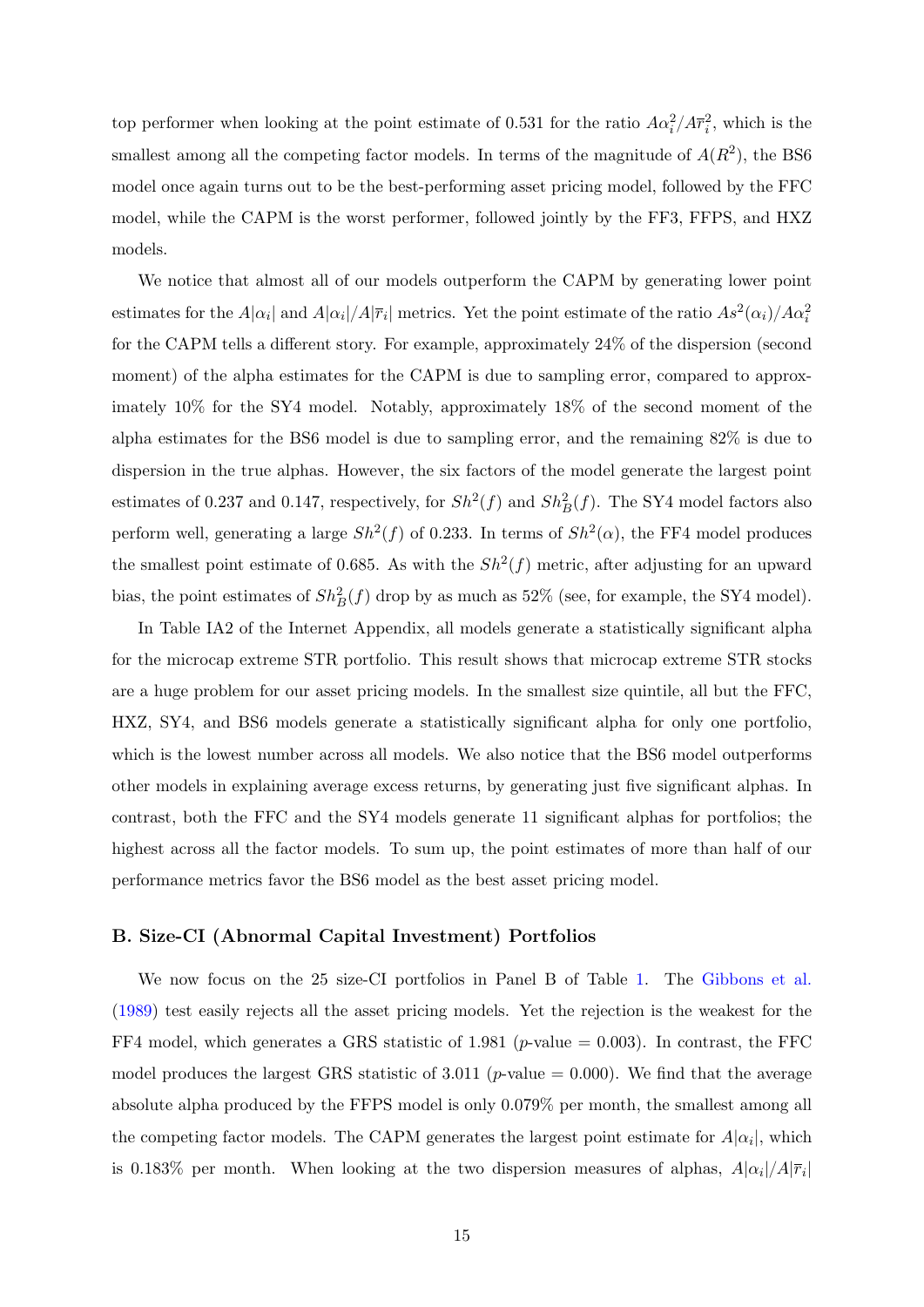and  $A\alpha_i^2/A\overline{r}_i^2$ , we find that the FFPS and FF3 models generate the smallest values, of 0.323 and 0.121, respectively. The FF3 model also produces the largest point estimate of the ratio  $As<sup>2</sup>(\alpha_i)/A\alpha_i^2$ , given as 0.660. This indicates that two-thirds of the second moment of the alpha estimates for the model is due to sampling error and only one-third is due to dispersion in the true alphas. We further notice that the BS6 model produces the largest point estimate for  $A(R^2)$ , at approximately 90%. However, in terms of the magnitude of  $Sh^2(\alpha)$ , the FF4 model is the best performer, generating the smallest value for the metric among all the asset pricing models.

When examining the alphas in the Internet Appendix Table IA3, we see that the BS6 model generates a statistically significant alpha for just two portfolios. Out of 25 portfolios, three demonstrate significant alphas in the FFAF, while four portfolios in the FF3, FFPS, HXZ, FF5, FF4, and SY4 models. In contrast, the FFC model generates 14 significant alphas, which is the highest number among all the factor pricing models. Moreover, all but the CAPM and the FFC model have a statistically significant alpha for one out of five portfolios in the smallest size quintile. In summary, our results suggest that, despite rejection based on the [Gibbons](#page-36-12) [et al.](#page-36-12) [\(1989\)](#page-36-12) test, the FF3, FFPS, and FF4 models are the three best factor pricing models, accommodating the average excess returns on size and CI sorted portfolios.

#### C. Size-DR (Distress Risk) Portfolios

The results for the 25 size-DR portfolios in Panel C indicate that all but the CAPM and the HXZ model are rejected by the [Gibbons et al.](#page-36-12) [\(1989\)](#page-36-12) test at the 5% level of significance. The CAPM generates the smallest GRS statistic of 0.953 (*p*-value  $= 0.530$ ). The model also generates the largest value, 0.973, for the ratio  $As^2(\alpha_i)/A\alpha_i^2$ . Yet the HXZ model shows the best performance by producing the smallest value of  $0.082\%$  per month for  $A|\alpha_i|$ , the smallest values of 0.452 and 0.257, respectively, for the alpha dispersion metrics  $A|\alpha_i|/A|\overline{r}_i|$  and  $A\alpha_i^2/A\overline{r}_i^2$ , and the smallest value of 0.484 for  $Sh^2(\alpha)$ . The model also generates the second smallest GRS statistic of 1.518. The BS6 model, which is the model that best explains size and STR sorted portfolios, now shows a superior performance only in terms of producing the largest point estimate for  $A(R^2)$ . Both the FF5 and SY4 models demonstrate a reasonably strong performance when judged by their  $A|\alpha_i|$ ,  $A|\alpha_i|/A|\overline{r}_i|$ ,  $A\alpha_i^2/A\overline{r}_i^2$ , and  $A(R^2)$  estimates. Coincidentally, the point estimates of  $Sh^2(\alpha)$  produced by the FF5 and FF4 models are the same, at 0.493.

Our results in Table IA4 of the Internet Appendix show that only the CAPM and the HXZ model generate statistically insignificant alphas across the 25 size-DR portfolios. Most of the remaining compared factor pricing models have problems explaining average returns on the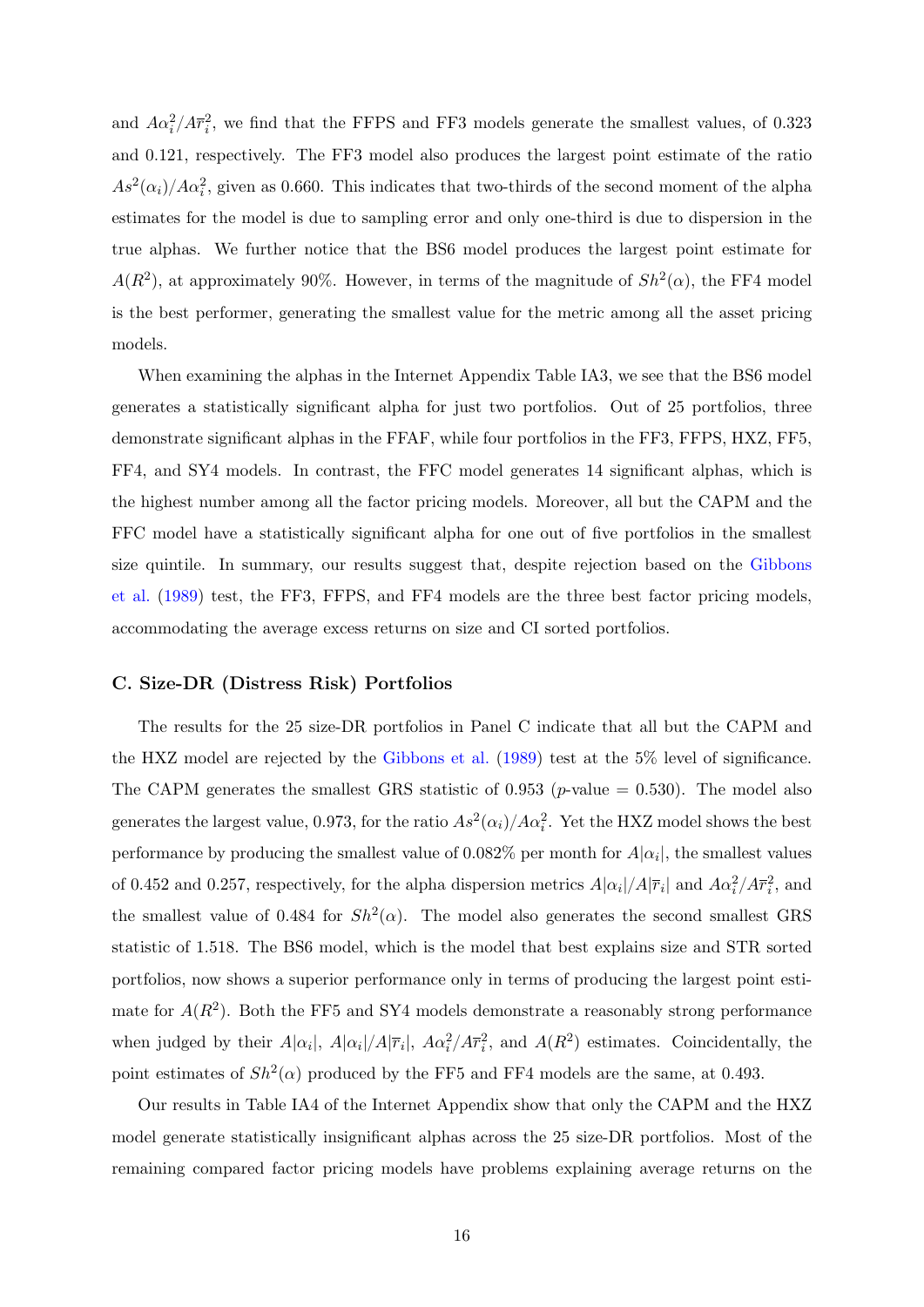highest distress quintile portfolios. The exceptions are the FFC and SY4 models. We also see that the FFPS model performs the worst in terms of generating the least number of significant alphas for portfolios. In particular, the model produces eight alphas that are statistically distinguishable from zero. Taken together, all of the above results suggest that the HXZ model provides the best description of average size-DR portfolio excess returns.

#### D. Size-β (Market Beta) Portfolios

We observe in Table [1](#page-39-0) that the rejections of our factor pricing models by the [Gibbons](#page-36-12) [et al.](#page-36-12) [\(1989\)](#page-36-12) test are weakest for the 25 size- $\beta$  portfolios. In fact, the null hypothesis of zero alphas cannot be rejected for the FFC and SY4 models at conventional levels of significance (Panel D). The SY4 model generates a smaller GRS statistic compared to the FFC model. The average absolute value of the alphas is 0.063% per month for the SY4 model, which is smaller than those of other asset pricing models. The SY4 model also produces the smallest values of 0.319, 0.103, and 0.424 for pricing performance metrics  $A|\alpha_i|/A|\overline{r}_i|$ ,  $A\alpha_i^2/A\overline{r}_i^2$ , and  $Sh^2(\alpha)$ , respectively. When judged by the point estimates of the GRS statistic,  $A|\alpha_i|$ ,  $A|\alpha_i|/A|\overline{r}_i|$ ,  $A\alpha_i^2/A\overline{r}_i^2$ , and  $A(R^2)$ , the CAPM turns out to be the worst performer among all the factor models.

Looking at the alphas reported in the Internet Appendix Table IA5, we find that the SY4 model outperforms all other factor pricing models. All alphas for the 25 size- $\beta$  portfolios relative to the model are statistically indistinguishable from zero. Although the FFC model comfortably passes the [Gibbons et al.](#page-36-12) [\(1989\)](#page-36-12) test, the model generates three portfolio alphas that are statistically significant. Notably, 13 out of 25 portfolios have a significant alpha relative to the FFAF model. In contrast, the HXZ, FF5, and FF4 models generate just two significant alphas each. To summarize, our results indicate that the SY4 model best captures the average excess returns on the 25 size- $\beta$  portfolios.

#### E. Size-NI (Net Share Issues) Portfolios

The [Gibbons et al.](#page-36-12) [\(1989\)](#page-36-12) test on the 35 size-NI portfolios, shown in Panel E of Table [1,](#page-39-0) rejects all the asset pricing models at conventional levels of significance. This implies that all our models are incomplete descriptions of average excess returns on these anomaly portfolios. However, the SY4 model produces the smallest GRS statistic of 2.780 (*p*-value  $= 0.000$ ), followed by 3.133 ( $p$ -value  $= 0.000$ ) for the HXZ model. Despite rejections, both these models appear to perform well based on the majority of the metrics. The average absolute alphas from the two models are 0.109% and 0.104% per month. The FF5 and FF4 models also produce small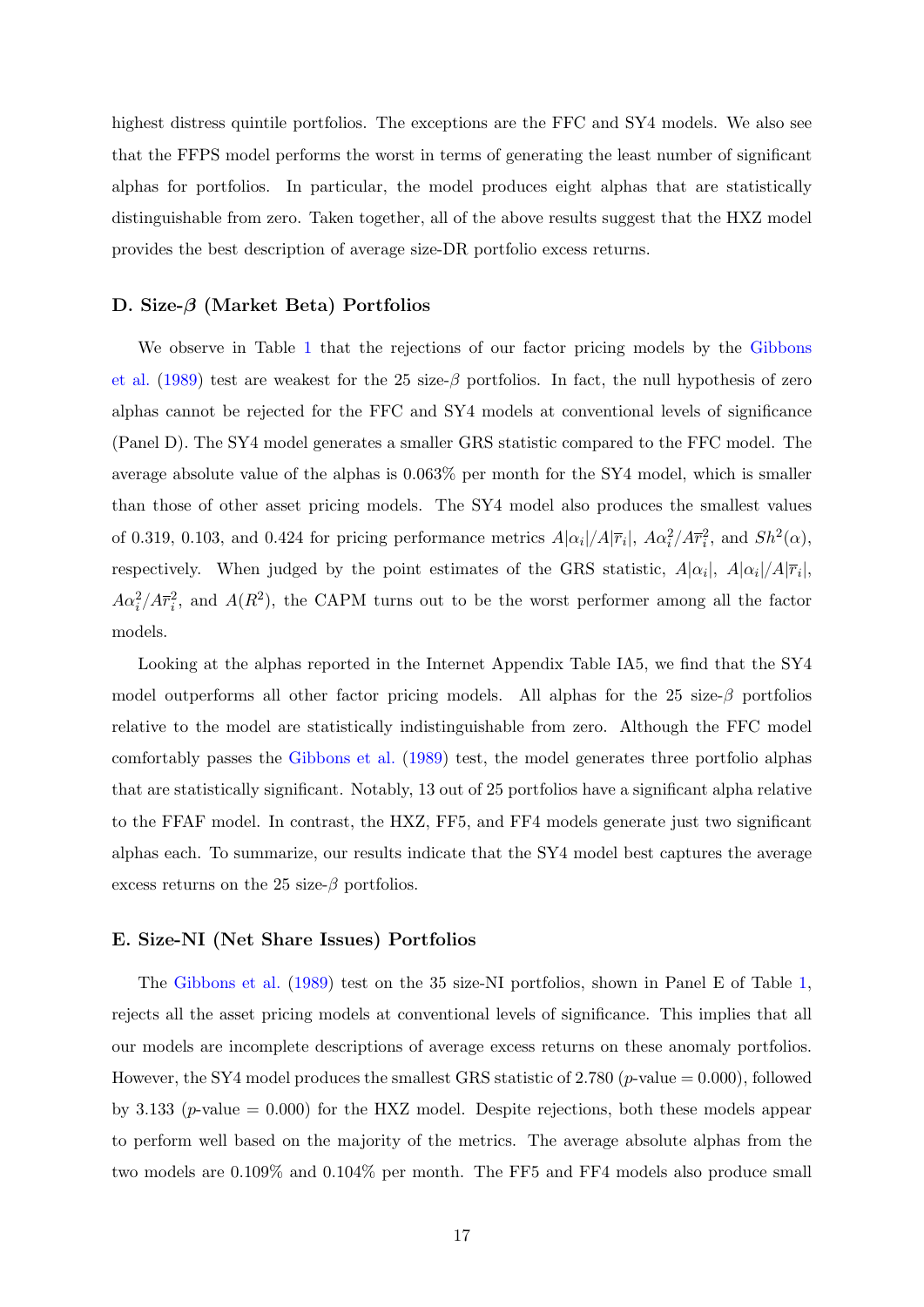values of  $A|\alpha_i|$ , both at 0.110% per month. The dispersion of the alpha estimates for the HXZ model is approximately 43% as large as the dispersion of average excess returns on size-NI portfolios, whereas it is approximately 45% for the FF5, FF4, and SY4 models. The HXZ model has an edge over the SY4 model when judged by its  $A\alpha_i^2/A\overline{r}_i^2$  ratio of 0.223. The corresponding point estimate is 0.251 for the SY4 model. Both the HXZ and the SY4 models show a superior performance to other factor models, by producing larger values, of 0.503 and 0.496 respectively, for the ratio  $As^2(\alpha_i)/A\alpha_i^2$ . However, the  $A(R^2)$  values for the FF5 and FF4 models are marginally higher than those for the HXZ and SY4 models. When it comes to  $Sh^2(\alpha)$ , the SY4 model outperforms all the competing asset pricing models by generating the smallest value of 1.180. The HXZ model lines up as the next best performer, with a value of 1.268.

The results reported in the Internet Appendix Table IA6 show that the SY4 model outperforms other candidate factor models by producing just three significant alphas. Moreover, only one out of these three significant alphas is located in the smallest size quintile. The HXZ model is the next best performer, as it generates five alphas that are statistically distinguishable from zero. Conversely, in both the CAPM and the FFAF model, 15 out of 35 anomaly portfolios have statistically significant alphas. These results show that the SY4 and HXZ models are the top two performers in tests on the 35 size-NI portfolios, though the former model has a marginal edge over the latter when judged by the number of significant alphas.

#### F. Size-MAX (Lottery Demand) Portfolios

In Panel F of Table [1,](#page-39-0) we see that the [Gibbons et al.](#page-36-12) [\(1989\)](#page-36-12) test on the 25 size-MAX portfolios strongly rejects all of our competing models. Although rejected by the test, the SY4 model stands out as the best, based on the majority of the performance metrics. For example, the average absolute alpha relative to the model is 0.141% per month, which is smaller than that for any other factor pricing model. The SY4 model also produces the smallest value, of 0.507, and the second smallest value, of 0.275, respectively, for the ratios  $A|\alpha_i|/A|\overline{r}_i|$  and  $A\alpha_i^2/A\overline{r}_i^2$ . Approximately 27% of the dispersion (second moment) of the alpha estimates for the model can be attributed to sampling error. Judged by the same  $As^2(\alpha_i)/A\alpha_i^2$  ratio, the BS6 model turns out to be the next best model, with a value of 0.235. For this, the FFAF model emerges as the worst-performing asset pricing model, with a value of 0.060. We see that the FF5 and BS6 models deliver high and nearly identical values of  $A(R^2)$ . When examining the value of  $Sh^2(\alpha)$ , it can be observed that the HXZ model generates the smallest value of 0.867. The corresponding value for the SY4 model is slightly higher, at 0.888.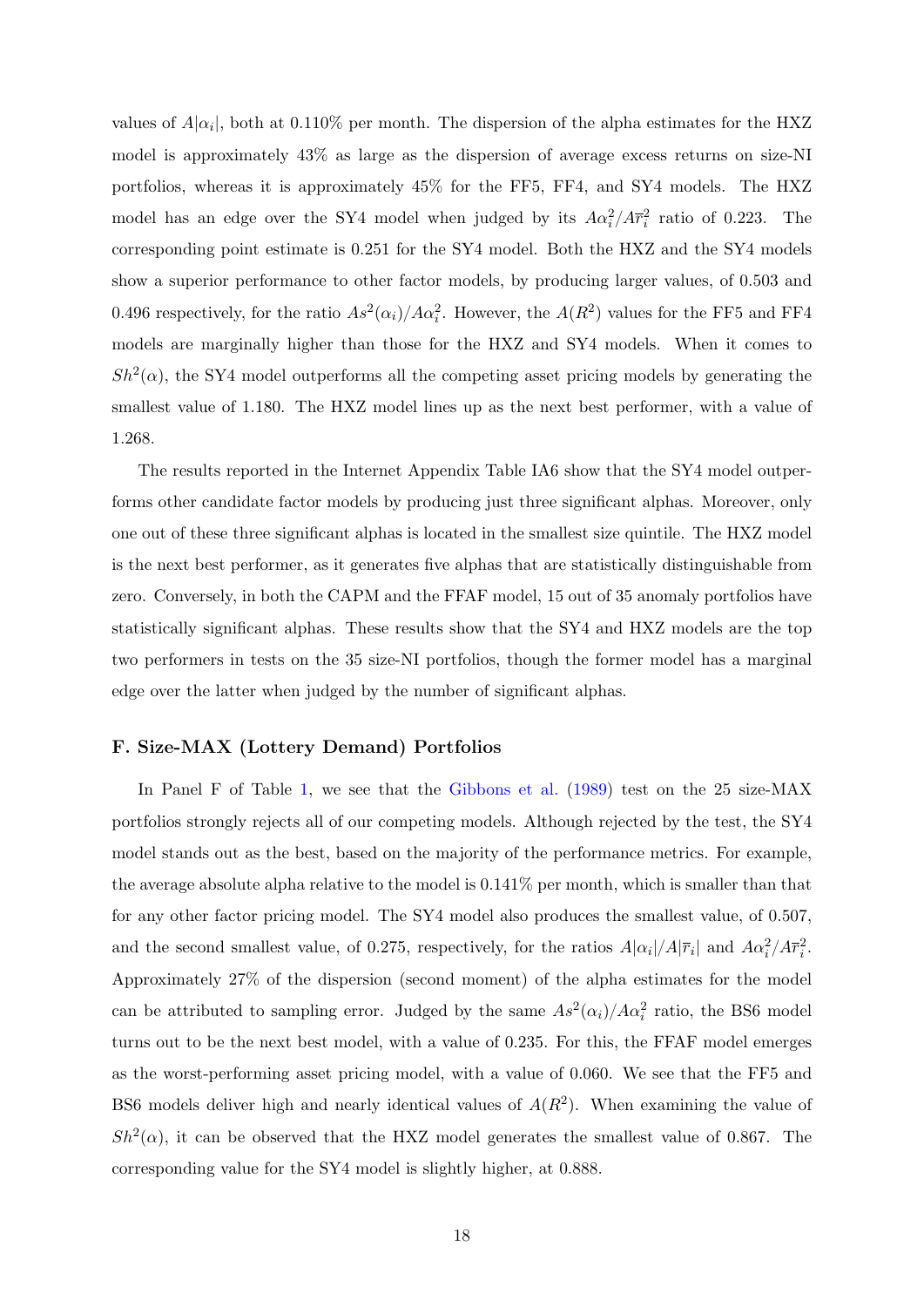Examining the portfolio alphas, reported in the Internet Appendix Table IA7, we find that all of our models have difficulty explaining average excess returns on microcap portfolios. The HXZ model produces a statistically significant alpha for four portfolios, two of which are located in the microcap quintile. Out of 25 portfolios, six have significant alphas in the SY4 model, while eight in the FF5, FF4, and BS6 models. The FFAF model is ranked at the bottom, producing a statistically significant alpha for 15 portfolios. Overall, these results suggest that the SY4 model has a superior ability to accommodate, though not completely, the average excess returns on the 25 size-MAX portfolios.

#### G. Size-RVar (Residual Variance) Portfolios

The results in Panel G of Table [1,](#page-39-0) for the 25 size-RVar portfolios, show that the [Gibbons](#page-36-12) [et al.](#page-36-12) [\(1989\)](#page-36-12) test strongly rejects all the asset pricing models. Notably, we find that the GRS statistics are generally large for the models – an observation similar to that reported in [Fama](#page-35-2) [and French](#page-35-2) [\(2016\)](#page-35-2). The SY4 model generates the smallest average absolute alpha, of 0.116% per month, and the smallest point estimate, of 0.373, for the ratio  $A|\alpha_i|/A|\overline{r}_i|$ . Conversely, the HXZ model produces the smallest value, of 0.213, for the ratio  $A\alpha_i^2/A\overline{r}_i^2$  and the largest value, of 0.273, for the ratio  $As^2(\alpha_i)/A\alpha_i^2$ . We also notice that the FF5 model ranks first among the factor pricing models when judged by the point estimate of  $A(R^2)$ .

The anomaly portfolio alphas, reported in the Internet Appendix Table IA8, show that the HXZ model produces a statistically significant alpha for four portfolios, with just two of which located in the smallest size quintile. The SY4 model also produces four significant alphas, yet three are located in the smallest size quintile. We observe an improvement for the FF4 model over its performance in the 25 size-MAX portfolios. In particular, the model now produces four significant alphas and with just one located in the microcap quintile. The FF5 and BS6 models also show similar improvements in performance based on this criterion. The CAPM, however, ranks last among our factor pricing models. Out of 25 portfolios, 17 have significant alphas relative to the model. It is worth noting that across the ten sets of anomaly portfolios, this is the highest number of statistically significant alphas generated by any model. In summary, both the HXZ and the SY4 models are the best performing, but with imperfections, in explaining the average excess returns on the 25 size-RVar portfolios.

#### H. Size-AC (Accruals) Portfolios

We can see that from Panel H of Table [1](#page-39-0) the [Gibbons et al.](#page-36-12) [\(1989\)](#page-36-12) test easily rejects all the models considered for the 25 size-AC portfolios. Although the competing models are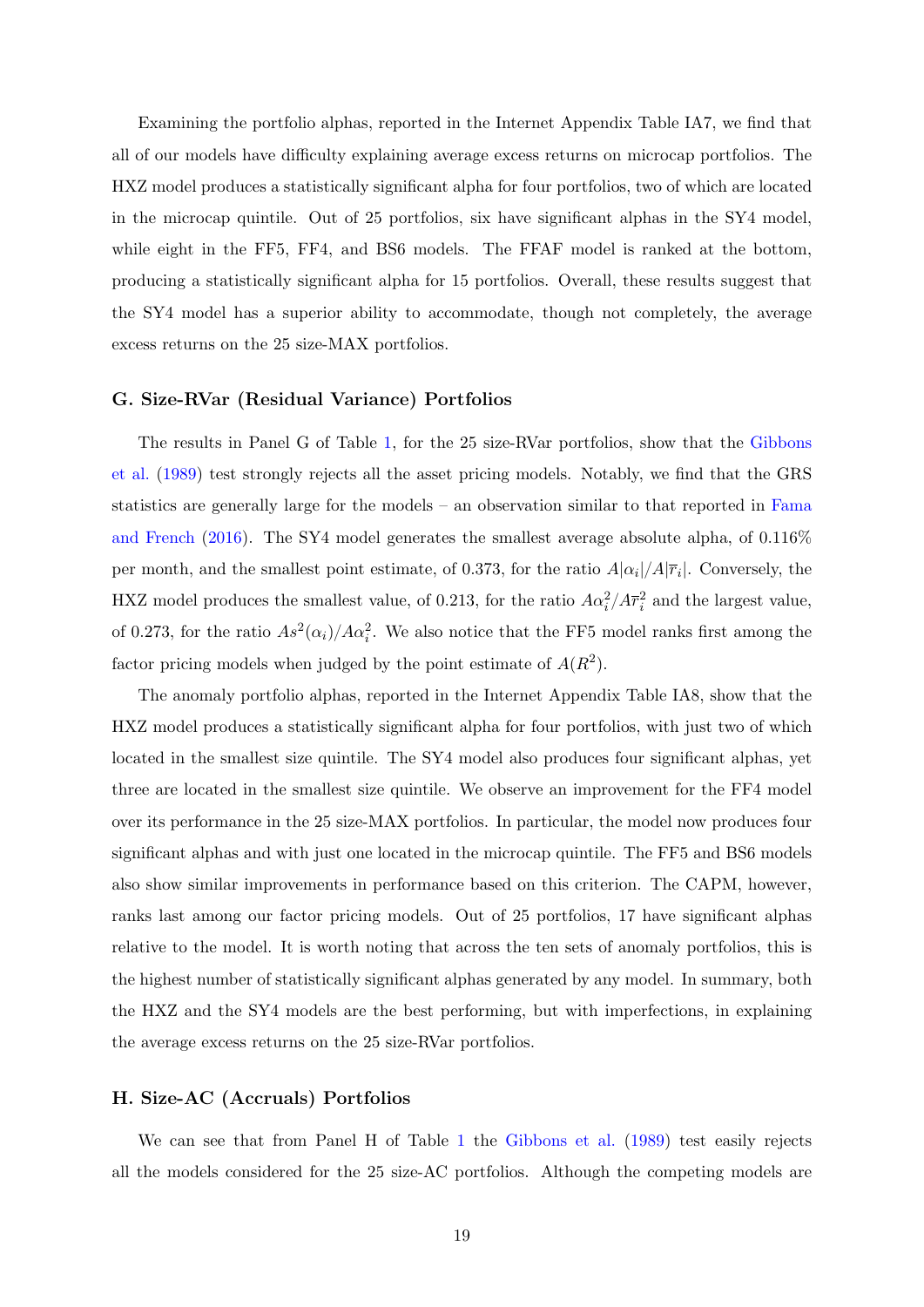incomplete descriptions of average excess returns on these portfolios, the SY4 model delivers the best performance on more than half of the metrics. For example, it produces the smallest GRS statistic, at 2.818, the smallest average absolute alpha, at 0.095% per month, and the smallest point estimate, at 0.530, for the alpha dispersion metric  $A|\alpha_i|/A|\overline{r}_i|$ . Among the other factor models, there is a noteworthy improvement in performance for the CAPM when we consider  $As<sup>2</sup>(\alpha_i)/A\alpha_i^2$ , which is given as 0.485. The corresponding point estimate of the metric is 0.495 for the SY4 model, which is the largest value across all the asset pricing models tested on AC anomaly portfolios. We also find that the CAPM delivers the smallest value, at 0.725, for  $Sh^2(\alpha)$ .

Out of 25 accruals anomaly portfolios reported in the Internet Appendix Table IA9, only three have statistically significant alphas relative to the SY4 model. The CAPM produces four significant alphas, none of which are located in the smallest size quintile. The performance of the FF3, FF5, and FF4 models do not bode well, since each of these models produce ten alphas that are statistically distinguishable from zero. This is in line with the evidence provided by [Fama and French](#page-35-2) [\(2016\)](#page-35-2). We also notice that the majority of our asset pricing models have difficulties in explaining the average excess returns of the biggest size stocks and the stocks in the highest AC quintile.

#### I. IND (Industry) Portfolios

Turning now to the 30 IND portfolios, the results for which are reported in Panel I of Table [1,](#page-39-0) we find that the [Gibbons et al.](#page-36-12) [\(1989\)](#page-36-12) test rejects almost all of the factor models at conventional significance levels. The sole exception is the CAPM, which produces a GRS statistic of 1.311  $(p$ -value  $= 0.127$ ). Moreover, informally comparing the competing models based on the point estimates of our performance metrics reveals that the CAPM is the top contender in the horse race. Overall, the SY4 model takes second place, while the BS6 model ranks last among our candidate factor models. In particular, the average absolute alpha is 0.150% per month for the CAPM, which is lower than the value of 0.180% per month for the SY4 model. Likewise, the point estimates of the ratios  $A|\alpha_i|/A|\overline{r}_i|$  and  $A\alpha_i^2/A\overline{r}_i^2$  are, respectively, 1.173 and 1.630 for the CAPM, which are much smaller than those of 1.401 and 1.774 for the SY4 model. However, on the basis of  $A(R^2)$  and the ratio  $As^2(\alpha_i)/A\alpha_i^2$ , the SY4 model shows a marginal edge over the CAPM. Notably, the CAPM performs marginally better than the SY4 model when judged on the point estimate of  $Sh^2(\alpha)$ . On the same criterion, the FF5 model performs the best, as it generates the smallest point estimate of 0.622. The model also produces the largest value for  $A(R<sup>2</sup>)$ , which is consistent with [Stambaugh and Yuan](#page-38-0) [\(2016\)](#page-38-0), who informally compare factor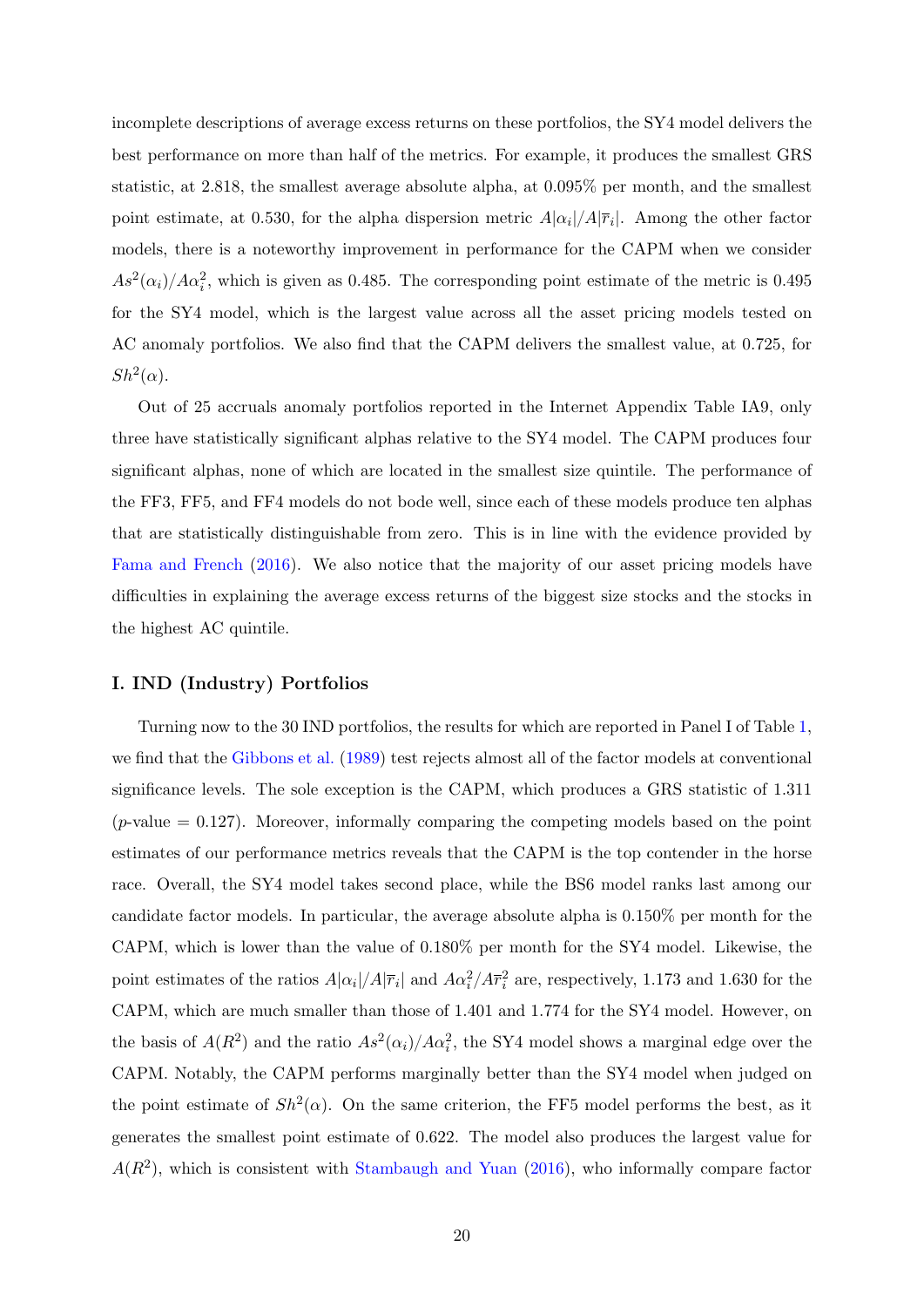models, such as the CAPM, FF3, HXZ, FF5, and SY4 models, using the 30 IND portfolios.

Table IA10 in the Internet Appendix reports that the CAPM and the SY4 model are the top performers. Both these models produce alphas for four portfolios that are statistically distinguishable from zero. In contrast, the BS6 model produces as many as 11 significant alphas. The number of significant alphas is ten for both the FF5 and the FF4 models, and seven for the FFC, FFAF, and HXZ models. The superior performance of the CAPM in producing the least number of significant alphas for industry portfolios is also consistent with the evidence by [Fama and French](#page-35-5) [\(1997\)](#page-35-5), who compare the model with the FF3 model.

#### J. D10–1 (High Minus Low Decile) Portfolios

We next consider the set of  $D10-1$  portfolios corresponding to eight anomalies (i.e., STR, CI, DR, market  $\beta$ , NI, MAX, RVar, and AC) and examine the abilities of our competing asset pricing models to explain the average excess returns on these long-short portfolios. Panel J in Table [1](#page-39-0) reports that all models are strongly rejected by the [Gibbons et al.](#page-36-12) [\(1989\)](#page-36-12) test. An informal analysis of the performance metrics suggests that the SY4 model is the best, though still incomplete, description of average excess returns on these anomaly portfolios. The average absolute alpha for portfolios is 0.259% per month in the model, which is the smallest value for the metric across all models. The  $A|\alpha_i|/A|\overline{r}_i|$  ratio of 0.307 for the SY4 model is small compared with those of competing factor models. The HXZ model also does a good job in explaining the set of anomaly long-short spreads. The model generates a value of 0.262% per month for  $A|\alpha_i|$ , which is marginally higher than that for the SY4 model. About 31% of the dispersion (second moment) of the alpha estimates for the model is due to sampling error. All other asset pricing models fare poorly on this dispersion metric. We also find that the BS6 model generates the largest point estimate for  $A(R^2)$ , while the FF5 model produces the smallest point estimate for  $Sh^2(\alpha)$ . Overall, the FFAF model performs the worst in the horse race among all models.

The results in the Internet Appendix Table IA11 suggest that both the HXZ and the SY4 models are superior to other competing models, as each of these models generate just two significant alphas. In particular, the HXZ model generates a statistically significant alpha for the  $D10-1$  portfolios corresponding to the NI and AC anomalies, while the SY4 model generates a significant alpha for the  $D10-1$  portfolios sorted on STR and AC. The BS6 model also performs well in explaining average returns on anomaly portfolios. The model generates significant alphas for the high-minus-low portfolios that are sorted on DR, NI, and AC. Consistent with the findings in Table [1](#page-39-0) (Panel J), the FFAF model ranks last. Out of eight anomaly long-short portfolios, seven demonstrate significant alphas relative to the model. Finally, none of our asset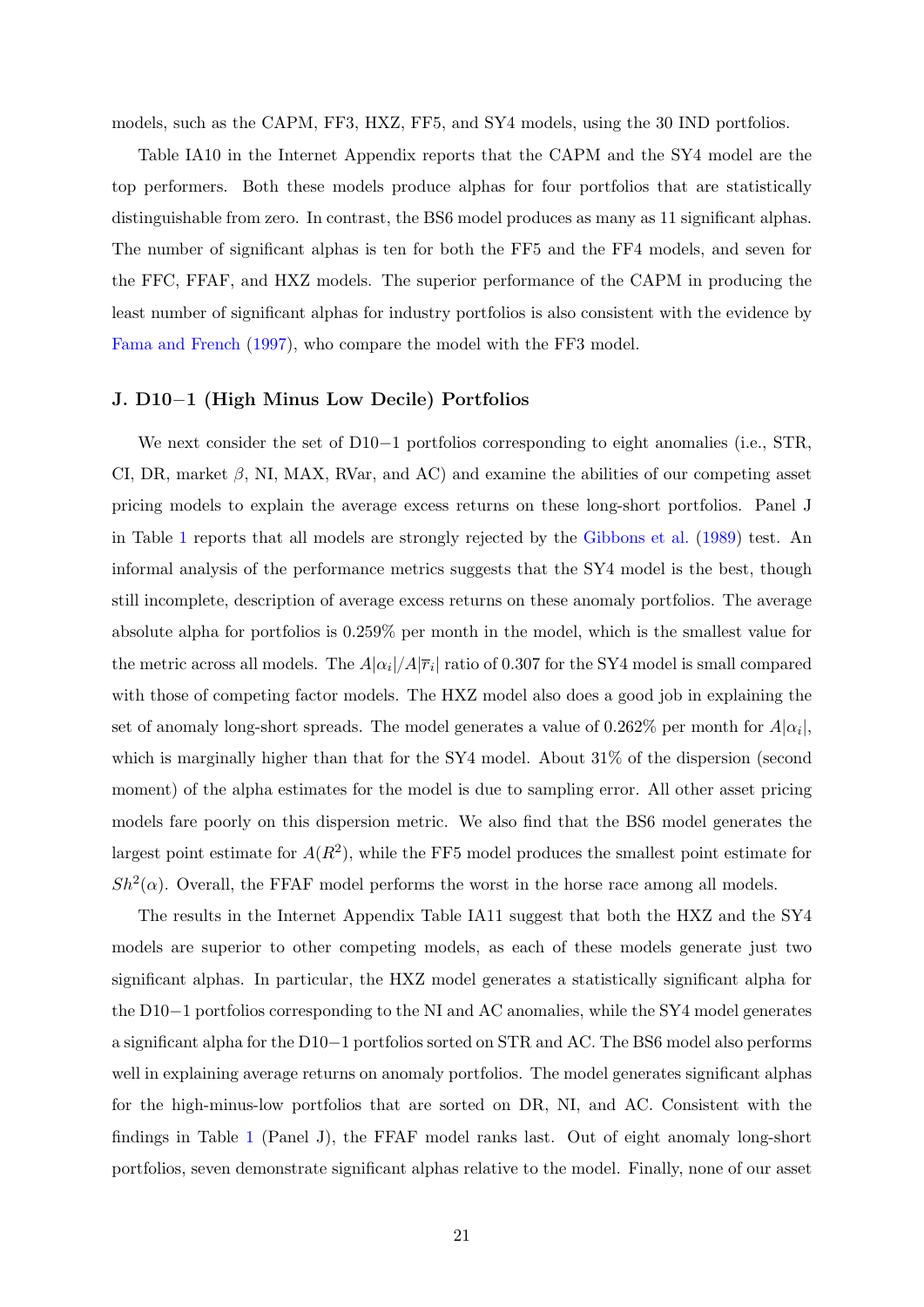pricing models accommodate average return on the  $D10-1$  portfolio corresponding to the AC anomaly.

#### K. Overall Model Performance in Time-Series Regressions

To facilitate discussion in this section, Table [2](#page-42-0) summarizes the overall performance of each of the return factor models in the time-series regressions presented in Table [1](#page-39-0) and Tables IA2 through IA11 of the Internet Appendix. Columns 1 to 7 report the number of the sets of anomaly portfolios across which a given asset pricing model performs the best. More precisely, the criteria for overall performance evaluation include the number of times a competing model generates the smallest point estimates of the GRS statistic,  $A|\alpha_i|$ ,  $A|\alpha_i|/A|\overline{r}_i|$ ,  $A\alpha_i^2/A\overline{r}_i^2$ , and  $Sh^2(\alpha)$ , and the largest point estimates of the  $As^2(\alpha_i)/A\alpha_i^2$  and  $A(R^2)$  metrics. In columns 8 to 17, we provide the number of statistically significant alphas relative to a given factor model tested on each set of the anomaly portfolios. The last column of Table [2](#page-42-0) reports, for each asset pricing model, the number of significant alphas out of 42 small size portfolios from the eight anomaly variables, STR, CI, DR, market  $\beta$ , NI, MAX, RVar, and AC.

Starting with the [Gibbons et al.](#page-36-12) [\(1989\)](#page-36-12) test, we see that the SY4 model outperforms all the competing models by producing the smallest GRS statistic in five out of the ten sets of portfolios. The CAPM ranks second in our list of models, as it generates the smallest GRS statistic in two sets of portfolios. The results also show that the HXZ, FF4, and BS6 models each produce the smallest GRS statistic in one set of portfolios. For the metric  $A|\alpha_i|$ , which measures the unexplained average absolute excess return, the SY4 model generates the smallest point estimate in five out of the ten sets of portfolios, while the HXZ model delivers the smallest value in two sets of portfolios. The SY4 model continues to outperform its nine competing models by generating the smallest value for the ratio  $A|\alpha_i|/A|\overline{r}_i|$ , and the largest value for the ratio  $As^2(\alpha_i)/A\alpha_i^2$ , in five and four sets of test asset portfolios, respectively. In contrast, the HXZ model generates the smallest  $A|\alpha_i|/A|\overline{r}_i|$  ratio and the largest  $As^2(\alpha_i)/A\alpha_i^2$  ratio two and three times, respectively. The HXZ model ranks first among the models when assessed by the point estimate of the alpha dispersion metric,  $A\alpha_i^2/A\overline{r}_i^2$ . The model generates the smallest point estimate in four out of the ten sets of portfolios. When assessed by the point estimate of  $A(R<sup>2</sup>)$ , we find that the FF5 and BS6 models perform better than the other models in explaining average excess returns. Both these models deliver the largest value for the metric in five out of the ten sets of portfolios. For the  $Sh^2(\alpha)$  criterion, the HXZ, FF5, FF4, and SY4 models turn out to be the best performers, as each of these models generate the smallest point estimate for the metric in two sets of test asset portfolios.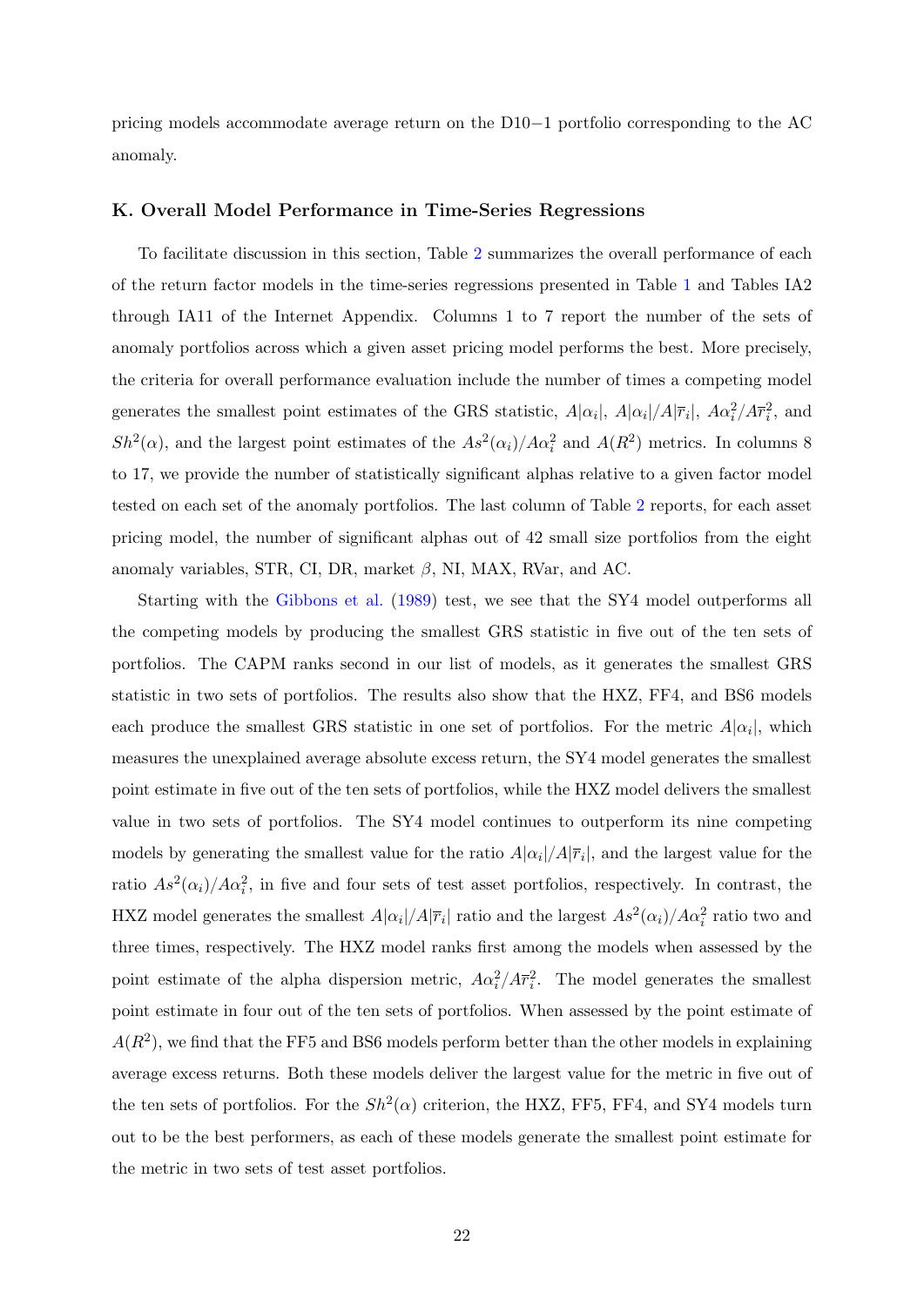Comparing the number of statistically significant alphas generated by each of our factor models, we find the SY4 model is the best performer. The model delivers the least number of significant alphas for the 25 size- $\beta$  portfolios, the 35 size-NI portfolios, the 25 size-RVar portfolios, the 25 size-AC portfolios, the 30 IND portfolios, and the 8  $D10-1$  portfolios. The HXZ, BS6, FF4, and FF5 models take second, third, fourth, and fifth places, respectively. The SY4 model also turns out to be one of the top performers in explaining the average excess returns on portfolios with small stocks. Out of 42 small size portfolios, the number of significant alphas is 11 in the SY4 model, 10 in the BS6 model, and 12 in the HXZ, FF5, and FF4 models. In contrast, both the FFC and the FFAF models generate statistically significant alphas for 19 portfolios, the highest number of significant alphas for small size portfolios produced by any model. The corresponding number for the CAPM is 15, and 16 for the FF3 and FFPS models. This clearly suggests that all of our asset pricing models have some difficulty in explaining returns on small stocks. Overall, the time-series results in Tables [1](#page-39-0) and [2](#page-42-0) indicate that the SY4 model is the best model, in that it outperforms other models on most performance metrics. The HXZ model takes second place, while the FF5 and BS6 models, performing almost equally well, take joint third place. [Stambaugh and Yuan](#page-38-0) [\(2016\)](#page-38-0) also report a similar ranking when comparing only the FF3, HXZ, FF5, and SY4 models, although their test assets in time-series regressions are different from those employed in this study.

Common to many recent papers (see, for example, [Fama and French,](#page-35-0) [2015,](#page-35-0) [2016;](#page-35-2) [Hou, Xue](#page-36-0) [and Zhang,](#page-36-0) [2015,](#page-36-0) [2017a\)](#page-37-4), the above time-series analysis of the relative performance of factor models can be criticized on the grounds that it are conducted without any use of a formal statistical criterion. The ranking of models might differ when their relative performance is tested statistically. In the following section, we investigate whether a competing asset pricing model is significantly better than another candidate model by employing the pairwise test for equality of the cross-sectional regression  $R^2$ s. The pairwise test accounts for the impact of potential model misspecification, and therefore enables us to draw valid statistical inferences on the relative performance of our competing models. Finally, we conduct a multiple model comparison analysis in order to identify whether a given asset pricing model significantly outperforms a set of alternative models in terms of the OLS (GLS) cross-sectional regression  $R^2$ .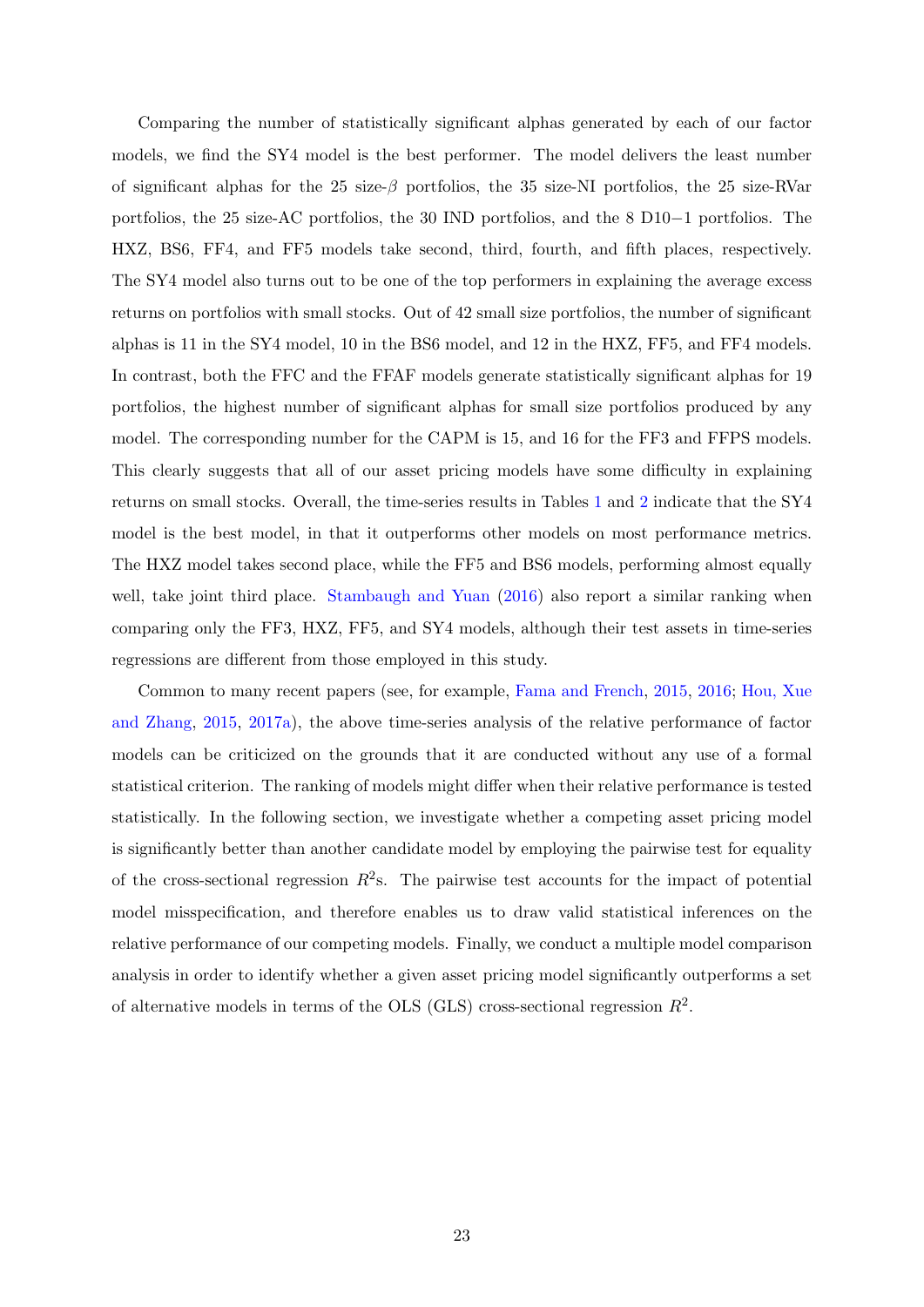## IV. Cross-Sectional Results $^{12}$  $^{12}$  $^{12}$

#### A. Size-STR (short-term reversal) Portfolios

Table [3](#page-43-0) reports pairwise tests of equality for the cross-sectional regression  $R^2$ s for the ten return factor models, estimated using the value-weighted monthly excess returns on the 25 size-STR portfolios. For nonnested models, we present results of the normal test described in Section II.D.1. The results based on the OLS cross-sectional regressions in Panel A show that the CAPM is outperformed by some of the asset pricing models. That is, the CAPM generates a significantly lower cross-sectional  $R^2$  than the FF3, FFAF, FF4, and BS6 models. This is not the case for the HXZ, FF5, and SY4 models, although the differences between the OLS and CAPM  $R<sup>2</sup>$  still exceed more than 50 percentage points. This result also shows that the common practice of simply comparing the point estimate of a given performance metric can be misleading when identifying a superior asset pricing model. The BS6 model, which is the best model in the timeseries regressions for this set of test asset portfolios, now significantly dominates only the CAPM. We find that the FF5, FF4, SY4, and BS6 models generate higher OLS cross-sectional regression  $R<sup>2</sup>$ s compared to the HXZ model, yet the differences are not statistically distinguishable from zero. Likewise, the FF5 model generates a higher cross-sectional  $R^2$  compared to the FF4 and SY4 models, yet the differences are not significant, even at the 10% level.

In Panel B, which reports equality of  $R^2$ s test results based on the GLS cross-sectional regressions, we find that the FF3, FFC, FFPS, FFAF, FF4, and BS6 models outperform the CAPM. The relative performance of other factor pricing models is similar to that observed for the OLS cross-sectional regressions shown in Panel A. To summarize, the pairwise crosssectional regression  $R^2$  equality test results in Panels A and B favor the FF3, FFAF, FF4, and BS6 models over the remaining asset pricing models when judged by the number of times they significantly dominate another model. However, when focusing just on the SY4, HXZ, FF5, and BS6 models, which are the top four performing models in the time-series regressions, we find none are significantly better than the other three in pairwise tests. Thus, from this point of view, the performances of these four recently proposed asset pricing models are not different from each other when tested on the 25 size-STR portfolios.

Panel A of Table [14](#page-54-0) reports multiple model comparison tests of the OLS and GLS crosssectional  $R^2$ s for all factor models, where we differentiate between the nested and the nonnested models. The results based on both the OLS and the GLS cross-sectional regressions, which take into account the process of searching over alternative models, suggest that no asset pricing

<span id="page-25-0"></span><sup>&</sup>lt;sup>12</sup> Throughout this section, we reject  $H_0$ :  $\rho_A^2 = \rho_B^2$  if the corresponding p-value is at most 0.05.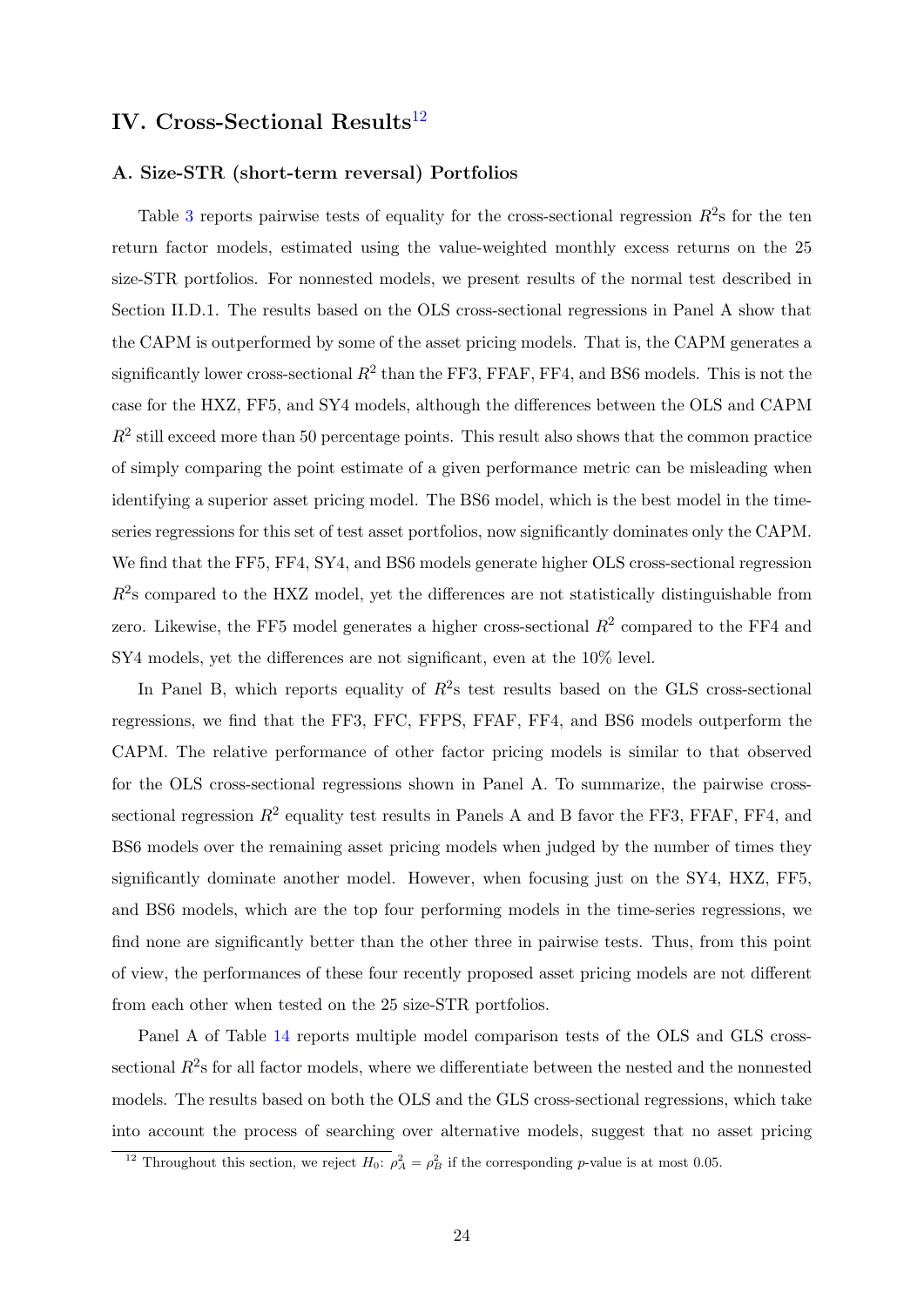model is significantly dominated by the others at the 5% level. Notably, we cannot reject the CAPM, which is nested by the remaining nine factor models that we consider, although some of these models generate a cross-sectional  $R^2$  that is three to four times higher.<sup>[13](#page-26-0)</sup>

#### B. Size-CI (abnormal capital investment) Portfolios

When using the value-weighted monthly excess returns on the 25 size-CI portfolios as test assets, it can be seen in Panel A of Table [4](#page-44-0) that all but the FFC, SY4, and BS6 models have significantly higher  $R^2$ s compared to the CAPM. In fact, the OLS cross-sectional regression  $R^2$ differences between these models and the CAPM exceed as much as 40 percentage points (see, for example, the HXZ model). We observe that there are several occasions on which a large  $R^2$ difference does not lead to the rejection of the null hypothesis of equal  $R^2$ s for two competing factor pricing models. For example, the OLS cross-sectional  $R^2$  of the BS6 model is higher than that of the FF5 model by approximately 13 percentage points, yet the null hypothesis still cannot be rejected (*p*-value  $= 0.140$ ). A qualitatively similar finding emerges in Panel B, where the GLS cross-sectional regression  $R^2$  of the BS6 model is higher than that of the FF5 model by approximately 18 percentage points, and still the difference in  $R^2$  is statistically insignificant at conventional levels. We also find that the CAPM produces a cross-sectional  $R^2$ that is statistically lower than those of the competing models estimated by the GLS regressions. Furthermore, in Panel B, both the FFC and the SY4 models now show an improved performance. For example, the SY4 model significantly outperforms the FFAF model. It is worth emphasizing that the HXZ, FF5, SY4, and BS6 models are never statistically dominated at the 5% level in Panels A and B. Overall, our pairwise test results, based on the OLS and GLS cross-sectional regression  $R^2$ s, indicate that the FFC model performs best in explaining the average excess returns on the 25 size-CI portfolios. The FF3, FFPS, and FF4 models, the three best factor models identified informally for this set of test asset portfolios in the time-series regressions, no longer perform well in the horse race. Examining the multiple model comparison test results, reported in Panel B of Table [14,](#page-54-0) we find that the FFAF (GLS) model is rejected at the 5% significance level. Despite the lower cross-sectional regression  $R^2$  of the CAPM, we fail to reject the null hypothesis that it performs at least as well as all other asset pricing models.

#### C. Size-DR (distress risk) Portfolios

In Table [5,](#page-45-0) we report the results of the factor pricing model performances in the 25 size-DR portfolios. The pairwise tests of equality of the OLS cross-sectional regression  $R^2$ s in Panel A

<span id="page-26-0"></span><sup>&</sup>lt;sup>13</sup> [Kan et al.](#page-37-2) [\(2013\)](#page-37-2) provide similar evidence for the CAPM when tested on the 25 size-B/M portfolios and five industry portfolios.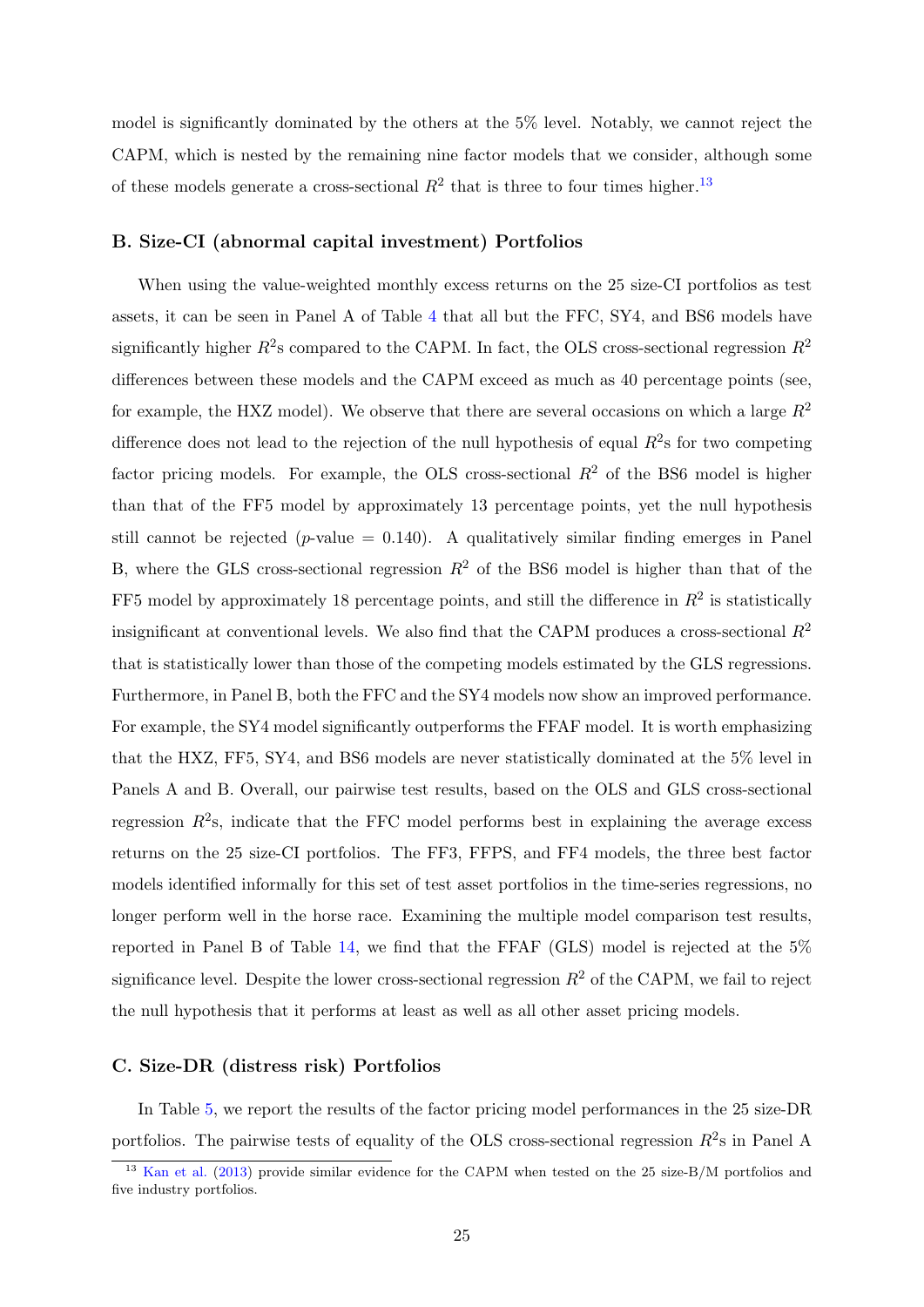reveal that no model statistically outperforms, nor is outperformed, by any of the other models at conventional significance levels. Hence, the 25 size-DR portfolios present the biggest challenge for all the asset pricing models. A similar picture emerges when model performance is analyzed on the basis of differences in the GLS cross-sectional regression  $R^2$ s (Panel B). Here, the  $R^2$ differences exceed by as much as 26 percentage points, yet are still statistically insignificant. These findings from pairwise tests are consistent with those of the multiple model comparison tests in Panel C of Table [14.](#page-54-0) All of the p-values are above the conventional levels of significance, which suggests that none of the factor pricing models is outperformed by the rest of the models. Clearly, the above observation contrasts with that from the time-series regressions (see Panel C of Table [1\)](#page-39-0), where the HXZ model is the best performer, informally, in the horse race.

#### D. Size-β (market beta) Portfolios

Table [6](#page-46-0) reports the results with test assets as the 25 size- $\beta$  portfolios. In Panel A, we notice that only the HXZ, FF5, FF4, and SY4 models offer a somewhat superior performance, by generating significantly higher OLS cross-sectional  $R^2$ s. In particular, each of these factor pricing models outperforms the CAPM. The differences in  $R^2$  between these models and the CAPM exceed more than 70 percentage points. We emphasize that the relatively good performance of the SY4 model in Panel A is consistent with that observed for the time-series regressions using the same set of anomaly portfolios. The superior performance of the HXZ, FF5, FF4, and SY4 models can also be seen in Panel B, where pairwise tests of equality for  $R^2$ s are based on the GLS cross-sectional regressions. Consistent with Panel A, the CAPM again shows up as the worst-performing asset pricing model. Here, it is additionally significantly outperformed by the FF3, FFC, and FFPS models. Overall, the OLS and GLS cross-sectional results show that the HXZ, FF5, FF4, and SY4 models do a relatively better job in explaining the average excess returns on size and market  $\beta$  sorted portfolios. Yet looking at the multiple model comparison tests in Panel D of Table [14,](#page-54-0) we find that only the FFAF (GLS) model is rejected at the 5% level. Once again, the CAPM is not rejected at conventional levels of significance. That is, it performs at least as well as all others when assessed within the multiple model comparison framework.

#### E. Size-NI (net share issues) Portfolios

The pairwise tests of equality for factor model  $R^2$ s based on the 35 size-NI portfolios in Table [7](#page-47-0) show that the SY4 model is the best overall performer, followed by the HXZ model. In Panel A, from the results based on the OLS cross-sectional regression  $R^2$ s, it is observed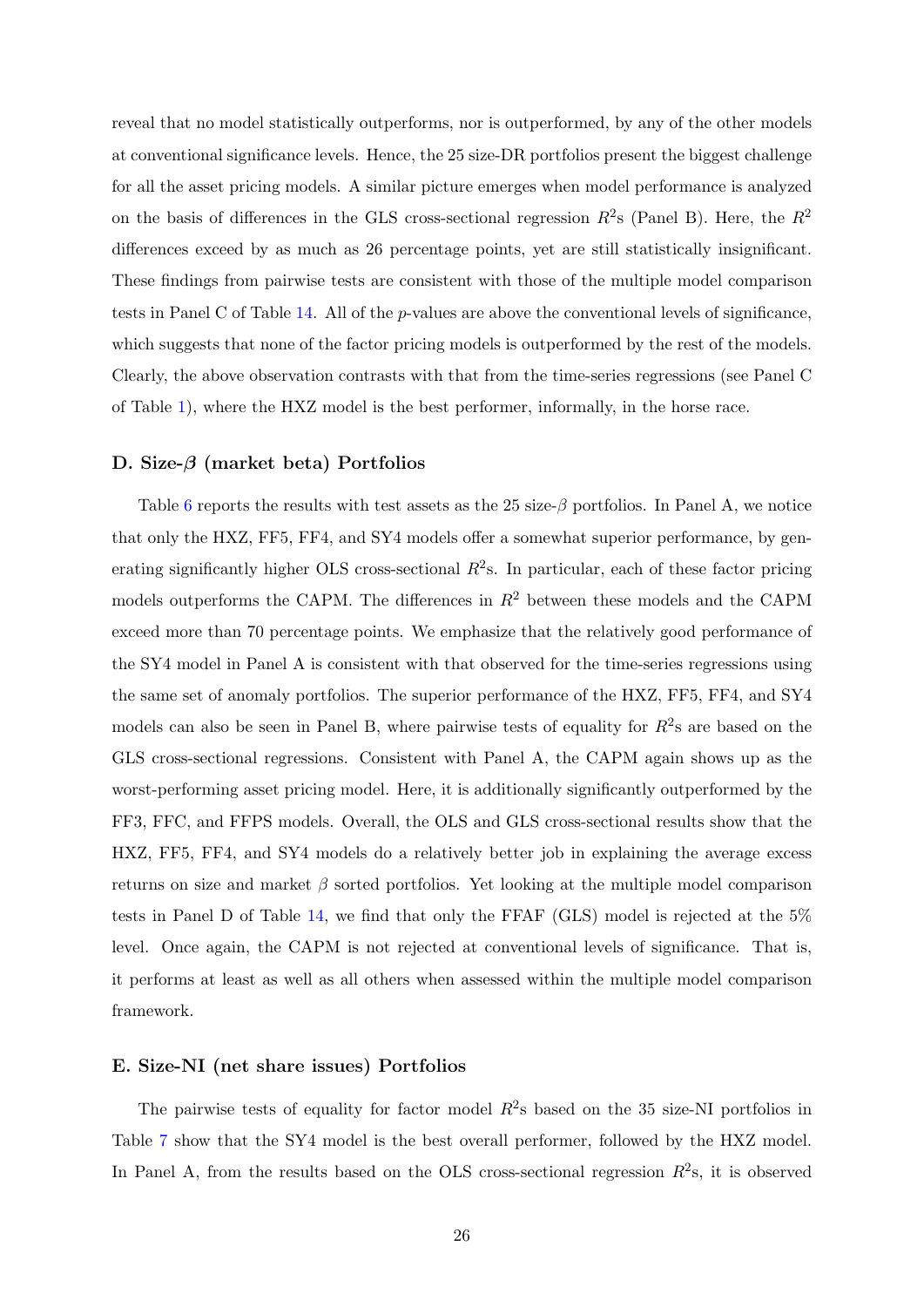that the SY4 model significantly dominates the CAPM, FF3, FFPS, and FFAF models. The HXZ model, however, fails to perform significantly better than the FFPS model in terms of  $R^2$ . The BS6 model now demonstrates an improved relative performance for this set of anomaly portfolios compared with those observed in Tables [3](#page-43-0) through to [6.](#page-46-0) The model outperforms the CAPM, FF3, and FFAF models by generating significantly higher OLS cross-sectional regression  $R<sup>2</sup>$ s. However, in the pairwise test, when comparing the BS6 and FFPS models, we observe that the BS6 model is statistically outperformed by the FFPS model. We further notice that all but the FFC model easily outperform the CAPM. However, the FFC model clearly dominates both the FF3 and the FFAF models. The results based on the GLS cross-sectional regression  $R<sup>2</sup>$ s show a better performance for the HXZ model compared with that observed in Panel A. Now, the HXZ model lines up as the best-performing asset pricing model, along with the SY4 model. However, the relative performances of the FF5, FF4, and BS6 models now fall short slightly. In particular, these models are no longer able to generate a significantly higher GLS cross-sectional  $R^2$  compared to the FF3 model. In Panels A and B, it can also be seen that the HXZ, FF5, and SY4 models are not outperformed in any of our pairwise  $R^2$  tests. Furthermore, the relative performance of the SY4 model is consistent with that observed in the time-series regressions.

Turning now to the multiple model comparison test results, reported in Panel E of Table [14,](#page-54-0) we see that the CAPM (OLS) is rejected at the 5% level of significance. Moreover, for the OLSbased comparisons, the FF3 and FFAF models are statistically dominated. The GLS-based comparison tests show that the FF3, FFPS, and FFAF models are dominated at the 5% level. Notably, the CAPM (GLS) marginally misses rejection of the null hypothesis with a p-value of  $0.051$ . As for the remaining asset pricing models, the corresponding p-values suggest that none can be rejected in the multiple model comparison tests of the OLS and GLS  $R^2$ s.

#### F. Size-MAX (lottery demand) Portfolios

Moving to the 25 size-MAX portfolios, in Table [8,](#page-48-0) we find that the CAPM is outperformed by most other asset pricing models. In particular, the model shows a poor performance relative to all but the FF5 model in Panel A, in terms of the OLS cross-sectional regressions. We also observe that in Panel A, the BS6 model demonstrates a somewhat better performance in explaining the average excess returns on portfolios. In addition to outperforming the CAPM, the model produces a significantly higher cross-sectional  $R^2$  compared to the FFAF model. Looking at the pairwise test results in Panel B, based on the GLS cross-sectional regressions, we find that the relative performance of the CAPM improves marginally. Now it has no significant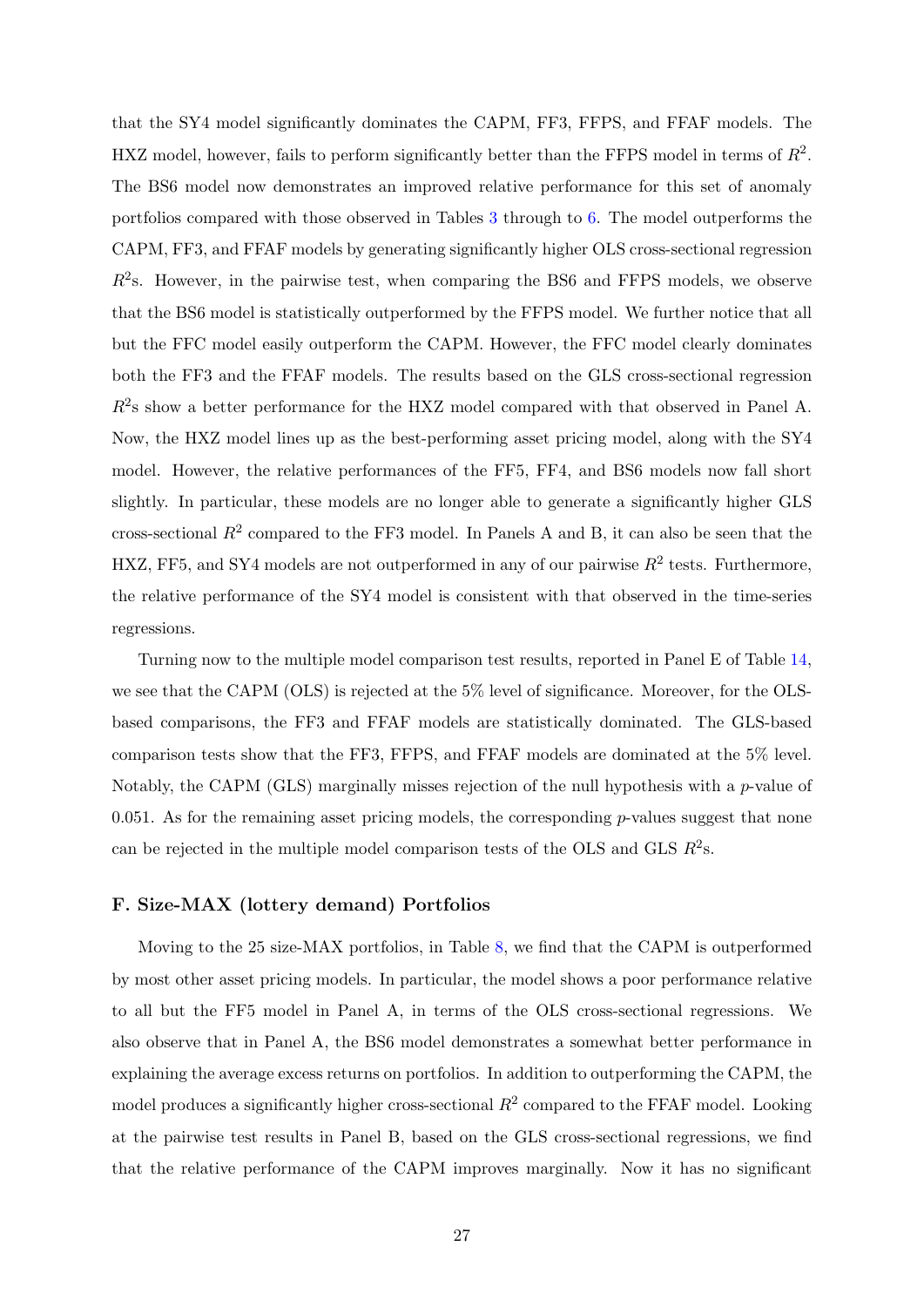differences compared to the FFAF and BS6 models, in addition to the FF5 model, in terms of  $R^2$ . An improvement in performance of the HXZ, FF5, FF4, and SY4 models can also be observed, as these models now generate statistically higher GLS cross-sectional regression  $R^2$ s compared to the FFAF model. Taken together, the pairwise test results in Panels A and B indicate that the HXZ, FF4, SY4, and BS6 models are the top performers among the ten factor pricing models being compared. Finally, focusing on the OLS- and GLS-based multiple model comparison test results in Panel F of Table [14,](#page-54-0) we find that only the FFAF (GLS) model is rejected at the 5% level of significance.

#### G. Size-RVar (residual variance) Portfolios

The CAPM performs the worst when we conduct the pairwise cross-sectional regression  $R^2$ equality tests for our asset pricing models using monthly excess returns on the 25 size-RVar portfolios, as reported in Table [9.](#page-49-0) On the other hand, both the FF5 and the FF4 models consistently exhibit the best overall performance, although neither is statistically better than the HXZ or BS6 model in terms of the cross-sectional  $R^2$ . The most striking result in Table [9](#page-49-0) is that both the FF5 and FF4 models now statistically dominate the SY4 model (see Panel B). The GLS cross-sectional regression  $R^2$  differences with the SY4 model exceed more than 25 percentage points. In Panel A, it is also observable that the HXZ and BS6 models are jointly ranked, following the FF5 and FF4 models, in terms of the number of times they dominate other asset pricing models. Between these two models, however, the BS6 model is statistically dominated by the FFPS model in the pairwise test of equality of cross-sectional  $R^2$ s. The relative performance of the BS6 model improves markedly in Panel B, where it is no longer dominated by the FFPS model. In fact, we observe the opposite: the FFPS model is now statistically outperformed by the BS6 model. On the other hand, the performance of the HXZ model drops slightly, as it fails to generate a statistically higher GLS cross-sectional  $R^2$  compared to the FF3 model. In Panel B, we further notice that the performance of the SY4 model is at a minimum in terms of statistically outperforming other factor pricing models, in that it is significantly better than only one other model, namely the CAPM. Finally, for the OLS-based multiple model comparisons in Panel G of Table [14,](#page-54-0) it can be seen that the FF3, FFPS, and FFAF models are rejected at the 5% level. The number of model rejections increases when we consider the GLS-based multiple model comparison tests. Now, the FFC and SY4 models are also dominated at the 5% level of significance. These results on the performance of the factor pricing models contrast with those in the time-series regressions for the 25 size-RVar portfolios.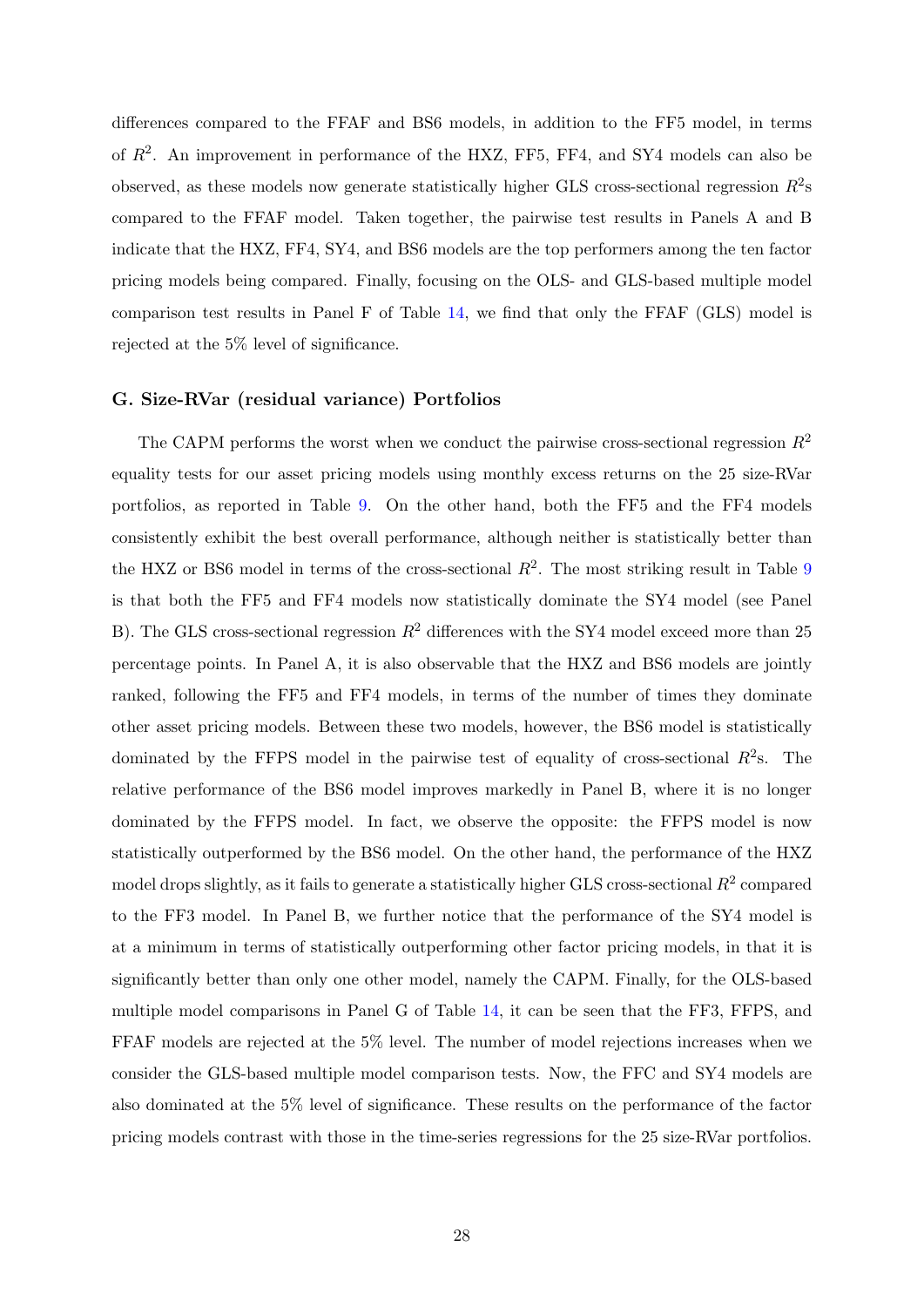#### H. Size-AC (accruals) Portfolios

The  $R^2$  equality tests using the 25 size-AC portfolios in Table [10](#page-50-0) show a best overall performance for the FF4 model. The FFC and FF5 models also show a modest performance in the horse race, as they generate significantly higher OLS cross-sectional regression  $R^2$ s compared to the FF3 model and the CAPM, respectively. No remaining competing asset pricing models statistically dominate, nor are dominated, by any of the other models at the 5% level. We notice that both the FFC and the FF5 models fail to outperform any of the other models in Panel B, which shows the GLS cross-sectional regressions. Consistent with the findings in Panel A, we see that the HXZ, FF5, SY4, and BS6 models neither statistically dominate, nor are dominated, by any of the competing factor models. This evidence contrasts with the good performance of the SY4 model in the time-series regressions using the same set of anomaly portfolios. Further, analyzing the multiple model comparison test results in Panel H of Table [14,](#page-54-0) we find that just the FF3 (OLS) model is statistically dominated by the others.

#### I. IND (industry) Portfolios

We see in Panel A of Table [11](#page-51-0) that no asset pricing model statistically outperforms, nor is outperformed, by any of the other competing models. All of the p-values are much higher than the 10% level of significance. The statistical inferences about model performance also remain the same when we look at the pairwise tests of equality for the GLS cross-sectional regression  $R<sup>2</sup>s$  in Panel B. Clearly, these observations suggest that the 30 IND portfolios pose a serious challenge for all of our factor pricing models. When model performance is analyzed, in Panel I of Table [14,](#page-54-0) using the multiple model comparison tests, we once again see that no models is rejected at conventional significance levels. This empirical evidence contrasts with that from the time-series regressions, in Panel I of Table [1,](#page-39-0) where an informal comparison of performance metrics suggests that the CAPM is the best model.

#### J.  $D10-1$  (high minus low decile) Portfolios

Table [12](#page-52-0) reports the results based on the set of  $D10-1$  portfolios corresponding to eight anomalies. The pairwise tests of equality for the OLS cross-sectional regression  $R^2$ s in Panel A show that most of the models significantly outperform the CAPM. The two exceptions are the FFPS and FFAF models. Although both these models generate a higher cross-sectional  $R^2$ compared to the CAPM, the differences are statistically indistinguishable from zero (at the 5% level). A somewhat similar picture emerges in Panel B, with the GLS cross-sectional regressions, where we see that only the FFPS model fails to outperform the CAPM. We further find, in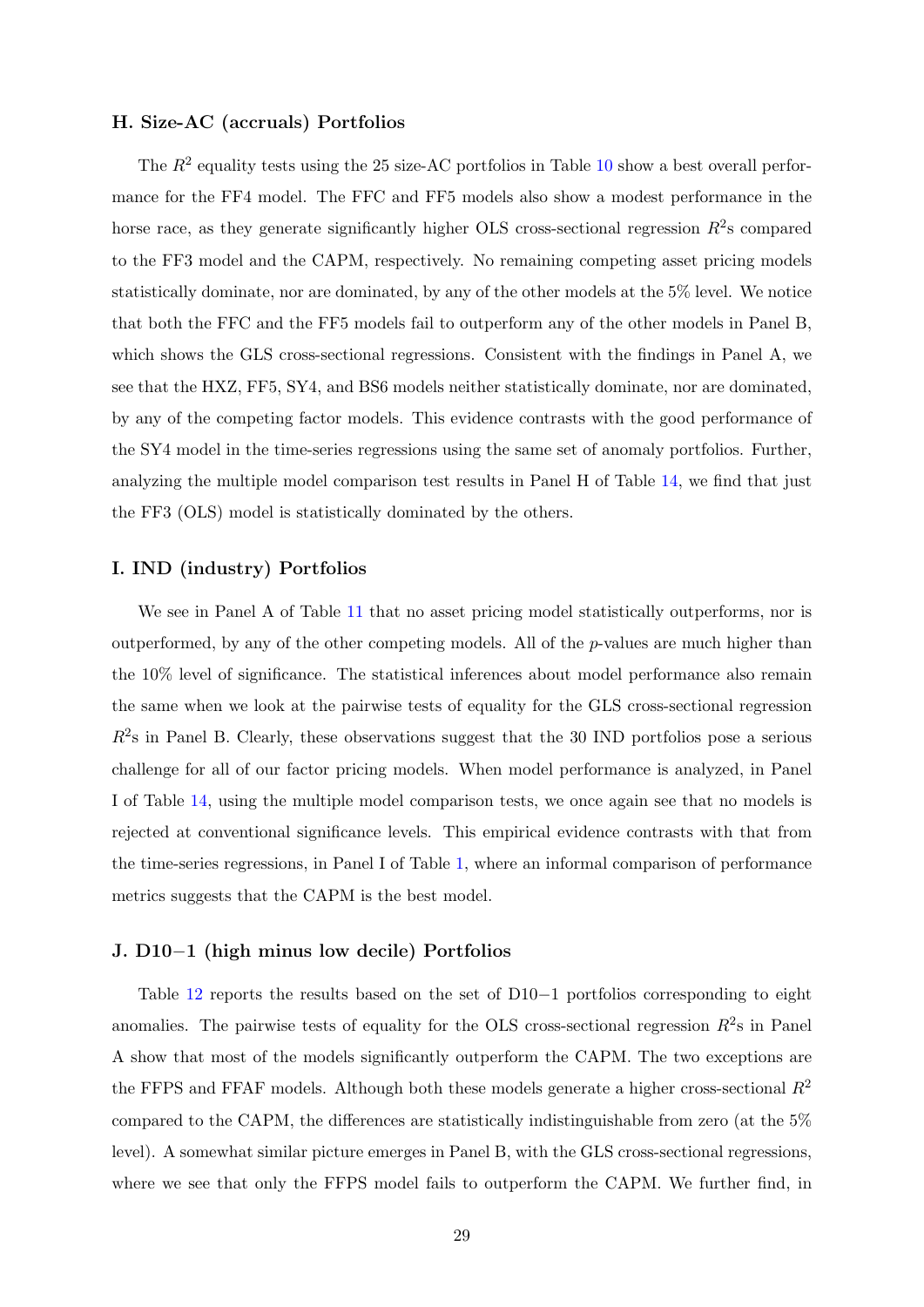Panels A and B, that the FF3, FFC, FFPS, FFAF, HXZ, FF5, FF4, SY4, and BS6 models are never statistically dominated in any of our pairwise tests of equality for cross-sectional regression  $R<sup>2</sup>$ s. These results on the relative performance of our factor pricing models contrast with those in the time-series regressions for the same set of anomaly long-short portfolios. Finally, in Panel J of Table [14,](#page-54-0) we see that the FFAF model is statistically dominated at the conventional 5% level when the GLS-based multiple model comparison tests are considered.<sup>[14](#page-31-0)</sup>

#### K. Overall Model Performance in Cross-Sectional Regressions

We summarize the pairwise cross-sectional regression  $R^2$  equality test results from Tables [3](#page-43-0) through to [12](#page-52-0) for all the asset pricing models in Table [13.](#page-53-0) In Panel A, for the OLS-based results, it can be seen that the FF4 model offers the best overall performance, in that it statistically outperforms competing asset pricing models the most times in a majority of the sets of test asset portfolios. The FF5 model takes second place in the horse race. The HXZ and BS6 models, which perform almost equally well, turn out jointly to be the next best models. It also appears that the SY4 model fails to secure a position in the top three places among the ten different return factor models. Analyzing the GLS cross-sectional regression based test results in Panel B, we once again find that the FF4 and FF5 models secure the first and the second place, respectively. Yet the SY4 model now takes joint third place, along with the HXZ and BS6 models. We emphasize that in Panels A and B, the HXZ, FF5, and FF4 models are the only asset pricing models that are never statistically outperformed at the 5% level in any of our pairwise  $R^2$  tests. The results from the sequential tests for nonnested models reported in the Internet Appendix also corroborate our findings in Table [13.](#page-53-0)

However, looking at the multiple model comparison test results, summarized in Table [15,](#page-58-0) we see that only the HXZ, FF5, FF4, and BS6 models are never rejected at the 5% level of significance. We highlight that this observation holds regardless of whether the OLS- or GLSbased multiple model comparison tests are employed. We also find that the SY4 model is rejected in one out the ten sets of test asset portfolios. Although these findings are slightly different from those summarized in Table [13,](#page-53-0) they can be rationalized by the fact that the pairwise model comparisons do not take into account the process of searching across alternative factor pricing models. Consequently, the pairwise testing procedure can lead to an overstatement of statistical significance (see [Barillas, Kan, Robotti and Shanken,](#page-34-8) [2017;](#page-34-8) [Kan, Robotti and Shanken,](#page-37-2) [2013\)](#page-37-2).

Taken together, our cross-sectional empirical results summarized in Tables [13](#page-53-0) and [15](#page-58-0) suggest that the HXZ, FF5, FF4, and BS6 models perform about equally well and jointly take first place

<span id="page-31-0"></span><sup>&</sup>lt;sup>14</sup> We do not report results for the CAPM in Panel J of Table [14,](#page-54-0) as there are more factors in the expanded model than the cross-sectional data points. In this case, no unique solution exists for the second-pass regression.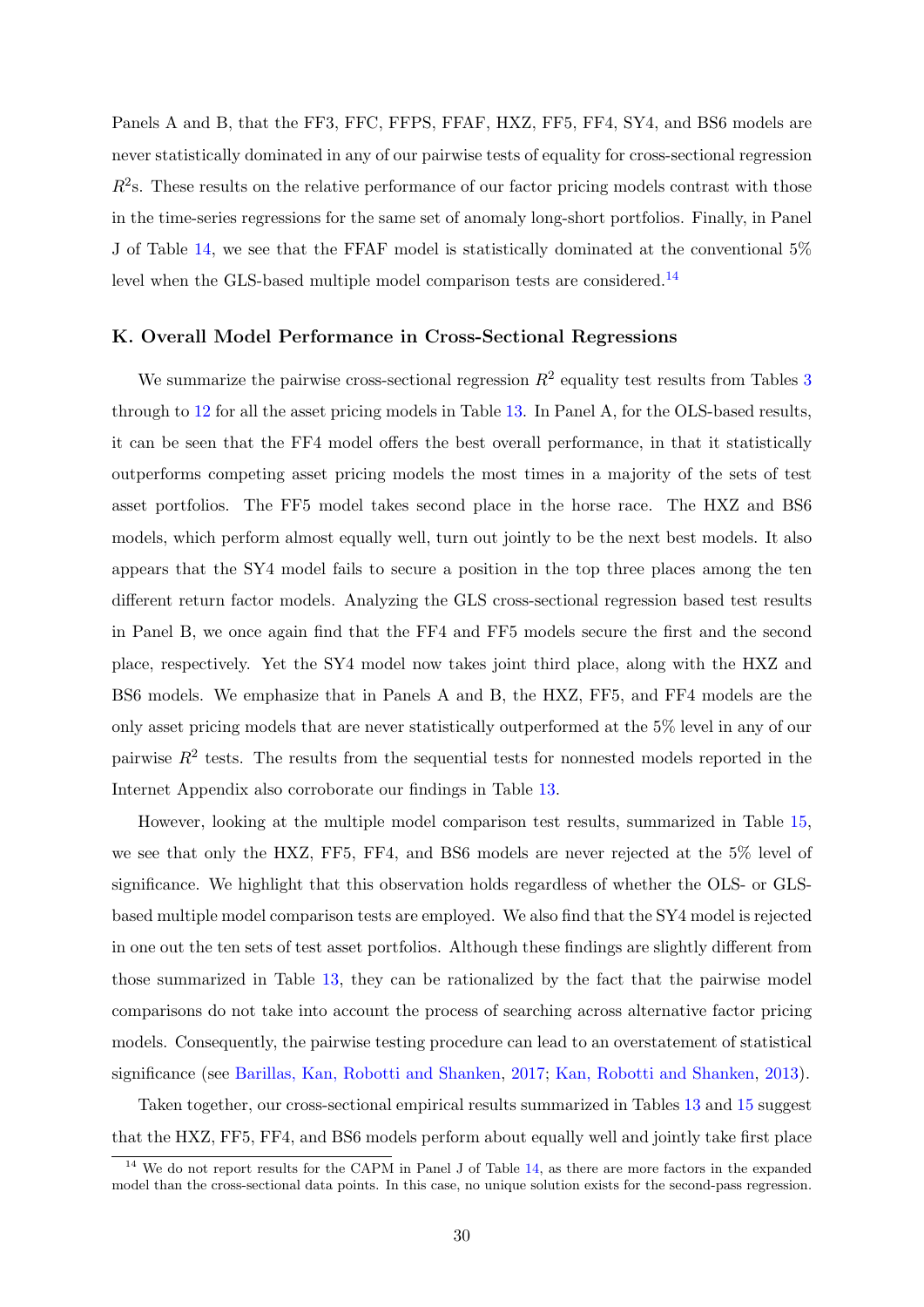in the horse race. The SY4 model, which is the top performer in the time-series regressions, is now the next best asset pricing model. Importantly, we also notice that the CAPM performs reasonably good – evidence that is different from most empirical studies based on time-series regressions (see, among others, [Fama and French,](#page-35-8) [1996,](#page-35-8) [2016;](#page-35-2) [Hou, Xue and Zhang,](#page-36-0) [2015,](#page-36-0) [2017a;](#page-37-4) [Stambaugh and Yuan,](#page-38-0) [2016\)](#page-38-0). These cross-sectional statistical findings on the relative performance of the return factor models are different from our informal findings in the timeseries regressions, reported in Section III. They can be rationalized using two possible reasons. Firstly, in the time-series regression, a return factor receives a zero pricing error in each sample because the factor risk premium is estimated as the sample mean of the factor, whereas the crosssectional regression minimizes the sum of squares of all the pricing errors (see [Cochrane,](#page-34-13) [2005,](#page-34-13) p. 244). Secondly, in the cross-sectional approach, we compare the different factor pricing models by relying on formal statistical methods, and therefore take into account the sampling variability. Moreover, the cross-sectional statistical tests allow for potential model misspecifications, that is, population deviations from the model. We acknowledge that although model comparisons can be sensitive to the test assets, the findings from the tests based on cross-sectional regressions are fairly robust across the various sets of test asset portfolios. Our pairwise  $R^2$  equality test and the multiple model comparison test results reinforce the argument of [Barillas and Shanken](#page-34-3) [\(2017\)](#page-34-3) and [Harvey and Liu](#page-36-5) [\(2017\)](#page-36-5) in that factor model comparisons conducted informally, by eyeballing point estimates of pricing performance metrics, can be misleading.

## V. Conclusion

This article compares the performance of ten different asset pricing models in explaining the average excess returns on various sets of prominent anomaly portfolios. Our list of models comprises the capital asset pricing model of [Sharpe](#page-38-1) [\(1964\)](#page-38-1) and [Lintner](#page-37-0) [\(1965\)](#page-37-0), the [Fama and](#page-35-3) [French](#page-35-3) [\(1993\)](#page-35-3) 3-factor model, the [Fama and French](#page-35-3) [\(1993\)](#page-35-3) and [Carhart](#page-34-4) [\(1997\)](#page-34-4) 4-factor model, the [Fama and French](#page-35-3) [\(1993\)](#page-35-3) and Pástor and Stambaugh [\(2003\)](#page-38-2) 4-factor model, the [Asness](#page-34-5) [and Frazzini](#page-34-5) [\(2013\)](#page-34-5) 3-factor model, the [Hou et al.](#page-36-0) [\(2015\)](#page-36-0) q-factor model, the [Fama and French](#page-35-0) [\(2015\)](#page-35-0) 5-factor model, the 4-factor model of [Fama and French](#page-35-0) [\(2015\)](#page-35-0) that drops the value factor, the [Stambaugh and Yuan](#page-38-0) [\(2016\)](#page-38-0) 4-factor model, and the [Barillas and Shanken](#page-34-0) [\(2018\)](#page-34-0) 6-factor model. An informal analysis based on a comprehensive set of performance metrics in the time-series domain shows that the [Stambaugh and Yuan](#page-38-0) [\(2016\)](#page-38-0) 4-factor model provides the best, though still incomplete, description of average monthly excess returns on a majority of our test asset portfolios. The [Hou et al.](#page-36-0)  $(2015)$  q-factor model takes second place, while the [Fama and French](#page-35-0) [\(2015\)](#page-35-0) 5-factor model and the [Barillas and Shanken](#page-34-0) [\(2018\)](#page-34-0) 6-factor model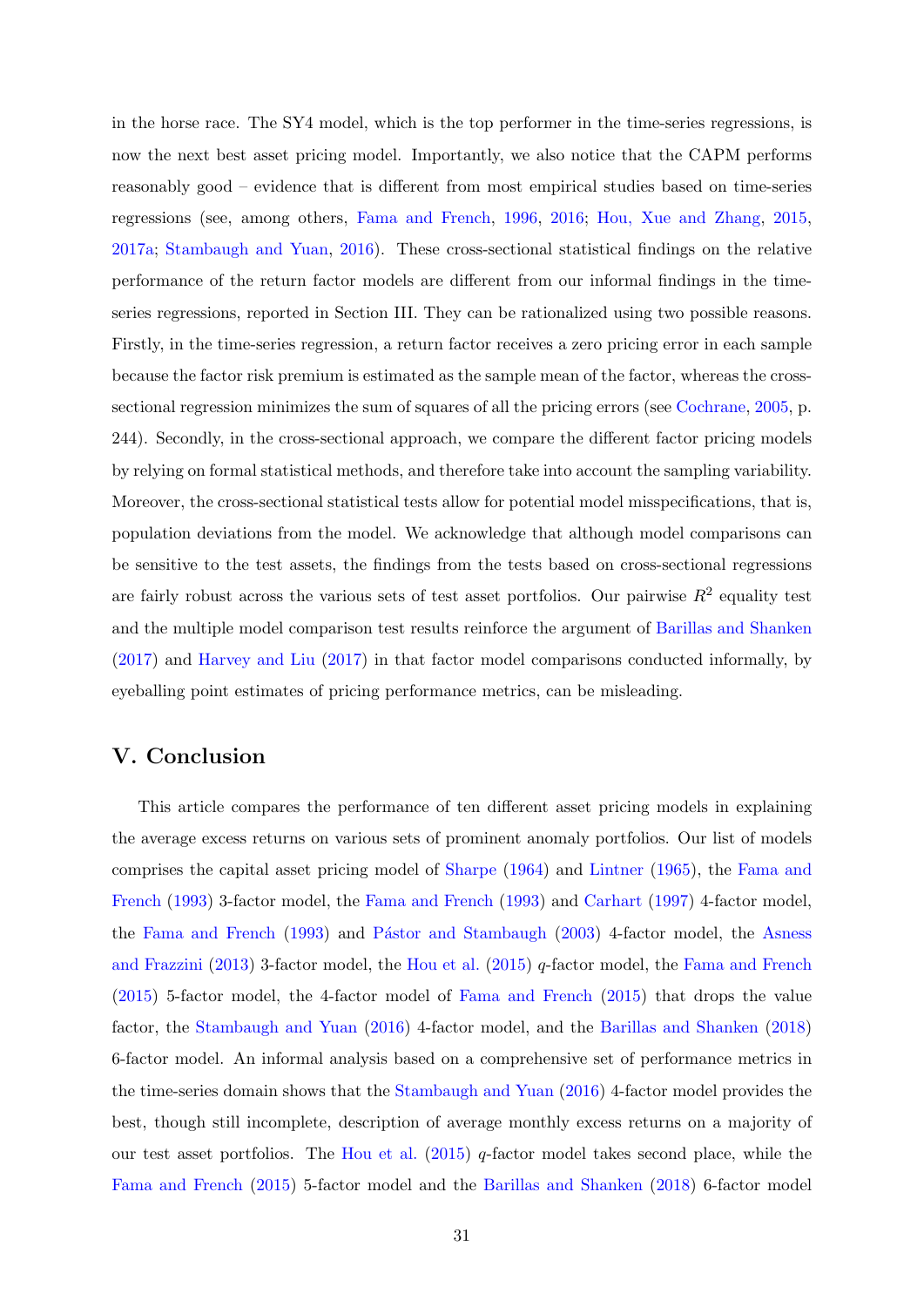jointly take third place in the horse race.

However, a different picture emerges when the relative performance of all the models is tested statistically, using the pairwise cross-sectional regression  $R^2$  equality test and the multiple model comparison test. We find that the [Hou et al.](#page-36-0)  $(2015)$  q-factor model, the [Fama and](#page-35-0) [French](#page-35-0) [\(2015\)](#page-35-0) 5-factor model, the 4-factor model of [Fama and French](#page-35-0) [\(2015\)](#page-35-0) that drops the value factor, and the [Barillas and Shanken](#page-34-0) [\(2018\)](#page-34-0) 6-factor model, perform almost equally well and take equal first place. The [Stambaugh and Yuan](#page-38-0) [\(2016\)](#page-38-0) 4-factor model, which is the top performer in the time-series regressions, turns out to be the next best model. Unlike previous empirical studies, we also find that the capital asset pricing model of [Sharpe](#page-38-1) [\(1964\)](#page-38-1) and [Lintner](#page-37-0) [\(1965\)](#page-37-0) performs reasonably well. Our cross-sectional findings remain robust, irrespective of regression methodologies and sequential tests for nonnested models. Our results also indicate that the common practice of identifying the superior model(s) by informally comparing pricing performance metrics can sometimes be misleading. Taken together, our empirical findings have important implications for practitioners who need to evaluate capital budgeting, equity valuation, investment management, and fund performance.

## Appendix A. Supplementary Data

Supplementary results related to this article can be found in the Internet Appendix.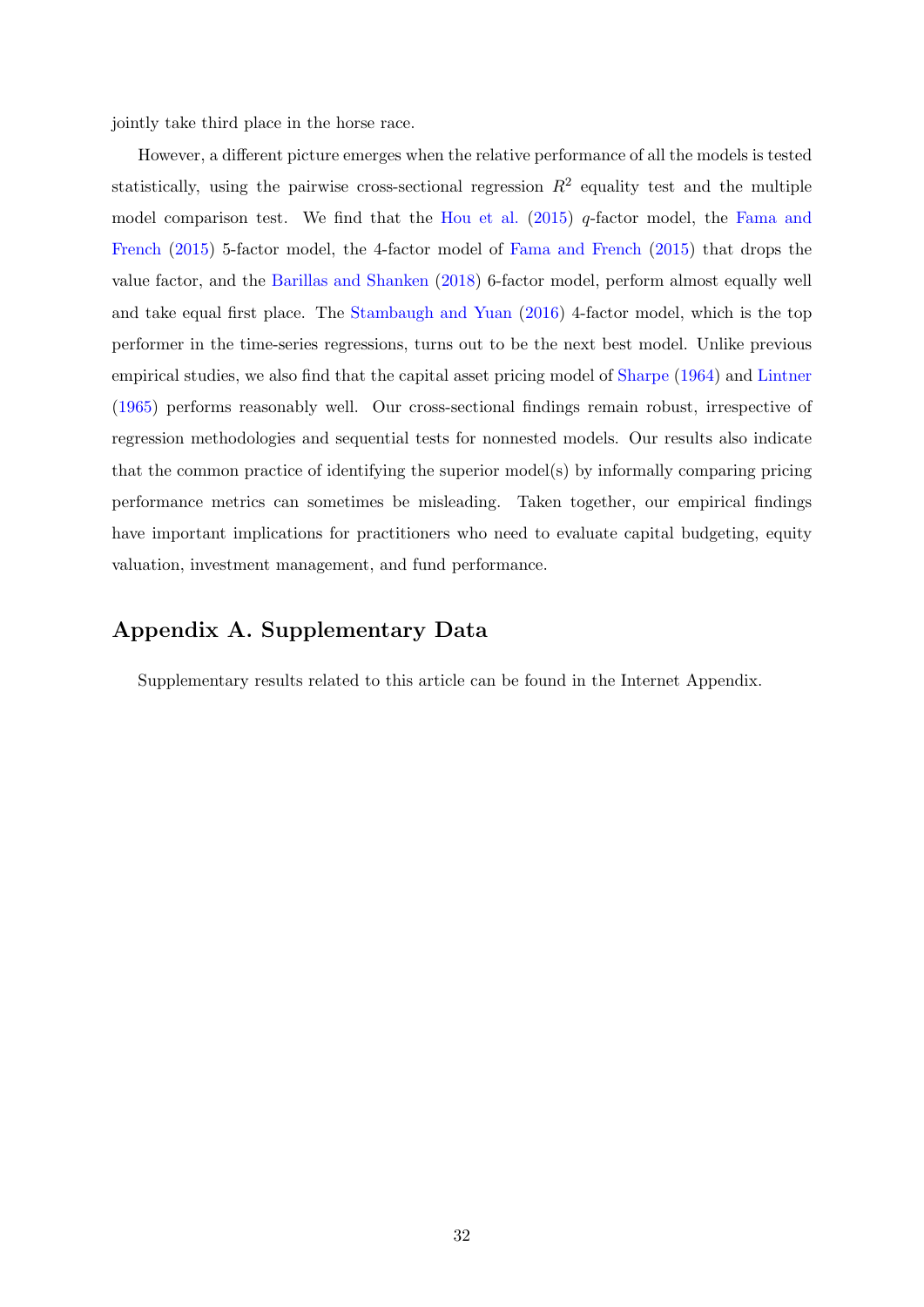## <span id="page-34-16"></span><span id="page-34-15"></span><span id="page-34-14"></span>References

- <span id="page-34-1"></span>Ang, A. Asset Management: A Systematic Approach to Factor Investing, New York, NY: Oxford University Press (2014).
- <span id="page-34-12"></span>Ang, A.; R. J. Hodrick; Y. Xing; and X. Zhang. "The Cross-section of Volatility and Expected Returns." Journal of Finance, 61 (2006), 259–299.
- <span id="page-34-5"></span>Asness, C., and A. Frazzini. "The Devil in HML's Details." Journal of Portfolio Management, 39 (2013), 49–68.
- <span id="page-34-6"></span>Bali, T. G.; N. Cakici; and R. F. Whitelaw. "Maxing Out: Stocks as Lotteries and the Crosssection of Expected Returns." Journal of Financial Economics, 99 (2011), 427–446.
- <span id="page-34-7"></span>Bali, T. G.; R. F. Engle; and S. Murray. Empirical Asset Pricing: The Cross Section of Stock Returns, New Jersey: John Wiley & Sons, Inc. (2016).
- <span id="page-34-8"></span>Barillas, F.; R. Kan; C. Robotti; and J. Shanken. "Model Comparison with Sharpe Ratios."Working Paper, Goizueta Business School, Emory University, Georgia (2017).
- <span id="page-34-3"></span>Barillas, F., and J. Shanken. "Which Alpha?" Review of Financial Studies, 30 (2017), 1316– 1338.
- <span id="page-34-0"></span>Barillas, F., and J. Shanken. "Comparing Asset Pricing Models." *Journal of Finance*, 73 (2018), 715–754.
- <span id="page-34-9"></span>Bharath, S. T., and T. Shumway. "Forecasting Default with the Merton Distance to Default Model." Review of Financial Studies, 21 (2008), 1339–1369.
- <span id="page-34-11"></span>Black, F.; M. C. Jensen; and M. Scholes. "The Capital Asset Pricing Model: Some Empirical Tests." In Studies in the Theory of Capital Markets, M. C. Jensen, eds. New York: Praeger (1972), 79–121.
- <span id="page-34-2"></span>Brealey, R. A.; S. C. Myers; and F. Allen. Principles of Corporate Finance, New York: McGraw-Hill Education (2016).
- <span id="page-34-10"></span>Campbell, J. Y.; J. Hilscher; and J. Szilagyi. "In Search of Distress Risk." Journal of Finance, 63 (2008), 2899–2939.
- <span id="page-34-4"></span>Carhart, M. M. "On Persistence in Mutual Fund Performance." Journal of Finance, 52 (1997), 57–82.
- <span id="page-34-13"></span>Cochrane, J. H. Asset Pricing, New Jersey: Princeton University Press (2005).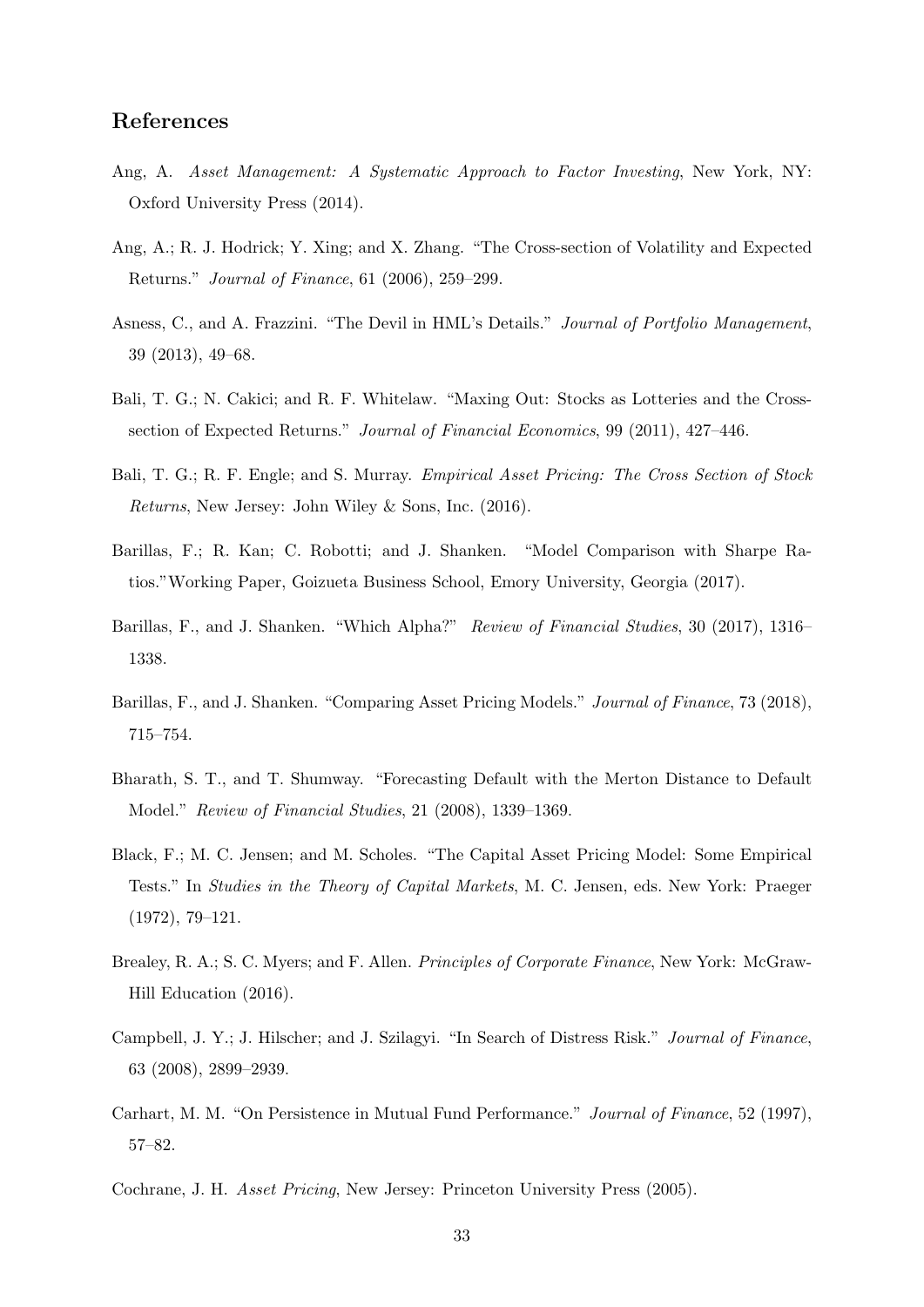- <span id="page-35-15"></span><span id="page-35-14"></span><span id="page-35-12"></span>Fama, E. F. "Market Efficiency, Long-Term Returns, and Behavioral Finance." Journal of Financial Economics, 49 (1998), 283–306.
- <span id="page-35-3"></span>Fama, E. F., and K. R. French. "Common Risk Factors in the Returns on Stocks and Bonds." Journal of Financial Economics, 33 (1993), 3–56.
- <span id="page-35-8"></span>Fama, E. F., and K. R. French. "Multifactor Explanations of Asset Pricing Anomalies." Journal of Finance, 51 (1996), 55–84.
- <span id="page-35-5"></span>Fama, E. F., and K. R. French. "Industry Costs of Equity." Journal of Financial Economics, 43 (1997), 153–193.
- <span id="page-35-6"></span>Fama, E. F., and K. R. French. "Dissecting Anomalies." Journal of Finance, 63 (2008), 1653– 1678.
- <span id="page-35-9"></span>Fama, E. F., and K. R. French. "Luck versus Skill in the Cross-Section of Mutual Fund Returns." Journal of Finance, 65 (2010), 1915–1947.
- <span id="page-35-13"></span>Fama, E. F., and K. R. French. "Size, Value, and Momentum in International Stock Returns." Journal of Financial Economics, 105 (2012), 457–472.
- <span id="page-35-0"></span>Fama, E. F., and K. R. French. "A Five-Factor Asset Pricing Model." Journal of Financial Economics, 116 (2015), 1–22.
- <span id="page-35-2"></span>Fama, E. F., and K. R. French. "Dissecting Anomalies with a Five-Factor Model." Review of Financial Studies, 29 (2016), 69–103.
- <span id="page-35-4"></span>Fama, E. F., and K. R. French. "Choosing Factors."Working Paper, Booth School of Business, University of Chicago, Illinois (2017).
- <span id="page-35-10"></span>Fama, E. F., and J. D. MacBeth. "Risk, Return, and Equilibrium: Empirical Tests." Journal of Political Economy, 81 (1973), 607–636.
- <span id="page-35-7"></span>Feng, G.; S. Giglio; and D. Xiu. "Taming the Factor Zoo."Working Paper, Yale School of Management, Yale University, Connecticut (2017).
- <span id="page-35-1"></span>Fischer, B. R., and R. Wermers. Performance Evaluation and Attribution of Security Portfolios, Academic Press (2012).
- <span id="page-35-11"></span>Frazzini, A., and L. H. Pedersen. "Betting Against Beta." Journal of Financial Economics, 111 (2014), 1–25.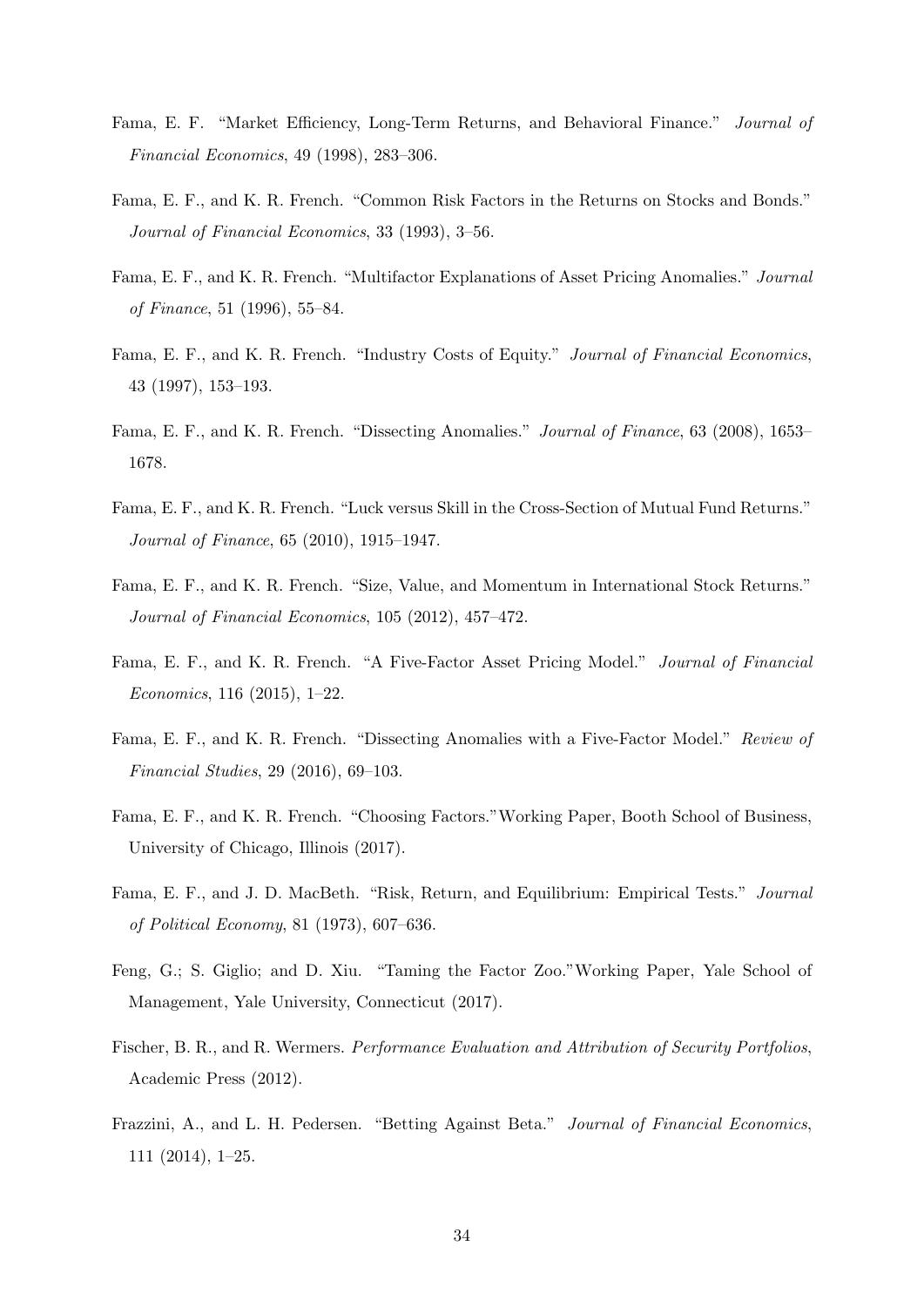- <span id="page-36-14"></span><span id="page-36-13"></span><span id="page-36-11"></span>Fu, F. "Idiosyncratic Risk and the Cross-section of Expected Stock Returns." Journal of Financial Economics, 91 (2009), 24–37.
- <span id="page-36-12"></span>Gibbons, M. R.; S. A. Ross; and J. Shanken. "A Test of the Efficiency of a Given Portfolio." Econometrica, 57 (1989), 1121–1152.
- <span id="page-36-2"></span>Gitman, L. J., and V. A. Mercurio. "Cost of Capital Techniques Used by Major U.S. Firms: Survey and Analysis of Fortune's 1000." Financial Management, 14 (1982), 21–29.
- <span id="page-36-1"></span>Gospodinov, N.; R. Kan; and C. Robotti. "Chi-squared Tests for Evaluation and Comparison of Asset Pricing Models." Journal of Econometrics, 173 (2013), 108–125.
- <span id="page-36-3"></span>Graham, J. R., and C. R. Harvey. "The Theory and Practice of Corporate Finance: Evidence from the Field." Journal of Financial Economics, 60 (2001), 187–243.
- <span id="page-36-10"></span>Green, J.; J. R. M. Hand; and X. F. Zhang. "The Remarkable Multidimensionality in the Cross-section of Expected U.S. Stock Returns."Working Paper, Yale School of Management, Yale University, Connecticut (2014).
- <span id="page-36-4"></span>Grinold, R. C., and R. N. Kahn. Active Portfolio Management: Quantitative Theory and Applications, McGraw-Hill Education, New York (1995).
- <span id="page-36-7"></span>Gu, L. "Product Market Competition, R&D Investment, and Stock Returns." Journal of Financial Economics, 119 (2016), 441–455.
- <span id="page-36-5"></span>Harvey, C. R., and Y. Liu. "Lucky Factors."Working Paper, Fuqua School of Business, Duke University, North Carolina (2017).
- <span id="page-36-6"></span>Harvey, C. R.; Y. Liu; and H. Zhu. "... and the Cross-Section of Expected Returns." Review of Financial Studies, 29 (2016), 5–68.
- <span id="page-36-8"></span>Hirshleifer, D.; P.-H. Hsu; and D. Li. "Innovative Originality, Profitability, and Stock Returns."Working Paper, Paul Merage School of Business, University of California, Irvine (2017).
- <span id="page-36-9"></span>Hou, K.; G. A. Karolyi; and B.-C. Kho. "What Factors Drive Global Stock Returns?" Review of Financial Studies, 24 (2011), 2527–2574.
- <span id="page-36-0"></span>Hou, K.; C. Xue; and L. Zhang. "Digesting Anomalies: An Investment Approach." Review of Financial Studies, 28 (2015), 650–705.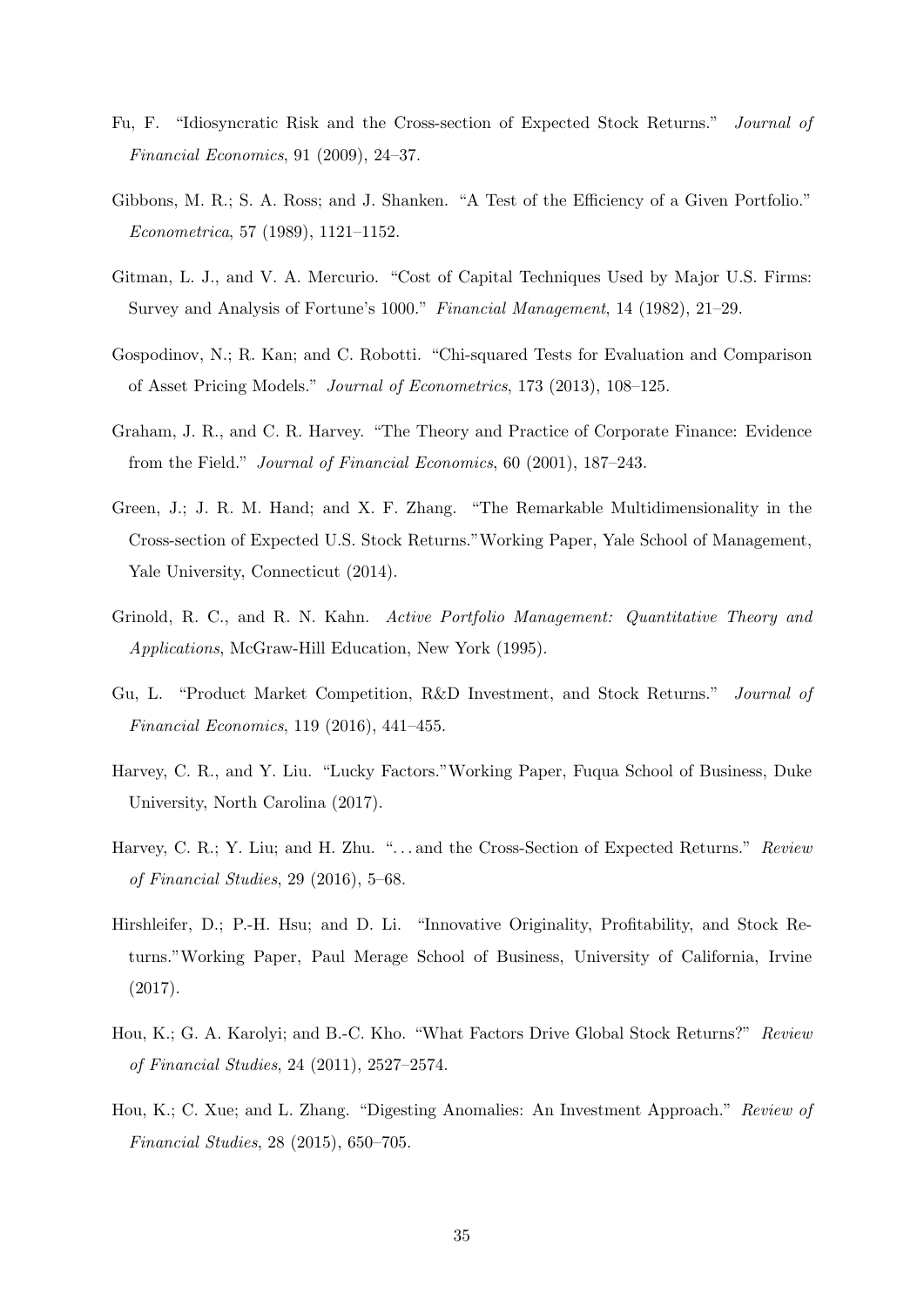- <span id="page-37-15"></span><span id="page-37-4"></span>Hou, K.; C. Xue; and L. Zhang. "A Comparison of New Factor Models."Working Paper, Fisher College of Business, Ohio State University, Ohio (2017a).
- <span id="page-37-8"></span>Hou, K.; C. Xue; and L. Zhang. "Replicating Anomalies."Working Paper, Fisher College of Business, Ohio State University, Ohio (2017b).
- <span id="page-37-12"></span>Ikenberry, D.; J. Lakonishok; and T. Vermaelen. "Market Underreaction to Open Market Share Repurchases." Journal of Financial Economics, 39 (1995), 181–208.
- <span id="page-37-3"></span>Jagannathan, R., and I. Meier. "Do We Need CAPM for Capital Budgeting?" Financial Management, Winter (2002), 5–27.
- <span id="page-37-11"></span>Jegadeesh, N. "Evidence of Predictable Behavior of Security Returns." Journal of Finance, 45 (1990), 881–898.
- <span id="page-37-1"></span>Kan, R., and C. Robotti. "Model Comparison Using the Hansen-Jagannathan Distance." Review of Financial Studies, 22 (2009), 3449–3490.
- <span id="page-37-2"></span>Kan, R.; C. Robotti; and J. Shanken. "Pricing Model Performance and the Two-Pass Cross-Sectional Regression Methodology." Journal of Finance, 68 (2013), 2617–2649.
- <span id="page-37-14"></span>Kandel, S., and R. F. Stambaugh. "Portfolio Inefficiency and the Cross-section of Expected Returns." Journal of Finance, 50 (1995), 157–184.
- <span id="page-37-6"></span>Kozak, S.; S. Nagel; and S. Santosh. "Interpreting Factor Models." Journal of Finance, 73 (2018), 1183–1223.
- <span id="page-37-5"></span>Kuehn, L.-A.; M. Simutin; and J. J. Wang. "A Labor Capital Asset Pricing Model." Journal of Finance, 72 (2017), 2131–2178.
- <span id="page-37-10"></span>Lehmann, B. N. "Fads, Martingales, and Market Efficiency." Quarterly Journal of Economics, 105 (1990), 1–28.
- <span id="page-37-7"></span>Lewellen, J.; S. Nagel; and J. Shanken. "A Skeptical Appraisal of Asset Pricing Tests." Journal of Financial Economics, 96 (2010), 175–194.
- <span id="page-37-9"></span>Linnainmaa, J. T., and M. R. Roberts. "The History of the Cross-section of Stock Returns."Working Paper, Wharton School, University of Pennsylvania, Pennsylvania (2016).
- <span id="page-37-0"></span>Lintner, J. "The Valuation of Risk Assets and the Selection of Risky Investments in Stock Portfolios and Capital Budgets." Review of Economics and Statistics, 47 (1965), 13–37.
- <span id="page-37-13"></span>Loughran, T., and J. R. Ritter. "The New Issues Puzzle." Journal of Finance, 50 (1995), 23–51.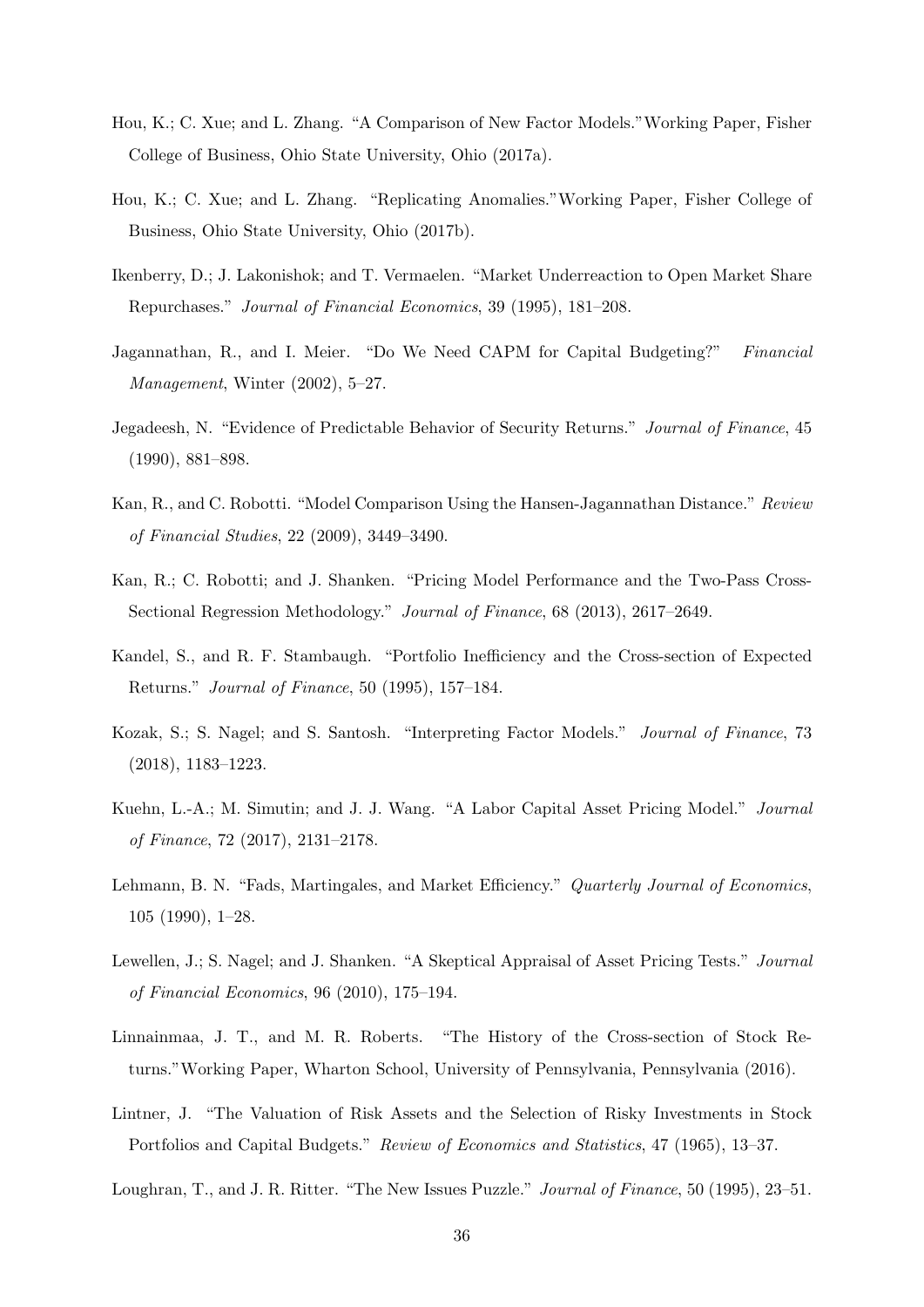- <span id="page-38-12"></span><span id="page-38-11"></span><span id="page-38-10"></span><span id="page-38-9"></span><span id="page-38-3"></span>McLean, D. R., and J. Pontiff. "Does Academic Research Destroy Stock Return Predictability?" Journal of Finance, 71 (2016), 5–32.
- <span id="page-38-8"></span>Newey, W. K., and K. D. West. "A Simple, Positive Semi-definite, Heteroskedasticity and Autocorrelation Consistent Covariance Matrix." Econometrica, 55 (1987), 703–708.
- <span id="page-38-2"></span>Pástor, v., and R. F. Stambaugh. "Liquidity Risk and Expected Stock Returns." Journal of Political Economy, 111 (2003), 642–685.
- <span id="page-38-1"></span>Sharpe, W. F. "Capital Asset Prices: A Theory of Market Equilibrium under Conditions of Risk." Journal of Finance, 19 (1964), 425–442.
- <span id="page-38-7"></span>Sloan, R. G. "Do Stock Prices Fully Reflect Information in Accruals and Cash Flows About Future Earnings?" Accounting Review, 71 (1996), 289–315.
- <span id="page-38-4"></span>Stambaugh, R. F.; J. Yu; and Y. Yuan. "Arbitrage Asymmetry and the Idiosyncratic Volatility Puzzle." Journal of Finance, 70 (2015), 1903–1948.
- <span id="page-38-0"></span>Stambaugh, R. F., and Y. Yuan. "Mispricing Factors." Review of Financial Studies, 30 (2016), 1270–1315.
- <span id="page-38-6"></span>Titman, S.; K. C. J. Wei; and F. Xie. "Capital Investments and Stock Returns." Journal of Financial and Quantitative Analysis, 39 (2004), 677–700.
- <span id="page-38-5"></span>Xing, Y. "Interpreting the Value Effect Through the Q-Theory: An Empirical Investigation." Review of Financial Studies, 21 (2008), 1767–1795.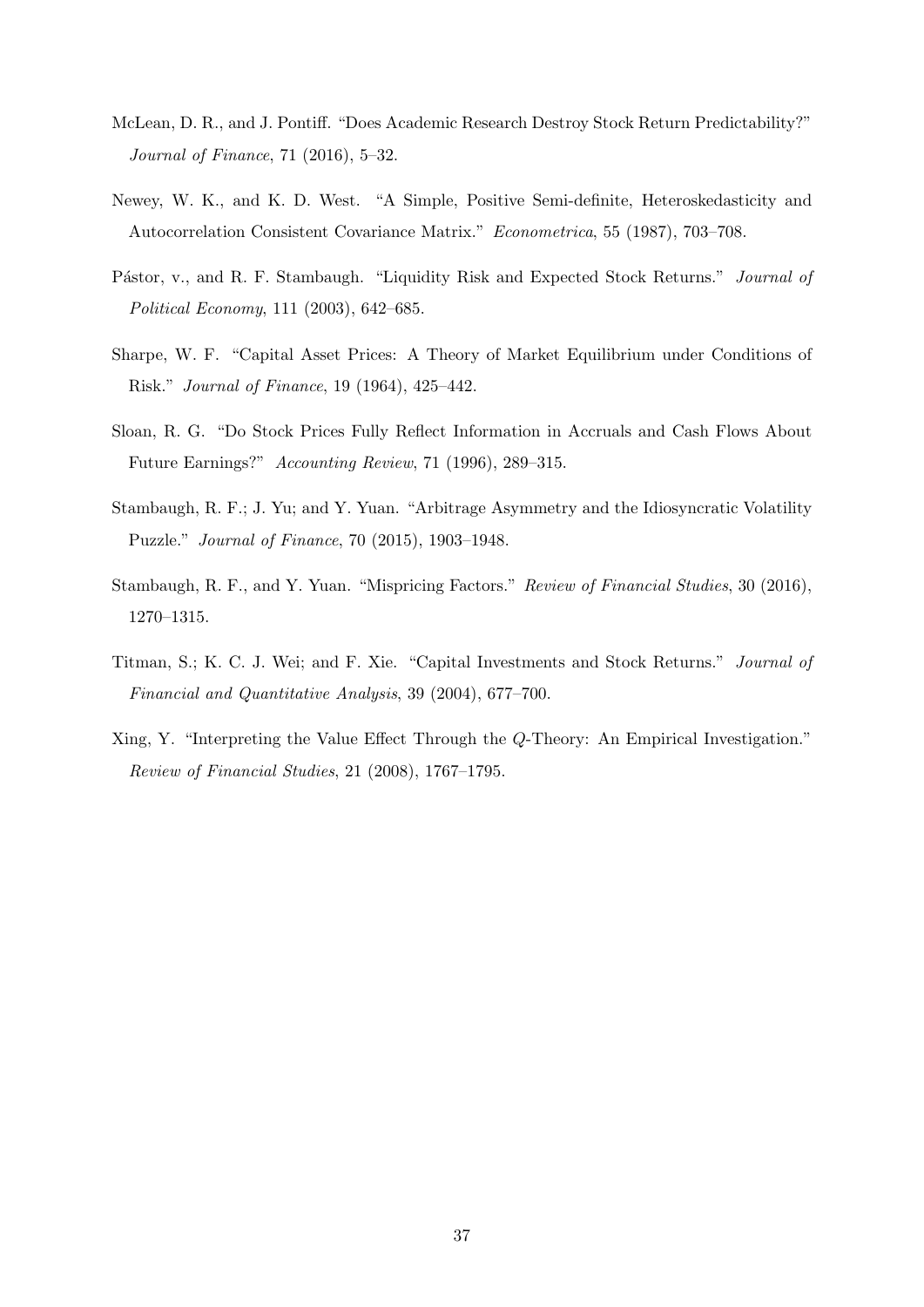#### <span id="page-39-1"></span>Table 1 Performance of Factor Models in Time-Series (absolute) Tests

<span id="page-39-0"></span>Table 1 reports the summary statistics for time-series (absolute) tests of ten different factor models: the capital asset pricing model (CAPM) of [Sharpe](#page-38-1) [\(1964\)](#page-38-1) and [Lintner](#page-37-0) [\(1965\)](#page-37-0); the [Fama and French](#page-35-3) [\(1993\)](#page-35-3) 3-factor (FF3) model; the [Fama and French](#page-35-3) [\(1993\)](#page-35-3) and [Carhart](#page-34-4) [\(1997\)](#page-34-4) 4-factor (FFC) model; the [Fama and French](#page-35-3) [\(1993\)](#page-35-3) and Pástor and Stambaugh [\(2003\)](#page-38-2) 4-factor (FFPS) model; the [Asness and Frazzini](#page-34-5) [\(2013\)](#page-34-5) 3-factor (FFAF) model, which combines their value factor with the market and size factors of the FF3 model; the [Hou et al.](#page-36-0) [\(2015\)](#page-36-0) q-factor (HXZ) model; the [Fama and French](#page-35-0) [\(2015\)](#page-35-0) 5-factor (FF5) model; the 4-factor (FF4) model that excludes the value factor from the FF5 model; the [Stambaugh and Yuan](#page-38-0) [\(2016\)](#page-38-0) 4-factor (SY4) model; and the [Barillas and Shanken](#page-34-0) [\(2018\)](#page-34-0) 6-factor (BS6) model, which includes the market, size, and momentum factors from the FF5 model, the profitability and investment factors from the HXZ model, and the value factor from the FFAF model. The test assets are the value-weighted monthly excess returns on anomaly portfolios: the 25 size-STR (short-term reversal) portfolios, the 25 size-CI (abnormal capital investment) portfolios, the 25 size-DR (distress risk) portfolios, the 25 size- $\beta$  (market beta) portfolios, the 35 size-NI (net share issues) portfolios, the 25 size-MAX (lottery demand) portfolios, the 25 size-RVar (residual variance) portfolios, the 25 size-AC (accruals) portfolios, the 30 IND (industry) portfolios, and the  $8 \text{ D10}-1$  (high minus low decile) portfolios. For each of the factor models, GRS denotes the F-statistic of the [Gibbons et al.](#page-36-12) [\(1989\)](#page-36-12) test on the null hypothesis that the alphas (i.e., intercepts in time-series regressions) across a given set of anomaly portfolios are jointly equal to zero,  $p(GRS)$  is the p-value associated with the GRS statistic (i.e., F-statistic),  $A|\alpha_i|$  is the average absolute value of the alphas,  $A|\alpha_i|/A|\overline{r}_i|$  is the ratio of the average absolute value of the alphas to the average absolute value of  $\bar{r}_i$ , estimated as the average excess return on an anomaly portfolio i minus the value-weighted average excess return on the market portfolio,  $A\alpha_i^2/A\overline{r}_i^2$  is the ratio of the average squared alpha to the average squared value of  $\bar{r}_i$ ,  $As^2(\alpha_i)/A\alpha_i^2$  is the ratio defined as the average variance estimate of the sampling errors of the estimated alphas to  $A\alpha_i^2$ ,  $A(R^2)$  is the average value of the time-series regression  $R^2$  adjusted for degrees of freedom,  $Sh^2(f)$  is the maximum squared Sharpe ratio of the factor(s),  $Sh^2_B(f)$  is the average  $Sh^2(f)$  from 100,000 full-sample bootstrap simulation runs, and  $Sh^2(\alpha)$  is the maximum squared Sharpe ratio for the alphas across a given set of anomaly portfolios. The sample period is from Jan. 1968 to Dec. 2016.

| Model           | <b>GRS</b> | p(GRS)                         | $A \alpha_i $ | $A \alpha_i $<br>$\overline{A \overline{r}_i }$ | $A\alpha_i^2$<br>$A\overline{r_i^2}$ | $As^2(\alpha_i)$<br>$A\alpha_i^2$ | $A(R^2)$ | $Sh^2(f)$ | $Sh_B^2(f)$ | $Sh^2(\alpha)$ |
|-----------------|------------|--------------------------------|---------------|-------------------------------------------------|--------------------------------------|-----------------------------------|----------|-----------|-------------|----------------|
| Panel A.        |            | 25 Size-STR Portfolios         |               |                                                 |                                      |                                   |          |           |             |                |
| CAPM            | 4.147      | 0.000                          | 0.202         | 0.842                                           | 0.708                                | 0.241                             | 0.752    | 0.012     | 0.012       | 0.732          |
| FF3             | 4.373      | 0.000                          | 0.155         | 0.647                                           | 0.558                                | 0.164                             | 0.866    | 0.043     | 0.032       | 0.709          |
| FFC             | 4.403      | 0.000                          | 0.191         | 0.793                                           | 0.750                                | 0.119                             | 0.875    | 0.086     | 0.054       | 0.803          |
| <b>FFPS</b>     | 4.502      | 0.000                          | 0.150         | 0.625                                           | 0.546                                | 0.169                             | 0.866    | 0.056     | 0.046       | 0.704          |
| <b>FFAF</b>     | 4.444      | 0.000                          | 0.144         | 0.599                                           | 0.532                                | 0.162                             | 0.872    | 0.027     | 0.026       | 0.746          |
| HXZ             | 3.887      | 0.000                          | 0.176         | 0.733                                           | 0.707                                | 0.146                             | 0.866    | 0.182     | 0.118       | 0.729          |
| FF5             | 4.041      | 0.000                          | 0.160         | 0.668                                           | 0.550                                | 0.165                             | 0.874    | 0.107     | 0.078       | 0.749          |
| FF4             | 4.045      | 0.000                          | 0.160         | 0.666                                           | 0.544                                | 0.173                             | 0.869    | 0.107     | 0.060       | 0.685          |
| SY4             | 4.902      | 0.000                          | 0.230         | 0.956                                           | 1.097                                | 0.096                             | 0.870    | 0.233     | 0.112       | 0.877          |
| BS <sub>6</sub> | 3.830      | 0.000                          | 0.163         | 0.677                                           | 0.531                                | 0.179                             | 0.883    | 0.237     | 0.147       | 0.746          |
|                 |            |                                |               |                                                 |                                      |                                   |          |           |             |                |
|                 |            | Panel B. 25 Size-CI Portfolios |               |                                                 |                                      |                                   |          |           |             |                |
| CAPM            | 2.797      | 0.000                          | 0.183         | 0.743                                           | 0.610                                | 0.280                             | 0.755    | 0.012     | 0.012       | 0.597          |
| FF3             | 2.196      | 0.001                          | 0.081         | 0.329                                           | 0.121                                | 0.660                             | 0.885    | 0.043     | 0.032       | 0.587          |
| <b>FFC</b>      | 3.011      | 0.000                          | 0.156         | 0.635                                           | 0.381                                | 0.197                             | 0.895    | 0.086     | 0.054       | 0.899          |
| <b>FFPS</b>     | 2.233      | 0.001                          | 0.079         | 0.323                                           | 0.123                                | 0.658                             | 0.886    | 0.056     | 0.046       | 0.575          |
| FFAF            | 2.463      | 0.000                          | 0.091         | 0.371                                           | 0.148                                | 0.483                             | 0.894    | 0.027     | 0.026       | 0.645          |
| HXZ             | 2.339      | 0.000                          | 0.145         | 0.591                                           | 0.382                                | 0.239                             | 0.885    | 0.182     | 0.118       | 0.633          |
| FF5             | 1.997      | 0.003                          | 0.082         | 0.335                                           | 0.145                                | 0.547                             | 0.893    | 0.107     | 0.078       | 0.559          |
| FF4             | 1.981      | 0.003                          | 0.081         | 0.330                                           | 0.142                                | 0.585                             | 0.888    | 0.107     | 0.060       | 0.556          |
| SY4             | 1.987      | 0.003                          | 0.119         | 0.485                                           | 0.247                                | 0.394                             | 0.881    | 0.233     | 0.112       | 0.631          |
| BS <sub>6</sub> | 2.355      | 0.000                          | 0.097         | 0.397                                           | 0.215                                | 0.361                             | 0.904    | 0.237     | 0.147       | 0.785          |
|                 |            |                                |               |                                                 |                                      |                                   |          |           |             |                |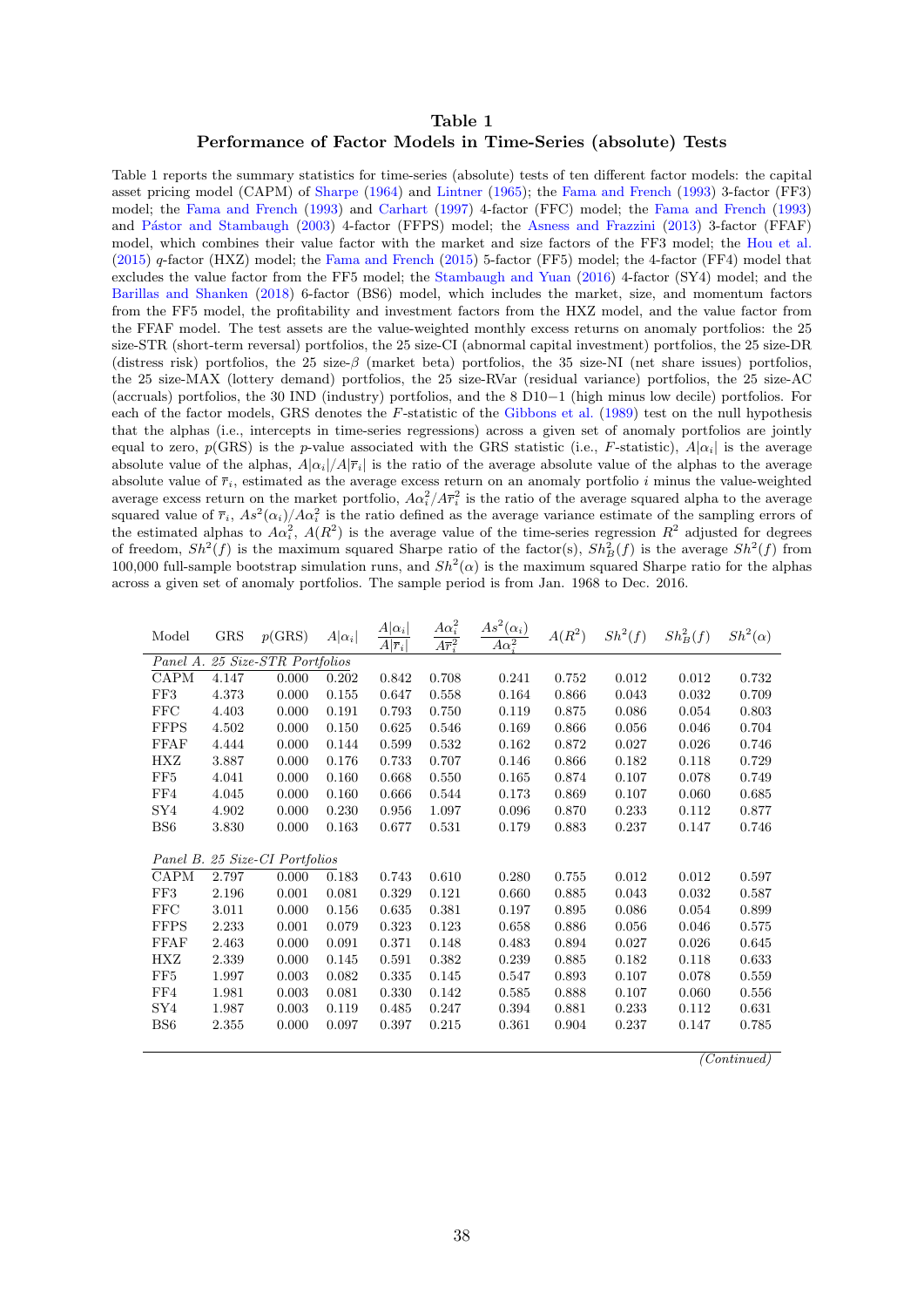Table 1 – Continued

|           | p(GRS)                                                 | $A \alpha_i $                             | $\overline{A} \alpha_i $<br>$\overline{A \overline{r}_i}$                                                                                                                                           | $A\alpha_i^2$<br>$\overline{A\overline{r}_{i}^{2}}$ | $As^2(\alpha_i)$<br>$A\alpha_i^2$                  | $A(R^2)$                                      | $Sh^2(f)$               | $Sh_B^2(f)$                                     | $Sh^2(\alpha)$          |
|-----------|--------------------------------------------------------|-------------------------------------------|-----------------------------------------------------------------------------------------------------------------------------------------------------------------------------------------------------|-----------------------------------------------------|----------------------------------------------------|-----------------------------------------------|-------------------------|-------------------------------------------------|-------------------------|
|           |                                                        |                                           |                                                                                                                                                                                                     |                                                     |                                                    |                                               |                         |                                                 |                         |
| 0.953     | 0.530                                                  | 0.113                                     | 0.623                                                                                                                                                                                               | 0.406                                               | 0.973                                              | 0.734                                         | $\,0.012\,$             | 0.012                                           | 0.485                   |
| 2.074     | 0.002                                                  | 0.130                                     | 0.714                                                                                                                                                                                               | 0.758                                               | 0.255                                              | 0.867                                         | 0.043                   | 0.032                                           | 0.545                   |
| 1.948     | 0.004                                                  | 0.106                                     | 0.583                                                                                                                                                                                               | $\,0.353\,$                                         | 0.499                                              | 0.881                                         | $\,0.086\,$             | $\,0.054\,$                                     | 0.772                   |
| $2.032\,$ | 0.002                                                  | $\,0.129\,$                               | 0.710                                                                                                                                                                                               | 0.728                                               | 0.269                                              | 0.868                                         | 0.056                   | 0.046                                           | 0.539                   |
| 1.984     | 0.003                                                  | 0.105                                     | 0.577                                                                                                                                                                                               | 0.506                                               | 0.327                                              | 0.880                                         | 0.027                   | 0.026                                           | 0.521                   |
| 1.518     | 0.052                                                  | 0.082                                     | 0.452                                                                                                                                                                                               | 0.257                                               | 0.912                                              | 0.854                                         | 0.182                   | 0.118                                           | 0.484                   |
| $1.807\,$ | 0.010                                                  | $0.108\,$                                 | 0.591                                                                                                                                                                                               | 0.493                                               | 0.393                                              | 0.875                                         | $0.107\,$               | $0.078\,$                                       | 0.493                   |
| 1.573     | 0.039                                                  | 0.115                                     | 0.632                                                                                                                                                                                               | 0.562                                               | 0.398                                              | 0.855                                         | 0.107                   | 0.060                                           | 0.493                   |
| $1.900\,$ | 0.006                                                  | 0.093                                     | 0.513                                                                                                                                                                                               | 0.298                                               | 0.755                                              | 0.869                                         | $\,0.233\,$             | 0.112                                           | $\!0.595\!$             |
| 2.716     | 0.000                                                  | 0.123                                     | 0.673                                                                                                                                                                                               | 0.606                                               | 0.303                                              | 0.889                                         | 0.237                   | 0.147                                           | 0.627                   |
|           |                                                        |                                           |                                                                                                                                                                                                     |                                                     |                                                    |                                               |                         |                                                 |                         |
| 2.387     | $0.000\,$                                              | $0.236\,$                                 | 1.187                                                                                                                                                                                               | 1.248                                               | $0.208\,$                                          | 0.738                                         | $\,0.012\,$             | $\,0.012\,$                                     | 0.533                   |
| $1.788\,$ | 0.011                                                  | 0.129                                     | 0.646                                                                                                                                                                                               | 0.425                                               | 0.272                                              | 0.870                                         | 0.043                   | 0.032                                           | 0.662                   |
| 1.341     | 0.125                                                  | 0.082                                     | 0.411                                                                                                                                                                                               | 0.186                                               | 0.632                                              | 0.873                                         | 0.086                   | 0.054                                           | 0.667                   |
| $1.917\,$ | $\,0.005\,$                                            | $0.135\,$                                 | 0.678                                                                                                                                                                                               | 0.469                                               | $0.249\,$                                          | $0.870\,$                                     | 0.056                   | 0.046                                           | 0.663                   |
| 2.149     | 0.001                                                  | 0.185                                     | 0.929                                                                                                                                                                                               | 0.758                                               | 0.161                                              | 0.857                                         | 0.027                   | 0.026                                           | 0.598                   |
| $1.827\,$ | 0.009                                                  | 0.076                                     | 0.381                                                                                                                                                                                               | 0.160                                               | 0.831                                              | 0.866                                         | 0.182                   | 0.118                                           | $\,0.536\,$             |
| 1.857     | 0.007                                                  | 0.083                                     | 0.415                                                                                                                                                                                               | 0.179                                               | 0.621                                              | 0.881                                         | 0.107                   | 0.078                                           | 0.855                   |
| $1.837\,$ | 0.008                                                  | 0.080                                     | 0.402                                                                                                                                                                                               | 0.175                                               | 0.662                                              | 0.874                                         | $0.107\,$               | 0.060                                           | 0.620                   |
|           |                                                        |                                           | 0.319                                                                                                                                                                                               |                                                     |                                                    | 0.861                                         |                         |                                                 | 0.424                   |
| 2.193     | 0.001                                                  | 0.112                                     | 0.563                                                                                                                                                                                               | $0.318\,$                                           | 0.388                                              | 0.882                                         | $0.237\,$               | 0.147                                           | 0.650                   |
|           |                                                        |                                           |                                                                                                                                                                                                     |                                                     |                                                    |                                               |                         |                                                 |                         |
| 4.639     | 0.000                                                  | 0.244                                     | 1.003                                                                                                                                                                                               | 1.047                                               |                                                    | 0.727                                         | $\,0.012\,$             | 0.012                                           | 1.300                   |
| 4.115     | 0.000                                                  | 0.148                                     | 0.606                                                                                                                                                                                               | 0.557                                               | 0.175                                              | 0.863                                         | 0.043                   | 0.032                                           | 1.406                   |
| $3.653\,$ | $0.000\,$                                              | 0.134                                     | 0.551                                                                                                                                                                                               | 0.451                                               | $0.224\,$                                          | 0.864                                         | 0.086                   | 0.054                                           | 1.381                   |
| 4.057     | 0.000                                                  | 0.148                                     | 0.608                                                                                                                                                                                               | 0.569                                               | 0.173                                              | 0.864                                         | 0.056                   | 0.046                                           | 1.397                   |
| $4.477\,$ | 0.000                                                  | 0.183                                     | 0.752                                                                                                                                                                                               | 0.757                                               | 0.132                                              | 0.856                                         | 0.027                   | 0.026                                           | 1.369                   |
| $3.133\,$ | 0.000                                                  | 0.104                                     | 0.428                                                                                                                                                                                               | $0.223\,$                                           | 0.503                                              | 0.861                                         | 0.182                   | 0.118                                           | 1.268                   |
| $3.324\,$ | 0.000                                                  | 0.110                                     | 0.450                                                                                                                                                                                               | 0.241                                               | 0.386                                              | 0.877                                         | 0.107                   | 0.078                                           | 1.466                   |
| $3.319\,$ | 0.000                                                  | 0.110                                     | 0.453                                                                                                                                                                                               | 0.243                                               | $\,0.395\,$                                        | $\,0.874\,$                                   | 0.107                   | 0.060                                           | 1.374                   |
| 2.780     | 0.000                                                  | 0.109                                     | 0.446                                                                                                                                                                                               | $0.251\,$                                           | $0.496\,$                                          | $0.858\,$                                     | $\rm 0.233$             | 0.112                                           | 1.180                   |
| $3.404\,$ | 0.000                                                  | 0.124                                     | 0.511                                                                                                                                                                                               | 0.314                                               | $\!0.341$                                          | 0.874                                         | $0.237\,$               | $0.147\,$                                       | $1.297\,$               |
|           |                                                        |                                           |                                                                                                                                                                                                     |                                                     |                                                    |                                               |                         |                                                 |                         |
| 7.867     | 0.000                                                  | 0.318                                     | 1.142                                                                                                                                                                                               | 1.296                                               | 0.094                                              | 0.754                                         | $\,0.012\,$             | 0.012                                           | 0.947                   |
| 7.165     |                                                        |                                           | $0.792\,$                                                                                                                                                                                           | 0.741                                               | $\,0.083\,$                                        | 0.862                                         | 0.043                   | $\,0.032\,$                                     | 0.965                   |
| 6.725     | 0.000                                                  | 0.208                                     | 0.748                                                                                                                                                                                               | 0.614                                               | 0.100                                              | 0.866                                         | 0.086                   | 0.054                                           | 1.054                   |
| 7.157     | 0.000                                                  | 0.220                                     | 0.788                                                                                                                                                                                               | 0.737                                               | 0.085                                              | 0.863                                         | 0.056                   | 0.046                                           | 0.955                   |
| 7.673     | 0.000                                                  | 0.269                                     | 0.967                                                                                                                                                                                               | 1.020                                               | 0.060                                              | 0.857                                         | 0.027                   | 0.026                                           | 1.003                   |
|           | 0.000                                                  | 0.152                                     | 0.547                                                                                                                                                                                               |                                                     | 0.214                                              | 0.861                                         | 0.182                   |                                                 | 0.867                   |
|           |                                                        | 0.147                                     |                                                                                                                                                                                                     |                                                     |                                                    |                                               |                         |                                                 | 0.992                   |
|           |                                                        |                                           | 0.521                                                                                                                                                                                               |                                                     |                                                    | 0.878                                         |                         | 0.060                                           | 0.895                   |
|           |                                                        |                                           |                                                                                                                                                                                                     |                                                     |                                                    |                                               |                         | 0.112                                           | 0.888                   |
|           |                                                        |                                           |                                                                                                                                                                                                     |                                                     | 0.235                                              |                                               |                         | 0.147                                           | 0.982                   |
|           | $1.217\,$<br>6.097<br>6.377<br>6.356<br>5.445<br>6.074 | 0.216<br>0.000<br>0.000<br>0.000<br>0.000 | Panel C. 25 Size-DR Portfolios<br>Panel D. 25 Size- $\beta$ Portfolios<br>0.063<br>Panel E. 35 Size-NI Portfolios<br>Panel F. 25 Size-MAX Portfolios<br>$0.000 \t 0.221$<br>0.145<br>0.141<br>0.150 | 0.526<br>0.507<br>0.537                             | 0.103<br>0.324<br>0.331<br>0.325<br>0.275<br>0.261 | 1.457<br>$0.196\,$<br>0.166<br>0.178<br>0.265 | 0.885<br>0.863<br>0.884 | $\,0.233\,$<br>0.107<br>0.107<br>0.233<br>0.237 | 0.112<br>0.118<br>0.078 |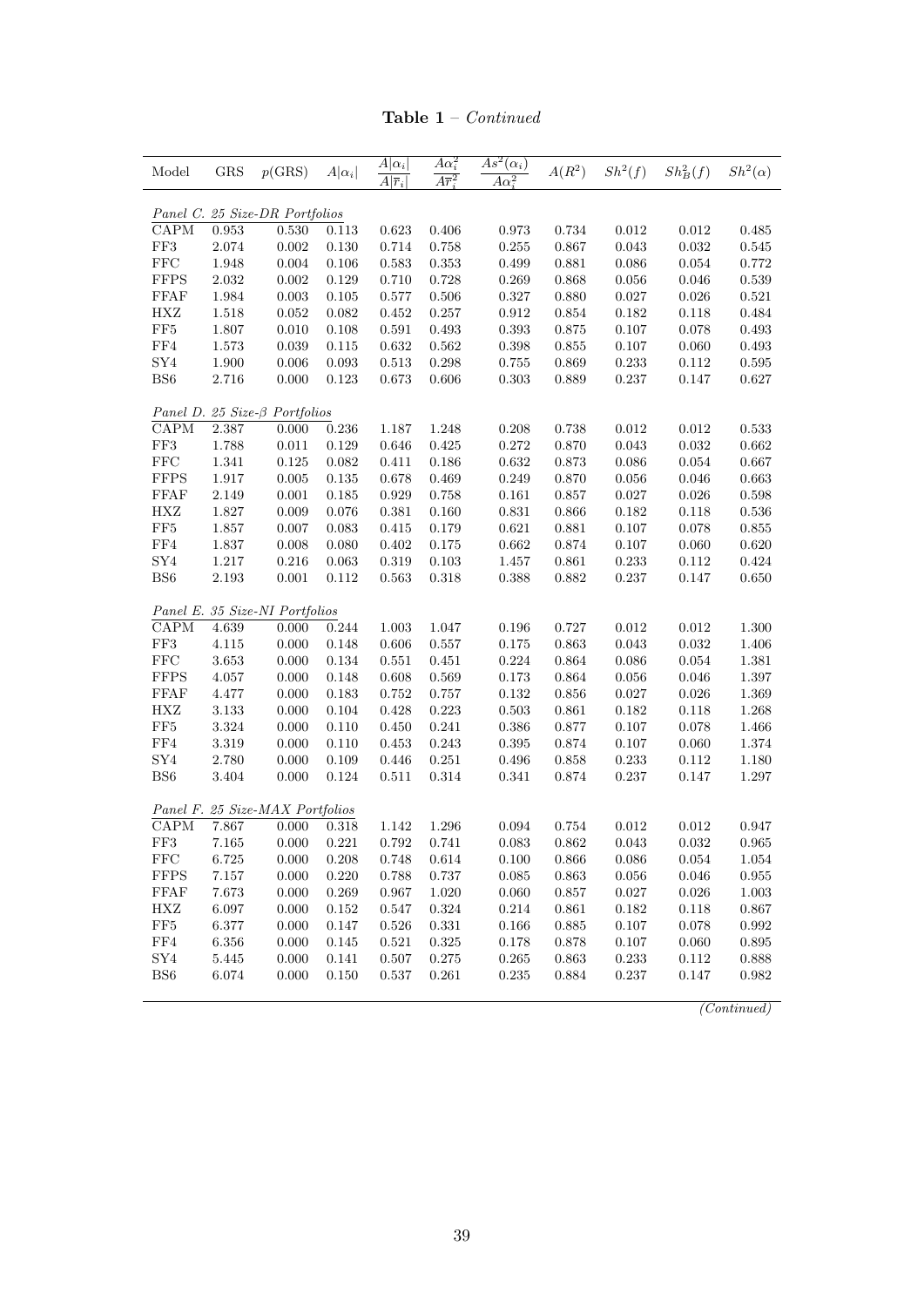| Table 1 | Continued |
|---------|-----------|
|         |           |

| Model                    | GRS       | p(GRS)                           | $A \alpha_i $ | $A \alpha_i $<br>$\overline{A \overline{r}_i }$ | $A\alpha_i^2$<br>$\overline{A\overline{r}_{i}^{2}}$ | $\overline{As^2(\alpha_i)}$<br>$A\alpha_i^2$ | $A(R^2)$    | $Sh^2(f)$   | $Sh_B^2(f)$ | $Sh^2(\alpha)$ |
|--------------------------|-----------|----------------------------------|---------------|-------------------------------------------------|-----------------------------------------------------|----------------------------------------------|-------------|-------------|-------------|----------------|
|                          |           | Panel G. 25 Size-RVar Portfolios |               |                                                 |                                                     |                                              |             |             |             |                |
| $\overline{\text{CAPM}}$ | 6.835     | 0.000                            | 0.361         | 1.157                                           | 1.384                                               | 0.078                                        | 0.746       | 0.012       | 0.012       | 1.149          |
| ${\rm FF3}$              | $6.738\,$ | 0.000                            | 0.240         | 0.770                                           | 0.989                                               | 0.055                                        | 0.865       | 0.043       | 0.032       | $1.216\,$      |
| ${\rm FFC}$              | 6.019     | 0.000                            | 0.221         | 0.710                                           | 0.660                                               | 0.079                                        | 0.870       | 0.086       | 0.054       | 1.207          |
| <b>FFPS</b>              | $6.678\,$ | 0.000                            | 0.243         | 0.779                                           | 0.996                                               | 0.055                                        | 0.865       | 0.056       | 0.046       | $1.203\,$      |
| FFAF                     | $7.514\,$ | 0.000                            | $\,0.305\,$   | 0.978                                           | $1.306\,$                                           | 0.041                                        | $\,0.855\,$ | 0.027       | 0.026       | $1.222\,$      |
| HXZ                      | 5.623     | 0.000                            | 0.123         | 0.395                                           | $0.213\,$                                           | 0.273                                        | 0.863       | $\,0.182\,$ | 0.118       | $1.038\,$      |
| $\rm FF5$                | $6.049\,$ | $0.000\,$                        | $\,0.139\,$   | 0.445                                           | $0.405\,$                                           | 0.113                                        | $\,0.893\,$ | $0.107\,$   | 0.078       | $1.194\,$      |
| FF4                      | 6.058     | 0.000                            | 0.137         | 0.440                                           | $0.406\,$                                           | 0.122                                        | 0.881       | $0.107\,$   | 0.060       | 1.123          |
| ${\rm SY4}$              | $5.813\,$ | $0.000\,$                        | 0.116         | 0.373                                           | $0.232\,$                                           | $0.271\,$                                    | $0.866\,$   | $0.233\,$   | $0.112\,$   | $1.072\,$      |
| $_{\rm BS6}$             | 6.427     | $0.000\,$                        | 0.143         | 0.458                                           | $0.228\,$                                           | $0.214\,$                                    | 0.892       | $0.237\,$   | 0.147       | $1.023\,$      |
|                          |           | Panel H. 25 Size-AC Portfolios   |               |                                                 |                                                     |                                              |             |             |             |                |
| $\overline{\text{CAPM}}$ | 3.865     | 0.000                            | 0.147         | 0.821                                           | 0.657                                               | 0.485                                        | 0.759       | 0.012       | 0.012       | 0.725          |
| ${\rm FF3}$              | $3.935\,$ | $0.000\,$                        | 0.113         | 0.634                                           | 0.458                                               | $\,0.263\,$                                  | $\,0.902\,$ | $\,0.043\,$ | 0.032       | 0.877          |
| <b>FFC</b>               | $3.485\,$ | $0.000\,$                        | 0.110         | 0.614                                           | $\,0.394\,$                                         | $0.316\,$                                    | 0.902       | 0.086       | 0.054       | 0.882          |
| <b>FFPS</b>              | $3.781\,$ | $0.000\,$                        | 0.109         | 0.613                                           | 0.434                                               | $0.279\,$                                    | $0.902\,$   | $\,0.056\,$ | 0.046       | 0.869          |
| FFAF                     | $3.870\,$ | 0.000                            | 0.116         | 0.650                                           | 0.477                                               | 0.249                                        | 0.901       | $0.027\,$   | 0.026       | 0.833          |
| HXZ                      | $3.693\,$ | $0.000\,$                        | $\,0.134\,$   | 0.749                                           | 0.570                                               | $0.238\,$                                    | $\,0.904\,$ | 0.182       | $0.118\,$   | $0.805\,$      |
| $\rm FF5$                | 4.186     | 0.000                            | 0.117         | 0.656                                           | $0.468\,$                                           | $0.251\,$                                    | 0.910       | $0.107\,$   | 0.078       | 0.910          |
| ${\rm FF4}$              | 4.032     | 0.000                            | 0.118         | 0.664                                           | 0.475                                               | 0.249                                        | 0.909       | 0.107       | 0.060       | 0.846          |
| ${\rm SY4}$              | 2.818     | 0.000                            | $\,0.095\,$   | 0.530                                           | 0.328                                               | 0.495                                        | 0.889       | $0.233\,$   | 0.112       | $0.812\,$      |
| BS <sub>6</sub>          | 4.750     | 0.000                            | 0.137         | 0.768                                           | 0.608                                               | 0.218                                        | 0.909       | 0.237       | 0.147       | 0.964          |
|                          |           | Panel I. 30 IND Portfolios       |               |                                                 |                                                     |                                              |             |             |             |                |
| CAPM                     | $1.311\,$ | 0.127                            | $0.150\,$     | 1.173                                           | 1.630                                               | 0.669                                        | 0.578       | 0.012       | 0.012       | 0.650          |
| FF3                      | 2.284     | 0.000                            | 0.206         | 1.604                                           | 2.527                                               | 0.409                                        | 0.614       | $\,0.043\,$ | 0.032       | 0.672          |
| ${\rm FFC}$              | $2.395\,$ | $0.000\,$                        | 0.174         | 1.356                                           | 1.928                                               | 0.551                                        | 0.619       | $\,0.086\,$ | 0.054       | 0.808          |
| <b>FFPS</b>              | $2.339\,$ | 0.000                            | 0.217         | 1.692                                           | 2.870                                               | 0.361                                        | 0.618       | 0.056       | 0.046       | 0.667          |
| FFAF                     | $1.774\,$ | 0.007                            | 0.183         | 1.425                                           | $2.260\,$                                           | 0.449                                        | 0.614       | 0.027       | 0.026       | 0.692          |
| ${\rm HXZ}$              | $2.395\,$ | 0.000                            | 0.207         | 1.618                                           | 2.387                                               | 0.489                                        | $0.618\,$   | $\rm 0.182$ | 0.118       | 0.675          |
| FF5                      | 2.644     | 0.000                            | 0.243         | 1.899                                           | 3.033                                               | 0.340                                        | 0.643       | 0.107       | 0.078       | $\,0.622\,$    |
| FF4                      | $2.282\,$ | $0.000\,$                        | 0.249         | $1.944\,$                                       | 3.170                                               | 0.332                                        | $\,0.633\,$ | 0.107       | $0.060\,$   | $\,0.623\,$    |
| ${\rm SY4}$              | 1.971     | 0.002                            | 0.180         | 1.401                                           | 1.774                                               | 0.691                                        | 0.615       | $0.233\,$   | 0.112       | $\,0.684\,$    |
| BS <sub>6</sub>          | 4.530     | 0.000                            | 0.298         | 2.327                                           | 4.545                                               | 0.254                                        | 0.641       | $0.237\,$   | 0.147       | 0.735          |
|                          |           | Panel J. 8 D10-1 Portfolios      |               |                                                 |                                                     |                                              |             |             |             |                |
| $\text{CAPM}$            | 9.964     | 0.000                            | 0.547         | 0.647                                           | 0.557                                               | 0.079                                        | 0.192       | 0.012       | 0.012       | 0.052          |
| FF3                      |           | 12.860   0.000   0.577           |               | 0.683                                           | 0.545                                               | 0.057                                        | 0.361       | 0.043       | 0.032       | 0.057          |
| $_{\rm FFC}$             | 10.194    | 0.000                            | 0.464         | 0.549                                           | 0.332                                               | 0.090                                        | 0.403       | 0.086       | 0.054       | 0.044          |
| <b>FFPS</b>              | 12.805    | 0.000                            | 0.580         | 0.686                                           | 0.557                                               | 0.056                                        | 0.363       | 0.056       | $0.046\,$   | 0.058          |
| FFAF                     | 14.790    | 0.000                            | 0.623         | 0.737                                           | 0.668                                               | 0.046                                        | 0.368       | 0.027       | 0.026       | 0.075          |
| ${\rm HXZ}$              | 5.940     | 0.000                            | 0.262         | 0.310                                           | 0.109                                               | 0.308                                        | 0.381       | 0.182       | 0.118       | 0.022          |
| FF5                      | $8.317\,$ | 0.000                            | 0.362         | 0.429                                           | 0.189                                               | 0.154                                        | $0.411\,$   | 0.107       | 0.078       | 0.019          |
|                          | 8.183     | 0.000                            | 0.365         | 0.432                                           | 0.192                                               | 0.161                                        | $0.386\,$   | 0.107       | 0.060       | 0.020          |
|                          |           |                                  |               |                                                 |                                                     |                                              |             |             |             |                |
| FF4<br>SY4               | $4.347\,$ | 0.000                            | 0.259         | 0.307                                           | 0.120                                               | $0.280\,$                                    | 0.414       | $\rm 0.233$ | 0.112       | 0.033          |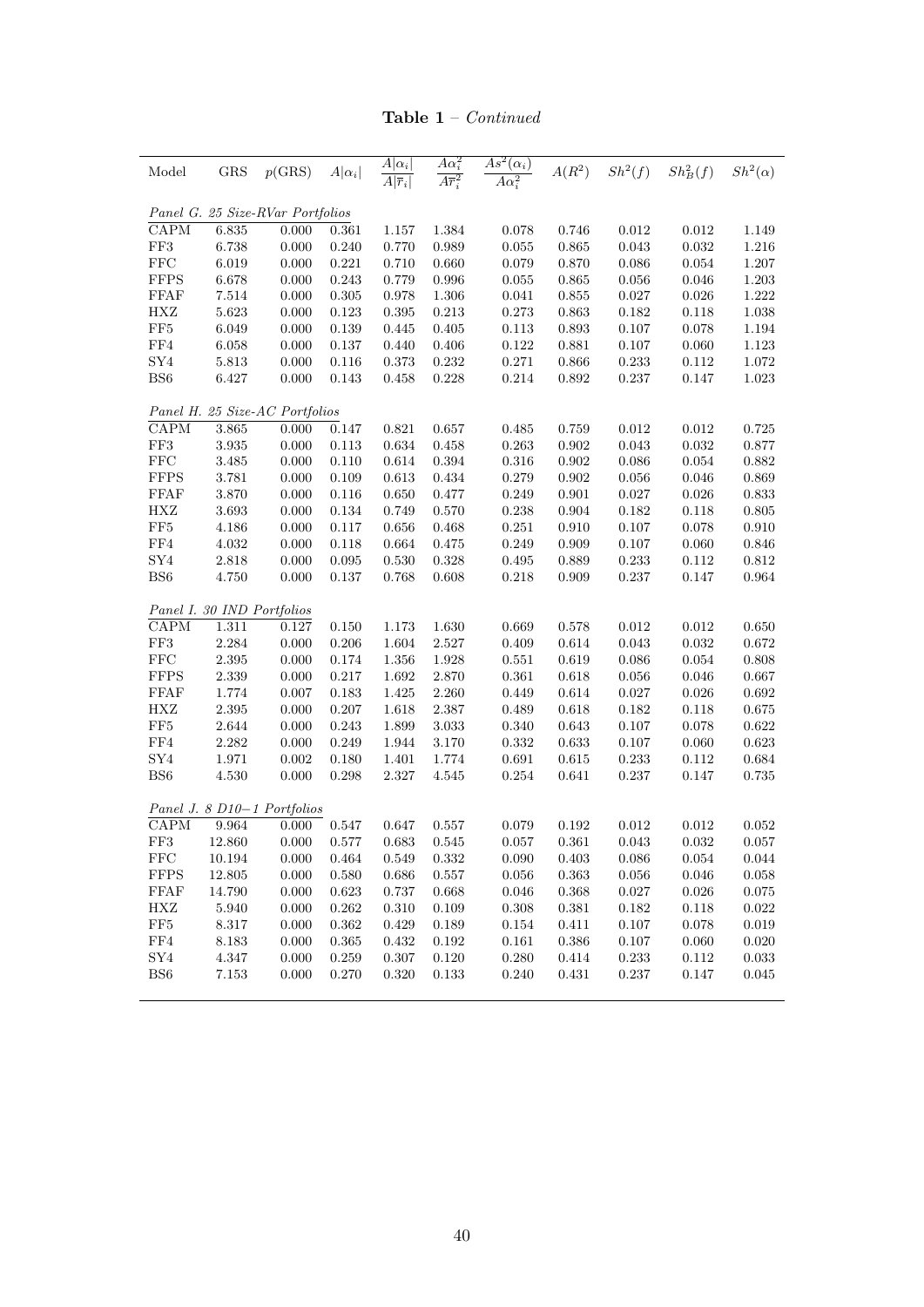## Table 2Overall Performance of Factor Models in Time-Series (absolute) Tests

Table <sup>2</sup> reports the overall performance in time-series (absolute) tests of ten different factor models: the capital asset pricing model (CAPM) of [Sharpe](#page-38-9) ([1964\)](#page-38-9) and [Lintner](#page-37-15) [\(1965\)](#page-37-15); the Fama and [French](#page-35-14) [\(1993\)](#page-35-14) 3-factor (FF3) model; the Fama and French ([1993\)](#page-35-14) and [Carhart](#page-34-14) ([1997\)](#page-34-14) 4-factor (FFC) model; the Fama and French (1993) and Pástor and [Stambaugh](#page-38-10) [\(2003\)](#page-38-10) 4-factor (FFPS) model; the Asness and [Frazzini](#page-34-15) ([2013\)](#page-34-15) 3-factor (FFAF) model, which combines their value factor with the market and size factors of the FF3 model; the [Hou](#page-36-13) et al. [\(2015\)](#page-36-13) <sup>q</sup>-factor (HXZ) model; the Fama and [French](#page-35-15) [\(2015\)](#page-35-15) 5-factor (FF5) model; the 4-factor (FF4) model that excludes the value factor from the FF5 model; the [Stambaugh](#page-38-11) and Yuan [\(2016\)](#page-38-11) 4-factor (SY4) model; and the Barillas and [Shanken](#page-34-16) [\(2018\)](#page-34-16) 6-factor (BS6) model, which includes the market, size, and momentum factors from the FF5 model, the profitability and investment factors from the HXZ model, and the value factor from the FFAF model. NGRS, NA| $\alpha_i$ |  $NA|\alpha_i|/A|\overline{r}_i|$ ,  $NA\alpha_i^2/AF_i^2$ ,  $NAs^2(\alpha_i)/A\alpha_i^2$ ,  $NA(R^2)$ , and  $NSh^2(\alpha)$  are the number of the sets of anomaly portfolios across which a given factor model produces; the smallest F-statistic of the [Gibbons](#page-36-14) et al. [\(1989\)](#page-36-14) test, the smallest value of  $A|\alpha_i|$ , the smallest value of  $A|\alpha_i|/A|\overline{r}_i|$ , the smallest value of  $A\alpha_i^2/A\overline{r}_i^2$ , the largest value of  $As^2(\alpha_i)/A\alpha_i^2$ , the largest value of  $A(R^2)$ , and the smallest value of  $Sh^2(\alpha)$ , respectively. NSTR, NCI, NDR, N $\beta$ , NNI, NMAX, NRVar, NAC, NIND, and ND10–1 are the number of statistically significant alphas (i.e., with a [Newey](#page-38-12) and West [\(1987\)](#page-38-12)-adjusted t-statistic  $\geq 2.00$ ), across the 25 size-STR (short-term reversal) portfolios, the 25 size-CI (abnormal capital) capital capital capital capital capital c investment) portfolios, the 25 size-DR (distress risk) portfolios, the 25 size- $\beta$  (market beta) portfolios, the 35 size-NI (net share issues) portfolios, the 25 size-MAX (lottery demand) portfolios, the 25 size-RVar (residual variance) portfolios, the 25 size-AC (accruals) portfolios, the 30 IND (industry) portfolios, and the 8 D10 $-1$  (high minus low decile) portfolios relative to <sup>a</sup> <sup>g</sup>iven factor model, respectively. NMicro is the number of statistically significant alphas (i.e., with <sup>a</sup> [Newey](#page-38-12) and West ([1987\)](#page-38-12)-adjustedt-statistic  $\geq 2.00$ ) on the 42 smallest size (i.e., microcap) portfolios relative to a given factor model. The sample period is from Jan. 1968 to Dec. 2016. See also notes to Table [1.](#page-39-1)

<span id="page-42-0"></span>

| Model           |          | NGRS $NA \alpha_i $ | $N\frac{A \alpha_i }{\cdots}$<br>$A \overline{r}_i $ | $N\frac{A\alpha_i^2}{A\overline{r}_i^2}$ | $N\frac{As^2(\alpha_i)}{s}$<br>$A\alpha_i^2$ | $NA(R^2)$    | $NSh^2(\alpha)$ | NSTR | NCI            | NDR | $N\beta$ | NNI | NMAX NRVar NAC |    |               | NIND | $ND10-1$     | NMicro |
|-----------------|----------|---------------------|------------------------------------------------------|------------------------------------------|----------------------------------------------|--------------|-----------------|------|----------------|-----|----------|-----|----------------|----|---------------|------|--------------|--------|
|                 |          |                     |                                                      |                                          |                                              |              |                 |      |                |     |          |     |                |    |               |      |              |        |
| CAPM            |          |                     |                                                      |                                          |                                              | 0            |                 | 10   | 9              | 0   | 12       | 15  | 14             | 17 |               |      |              | 15     |
| FF3             | $\left($ |                     | $\left($                                             |                                          |                                              |              | $\theta$        | 6    | 4              |     |          | 11  | 12             | 13 | 10            | 9    | <sub>b</sub> | 16     |
| $_{\rm FFC}$    |          |                     |                                                      |                                          |                                              |              | $\theta$        | 11   | 14             |     | 3        | 13  | 14             | 14 | 8             |      |              | 19     |
| <b>FFPS</b>     | $\Omega$ |                     |                                                      |                                          | $^{\circ}$                                   |              | $\Omega$        | 6.   | 4              | 8   | 10       | 11  | 11             | 14 |               | 9    |              | 16     |
| FFAF            | $\Omega$ |                     |                                                      |                                          | $^{\circ}$                                   |              | $\Omega$        |      | 3              | 6   | 13       | 15  | 15             | 14 | 9             |      |              | 19     |
| HXZ             |          |                     |                                                      |                                          |                                              |              |                 | 8    |                |     |          |     |                |    |               |      |              | 12     |
| FF5             |          |                     |                                                      |                                          | $^{\circ}$                                   |              |                 | 9    |                | h   |          |     | 8              | 5  | 10            | 10   |              | 12     |
| FF4             |          |                     |                                                      |                                          | 0                                            |              |                 | 8    | 4              | 3   |          |     | 8              |    | 10            | 10   |              | 12     |
| SY4             |          |                     | $\overline{5}$                                       | ച                                        |                                              |              | $\mathfrak{D}$  | 11   |                | 3   | 0        | 3   | b.             |    | $\Omega$      |      |              | 11     |
| BS <sub>6</sub> |          |                     | $\theta$                                             | $\mathfrak{D}$                           | 0                                            | <sub>3</sub> |                 | 5.   | $\mathfrak{D}$ |     |          |     | 8              | 5  | $\frac{5}{2}$ | 11   | 3            | 10     |
|                 |          |                     |                                                      |                                          |                                              |              |                 |      |                |     |          |     |                |    |               |      |              |        |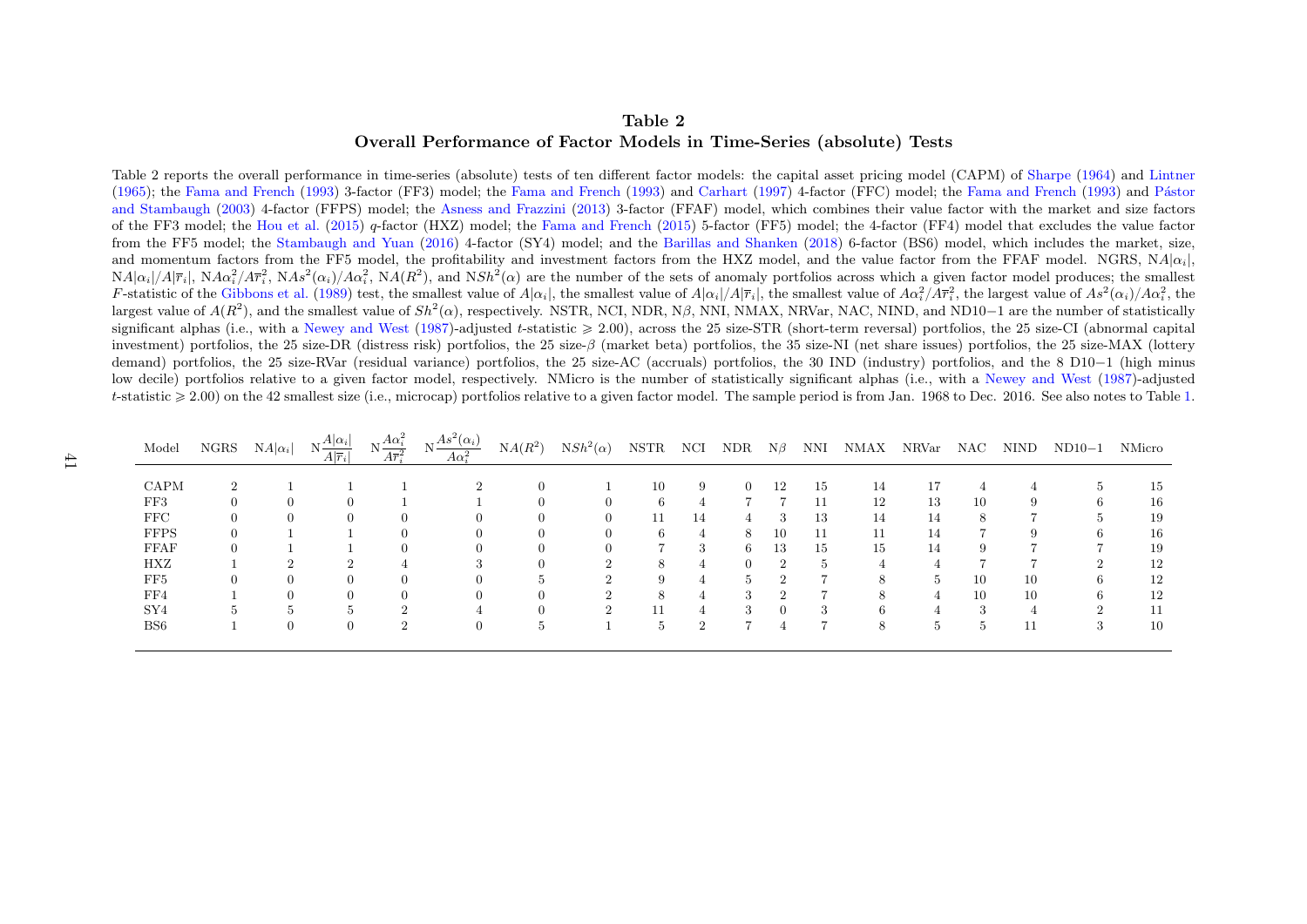## Table 3 Tests of Equality of Cross-Sectional  $R^2$ s: 25 Size-STR Portfolios

<span id="page-43-0"></span>Table 3 reports the pairwise tests of equality of the ordinary least squares (OLS) and generalized least squares (GLS) cross-sectional regression  $R^2$ s for ten different factor models: the capital asset pricing model (CAPM) of [Sharpe](#page-38-1) [\(1964\)](#page-38-1) and [Lintner](#page-37-0) [\(1965\)](#page-37-0); the [Fama and French](#page-35-3) [\(1993\)](#page-35-3) 3-factor (FF3) model; the [Fama](#page-35-3) [and French](#page-35-3) [\(1993\)](#page-35-3) and [Carhart](#page-34-4) [\(1997\)](#page-34-4) 4-factor (FFC) model; the [Fama and French](#page-35-3) (1993) and Pástor and [Stambaugh](#page-38-2) [\(2003\)](#page-38-2) 4-factor (FFPS) model; the [Asness and Frazzini](#page-34-5) [\(2013\)](#page-34-5) 3-factor (FFAF) model, which combines their value factor with the market and size factors of the FF3 model; the [Hou et al.](#page-36-0) [\(2015\)](#page-36-0)  $q$ -factor (HXZ) model; the [Fama and French](#page-35-0) [\(2015\)](#page-35-0) 5-factor (FF5) model; the 4-factor (FF4) model that excludes the value factor from the FF5 model; the [Stambaugh and Yuan](#page-38-0) [\(2016\)](#page-38-0) 4-factor (SY4) model; and the [Barillas](#page-34-0) [and Shanken](#page-34-0) [\(2018\)](#page-34-0) 6-factor (BS6) model, which includes the market, size, and momentum factors from the FF5 model, the profitability and investment factors from the HXZ model, and the value factor from the FFAF model. The test assets are the value-weighted monthly excess returns on the 25 size-STR (short-term reversal) portfolios. Panel A (Panel B) shows the difference between the OLS (GLS) cross-sectional regression  $R^2$ s of the factor models in row i and column j, denoted as  $\hat{\rho}_i^2 - \hat{\rho}_j^2$ , and the corresponding p-value (in parentheses) calculated using the [Newey and West](#page-38-8) [\(1987\)](#page-38-8)-adjusted t-statistic for the test of  $H_0$ :  $\rho_i^2 = \rho_j^2$ . The 1-tailed (2-tailed) p-values in the cases of comparing nested (nonnested) models are computed under the assumption that the factor models are potentially misspecified. The sample period is from Jan. 1968 to Dec. 2016.

| Model           | FF3      | <b>FFC</b> | <b>FFPS</b> | <b>FFAF</b> | <b>HXZ</b> | FF5      | FF4              | SY4              | BS <sub>6</sub>     |
|-----------------|----------|------------|-------------|-------------|------------|----------|------------------|------------------|---------------------|
| Panel A. OLS    |          |            |             |             |            |          |                  |                  |                     |
| $\text{CAPM}$   | $-0.577$ | $-0.582$   | $-0.622$    | $-0.487$    | $-0.510$   | $-0.627$ | $-0.573$         | $-0.553$         | $-0.660$            |
|                 | (0.046)  | (0.062)    | (0.132)     | (0.021)     | (0.128)    | (0.098)  | (0.049)          | (0.066)          | (0.023)             |
| FF3             |          | $-0.006$   | $-0.046$    | 0.090       | 0.066      | $-0.050$ | 0.004            | 0.024            | $-0.083$            |
|                 |          | (0.649)    | (0.155)     | (0.195)     | (0.693)    | (0.319)  | (0.972)          | (0.667)          | (0.259)             |
| <b>FFC</b>      |          |            | $-0.040$    | 0.096       | 0.072      | $-0.045$ | 0.010            | 0.030            | $-0.077$            |
|                 |          |            | (0.554)     | (0.203)     | (0.638)    | (0.357)  | (0.925)          | (0.540)          | (0.300)             |
| <b>FFPS</b>     |          |            |             | 0.135       | 0.112      | $-0.005$ | 0.050            | 0.069            | 0.000               |
|                 |          |            |             | (0.170)     | (0.564)    | (0.945)  | (0.729)          | (0.408)          | (0.617)             |
| FFAF            |          |            |             |             | $-0.023$   | $-0.140$ | $-0.086$         | $-0.066$         | $-0.173$            |
|                 |          |            |             |             | (0.878)    | (0.113)  | (0.475)          | (0.432)          | (0.087)             |
| HXZ             |          |            |             |             |            | $-0.117$ | $-0.062$         | $-0.042$         | $-0.149$            |
|                 |          |            |             |             |            | (0.494)  | (0.528)          | (0.774)          | (0.411)             |
| FF5             |          |            |             |             |            |          | 0.055            | 0.074            | $-0.033$            |
|                 |          |            |             |             |            |          | (0.295)          | (0.284)          | (0.431)             |
| FF4             |          |            |             |             |            |          |                  | 0.020            | $-0.087$            |
|                 |          |            |             |             |            |          |                  | (0.852)          | (0.465)             |
| ${\rm SY4}$     |          |            |             |             |            |          |                  |                  | $-0.107$            |
|                 |          |            |             |             |            |          |                  |                  | (0.238)             |
|                 |          |            |             |             |            |          |                  |                  |                     |
| Panel B. GLS    |          |            |             |             |            |          |                  |                  |                     |
| CAPM            | $-0.213$ | $-0.221$   | $-0.304$    | $-0.193$    | $-0.115$   | $-0.277$ | $-0.190$         | $-0.163$         | $-0.474$            |
|                 | (0.009)  | (0.025)    | (0.040)     | (0.004)     | (0.180)    | (0.083)  | (0.046)          | (0.063)          | (0.014)             |
| FF3             |          | $-0.008$   | $-0.091$    | 0.020       | 0.097      | $-0.064$ | 0.023            | 0.049            | $-0.261$            |
|                 |          | (0.567)    | (0.171)     | (0.787)     | (0.449)    | (0.506)  | (0.838)          | (0.527)          | (0.161)             |
| <b>FFC</b>      |          |            | $-0.083$    | 0.028       | 0.106      | $-0.056$ | 0.031            | 0.058            | $-0.252$            |
|                 |          |            | (0.512)     | (0.600)     | (0.454)    | (0.565)  | (0.792)          | (0.448)          | (0.151)             |
| <b>FFPS</b>     |          |            |             | 0.111       | 0.189      | 0.027    | 0.114            | 0.141            | $-0.170$            |
|                 |          |            |             | (0.454)     | (0.259)    | (0.835)  | (0.458)          | (0.348)          | (0.401)             |
| <b>FFAF</b>     |          |            |             |             | 0.078      | $-0.084$ | $\,0.003\,$      | 0.030            | $-0.280$            |
|                 |          |            |             |             | (0.588)    | (0.470)  | (0.978)          | (0.704)          | (0.101)             |
| HXZ             |          |            |             |             |            | $-0.161$ | $-0.074$         | $-0.048$         | $-0.358$            |
| FF <sub>5</sub> |          |            |             |             |            | (0.318)  | (0.391)<br>0.087 | (0.724)<br>0.113 | (0.095)<br>$-0.197$ |
|                 |          |            |             |             |            |          | (0.143)          | (0.405)          | (0.135)             |
| FF4             |          |            |             |             |            |          |                  | 0.026            | $-0.284$            |
|                 |          |            |             |             |            |          |                  | (0.834)          | (0.096)             |
| SY4             |          |            |             |             |            |          |                  |                  | $-0.310$            |
|                 |          |            |             |             |            |          |                  |                  | (0.129)             |
|                 |          |            |             |             |            |          |                  |                  |                     |
|                 |          |            |             |             |            |          |                  |                  |                     |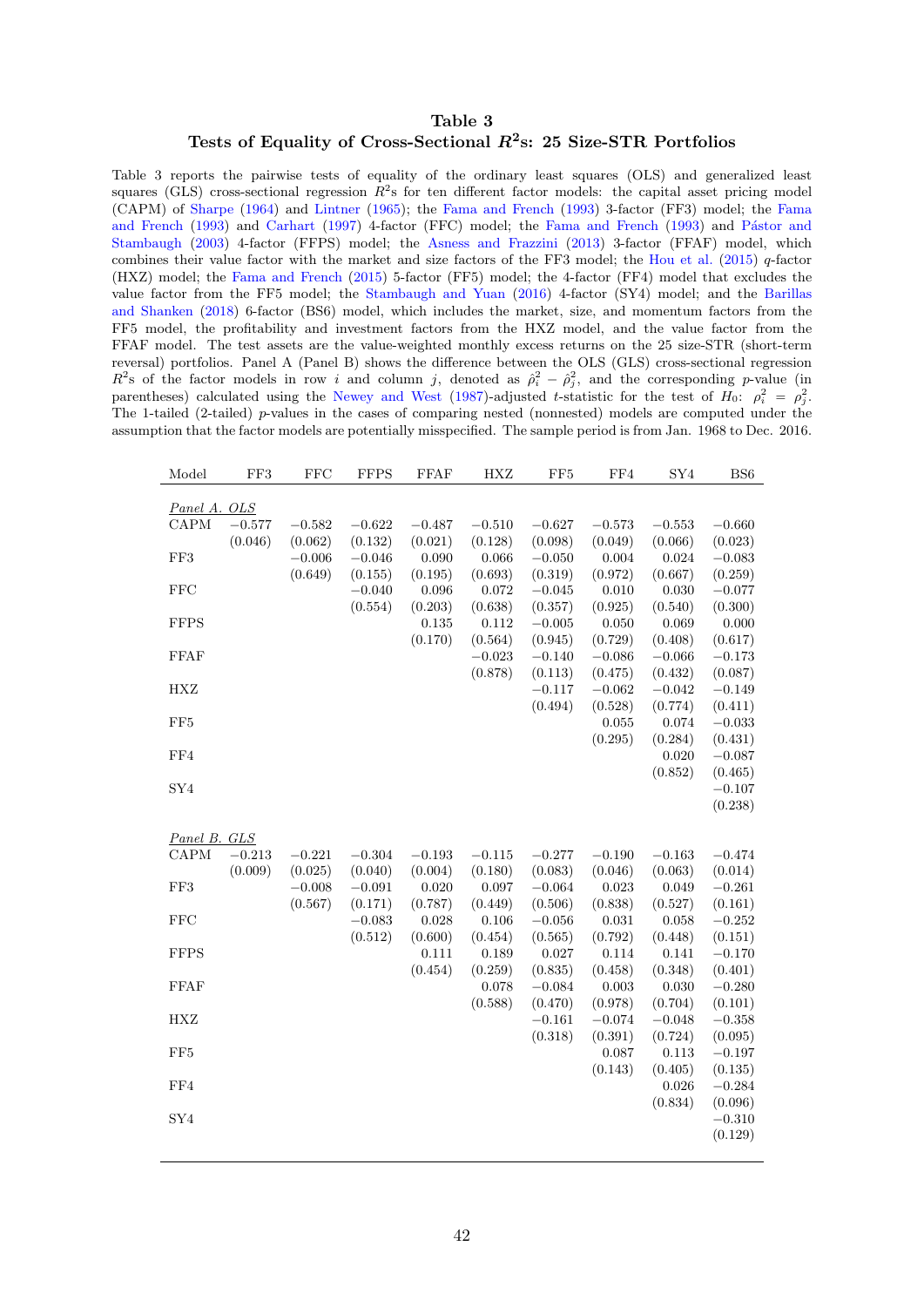## Table 4 Tests of Equality of Cross-Sectional  $R^2$ s: 25 Size-CI Portfolios

<span id="page-44-0"></span>Table 4 reports the pairwise tests of equality of the ordinary least squares (OLS) and generalized least squares (GLS) cross-sectional regression  $R^2$ s for ten different factor models: the capital asset pricing model (CAPM) of [Sharpe](#page-38-1) [\(1964\)](#page-38-1) and [Lintner](#page-37-0) [\(1965\)](#page-37-0); the [Fama and French](#page-35-3) [\(1993\)](#page-35-3) 3-factor (FF3) model; the [Fama](#page-35-3) [and French](#page-35-3) [\(1993\)](#page-35-3) and [Carhart](#page-34-4) [\(1997\)](#page-34-4) 4-factor (FFC) model; the [Fama and French](#page-35-3) (1993) and Pástor and [Stambaugh](#page-38-2) [\(2003\)](#page-38-2) 4-factor (FFPS) model; the [Asness and Frazzini](#page-34-5) [\(2013\)](#page-34-5) 3-factor (FFAF) model, which combines their value factor with the market and size factors of the FF3 model; the [Hou et al.](#page-36-0) [\(2015\)](#page-36-0)  $q$ -factor (HXZ) model; the [Fama and French](#page-35-0) [\(2015\)](#page-35-0) 5-factor (FF5) model; the 4-factor (FF4) model that excludes the value factor from the FF5 model; the [Stambaugh and Yuan](#page-38-0) [\(2016\)](#page-38-0) 4-factor (SY4) model; and the [Barillas](#page-34-0) [and Shanken](#page-34-0) [\(2018\)](#page-34-0) 6-factor (BS6) model, which includes the market, size, and momentum factors from the FF5 model, the profitability and investment factors from the HXZ model, and the value factor from the FFAF model. The test assets are the value-weighted monthly excess returns on the 25 size-CI (abnormal capital investment) portfolios. Panel A (Panel B) shows the difference between the OLS (GLS) cross-sectional regression  $R^2$ s of the factor models in row i and column j, denoted as  $\hat{\rho}_i^2 - \hat{\rho}_j^2$ , and the corresponding p-value (in parentheses) calculated using the [Newey and West](#page-38-8) [\(1987\)](#page-38-8)-adjusted t-statistic for the test of  $H_0$ :  $\rho_i^2 = \rho_j^2$ . The 1-tailed (2-tailed) p-values in the cases of comparing nested (nonnested) models are computed under the assumption that the factor models are potentially misspecified. The sample period is from Jan. 1968 to Dec. 2016.

| Model                    | FF3      | <b>FFC</b> | <b>FFPS</b> | <b>FFAF</b> | <b>HXZ</b>          | FF <sub>5</sub>     | FF4                 | SY4                 | BS <sub>6</sub>     |
|--------------------------|----------|------------|-------------|-------------|---------------------|---------------------|---------------------|---------------------|---------------------|
|                          |          |            |             |             |                     |                     |                     |                     |                     |
| Panel A. OLS             |          |            |             |             |                     |                     |                     |                     |                     |
| CAPM                     | $-0.352$ | $-0.482$   | $-0.365$    | $-0.301$    | $-0.403$            | $-0.352$            | $-0.352$            | $-0.442$            | $-0.486$            |
|                          | (0.023)  | (0.150)    | (0.036)     | (0.034)     | (0.048)             | (0.043)             | (0.036)             | (0.052)             | (0.141)             |
| FF3                      |          | $-0.130$   | $-0.013$    | 0.051       | $-0.051$            | 0.000               | $0.001\,$           | $-0.090$            | $-0.134$            |
|                          |          | (0.035)    | (0.398)     | (0.230)     | (0.431)             | (0.984)             | (0.982)             | (0.225)             | (0.151)             |
| <b>FFC</b>               |          |            | 0.117       | 0.181       | 0.079               | 0.130               | 0.131               | 0.040               | $-0.003$            |
|                          |          |            | (0.200)     | (0.077)     | (0.298)             | (0.136)             | (0.128)             | (0.449)             | (0.924)             |
| <b>FFPS</b>              |          |            |             | 0.064       | $-0.038$            | 0.013               | 0.013               | $-0.077$            | 0.000               |
| <b>FFAF</b>              |          |            |             | (0.258)     | (0.532)<br>$-0.102$ | (0.686)<br>$-0.051$ | (0.693)<br>$-0.050$ | (0.326)<br>$-0.141$ | (0.228)<br>$-0.185$ |
|                          |          |            |             |             | (0.243)             | (0.304)             | (0.336)             | (0.114)             | (0.076)             |
| HXZ                      |          |            |             |             |                     | 0.050               | 0.051               | $-0.039$            | $-0.083$            |
|                          |          |            |             |             |                     | (0.330)             | (0.287)             | (0.513)             | (0.323)             |
| FF5                      |          |            |             |             |                     |                     | 0.001               | $-0.090$            | $-0.133$            |
|                          |          |            |             |             |                     |                     | (0.831)             | (0.181)             | (0.140)             |
| FF4                      |          |            |             |             |                     |                     |                     | $-0.090$            | $-0.134$            |
|                          |          |            |             |             |                     |                     |                     | (0.164)             | (0.135)             |
| SY <sub>4</sub>          |          |            |             |             |                     |                     |                     |                     | $-0.044$            |
|                          |          |            |             |             |                     |                     |                     |                     | (0.463)             |
|                          |          |            |             |             |                     |                     |                     |                     |                     |
| Panel B. GLS             |          |            |             |             |                     |                     |                     |                     |                     |
| $\mathop{\mathrm{CAPM}}$ | $-0.273$ | $-0.507$   | $-0.300\,$  | $-0.127$    | $-0.383$            | $-0.297$            | $-0.287$            | $-0.467$            | $-0.474$            |
|                          | (0.002)  | (0.009)    | (0.010)     | (0.045)     | (0.008)             | (0.036)             | (0.013)             | (0.004)             | (0.032)             |
| FF3                      |          | $-0.233$   | $-0.026$    | 0.146       | $-0.110$            | $-0.023$            | $-0.014$            | $-0.193$            | $-0.201$            |
|                          |          | (0.025)    | (0.359)     | (0.072)     | (0.378)             | (0.704)             | (0.875)             | (0.179)             | (0.224)             |
| <b>FFC</b>               |          |            | 0.207       | 0.379       | 0.124               | 0.210               | 0.220               | 0.040               | 0.032               |
|                          |          |            | (0.242)     | (0.051)     | (0.425)             | (0.164)             | (0.150)             | (0.719)             | (0.586)             |
| <b>FFPS</b>              |          |            |             | 0.172       | $-0.084$            | 0.003               | $\,0.013\,$         | $-0.167$            | $-0.175$            |
|                          |          |            |             | (0.097)     | (0.501)             | (0.969)             | (0.896)             | (0.290)             | (0.323)             |
| FFAF                     |          |            |             |             | $-0.256$            | $-0.169$            | $-0.160$            | $-0.339\,$          | $-0.347$            |
|                          |          |            |             |             | (0.079)             | (0.122)             | (0.169)             | (0.043)             | (0.067)             |
| HXZ                      |          |            |             |             |                     | 0.087               | 0.096               | $-0.084$            | $-0.091$            |
|                          |          |            |             |             |                     | (0.451)             | (0.339)             | (0.530)             | (0.490)             |
| FF <sub>5</sub>          |          |            |             |             |                     |                     | 0.010               | $-0.170$            | $-0.178$            |
|                          |          |            |             |             |                     |                     | (0.604)             | (0.218)             | (0.247)             |
| FF4                      |          |            |             |             |                     |                     |                     | $-0.180$            | $-0.187$            |
|                          |          |            |             |             |                     |                     |                     | (0.176)             | (0.206)             |
| SY4                      |          |            |             |             |                     |                     |                     |                     | $-0.008$            |
|                          |          |            |             |             |                     |                     |                     |                     | (0.941)             |
|                          |          |            |             |             |                     |                     |                     |                     |                     |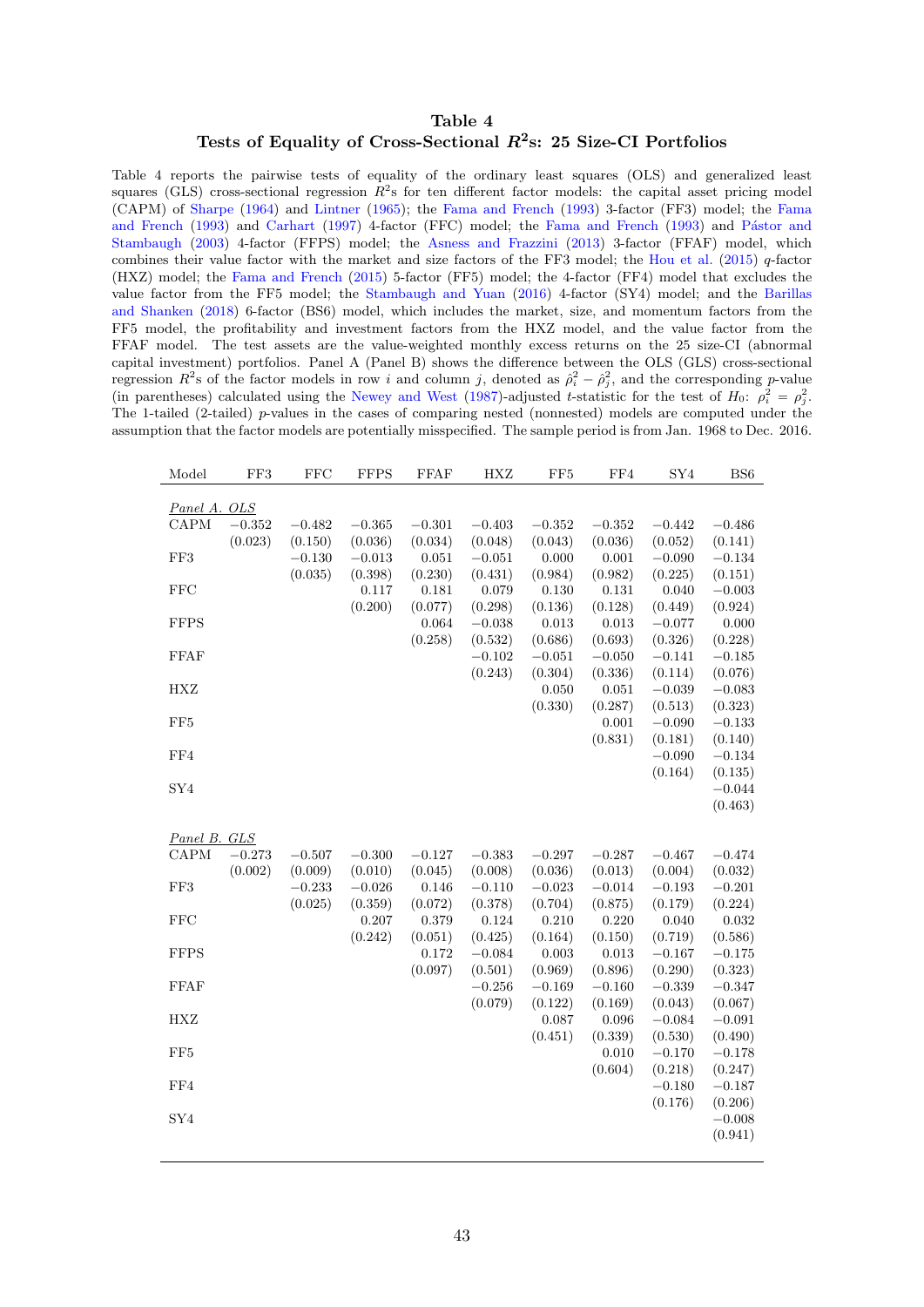## Table 5 Tests of Equality of Cross-Sectional  $R^2$ s: 25 Size-DR Portfolios

<span id="page-45-0"></span>Table 5 reports the pairwise tests of equality of the ordinary least squares (OLS) and generalized least squares (GLS) cross-sectional regression  $R^2$ s for ten different factor models: the capital asset pricing model (CAPM) of [Sharpe](#page-38-1) [\(1964\)](#page-38-1) and [Lintner](#page-37-0) [\(1965\)](#page-37-0); the [Fama and French](#page-35-3) [\(1993\)](#page-35-3) 3-factor (FF3) model; the [Fama](#page-35-3) [and French](#page-35-3) [\(1993\)](#page-35-3) and [Carhart](#page-34-4) [\(1997\)](#page-34-4) 4-factor (FFC) model; the [Fama and French](#page-35-3) (1993) and Pástor and [Stambaugh](#page-38-2) [\(2003\)](#page-38-2) 4-factor (FFPS) model; the [Asness and Frazzini](#page-34-5) [\(2013\)](#page-34-5) 3-factor (FFAF) model, which combines their value factor with the market and size factors of the FF3 model; the [Hou et al.](#page-36-0) [\(2015\)](#page-36-0)  $q$ -factor (HXZ) model; the [Fama and French](#page-35-0) [\(2015\)](#page-35-0) 5-factor (FF5) model; the 4-factor (FF4) model that excludes the value factor from the FF5 model; the [Stambaugh and Yuan](#page-38-0) [\(2016\)](#page-38-0) 4-factor (SY4) model; and the [Barillas](#page-34-0) [and Shanken](#page-34-0) [\(2018\)](#page-34-0) 6-factor (BS6) model, which includes the market, size, and momentum factors from the FF5 model, the profitability and investment factors from the HXZ model, and the value factor from the FFAF model. The test assets are the value-weighted monthly excess returns on the 25 size-DR (distress risk) portfolios. Panel A (Panel B) shows the difference between the OLS (GLS) cross-sectional regression  $R^2$ s of the factor models in row i and column j, denoted as  $\hat{\rho}_i^2 - \hat{\rho}_j^2$ , and the corresponding p-value (in parentheses) calculated using the [Newey and West](#page-38-8) [\(1987\)](#page-38-8)-adjusted t-statistic for the test of  $H_0$ :  $\rho_i^2 = \rho_j^2$ . The 1-tailed (2-tailed) p-values in the cases of comparing nested (nonnested) models are computed under the assumption that the factor models are potentially misspecified. The sample period is from Jan. 1968 to Dec. 2016.

| Model           | FF3                 | <b>FFC</b>          | <b>FFPS</b>         | <b>FFAF</b>         | <b>HXZ</b>          | FF <sub>5</sub>     | FF4                 | SY4                 | BS <sub>6</sub>     |
|-----------------|---------------------|---------------------|---------------------|---------------------|---------------------|---------------------|---------------------|---------------------|---------------------|
| Panel A. OLS    |                     |                     |                     |                     |                     |                     |                     |                     |                     |
| CAPM            | $-0.217$            | $-0.297$            | $-0.219$            | $-0.251$            | $-0.246$            | $-0.252$            | $-0.187$            | $-0.270$            | $-0.298$            |
|                 | (0.495)             | (0.561)             | (0.573)             | (0.454)             | (0.536)             | (0.611)             | (0.658)             | (0.513)             | (0.712)             |
| FF3             |                     | $-0.081$            | $-0.002\,$          | $-0.034\,$          | $-0.029$            | $-0.035\,$          | 0.029               | $-0.053$            | $-0.081$            |
|                 |                     | (0.235)             | (0.831)             | (0.489)             | (0.782)             | (0.684)             | (0.682)             | (0.571)             | (0.502)             |
| $_{\rm FFC}$    |                     |                     | 0.078               | 0.047               | 0.051               | 0.045               | 0.110               | 0.027               | $-0.001$            |
|                 |                     |                     | (0.569)             | (0.607)             | (0.519)             | (0.744)             | (0.365)             | (0.761)             | (0.967)             |
| <b>FFPS</b>     |                     |                     |                     | $-0.032$            | $-0.027$            | $-0.033$            | 0.032               | $-0.051$            | 0.000               |
| <b>FFAF</b>     |                     |                     |                     | (0.597)             | (0.810)<br>0.005    | (0.706)<br>$-0.001$ | (0.674)<br>0.063    | (0.604)<br>$-0.019$ | (0.522)<br>$-0.048$ |
|                 |                     |                     |                     |                     | (0.951)             | (0.988)             | (0.405)             | (0.786)             | (0.584)             |
| HXZ             |                     |                     |                     |                     |                     | $-0.006$            | 0.059               | $-0.024$            | $-0.052$            |
|                 |                     |                     |                     |                     |                     | (0.962)             | (0.413)             | (0.781)             | (0.550)             |
| FF <sub>5</sub> |                     |                     |                     |                     |                     |                     | 0.065               | $-0.018$            | $-0.046$            |
|                 |                     |                     |                     |                     |                     |                     | (0.232)             | (0.790)             | (0.711)             |
| FF4             |                     |                     |                     |                     |                     |                     |                     | $-0.083$            | $-0.111$            |
|                 |                     |                     |                     |                     |                     |                     |                     | (0.410)             | (0.364)             |
| SY4             |                     |                     |                     |                     |                     |                     |                     |                     | $-0.028$            |
|                 |                     |                     |                     |                     |                     |                     |                     |                     | (0.722)             |
|                 |                     |                     |                     |                     |                     |                     |                     |                     |                     |
| Panel B. GLS    |                     |                     |                     |                     |                     |                     |                     |                     |                     |
| CAPM            | $-0.086$<br>(0.431) | $-0.242$<br>(0.362) | $-0.088$<br>(0.650) | $-0.133$<br>(0.278) | $-0.148$            | $-0.102$<br>(0.779) | $-0.058$<br>(0.800) | $-0.149$<br>(0.430) | $-0.256$<br>(0.632) |
| FF3             |                     | $-0.156$            | $-0.002$            | $-0.047\,$          | (0.452)<br>$-0.062$ | $-0.016\,$          | 0.028               | $-0.063$            | $-0.170$            |
|                 |                     | (0.191)             | (0.861)             | (0.396)             | (0.610)             | (0.805)             | (0.647)             | (0.605)             | (0.432)             |
| <b>FFC</b>      |                     |                     | 0.154               | 0.109               | 0.094               | 0.140               | 0.184               | 0.093               | $-0.014$            |
|                 |                     |                     | (0.453)             | (0.521)             | (0.579)             | (0.483)             | (0.371)             | (0.538)             | (0.818)             |
| <b>FFPS</b>     |                     |                     |                     | $-0.045$            | $-0.060$            | $-0.015$            | 0.029               | $-0.062$            | $-0.169$            |
|                 |                     |                     |                     | (0.479)             | (0.638)             | (0.834)             | (0.646)             | (0.622)             | (0.445)             |
| FFAF            |                     |                     |                     |                     | $-0.015$            | 0.030               | 0.074               | $-0.017$            | $-0.124$            |
|                 |                     |                     |                     |                     | (0.878)             | (0.707)             | (0.415)             | (0.876)             | (0.518)             |
| HXZ             |                     |                     |                     |                     |                     | 0.046               | 0.090               | $-0.001$            | $-0.108$            |
|                 |                     |                     |                     |                     |                     | (0.721)             | (0.421)             | (0.990)             | (0.550)             |
| FF <sub>5</sub> |                     |                     |                     |                     |                     |                     | 0.044               | $-0.047$            | $-0.154$            |
| FF4             |                     |                     |                     |                     |                     |                     | (0.404)             | (0.637)<br>$-0.091$ | (0.494)             |
|                 |                     |                     |                     |                     |                     |                     |                     | (0.496)             | $-0.198$<br>(0.351) |
| SY4             |                     |                     |                     |                     |                     |                     |                     |                     | $-0.107$            |
|                 |                     |                     |                     |                     |                     |                     |                     |                     | (0.539)             |
|                 |                     |                     |                     |                     |                     |                     |                     |                     |                     |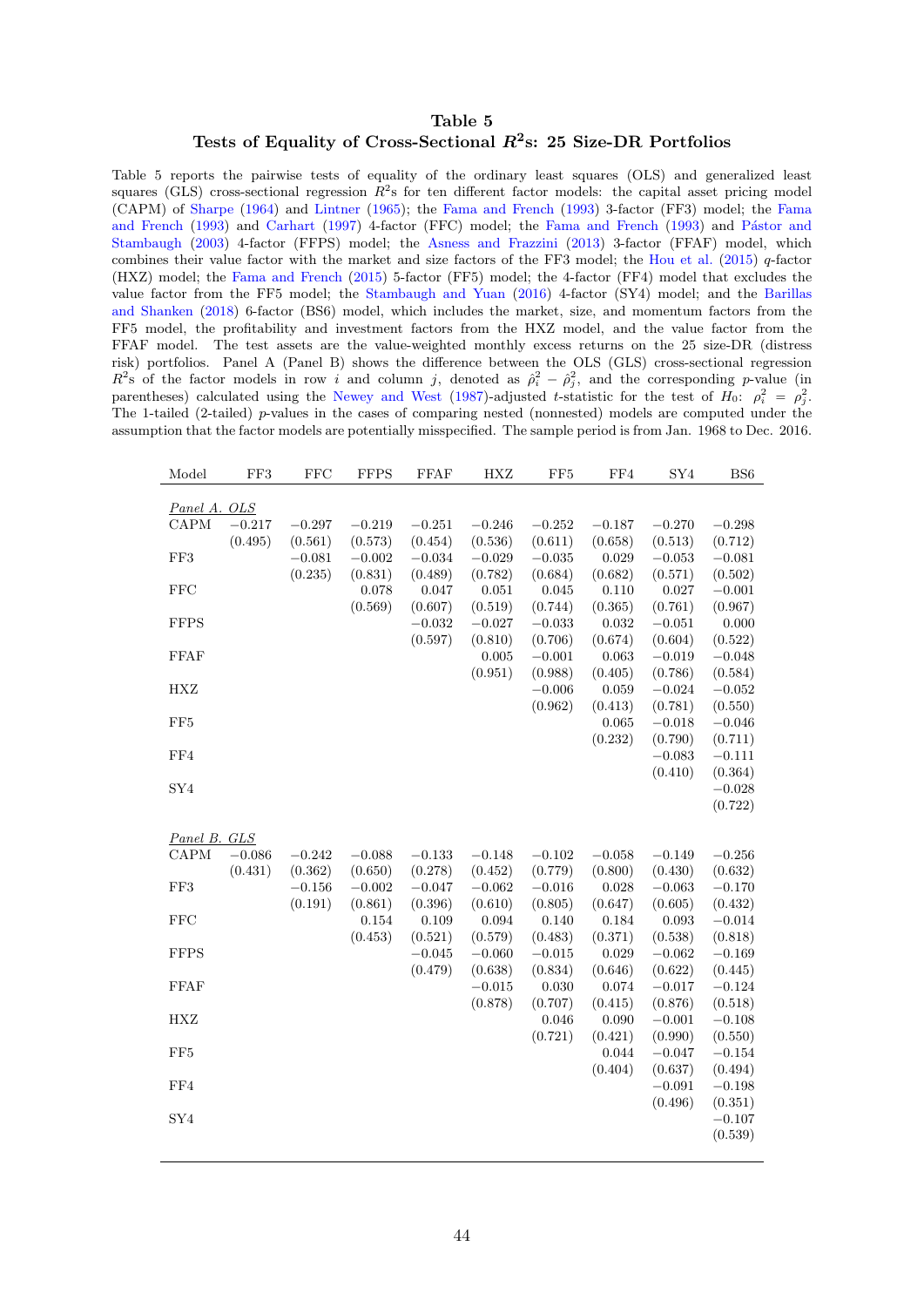## Table 6 Tests of Equality of Cross-Sectional  $R^2$ s: 25 Size- $\beta$  Portfolios

<span id="page-46-0"></span>Table 6 reports the pairwise tests of equality of the ordinary least squares (OLS) and generalized least squares (GLS) cross-sectional regression  $R^2$ s for ten different factor models: the capital asset pricing model (CAPM) of [Sharpe](#page-38-1) [\(1964\)](#page-38-1) and [Lintner](#page-37-0) [\(1965\)](#page-37-0); the [Fama and French](#page-35-3) [\(1993\)](#page-35-3) 3-factor (FF3) model; the [Fama](#page-35-3) [and French](#page-35-3) [\(1993\)](#page-35-3) and [Carhart](#page-34-4) [\(1997\)](#page-34-4) 4-factor (FFC) model; the [Fama and French](#page-35-3) (1993) and Pástor and [Stambaugh](#page-38-2) [\(2003\)](#page-38-2) 4-factor (FFPS) model; the [Asness and Frazzini](#page-34-5) [\(2013\)](#page-34-5) 3-factor (FFAF) model, which combines their value factor with the market and size factors of the FF3 model; the [Hou et al.](#page-36-0) [\(2015\)](#page-36-0)  $q$ -factor (HXZ) model; the [Fama and French](#page-35-0) [\(2015\)](#page-35-0) 5-factor (FF5) model; the 4-factor (FF4) model that excludes the value factor from the FF5 model; the [Stambaugh and Yuan](#page-38-0) [\(2016\)](#page-38-0) 4-factor (SY4) model; and the [Barillas](#page-34-0) [and Shanken](#page-34-0) [\(2018\)](#page-34-0) 6-factor (BS6) model, which includes the market, size, and momentum factors from the FF5 model, the profitability and investment factors from the HXZ model, and the value factor from the FFAF model. The test assets are the value-weighted monthly excess returns on the 25 size-β (market beta) portfolios. Panel A (Panel B) shows the difference between the OLS (GLS) cross-sectional regression  $R^2$ s of the factor models in row i and column j, denoted as  $\hat{\rho}_i^2 - \hat{\rho}_j^2$ , and the corresponding p-value (in parentheses) calculated using the [Newey and West](#page-38-8) [\(1987\)](#page-38-8)-adjusted t-statistic for the test of  $H_0$ :  $\rho_i^2 = \rho_j^2$ . The 1-tailed (2-tailed) p-values in the cases of comparing nested (nonnested) models are computed under the assumption that the factor models are potentially misspecified. The sample period is from Jan. 1968 to Dec. 2016.

| Model           | FF3      | <b>FFC</b> | <b>FFPS</b> | <b>FFAF</b> | <b>HXZ</b> | FF <sub>5</sub> | FF4      | SY4                 | BS <sub>6</sub>     |
|-----------------|----------|------------|-------------|-------------|------------|-----------------|----------|---------------------|---------------------|
| Panel A. OLS    |          |            |             |             |            |                 |          |                     |                     |
| CAPM            | $-0.693$ | $-0.785$   | $-0.710$    | $-0.554$    | $-0.743$   | $-0.749$        | $-0.745$ | $-0.750$            | $-0.778$            |
|                 | (0.071)  | (0.099)    | (0.096)     | (0.113)     | (0.039)    | (0.044)         | (0.034)  | (0.045)             | (0.072)             |
| FF3             |          | $-0.091$   | $-0.016$    | 0.139       | $-0.050$   | $-0.056$        | $-0.052$ | $-0.057$            | $-0.084$            |
|                 |          | (0.063)    | (0.321)     | (0.200)     | (0.539)    | (0.427)         | (0.524)  | (0.575)             | (0.368)             |
| <b>FFC</b>      |          |            | 0.075       | 0.231       | 0.041      | 0.035           | 0.040    | 0.034               | 0.007               |
|                 |          |            | (0.351)     | (0.155)     | (0.569)    | (0.590)         | (0.563)  | (0.682)             | (0.864)             |
| <b>FFPS</b>     |          |            |             | 0.156       | $-0.034$   | $-0.039$        | $-0.035$ | $-0.041$            | 0.000               |
|                 |          |            |             | (0.202)     | (0.612)    | (0.484)         | (0.590)  | (0.662)             | (0.426)             |
| FFAF            |          |            |             |             | $-0.189$   | $-0.195$        | $-0.191$ | $-0.196$            | $-0.224$            |
|                 |          |            |             |             | (0.234)    | (0.205)         | (0.225)  | (0.231)             | (0.171)             |
| <b>HXZ</b>      |          |            |             |             |            | $-0.006$        | $-0.001$ | $-0.007$            | $-0.034$            |
|                 |          |            |             |             |            | (0.865)         | (0.965)  | (0.938)             | (0.569)             |
| FF5             |          |            |             |             |            |                 | 0.004    | $-0.001$            | $-0.028$            |
|                 |          |            |             |             |            |                 | (0.594)  | (0.987)             | (0.642)             |
| FF4             |          |            |             |             |            |                 |          | $-0.006$<br>(0.937) | $-0.033$            |
| SY4             |          |            |             |             |            |                 |          |                     | (0.587)<br>$-0.027$ |
|                 |          |            |             |             |            |                 |          |                     | (0.767)             |
|                 |          |            |             |             |            |                 |          |                     |                     |
| Panel B. GLS    |          |            |             |             |            |                 |          |                     |                     |
| CAPM            | $-0.218$ | $-0.443$   | $-0.246$    | $-0.070$    | $-0.337$   | $-0.325$        | $-0.323$ | $-0.429$            | $-0.448$            |
|                 | (0.021)  | (0.029)    | (0.047)     | (0.347)     | (0.013)    | (0.028)         | (0.013)  | (0.009)             | (0.051)             |
| FF3             |          | $-0.225$   | $-0.028$    | 0.148       | $-0.119$   | $-0.107$        | $-0.105$ | $-0.212$            | $-0.230$            |
|                 |          | (0.051)    | (0.365)     | (0.175)     | (0.372)    | (0.324)         | (0.373)  | (0.249)             | (0.255)             |
| <b>FFC</b>      |          |            | 0.198       | 0.373       | 0.106      | 0.118           | 0.120    | 0.014               | $-0.004$            |
|                 |          |            | (0.320)     | (0.102)     | (0.537)    | (0.546)         | (0.542)  | (0.940)             | (0.954)             |
| <b>FFPS</b>     |          |            |             | 0.175       | $-0.091$   | $-0.079$        | $-0.077$ | $-0.184$            | $-0.202$            |
|                 |          |            |             | (0.165)     | (0.476)    | (0.465)         | (0.505)  | (0.321)             | (0.325)             |
| FFAF            |          |            |             |             | $-0.267$   | $-0.255$        | $-0.253$ | $-0.359$            | $-0.377$            |
|                 |          |            |             |             | (0.100)    | (0.089)         | (0.091)  | (0.054)             | (0.088)             |
| HXZ             |          |            |             |             |            | 0.012           | 0.014    | $-0.093$            | $-0.111$            |
|                 |          |            |             |             |            | (0.883)         | (0.859)  | (0.544)             | (0.468)             |
| FF <sub>5</sub> |          |            |             |             |            |                 | 0.002    | $-0.105$            | $-0.123$            |
|                 |          |            |             |             |            |                 | (0.784)  | (0.450)             | (0.517)             |
| FF4             |          |            |             |             |            |                 |          | $-0.107$            | $-0.125$            |
|                 |          |            |             |             |            |                 |          | (0.425)             | (0.509)             |
| SY4             |          |            |             |             |            |                 |          |                     | $-0.018$            |
|                 |          |            |             |             |            |                 |          |                     | (0.916)             |
|                 |          |            |             |             |            |                 |          |                     |                     |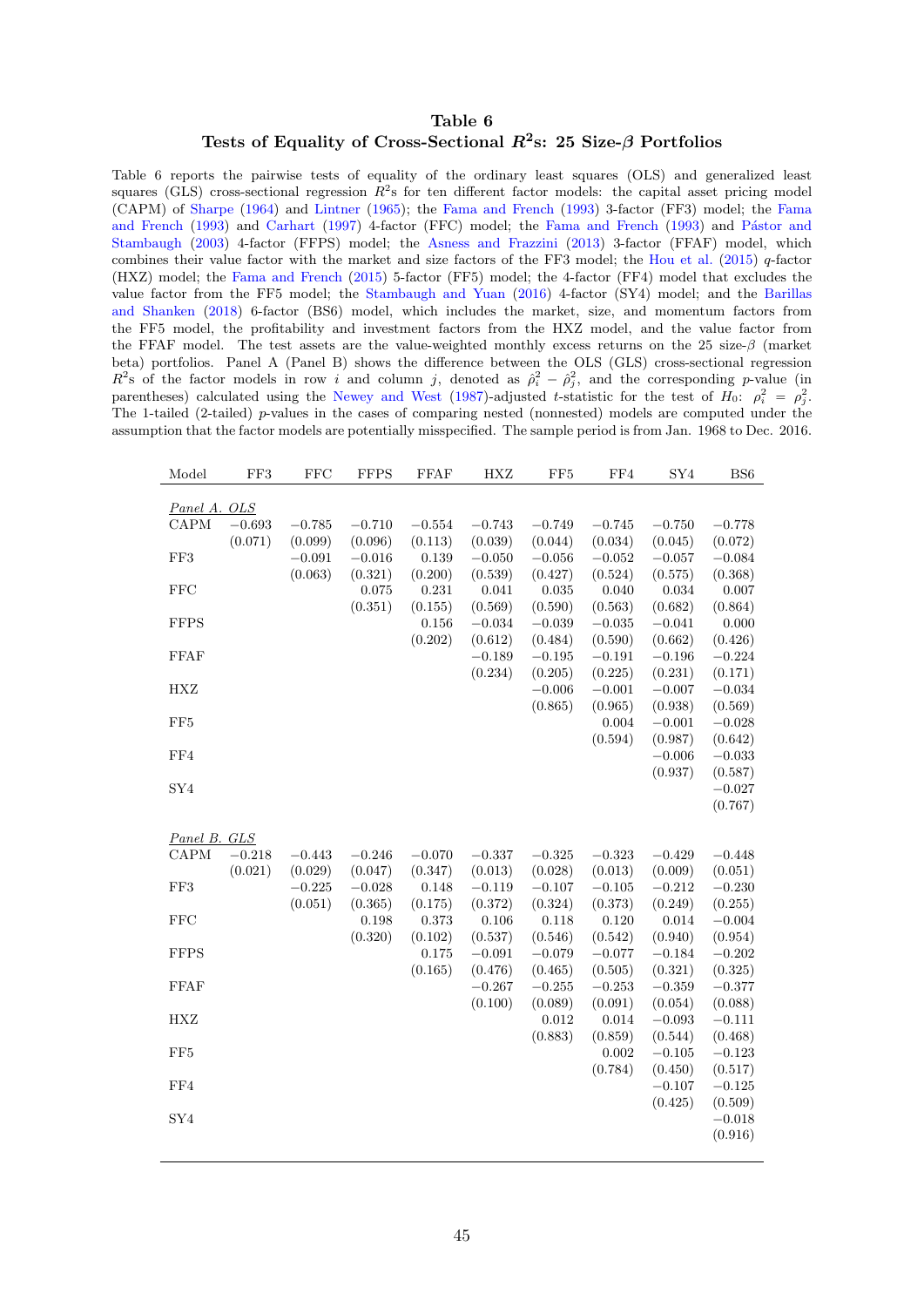## Table 7 Tests of Equality of Cross-Sectional  $R^2$ s: 35 Size-NI Portfolios

<span id="page-47-0"></span>Table 7 reports the pairwise tests of equality of the ordinary least squares (OLS) and generalized least squares (GLS) cross-sectional regression  $R^2$ s for ten different factor models: the capital asset pricing model (CAPM) of [Sharpe](#page-38-1) [\(1964\)](#page-38-1) and [Lintner](#page-37-0) [\(1965\)](#page-37-0); the [Fama and French](#page-35-3) [\(1993\)](#page-35-3) 3-factor (FF3) model; the [Fama](#page-35-3) [and French](#page-35-3) [\(1993\)](#page-35-3) and [Carhart](#page-34-4) [\(1997\)](#page-34-4) 4-factor (FFC) model; the [Fama and French](#page-35-3) (1993) and Pástor and [Stambaugh](#page-38-2) [\(2003\)](#page-38-2) 4-factor (FFPS) model; the [Asness and Frazzini](#page-34-5) [\(2013\)](#page-34-5) 3-factor (FFAF) model, which combines their value factor with the market and size factors of the FF3 model; the [Hou et al.](#page-36-0) [\(2015\)](#page-36-0)  $q$ -factor (HXZ) model; the [Fama and French](#page-35-0) [\(2015\)](#page-35-0) 5-factor (FF5) model; the 4-factor (FF4) model that excludes the value factor from the FF5 model; the [Stambaugh and Yuan](#page-38-0) [\(2016\)](#page-38-0) 4-factor (SY4) model; and the [Barillas](#page-34-0) [and Shanken](#page-34-0) [\(2018\)](#page-34-0) 6-factor (BS6) model, which includes the market, size, and momentum factors from the FF5 model, the profitability and investment factors from the HXZ model, and the value factor from the FFAF model. The test assets are the value-weighted monthly excess returns on the 35 size-NI (net share issues) portfolios. Panel A (Panel B) shows the difference between the OLS (GLS) cross-sectional regression  $R^2$ s of the factor models in row i and column j, denoted as  $\hat{\rho}_i^2 - \hat{\rho}_j^2$ , and the corresponding p-value (in parentheses) calculated using the [Newey and West](#page-38-8) [\(1987\)](#page-38-8)-adjusted t-statistic for the test of  $H_0$ :  $\rho_i^2 = \rho_j^2$ . The 1-tailed (2-tailed) p-values in the cases of comparing nested (nonnested) models are computed under the assumption that the factor models are potentially misspecified. The sample period is from Jan. 1968 to Dec. 2016.

| Model           | FF3      | <b>FFC</b> | <b>FFPS</b> | <b>FFAF</b> | <b>HXZ</b> | FF <sub>5</sub> | FF4         | SY4        | BS <sub>6</sub> |
|-----------------|----------|------------|-------------|-------------|------------|-----------------|-------------|------------|-----------------|
| Panel A. OLS    |          |            |             |             |            |                 |             |            |                 |
| CAPM            | $-0.438$ | $-0.641$   | $-0.463$    | $-0.315$    | $-0.645$   | $-0.607$        | $-0.596$    | $-0.660$   | $-0.665$        |
|                 | (0.006)  | (0.055)    | (0.016)     | (0.017)     | (0.004)    | (0.004)         | (0.005)     | (0.003)    | (0.020)         |
| FF3             |          | $-0.203$   | $-0.025$    | 0.124       | $-0.206$   | $-0.169$        | $-0.158$    | $-0.222$   | $-0.227$        |
|                 |          | (0.009)    | (0.349)     | (0.047)     | (0.011)    | (0.025)         | (0.031)     | (0.015)    | (0.020)         |
| <b>FFC</b>      |          |            | 0.178       | 0.326       | $-0.004$   | 0.034           | 0.045       | $-0.019$   | $-0.024$        |
|                 |          |            | (0.070)     | (0.010)     | (0.964)    | (0.734)         | (0.677)     | (0.792)    | (0.700)         |
| <b>FFPS</b>     |          |            |             | 0.148       | $-0.182$   | $-0.144$        | $-0.133$    | $-0.197$   | $0.001\,$       |
|                 |          |            |             | (0.064)     | (0.052)    | (0.109)         | (0.134)     | (0.045)    | (0.037)         |
| FFAF            |          |            |             |             | $-0.330$   | $-0.292$        | $-0.282$    | $-0.345$   | $-0.350$        |
|                 |          |            |             |             | (0.004)    | (0.008)         | (0.013)     | (0.003)    | (0.004)         |
| <b>HXZ</b>      |          |            |             |             |            | 0.038           | 0.048       | $-0.015$   | $-0.020$        |
|                 |          |            |             |             |            | (0.434)         | (0.365)     | (0.817)    | (0.689)         |
| FF <sub>5</sub> |          |            |             |             |            |                 | 0.011       | $-0.053$   | $-0.058$        |
|                 |          |            |             |             |            |                 | (0.412)     | (0.404)    | (0.416)         |
| FF4             |          |            |             |             |            |                 |             | $-0.064$   | $-0.069$        |
|                 |          |            |             |             |            |                 |             | (0.427)    | (0.415)         |
| SY4             |          |            |             |             |            |                 |             |            | $-0.005$        |
|                 |          |            |             |             |            |                 |             |            | (0.922)         |
|                 |          |            |             |             |            |                 |             |            |                 |
| Panel B. GLS    |          |            |             |             |            |                 |             |            |                 |
| CAPM            | $-0.094$ | $-0.278$   | $-0.101$    | $-0.029$    | $-0.307$   | $-0.226$        | $-0.223$    | $-0.336\,$ | $-0.329$        |
|                 | (0.007)  | (0.013)    | (0.108)     | (0.207)     | (0.000)    | (0.004)         | (0.001)     | (0.000)    | (0.016)         |
| FF3             |          | $-0.184$   | $-0.008$    | 0.065       | $-0.214$   | $-0.132$        | $-0.130$    | $-0.242$   | $-0.235$        |
|                 |          | (0.019)    | (0.605)     | (0.128)     | (0.023)    | (0.075)         | (0.068)     | (0.018)    | (0.053)         |
| <b>FFC</b>      |          |            | 0.177       | 0.249       | $-0.029$   | 0.052           | 0.055       | $-0.058$   | $-0.051$        |
|                 |          |            | (0.151)     | (0.067)     | (0.797)    | (0.702)         | (0.689)     | (0.589)    | (0.513)         |
| <b>FFPS</b>     |          |            |             | 0.072       | $-0.206$   | $-0.125$        | $-0.122$    | $-0.235$   | $-0.227$        |
|                 |          |            |             | (0.155)     | (0.041)    | (0.132)         | (0.127)     | (0.027)    | (0.066)         |
| <b>FFAF</b>     |          |            |             |             | $-0.278$   | $-0.197$        | $-0.194$    | $-0.307$   | $-0.300$        |
|                 |          |            |             |             | (0.006)    | (0.014)         | (0.017)     | (0.003)    | (0.018)         |
| HXZ             |          |            |             |             |            | 0.081           | 0.084       | $-0.029$   | $-0.021$        |
|                 |          |            |             |             |            | (0.229)         | (0.223)     | (0.729)    | (0.742)         |
| FF5             |          |            |             |             |            |                 | $\,0.003\,$ | $-0.110$   | $-0.103$        |
|                 |          |            |             |             |            |                 | (0.681)     | (0.180)    | (0.329)         |
| FF4             |          |            |             |             |            |                 |             | $-0.113$   | $-0.105$        |
|                 |          |            |             |             |            |                 |             | (0.196)    | (0.333)         |
| SY4             |          |            |             |             |            |                 |             |            | 0.007           |
|                 |          |            |             |             |            |                 |             |            | (0.931)         |
|                 |          |            |             |             |            |                 |             |            |                 |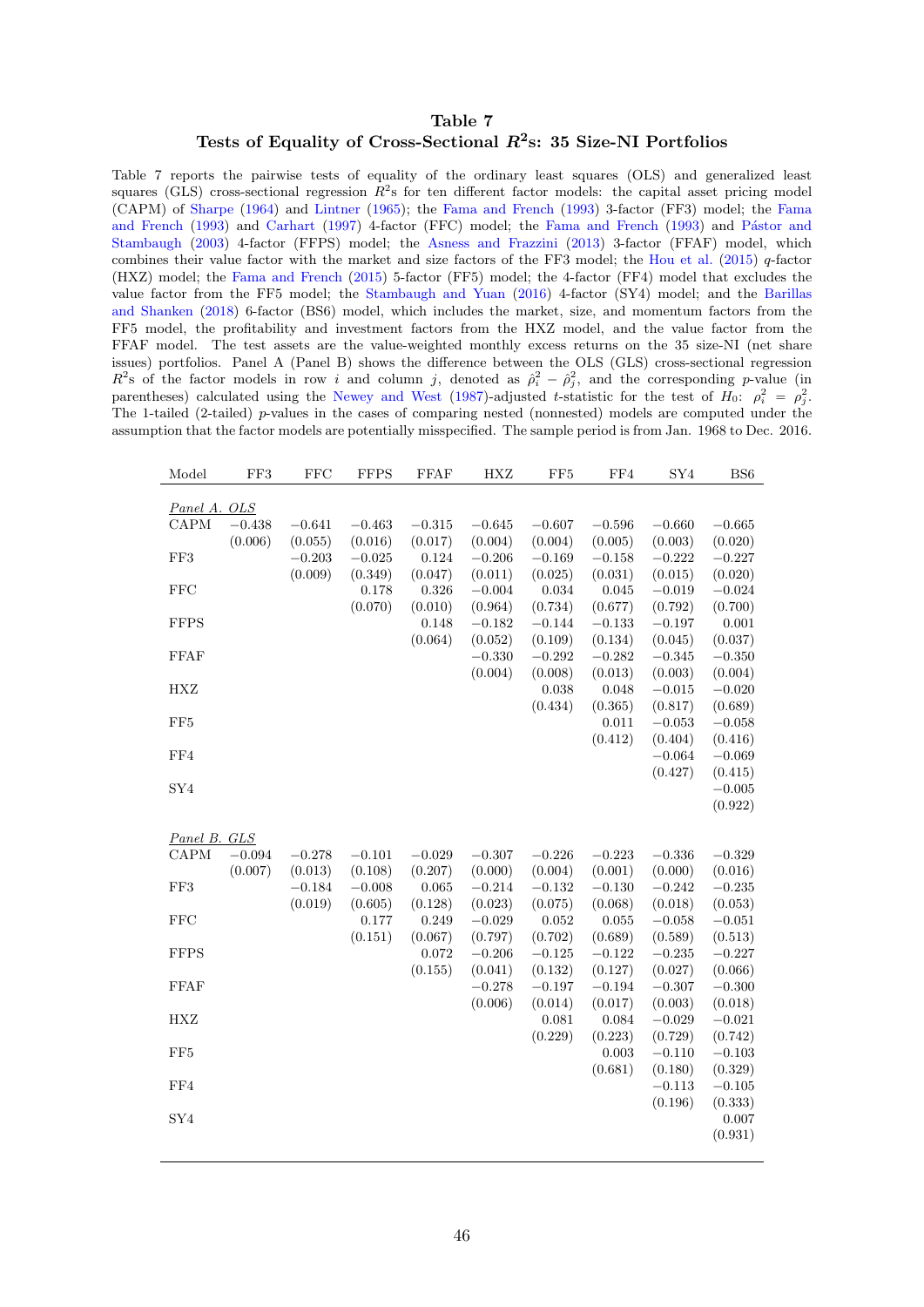## Table 8 Tests of Equality of Cross-Sectional  $R^2$ s: 25 Size-MAX Portfolios

<span id="page-48-0"></span>Table 8 reports the pairwise tests of equality of the ordinary least squares (OLS) and generalized least squares (GLS) cross-sectional regression  $R^2$ s for ten different factor models: the capital asset pricing model (CAPM) of [Sharpe](#page-38-1) [\(1964\)](#page-38-1) and [Lintner](#page-37-0) [\(1965\)](#page-37-0); the [Fama and French](#page-35-3) [\(1993\)](#page-35-3) 3-factor (FF3) model; the [Fama](#page-35-3) [and French](#page-35-3) [\(1993\)](#page-35-3) and [Carhart](#page-34-4) [\(1997\)](#page-34-4) 4-factor (FFC) model; the [Fama and French](#page-35-3) (1993) and Pástor and [Stambaugh](#page-38-2) [\(2003\)](#page-38-2) 4-factor (FFPS) model; the [Asness and Frazzini](#page-34-5) [\(2013\)](#page-34-5) 3-factor (FFAF) model, which combines their value factor with the market and size factors of the FF3 model; the [Hou et al.](#page-36-0) [\(2015\)](#page-36-0)  $q$ -factor (HXZ) model; the [Fama and French](#page-35-0) [\(2015\)](#page-35-0) 5-factor (FF5) model; the 4-factor (FF4) model that excludes the value factor from the FF5 model; the [Stambaugh and Yuan](#page-38-0) [\(2016\)](#page-38-0) 4-factor (SY4) model; and the [Barillas](#page-34-0) [and Shanken](#page-34-0) [\(2018\)](#page-34-0) 6-factor (BS6) model, which includes the market, size, and momentum factors from the FF5 model, the profitability and investment factors from the HXZ model, and the value factor from the FFAF model. The test assets are the value-weighted monthly excess returns on the 25 size-MAX (lottery demand) portfolios. Panel A (Panel B) shows the difference between the OLS (GLS) cross-sectional regression  $R^2$ s of the factor models in row i and column j, denoted as  $\hat{\rho}_i^2 - \hat{\rho}_j^2$ , and the corresponding p-value (in parentheses) calculated using the [Newey and West](#page-38-8) [\(1987\)](#page-38-8)-adjusted t-statistic for the test of  $H_0$ :  $\rho_i^2 = \rho_j^2$ . The 1-tailed (2-tailed) p-values in the cases of comparing nested (nonnested) models are computed under the assumption that the factor models are potentially misspecified. The sample period is from Jan. 1968 to Dec. 2016.

| Model           | FF3      | <b>FFC</b> | <b>FFPS</b>      | <b>FFAF</b>      | <b>HXZ</b>          | FF <sub>5</sub>     | FF4                 | SY4                 | BS <sub>6</sub>     |
|-----------------|----------|------------|------------------|------------------|---------------------|---------------------|---------------------|---------------------|---------------------|
| Panel A. OLS    |          |            |                  |                  |                     |                     |                     |                     |                     |
| CAPM            | $-0.313$ | $-0.383$   | $-0.315$         | $-0.212$         | $-0.345$            | $-0.366$            | $-0.354$            | $-0.359$            | $-0.393\,$          |
|                 | (0.007)  | (0.039)    | (0.011)          | (0.023)          | (0.009)             | (0.056)             | (0.012)             | (0.007)             | (0.034)             |
| $\rm FF3$       |          | $-0.069$   | $-0.002$         | 0.101            | $-0.032$            | $-0.052\,$          | $-0.041$            | $-0.046$            | $-0.080$            |
|                 |          | (0.091)    | (0.691)          | (0.108)          | (0.572)             | (0.424)             | (0.469)             | (0.301)             | (0.231)             |
| <b>FFC</b>      |          |            | 0.067            | 0.170            | 0.037               | 0.017               | 0.028               | 0.023               | $-0.011$            |
|                 |          |            | (0.213)          | (0.061)          | (0.458)             | (0.829)             | (0.656)             | (0.554)             | (0.830)             |
| <b>FFPS</b>     |          |            |                  | 0.103            | $-0.030$            | $-0.050$            | $-0.039$            | $-0.044$            | 0.001               |
|                 |          |            |                  | (0.088)          | (0.603)             | (0.445)             | (0.497)             | (0.342)             | (0.238)             |
| FFAF            |          |            |                  |                  | $-0.133$            | $-0.153$            | $-0.142$            | $-0.147$            | $-0.181$            |
|                 |          |            |                  |                  | (0.123)             | (0.070)             | (0.080)             | (0.081)             | (0.040)             |
| HXZ             |          |            |                  |                  |                     | $-0.020$            | $-0.009$            | $-0.014$            | $-0.048$            |
|                 |          |            |                  |                  |                     | (0.764)             | (0.824)             | (0.760)             | (0.369)             |
| FF <sub>5</sub> |          |            |                  |                  |                     |                     | 0.011               | 0.007               | $-0.028$            |
|                 |          |            |                  |                  |                     |                     | (0.544)             | (0.931)             | (0.661)             |
| FF4             |          |            |                  |                  |                     |                     |                     | $-0.005$            | $-0.039$            |
|                 |          |            |                  |                  |                     |                     |                     | (0.932)             | (0.456)             |
| SY4             |          |            |                  |                  |                     |                     |                     |                     | $-0.034$            |
|                 |          |            |                  |                  |                     |                     |                     |                     | (0.554)             |
|                 |          |            |                  |                  |                     |                     |                     |                     |                     |
| Panel B. GLS    |          |            |                  |                  |                     |                     |                     |                     |                     |
| CAPM            | $-0.107$ | $-0.219$   | $-0.110$         | $-0.024$         | $-0.229$            | $-0.245$            | $-0.238$            | $-0.293$            | $-0.263$            |
|                 | (0.003)  | (0.032)    | (0.040)          | (0.371)          | (0.004)             | (0.058)             | (0.015)             | (0.002)             | (0.169)             |
| FF3             |          | $-0.113$   | $-0.003$         | 0.082            | $-0.122$            | $-0.138$            | $-0.132$            | $-0.186$            | $-0.156$            |
|                 |          | (0.092)    | (0.682)          | (0.093)          | (0.243)             | (0.167)             | (0.145)             | (0.053)             | (0.121)             |
| $_{\rm FFC}$    |          |            | 0.109<br>(0.357) | 0.195            | $-0.009$            | $-0.025$            | $-0.019$            | $-0.074$            | $-0.044$            |
|                 |          |            |                  | (0.157)<br>0.086 | (0.924)             | (0.838)<br>$-0.135$ | (0.881)<br>$-0.128$ | (0.416)<br>$-0.183$ | (0.651)             |
| <b>FFPS</b>     |          |            |                  | (0.110)          | $-0.119$<br>(0.251) |                     | (0.148)             | (0.058)             | $-0.153$<br>(0.126) |
| FFAF            |          |            |                  |                  | $-0.205$            | (0.172)<br>$-0.221$ | $-0.214$            | $-0.269$            | $-0.239$            |
|                 |          |            |                  |                  | (0.048)             | (0.015)             | (0.010)             | (0.016)             | (0.017)             |
| <b>HXZ</b>      |          |            |                  |                  |                     | $-0.016\,$          | $-0.010$            | $-0.064$            | $-0.034$            |
|                 |          |            |                  |                  |                     | (0.777)             | (0.889)             | (0.474)             | (0.328)             |
| FF <sub>5</sub> |          |            |                  |                  |                     |                     | 0.007               | $-0.048$            | $-0.018$            |
|                 |          |            |                  |                  |                     |                     | (0.681)             | (0.607)             | (0.746)             |
| FF4             |          |            |                  |                  |                     |                     |                     | $-0.055$            | $-0.025$            |
|                 |          |            |                  |                  |                     |                     |                     | (0.594)             | (0.670)             |
| SY4             |          |            |                  |                  |                     |                     |                     |                     | $0.030\,$           |
|                 |          |            |                  |                  |                     |                     |                     |                     | (0.742)             |
|                 |          |            |                  |                  |                     |                     |                     |                     |                     |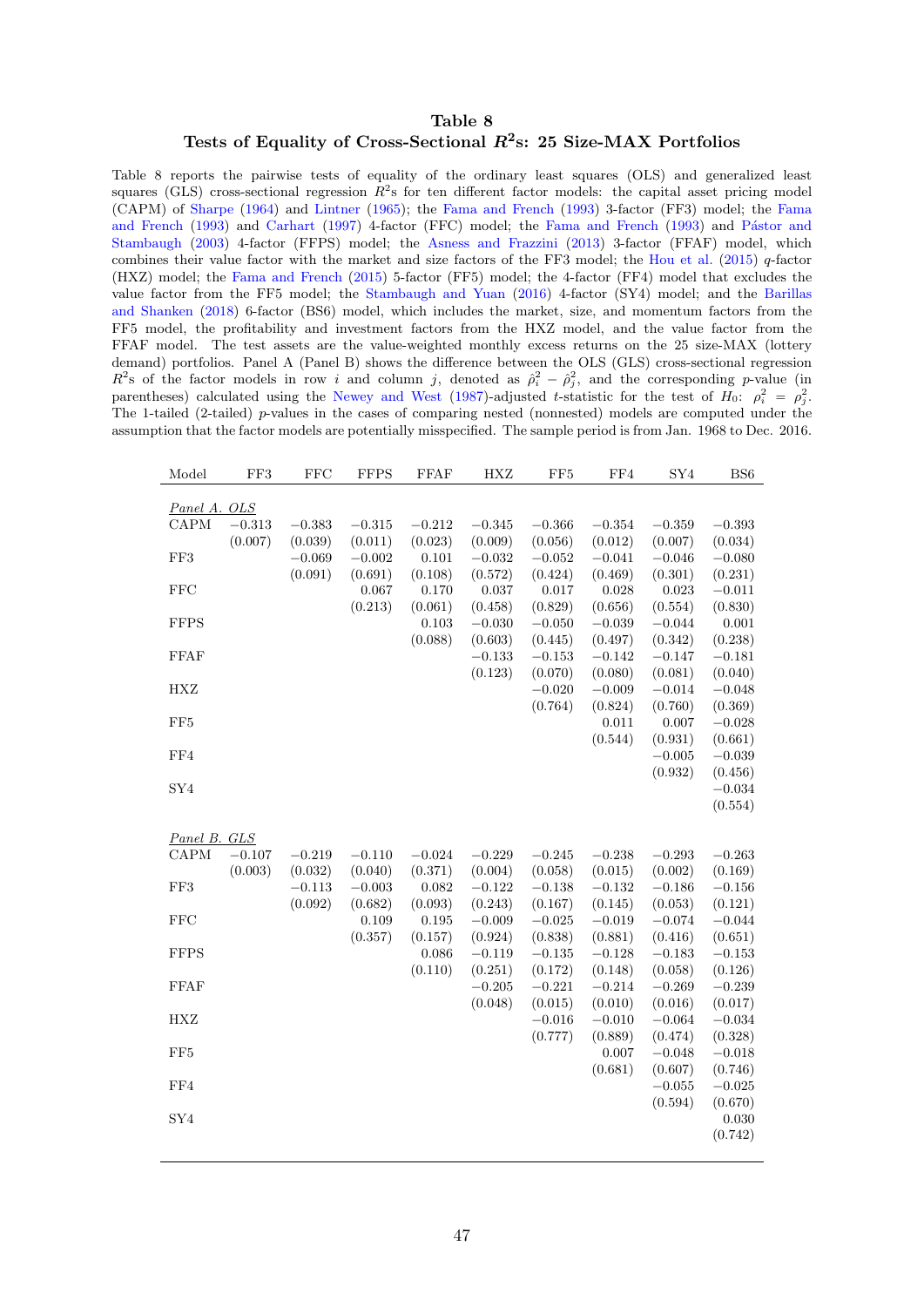## Table 9 Tests of Equality of Cross-Sectional  $R^2$ s: 25 Size-RVar Portfolios

<span id="page-49-0"></span>Table 9 reports the pairwise tests of equality of the ordinary least squares (OLS) and generalized least squares (GLS) cross-sectional regression  $R^2$ s for ten different factor models: the capital asset pricing model (CAPM) of [Sharpe](#page-38-1) [\(1964\)](#page-38-1) and [Lintner](#page-37-0) [\(1965\)](#page-37-0); the [Fama and French](#page-35-3) [\(1993\)](#page-35-3) 3-factor (FF3) model; the [Fama](#page-35-3) [and French](#page-35-3) [\(1993\)](#page-35-3) and [Carhart](#page-34-4) [\(1997\)](#page-34-4) 4-factor (FFC) model; the [Fama and French](#page-35-3) (1993) and Pástor and [Stambaugh](#page-38-2) [\(2003\)](#page-38-2) 4-factor (FFPS) model; the [Asness and Frazzini](#page-34-5) [\(2013\)](#page-34-5) 3-factor (FFAF) model, which combines their value factor with the market and size factors of the FF3 model; the [Hou et al.](#page-36-0) [\(2015\)](#page-36-0)  $q$ -factor (HXZ) model; the [Fama and French](#page-35-0) [\(2015\)](#page-35-0) 5-factor (FF5) model; the 4-factor (FF4) model that excludes the value factor from the FF5 model; the [Stambaugh and Yuan](#page-38-0) [\(2016\)](#page-38-0) 4-factor (SY4) model; and the [Barillas](#page-34-0) [and Shanken](#page-34-0) [\(2018\)](#page-34-0) 6-factor (BS6) model, which includes the market, size, and momentum factors from the FF5 model, the profitability and investment factors from the HXZ model, and the value factor from the FFAF model. The test assets are the value-weighted monthly excess returns on the 25 size-RVar (residual variance) portfolios. Panel A (Panel B) shows the difference between the OLS (GLS) cross-sectional regression  $R^2$ s of the factor models in row i and column j, denoted as  $\hat{\rho}_i^2 - \hat{\rho}_j^2$ , and the corresponding p-value (in parentheses) calculated using the [Newey and West](#page-38-8) [\(1987\)](#page-38-8)-adjusted t-statistic for the test of  $H_0$ :  $\rho_i^2 = \rho_j^2$ . The 1-tailed (2-tailed) p-values in the cases of comparing nested (nonnested) models are computed under the assumption that the factor models are potentially misspecified. The sample period is from Jan. 1968 to Dec. 2016.

| Model           | FF3      | <b>FFC</b> | <b>FFPS</b> | <b>FFAF</b>      | <b>HXZ</b>          | FF <sub>5</sub>     | FF4                 | SY4                 | BS <sub>6</sub>     |
|-----------------|----------|------------|-------------|------------------|---------------------|---------------------|---------------------|---------------------|---------------------|
|                 |          |            |             |                  |                     |                     |                     |                     |                     |
| Panel A. OLS    |          |            |             |                  |                     |                     |                     |                     |                     |
| CAPM            | $-0.296$ | $-0.481$   | $-0.314$    | $-0.096$         | $-0.542$            | $-0.580$            | $-0.580$            | $-0.520$            | $-0.579$            |
|                 | (0.006)  | (0.071)    | (0.019)     | (0.162)          | (0.002)             | (0.017)             | (0.008)             | (0.013)             | (0.013)             |
| FF3             |          | $-0.185$   | $-0.018$    | 0.200            | $-0.246$            | $-0.285$            | $-0.284$            | $-0.224$            | $-0.283$            |
|                 |          | (0.048)    | (0.409)     | (0.069)          | (0.034)             | (0.012)             | (0.011)             | (0.054)             | (0.010)             |
| <b>FFC</b>      |          |            | 0.167       | 0.385            | $-0.061$            | $-0.099$            | $-0.099$            | $-0.039$            | $-0.098$            |
|                 |          |            | (0.136)     | (0.025)          | (0.291)             | (0.166)             | (0.160)             | (0.417)             | (0.152)             |
| <b>FFPS</b>     |          |            |             | 0.218<br>(0.089) | $-0.228$            | $-0.267$            | $-0.266$            | $-0.206$            | 0.003               |
| <b>FFAF</b>     |          |            |             |                  | (0.061)<br>$-0.446$ | (0.024)<br>$-0.485$ | (0.023)<br>$-0.484$ | (0.094)<br>$-0.424$ | (0.017)<br>$-0.483$ |
|                 |          |            |             |                  | (0.006)             | (0.003)             | (0.003)             | (0.011)             | (0.004)             |
| <b>HXZ</b>      |          |            |             |                  |                     | $-0.039$            | $-0.038$            | 0.022               | $-0.037$            |
|                 |          |            |             |                  |                     | (0.388)             | (0.360)             | (0.489)             | (0.341)             |
| FF <sub>5</sub> |          |            |             |                  |                     |                     | 0.001               | 0.060               | $0.002\,$           |
|                 |          |            |             |                  |                     |                     | (0.863)             | (0.207)             | (0.963)             |
| FF4             |          |            |             |                  |                     |                     |                     | 0.060               | 0.001               |
|                 |          |            |             |                  |                     |                     |                     | (0.180)             | (0.972)             |
| SY4             |          |            |             |                  |                     |                     |                     |                     | $-0.059$            |
|                 |          |            |             |                  |                     |                     |                     |                     | (0.241)             |
|                 |          |            |             |                  |                     |                     |                     |                     |                     |
| Panel B. GLS    |          |            |             |                  |                     |                     |                     |                     |                     |
| CAPM            | $-0.028$ | $-0.051$   | $-0.030$    | $-0.006$         | $-0.266$            | $-0.450$            | $-0.449$            | $-0.170$            | $-0.392$            |
|                 | (0.220)  | (0.400)    | (0.495)     | (0.778)          | (0.001)             | (0.006)             | (0.001)             | (0.040)             | (0.013)             |
| FF3             |          | $-0.023$   | $-0.003$    | 0.021            | $-0.238$            | $-0.422$            | $-0.422$            | $-0.143$            | $-0.364$            |
|                 |          | (0.431)    | (0.725)     | (0.452)          | (0.069)             | (0.012)             | (0.010)             | (0.273)             | (0.019)             |
| <b>FFC</b>      |          |            | 0.020       | 0.045            | $-0.215$            | $-0.399$            | $-0.398$            | $-0.119$            | $-0.341$            |
|                 |          |            | (0.718)     | (0.475)          | (0.051)             | (0.016)             | (0.015)             | (0.228)             | (0.037)             |
| <b>FFPS</b>     |          |            |             | 0.024            | $-0.235$            | $-0.420$            | $-0.419$            | $-0.140$            | $-0.361$            |
|                 |          |            |             | (0.422)          | (0.075)             | (0.011)             | (0.010)             | (0.277)             | (0.021)             |
| FFAF            |          |            |             |                  | $-0.259$            | $-0.444$            | $-0.443$            | $-0.164$            | $-0.386$            |
|                 |          |            |             |                  | (0.035)             | (0.007)             | (0.006)             | (0.183)             | (0.012)             |
| HXZ             |          |            |             |                  |                     | $-0.184$            | $-0.184$            | 0.095               | $-0.126$            |
|                 |          |            |             |                  |                     | (0.137)             | (0.127)             | (0.190)             | (0.250)             |
| FF <sub>5</sub> |          |            |             |                  |                     |                     | 0.001               | 0.280               | 0.058               |
|                 |          |            |             |                  |                     |                     | (0.878)             | (0.035)             | (0.556)             |
| FF4             |          |            |             |                  |                     |                     |                     | 0.279               | 0.057               |
|                 |          |            |             |                  |                     |                     |                     | (0.031)             | (0.559)             |
| SY4             |          |            |             |                  |                     |                     |                     |                     | $-0.222$            |
|                 |          |            |             |                  |                     |                     |                     |                     | (0.131)             |
|                 |          |            |             |                  |                     |                     |                     |                     |                     |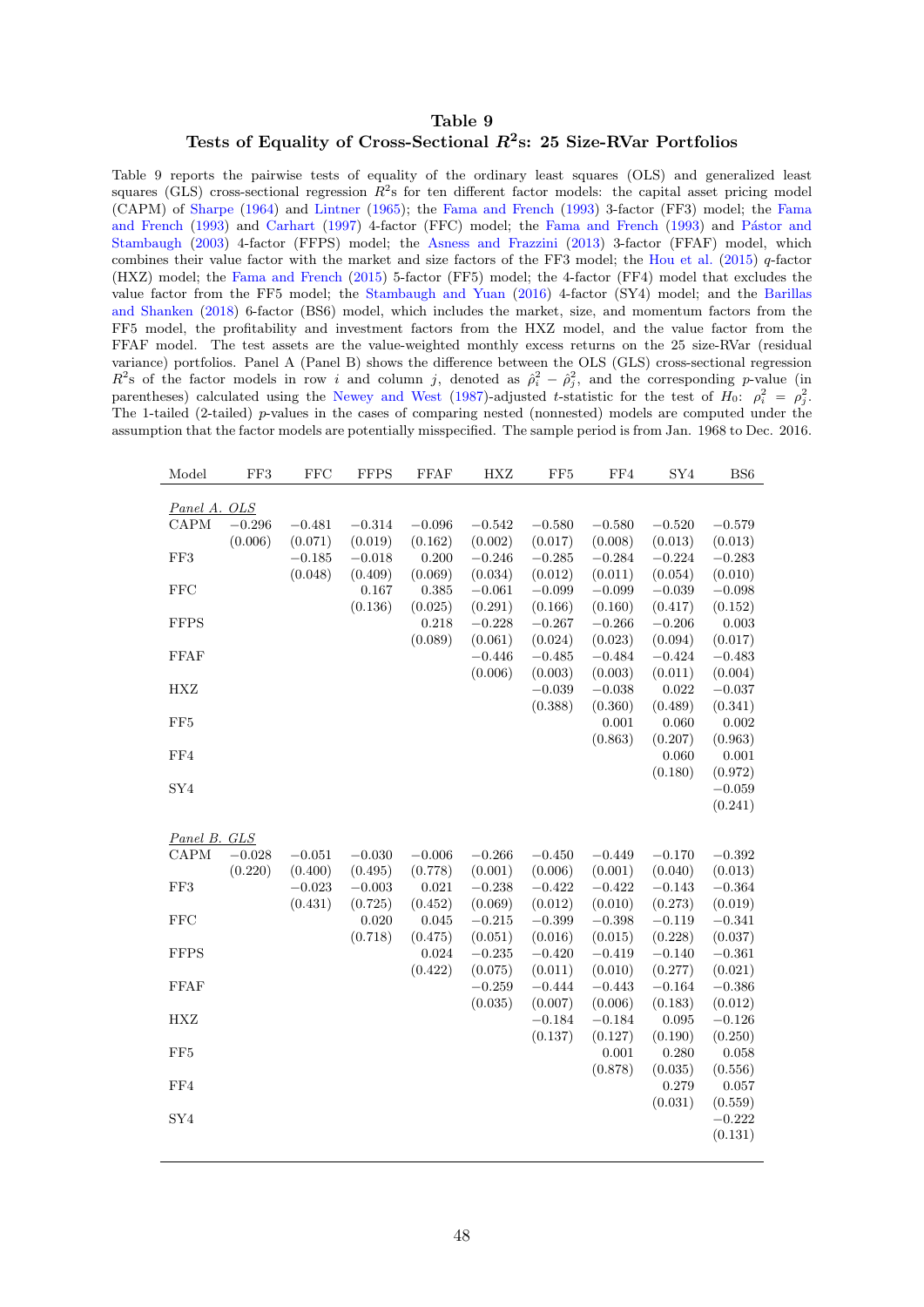## Table 10 Tests of Equality of Cross-Sectional  $R^2$ s: 25 size-AC Portfolios

<span id="page-50-0"></span>Table 10 reports the pairwise tests of equality of the ordinary least squares (OLS) and generalized least squares (GLS) cross-sectional regression  $R^2$ s for ten different factor models: the capital asset pricing model (CAPM) of [Sharpe](#page-38-1) [\(1964\)](#page-38-1) and [Lintner](#page-37-0) [\(1965\)](#page-37-0); the [Fama and French](#page-35-3) [\(1993\)](#page-35-3) 3-factor (FF3) model; the [Fama and French](#page-35-3) [\(1993\)](#page-35-3) and [Carhart](#page-34-4) [\(1997\)](#page-34-4) 4-factor (FFC) model; the [Fama and French](#page-35-3) (1993) and Pástor and Stambaugh [\(2003\)](#page-38-2) 4-factor (FFPS) model; the [Asness and Frazzini](#page-34-5) [\(2013\)](#page-34-5) 3-factor (FFAF) model, which combines their value factor with the market and size factors of the FF3 model; the [Hou et al.](#page-36-0)  $(2015)$  q-factor  $(HXZ)$  model; the [Fama and French](#page-35-0) [\(2015\)](#page-35-0) 5-factor (FF5) model; the 4-factor (FF4) model that excludes the value factor from the FF5 model; the [Stambaugh and Yuan](#page-38-0) [\(2016\)](#page-38-0) 4-factor (SY4) model; and the [Barillas and Shanken](#page-34-0) [\(2018\)](#page-34-0) 6-factor (BS6) model, which includes the market, size, and momentum factors from the FF5 model, the profitability and investment factors from the HXZ model, and the value factor from the FFAF model. The test assets are the value-weighted monthly excess returns on the 25 size-AC (accruals) portfolios. Panel A (Panel B) shows the difference between the OLS (GLS) cross-sectional regression  $R^2$ s of the factor models in row i and column j, denoted as  $\hat{\rho}_i^2 - \hat{\rho}_j^2$ , and the corresponding p-value (in parentheses) calculated using the [Newey](#page-38-8) [and West](#page-38-8) [\(1987\)](#page-38-8)-adjusted t-statistic for the test of  $H_0$ :  $\rho_i^2 = \rho_j^2$ . The 1-tailed (2-tailed) p-values in the cases of comparing nested (nonnested) models are computed under the assumption that the factor models are potentially misspecified. The sample period is from Jan. 1968 to Dec. 2016.

| Model                                                                                                             | ${\rm FF3}$         | ${\rm FFC}$                                | <b>FFPS</b>                                                    | <b>FFAF</b>                                                                     | <b>HXZ</b>                                                                                                   | FF <sub>5</sub>                                                                                                                     | FF4                                                                                                                                                     | SY4                                                                                                                                                                            | $_{\rm BS6}$                                                                                                                                                                                     |
|-------------------------------------------------------------------------------------------------------------------|---------------------|--------------------------------------------|----------------------------------------------------------------|---------------------------------------------------------------------------------|--------------------------------------------------------------------------------------------------------------|-------------------------------------------------------------------------------------------------------------------------------------|---------------------------------------------------------------------------------------------------------------------------------------------------------|--------------------------------------------------------------------------------------------------------------------------------------------------------------------------------|--------------------------------------------------------------------------------------------------------------------------------------------------------------------------------------------------|
| Panel A. OLS<br>CAPM<br>FF3                                                                                       | $-0.360$<br>(0.093) | $-0.639$<br>(0.201)<br>$-0.279$            | $-0.382$<br>(0.144)<br>$-0.022$                                | $-0.335$<br>(0.121)<br>0.025                                                    | $-0.494$<br>(0.079)<br>$-0.134$                                                                              | $-0.584$<br>(0.048)<br>$-0.224$                                                                                                     | $-0.551$<br>(0.025)<br>$-0.191$                                                                                                                         | $-0.489$<br>(0.106)<br>$-0.129$                                                                                                                                                | $-0.680$<br>(0.202)<br>$-0.320$                                                                                                                                                                  |
| <b>FFC</b>                                                                                                        |                     | (0.007)                                    | (0.568)<br>0.257<br>(0.185)                                    | (0.504)<br>0.304<br>(0.143)                                                     | (0.092)<br>0.145<br>(0.420)                                                                                  | (0.100)<br>0.055<br>(0.717)                                                                                                         | (0.099)<br>0.088<br>(0.556)                                                                                                                             | (0.179)<br>0.150<br>(0.412)                                                                                                                                                    | (0.083)<br>$-0.041$<br>(0.459)                                                                                                                                                                   |
| <b>FFPS</b>                                                                                                       |                     |                                            |                                                                | 0.047<br>(0.557)                                                                | $-0.112$<br>(0.340)                                                                                          | $-0.202$<br>(0.168)                                                                                                                 | $-0.169$<br>(0.203)                                                                                                                                     | $-0.107$<br>(0.340)                                                                                                                                                            | 0.001<br>(0.098)                                                                                                                                                                                 |
| FFAF                                                                                                              |                     |                                            |                                                                |                                                                                 | $-0.159$<br>(0.083)                                                                                          | $-0.249$<br>(0.080)                                                                                                                 | $-0.216$<br>(0.078)                                                                                                                                     | $-0.154$<br>(0.154)                                                                                                                                                            | $-0.345$<br>(0.081)                                                                                                                                                                              |
| HXZ<br>FF <sub>5</sub>                                                                                            |                     |                                            |                                                                |                                                                                 |                                                                                                              | $-0.090$<br>(0.393)                                                                                                                 | $-0.057$<br>(0.507)<br>0.033                                                                                                                            | 0.005<br>(0.958)<br>0.095                                                                                                                                                      | $-0.186$<br>(0.259)<br>$-0.096$                                                                                                                                                                  |
| FF4                                                                                                               |                     |                                            |                                                                |                                                                                 |                                                                                                              |                                                                                                                                     | (0.196)                                                                                                                                                 | (0.514)<br>0.062                                                                                                                                                               | (0.466)<br>$-0.129$                                                                                                                                                                              |
| SY4                                                                                                               |                     |                                            |                                                                |                                                                                 |                                                                                                              |                                                                                                                                     |                                                                                                                                                         | (0.636)                                                                                                                                                                        | (0.324)<br>$-0.191$<br>(0.275)                                                                                                                                                                   |
| Panel B. GLS<br>$\text{CAPM}$<br>FF3<br><b>FFC</b><br><b>FFPS</b><br>FFAF<br>HXZ<br>FF <sub>5</sub><br>FF4<br>SY4 | $-0.080$<br>(0.103) | $-0.301$<br>(0.066)<br>$-0.222$<br>(0.054) | $-0.106$<br>(0.328)<br>$-0.026$<br>(0.510)<br>0.196<br>(0.352) | $-0.077$<br>(0.158)<br>0.003<br>(0.891)<br>0.225<br>(0.245)<br>0.029<br>(0.700) | $-0.140$<br>(0.092)<br>$-0.061$<br>(0.430)<br>0.161<br>(0.410)<br>$-0.035$<br>(0.777)<br>$-0.064$<br>(0.491) | $-0.212$<br>(0.059)<br>$-0.132$<br>(0.235)<br>0.089<br>(0.658)<br>$-0.106$<br>(0.452)<br>$-0.135$<br>(0.241)<br>$-0.072$<br>(0.471) | $-0.158$<br>(0.033)<br>$-0.078$<br>(0.290)<br>0.144<br>(0.468)<br>$-0.052$<br>(0.658)<br>$-0.081$<br>(0.350)<br>$-0.017$<br>(0.814)<br>0.055<br>(0.185) | $-0.174$<br>(0.092)<br>$-0.095$<br>(0.334)<br>0.127<br>(0.449)<br>$-0.068$<br>(0.556)<br>$-0.097$<br>(0.342)<br>$-0.034$<br>(0.738)<br>0.038<br>(0.779)<br>$-0.017$<br>(0.890) | $-0.352$<br>(0.111)<br>$-0.272$<br>(0.145)<br>$-0.050$<br>(0.432)<br>$-0.246$<br>(0.227)<br>$-0.275$<br>(0.142)<br>$-0.211$<br>(0.239)<br>$-0.140$<br>(0.431)<br>$-0.194$<br>(0.273)<br>$-0.178$ |
|                                                                                                                   |                     |                                            |                                                                |                                                                                 |                                                                                                              |                                                                                                                                     |                                                                                                                                                         |                                                                                                                                                                                | (0.276)                                                                                                                                                                                          |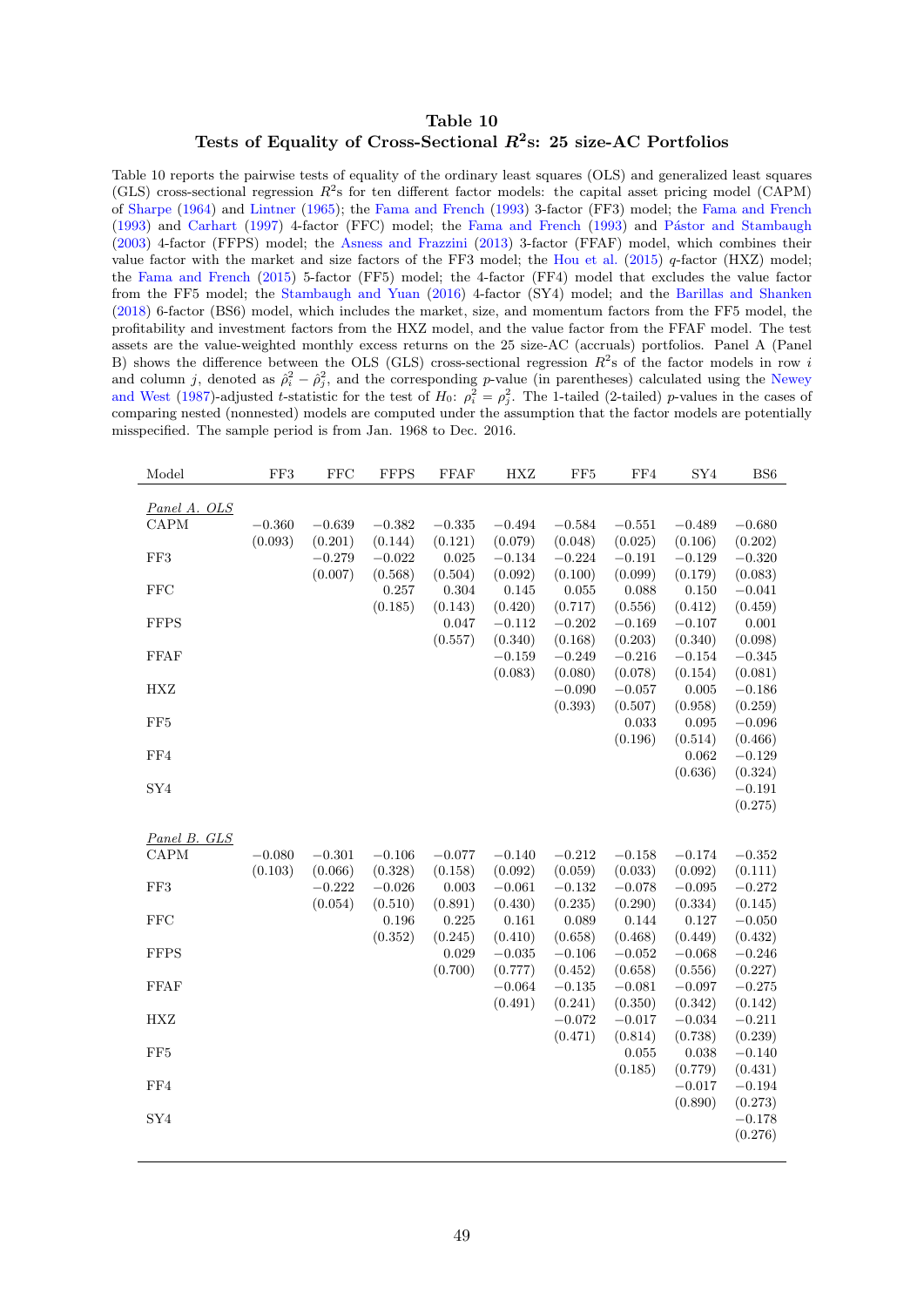## Table 11 Tests of Equality of Cross-Sectional  $R^2$ s: 30 IND Portfolios

<span id="page-51-0"></span>Table 11 reports the pairwise tests of equality of the ordinary least squares (OLS) and generalized least squares (GLS) cross-sectional regression  $R^2$ s for ten different factor models: the capital asset pricing model (CAPM) of [Sharpe](#page-38-1) [\(1964\)](#page-38-1) and [Lintner](#page-37-0) [\(1965\)](#page-37-0); the [Fama and French](#page-35-3) [\(1993\)](#page-35-3) 3-factor (FF3) model; the [Fama and French](#page-35-3) [\(1993\)](#page-35-3) and [Carhart](#page-34-4) [\(1997\)](#page-34-4) 4-factor (FFC) model; the [Fama and French](#page-35-3) (1993) and Pástor and Stambaugh [\(2003\)](#page-38-2) 4-factor (FFPS) model; the [Asness and Frazzini](#page-34-5) [\(2013\)](#page-34-5) 3-factor (FFAF) model, which combines their value factor with the market and size factors of the FF3 model; the [Hou et al.](#page-36-0)  $(2015)$  q-factor  $(HXZ)$  model; the [Fama and French](#page-35-0) [\(2015\)](#page-35-0) 5-factor (FF5) model; the 4-factor (FF4) model that excludes the value factor from the FF5 model; the [Stambaugh and Yuan](#page-38-0) [\(2016\)](#page-38-0) 4-factor (SY4) model; and the [Barillas and Shanken](#page-34-0) [\(2018\)](#page-34-0) 6-factor (BS6) model, which includes the market, size, and momentum factors from the FF5 model, the profitability and investment factors from the HXZ model, and the value factor from the FFAF model. The test assets are the value-weighted monthly excess returns on the 30 IND (industry) portfolios. Panel A (Panel B) shows the difference between the OLS (GLS) cross-sectional regression  $R^2$ s of the factor models in row i and column j, denoted as  $\hat{\rho}_i^2 - \hat{\rho}_j^2$ , and the corresponding p-value (in parentheses) calculated using the [Newey and](#page-38-8) [West](#page-38-8) [\(1987\)](#page-38-8)-adjusted t-statistic for the test of  $H_0$ :  $\rho_i^2 = \rho_j^2$ . The 1-tailed (2-tailed) p-values in the cases of comparing nested (nonnested) models are computed under the assumption that the factor models are potentially misspecified. The sample period is from Jan. 1968 to Dec. 2016.

| Model           | FF3      | <b>FFC</b> | <b>FFPS</b> | <b>FFAF</b> | <b>HXZ</b> | FF <sub>5</sub> | FF4      | ${\rm SY4}$      | BS <sub>6</sub>     |
|-----------------|----------|------------|-------------|-------------|------------|-----------------|----------|------------------|---------------------|
| Panel A. OLS    |          |            |             |             |            |                 |          |                  |                     |
| CAPM            | $-0.044$ | $-0.046$   | $-0.045$    | $-0.046$    | $-0.168$   | $-0.280$        | $-0.206$ | $-0.210$         | $-0.183$            |
|                 | (0.782)  | (0.936)    | (0.941)     | (0.773)     | (0.644)    | (0.645)         | (0.635)  | (0.550)          | (0.907)             |
| FF3             |          | $-0.001$   | $-0.001$    | $-0.001$    | $-0.123$   | $-0.235$        | $-0.162$ | $-0.166$         | $-0.139$            |
|                 |          | (0.927)    | (0.953)     | (0.949)     | (0.615)    | (0.427)         | (0.636)  | (0.526)          | (0.645)             |
| <b>FFC</b>      |          |            | 0.001       | 0.000       | $-0.122$   | $-0.234$        | $-0.161$ | $-0.164$         | $-0.138$            |
|                 |          |            | (0.971)     | (0.996)     | (0.615)    | (0.428)         | (0.626)  | (0.531)          | (0.636)             |
| <b>FFPS</b>     |          |            |             | $-0.001\,$  | $-0.123$   | $-0.235$        | $-0.161$ | $-0.165$         | 0.000               |
|                 |          |            |             | (0.985)     | (0.600)    | (0.416)         | (0.622)  | (0.516)          | (0.604)             |
| FFAF            |          |            |             |             | $-0.122$   | $-0.234$        | $-0.161$ | $-0.164$         | $-0.138$            |
|                 |          |            |             |             | (0.601)    | (0.414)         | (0.634)  | (0.511)          | (0.640)             |
| HXZ             |          |            |             |             |            | $-0.112$        | $-0.039$ | $-0.042$         | $-0.016$            |
|                 |          |            |             |             |            | (0.387)         | (0.805)  | (0.708)          | (0.884)             |
| FF <sub>5</sub> |          |            |             |             |            |                 | 0.073    | 0.070            | $\,0.096\,$         |
|                 |          |            |             |             |            |                 | (0.456)  | (0.478)          | (0.619)             |
| FF4             |          |            |             |             |            |                 |          | $-0.004$         | 0.023               |
|                 |          |            |             |             |            |                 |          | (0.987)          | (0.781)             |
| SY4             |          |            |             |             |            |                 |          |                  | 0.027               |
|                 |          |            |             |             |            |                 |          |                  | (0.888)             |
|                 |          |            |             |             |            |                 |          |                  |                     |
| Panel B. GLS    |          |            |             |             |            |                 |          |                  |                     |
| CAPM            | $-0.087$ | $-0.102$   | $-0.087$    | $-0.080$    | $-0.113$   | $-0.164$        | $-0.161$ | $-0.104$         | $-0.170$            |
|                 | (0.381)  | (0.520)    | (0.591)     | (0.404)     | (0.498)    | (0.518)         | (0.361)  | (0.562)          | (0.671)             |
| FF3             |          | $-0.015$   | 0.000       | 0.007       | $-0.027$   | $-0.077$        | $-0.074$ | $-0.017$         | $-0.083$            |
|                 |          | (0.574)    | (0.967)     | (0.769)     | (0.711)    | (0.525)         | (0.549)  | (0.845)          | (0.564)             |
| <b>FFC</b>      |          |            | 0.015       | 0.022       | $-0.012$   | $-0.062$        | $-0.059$ | $-0.002$         | $-0.068$            |
|                 |          |            | (0.786)     | (0.750)     | (0.916)    | (0.664)         | (0.682)  | (0.986)          | (0.628)             |
| <b>FFPS</b>     |          |            |             | 0.007       | $-0.026$   | $-0.077$        | $-0.074$ | $-0.017$         | $-0.083$            |
|                 |          |            |             | (0.761)     | (0.708)    | (0.524)         | (0.549)  | (0.845)          | (0.563)             |
| <b>FFAF</b>     |          |            |             |             | $-0.033$   | $-0.084$        | $-0.081$ | $-0.024$         | $-0.090$            |
|                 |          |            |             |             | (0.622)    | (0.482)         | (0.502)  | (0.769)          | (0.529)             |
| HXZ             |          |            |             |             |            | $-0.051$        | $-0.048$ | 0.009            | $-0.057$            |
|                 |          |            |             |             |            | (0.489)         | (0.534)  | (0.886)          | (0.645)             |
| FF <sub>5</sub> |          |            |             |             |            |                 | 0.003    | 0.060            | $-0.006$            |
|                 |          |            |             |             |            |                 | (0.819)  | (0.509)          | (0.964)             |
| FF4             |          |            |             |             |            |                 |          | 0.057<br>(0.574) | $-0.009$            |
| SY <sub>4</sub> |          |            |             |             |            |                 |          |                  | (0.939)             |
|                 |          |            |             |             |            |                 |          |                  | $-0.066$<br>(0.682) |
|                 |          |            |             |             |            |                 |          |                  |                     |
|                 |          |            |             |             |            |                 |          |                  |                     |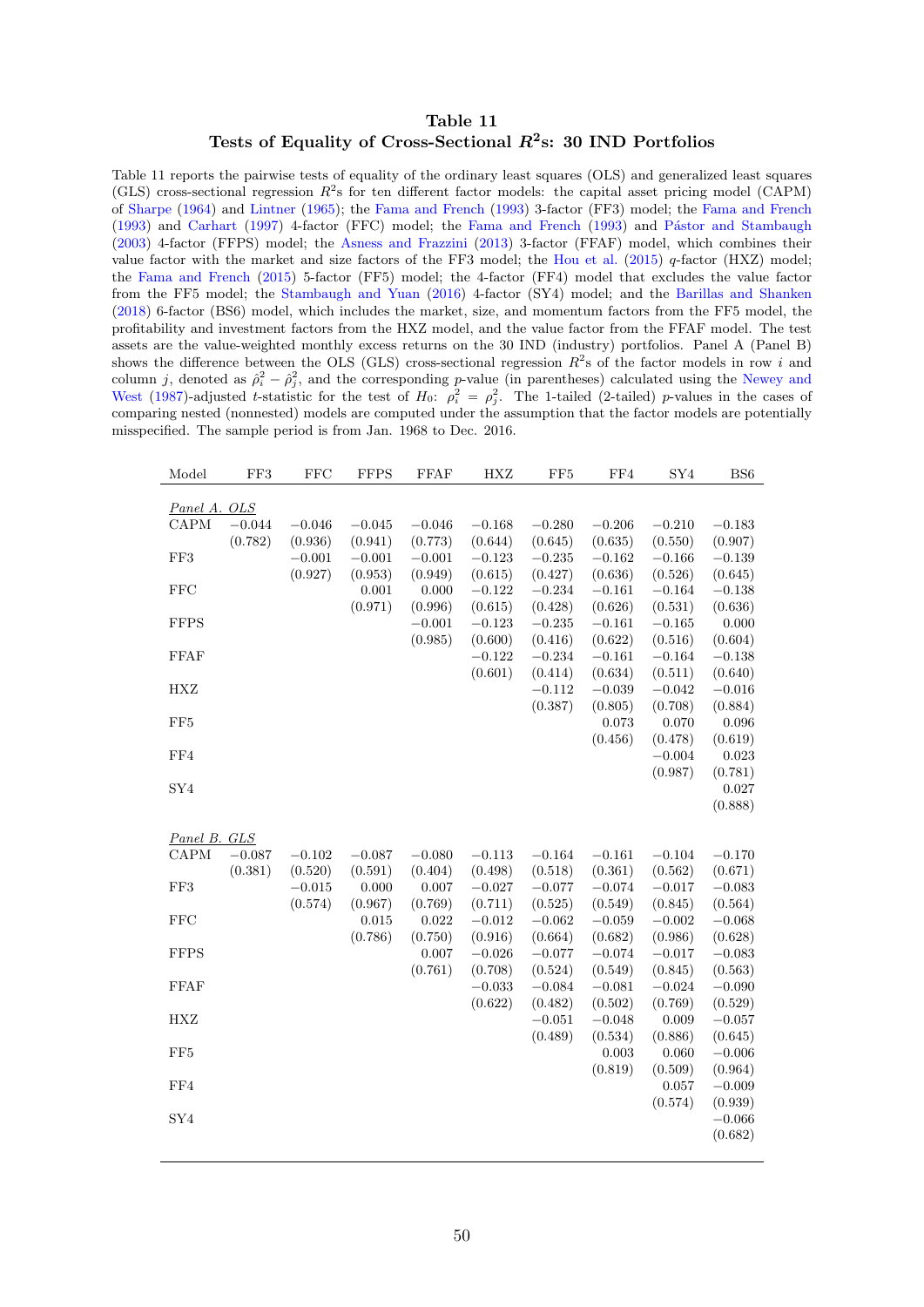## Table 12 Tests of Equality of Cross-Sectional  $R^2$ s: 8 D10-1 Portfolios

<span id="page-52-0"></span>Table 12 reports the pairwise tests of equality of the ordinary least squares (OLS) and generalized least squares (GLS) cross-sectional regression  $R^2$ s for ten different factor models: the capital asset pricing model (CAPM) of [Sharpe](#page-38-1) [\(1964\)](#page-38-1) and [Lintner](#page-37-0) [\(1965\)](#page-37-0); the [Fama and French](#page-35-3) [\(1993\)](#page-35-3) 3-factor (FF3) model; the [Fama](#page-35-3) [and French](#page-35-3) [\(1993\)](#page-35-3) and [Carhart](#page-34-4) [\(1997\)](#page-34-4) 4-factor (FFC) model; the [Fama and French](#page-35-3) (1993) and Pástor and [Stambaugh](#page-38-2) [\(2003\)](#page-38-2) 4-factor (FFPS) model; the [Asness and Frazzini](#page-34-5) [\(2013\)](#page-34-5) 3-factor (FFAF) model, which combines their value factor with the market and size factors of the FF3 model; the [Hou et al.](#page-36-0) [\(2015\)](#page-36-0)  $q$ -factor (HXZ) model; the [Fama and French](#page-35-0) [\(2015\)](#page-35-0) 5-factor (FF5) model; the 4-factor (FF4) model that excludes the value factor from the FF5 model; the [Stambaugh and Yuan](#page-38-0) [\(2016\)](#page-38-0) 4-factor (SY4) model; and the [Barillas](#page-34-0) [and Shanken](#page-34-0) [\(2018\)](#page-34-0) 6-factor (BS6) model, which includes the market, size, and momentum factors from the FF5 model, the profitability and investment factors from the HXZ model, and the value factor from the FFAF model. The test assets are the value-weighted monthly excess returns on the  $8 \text{ D10}-1$  (high minus low decile) portfolios. Panel A (Panel B) shows the difference between the OLS (GLS) cross-sectional regression  $R^2$ s of the factor models in row i and column j, denoted as  $\hat{\rho}_i^2 - \hat{\rho}_j^2$ , and the corresponding p-value (in parentheses) calculated using the [Newey and West](#page-38-8) [\(1987\)](#page-38-8)-adjusted t-statistic for the test of  $H_0$ :  $\rho_i^2 = \rho_j^2$ . The 1-tailed (2-tailed) p-values in the cases of comparing nested (nonnested) models are computed under the assumption that the factor models are potentially misspecified. The sample period is from Jan. 1968 to Dec. 2016.

| Model           | FF3      | <b>FFC</b> | <b>FFPS</b> | <b>FFAF</b> | <b>HXZ</b> | FF <sub>5</sub> | FF4      | SY4      | BS <sub>6</sub> |
|-----------------|----------|------------|-------------|-------------|------------|-----------------|----------|----------|-----------------|
| Panel A. OLS    |          |            |             |             |            |                 |          |          |                 |
| CAPM            | $-0.690$ | $-0.861$   | $-0.832$    | $-0.543$    | $-0.889$   | $-0.914$        | $-0.817$ | $-0.972$ | $-0.986$        |
|                 | (0.026)  | (0.035)    | (0.291)     | (0.051)     | (0.011)    | (0.009)         | (0.008)  | (0.007)  | (0.039)         |
| FF3             |          | $-0.171$   | $-0.142$    | 0.147       | $-0.199$   | $-0.224$        | $-0.127$ | $-0.281$ | $-0.296$        |
|                 |          | (0.071)    | (0.198)     | (0.172)     | (0.176)    | (0.204)         | (0.203)  | (0.195)  | (0.195)         |
| <b>FFC</b>      |          |            | 0.029       | 0.318       | $-0.028$   | $-0.053$        | 0.043    | $-0.111$ | $-0.126$        |
|                 |          |            | (0.877)     | (0.192)     | (0.817)    | (0.733)         | (0.798)  | (0.324)  | (0.267)         |
| <b>FFPS</b>     |          |            |             | 0.289       | $-0.057$   | $-0.082$        | 0.014    | $-0.140$ | 0.017           |
|                 |          |            |             | (0.246)     | (0.740)    | (0.690)         | (0.940)  | (0.500)  | (0.482)         |
| FFAF            |          |            |             |             | $-0.346$   | $-0.371$        | $-0.275$ | $-0.429$ | $-0.444$        |
|                 |          |            |             |             | (0.121)    | (0.099)         | (0.125)  | (0.112)  | (0.111)         |
| <b>HXZ</b>      |          |            |             |             |            | $-0.025$        | 0.071    | $-0.083$ | $-0.098$        |
|                 |          |            |             |             |            | (0.837)         | (0.412)  | (0.554)  | (0.518)         |
| FF <sub>5</sub> |          |            |             |             |            |                 | 0.097    | $-0.058$ | $-0.072$        |
|                 |          |            |             |             |            |                 | (0.155)  | (0.580)  | (0.528)         |
| FF4             |          |            |             |             |            |                 |          | $-0.154$ | $-0.169$        |
|                 |          |            |             |             |            |                 |          | (0.389)  | (0.381)         |
| SY4             |          |            |             |             |            |                 |          |          | $-0.015$        |
|                 |          |            |             |             |            |                 |          |          | (0.642)         |
|                 |          |            |             |             |            |                 |          |          |                 |
| Panel B. GLS    |          |            |             |             |            |                 |          |          |                 |
| CAPM            | $-0.607$ | $-0.669$   | $-0.687$    | $-0.461$    | $-0.797$   | $-0.823$        | $-0.782$ | $-0.883$ | $-0.913$        |
|                 | (0.005)  | (0.010)    | (0.111)     | (0.016)     | (0.001)    | (0.002)         | (0.001)  | (0.000)  | (0.014)         |
| FF3             |          | $-0.062$   | $-0.080$    | 0.146       | $-0.191$   | $-0.216$        | $-0.175$ | $-0.276$ | $-0.306$        |
|                 |          | (0.310)    | (0.389)     | (0.181)     | (0.186)    | (0.268)         | (0.216)  | (0.197)  | (0.187)         |
| <b>FFC</b>      |          |            | $-0.018$    | 0.207       | $-0.129$   | $-0.154$        | $-0.114$ | $-0.214$ | $-0.244$        |
|                 |          |            | (0.913)     | (0.308)     | (0.215)    | (0.507)         | (0.533)  | (0.272)  | (0.234)         |
| <b>FFPS</b>     |          |            |             | 0.226       | $-0.110$   | $-0.136$        | $-0.095$ | $-0.196$ | $-0.226$        |
|                 |          |            |             | (0.336)     | (0.537)    | (0.593)         | (0.653)  | (0.410)  | (0.353)         |
| <b>FFAF</b>     |          |            |             |             | $-0.336$   | $-0.361$        | $-0.321$ | $-0.422$ | $-0.452$        |
|                 |          |            |             |             | (0.134)    | (0.110)         | (0.103)  | (0.112)  | (0.105)         |
| HXZ             |          |            |             |             |            | $-0.025$        | 0.015    | $-0.085$ | $-0.116$        |
|                 |          |            |             |             |            | (0.880)         | (0.896)  | (0.520)  | (0.438)         |
| FF5             |          |            |             |             |            |                 | 0.040    | $-0.060$ | $-0.090$        |
|                 |          |            |             |             |            |                 | (0.356)  | (0.620)  | (0.519)         |
| FF4             |          |            |             |             |            |                 |          | $-0.101$ | $-0.131$        |
|                 |          |            |             |             |            |                 |          | (0.459)  | (0.422)         |
| SY4             |          |            |             |             |            |                 |          |          | $-0.030$        |
|                 |          |            |             |             |            |                 |          |          | (0.639)         |
|                 |          |            |             |             |            |                 |          |          |                 |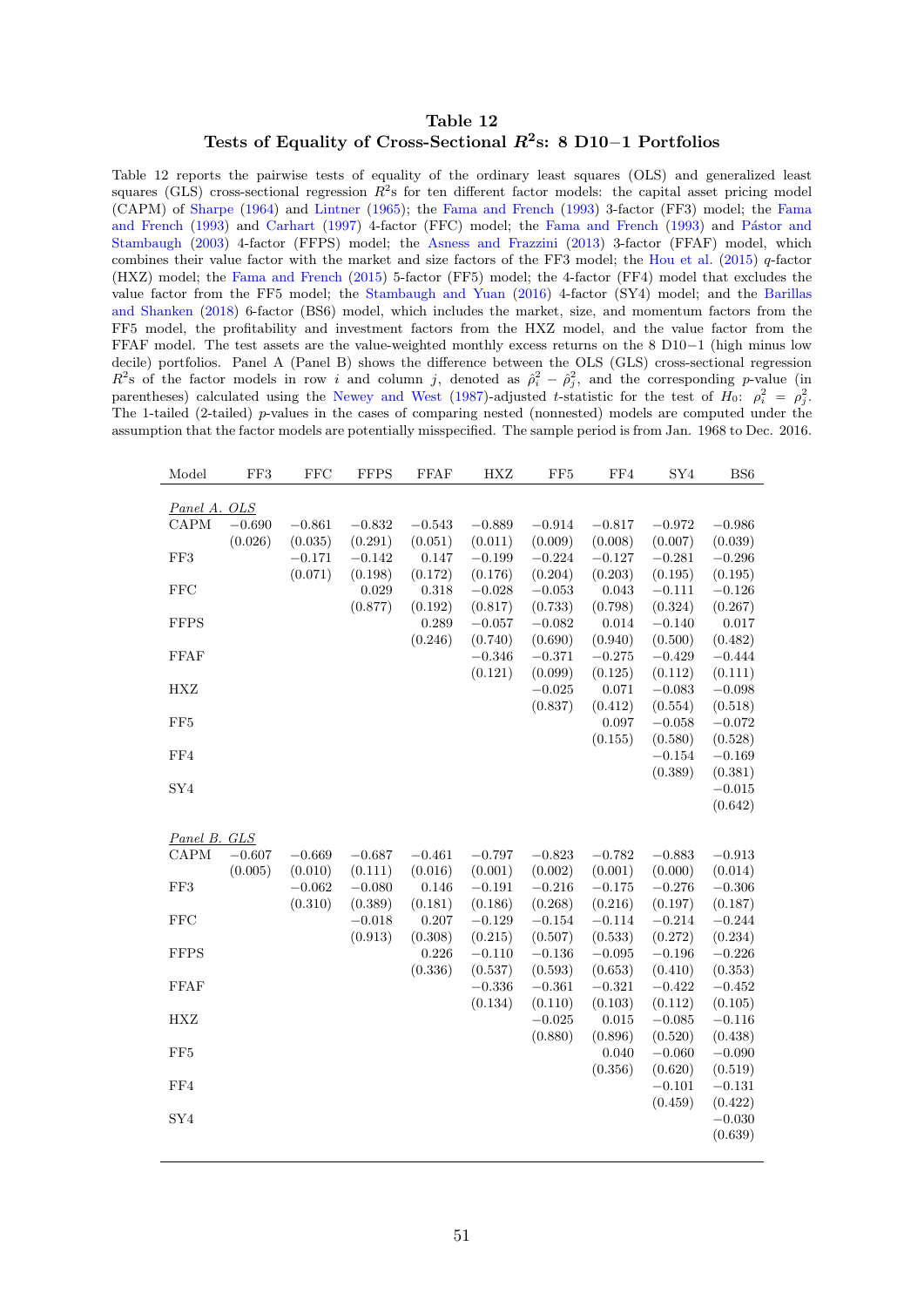#### <span id="page-53-1"></span>Table 13

## <span id="page-53-0"></span>Summary of Factor Model Performance: Tests of Equality of Cross-Sectional  $R^2$ s

Table 13 reports the summary of the pairwise tests for equality of the ordinary least squares (OLS) and generalized least squares (GLS) cross-sectional regression  $R^2$ s for ten different factor models: the capital asset pricing model (CAPM) of [Sharpe](#page-38-1) [\(1964\)](#page-38-1) and [Lintner](#page-37-0) [\(1965\)](#page-37-0); the [Fama and French](#page-35-3) [\(1993\)](#page-35-3) 3-factor (FF3) model; the [Fama and French](#page-35-3) [\(1993\)](#page-35-3) and [Carhart](#page-34-4) [\(1997\)](#page-34-4) 4-factor (FFC) model; the Fama and French (1993) and Pástor [and Stambaugh](#page-38-2) [\(2003\)](#page-38-2) 4-factor (FFPS) model; the [Asness and Frazzini](#page-34-5) [\(2013\)](#page-34-5) 3-factor (FFAF) model, which combines their value factor with the market and size factors of the FF3 model; the [Hou et al.](#page-36-0) [\(2015\)](#page-36-0)  $q$ -factor (HXZ) model; the [Fama and French](#page-35-0) [\(2015\)](#page-35-0) 5-factor (FF5) model; the 4-factor (FF4) model that excludes the value factor from the FF5 model; the [Stambaugh and Yuan](#page-38-0) [\(2016\)](#page-38-0) 4-factor (SY4) model; and the [Barillas](#page-34-0) [and Shanken](#page-34-0) [\(2018\)](#page-34-0) 6-factor (BS6) model, which includes the market, size, and momentum factors from the FF5 model, the profitability and investment factors from the HXZ model, and the value factor from the FFAF model. The test assets are the value-weighted monthly excess returns on anomaly portfolios: the 25 size-STR (short-term reversal) portfolios, the 25 size-CI (abnormal capital investment) portfolios, the 25 size-DR (distress risk) portfolios, the 25 size-β (market beta) portfolios, the 35 size-NI (net share issues) portfolios, the 25 size-MAX (lottery demand) portfolios, the 25 size-RVar (residual variance) portfolios, the 25 size-AC (accruals) portfolios, the 30 IND (industry) portfolios, and the 8 D10–1 (high minus low decile) portfolios. Panel A (Panel B) shows, for each set of anomaly portfolios, the number of times a given factor model produces a significantly (i.e., at the 5% level) higher OLS (GLS) cross-sectional regression  $R^2$  relative to another competing factor model. See also notes to Table [3.](#page-43-0)

| Model           | Size-STR     | Size-CI        | Size-DR          | Size- $\beta$  | Size-NI        | Size-MAX       | Size-RVar      | Size-AC          | <b>IND</b> | $D10-1$  |
|-----------------|--------------|----------------|------------------|----------------|----------------|----------------|----------------|------------------|------------|----------|
|                 |              |                |                  |                |                |                |                |                  |            |          |
| Panel A. OLS    |              |                |                  |                |                |                |                |                  |            |          |
| CAPM            | $\theta$     | 0              | $\overline{0}$   | 0              | $\theta$       | 0              | 0              | $\theta$         | 0          | $\Omega$ |
| FF3             | 1            |                | 0                | 0              | 2              |                |                | $\Omega$         | 0          |          |
| FFC             | $\Omega$     |                | 0                | 0              | $\overline{2}$ |                | $\overline{2}$ |                  | 0          |          |
| <b>FFPS</b>     | $\Omega$     |                | 0                | 0              | $\overline{2}$ |                | $\overline{2}$ | 0                | 0          | $\Omega$ |
| <b>FFAF</b>     |              |                | 0                | 0              |                |                | 0              | 0                | 0          | 0        |
| HXZ             | $\Omega$     |                | 0                | 1              | 3              |                | 3              | 0                | $\Omega$   | 1        |
| FF5             | 0            |                | 0                |                | 3              |                | 4              | 1                | 0          | 1        |
| FF4             |              |                | 0                |                | 3              |                | 4              |                  | 0          |          |
| SY <sub>4</sub> | $\Omega$     | 0              | $\theta$         | 1              | 4              |                | $\overline{2}$ | $\Omega$         | 0          | I.       |
| $_{\rm BS6}$    | 1            | 0              | $\overline{0}$   | $\overline{0}$ | $\sqrt{3}$     | $\overline{2}$ | 3              | $\theta$         | $\theta$   | 1        |
|                 |              |                |                  |                |                |                |                |                  |            |          |
| Panel B. GLS    |              |                |                  |                |                |                |                |                  |            |          |
| CAPM            | $\mathbf{0}$ | $\Omega$       | $\boldsymbol{0}$ | $\theta$       | $\Omega$       | 0              | $\Omega$       | $\Omega$         | $\theta$   | $\Omega$ |
| FF3             | 1            |                | 0                |                |                |                | 0              | 0                | 0          |          |
| FFC             |              | 2              | 0                |                | 2              |                | 0              | $\Omega$         | 0          | ı        |
| <b>FFPS</b>     | 1            |                | 0                | 1              | 0              |                | 0              | $\Omega$         | 0          | 0        |
| <b>FFAF</b>     | 1            |                | 0                | 0              | 0              | 0              | 0              | 0                | 0          |          |
| HXZ             | $\Omega$     |                | 0                |                |                | 2              | $\overline{2}$ | $\Omega$         | 0          |          |
| FF5             | 0            |                | 0                |                | 2              | 1              | 6              | 0                | 0          |          |
| FF4             | 1            |                | 0                |                | $\overline{2}$ | 2              | 6              |                  | 0          |          |
| SY <sub>4</sub> | $\Omega$     | $\overline{2}$ | 0                | 1              | 4              | $\overline{2}$ |                | $\theta$         | 0          |          |
| BS <sub>6</sub> | 1            | 1              | $\boldsymbol{0}$ | $\theta$       | $\overline{2}$ | 1              | 5              | $\boldsymbol{0}$ | $\theta$   | 1        |
|                 |              |                |                  |                |                |                |                |                  |            |          |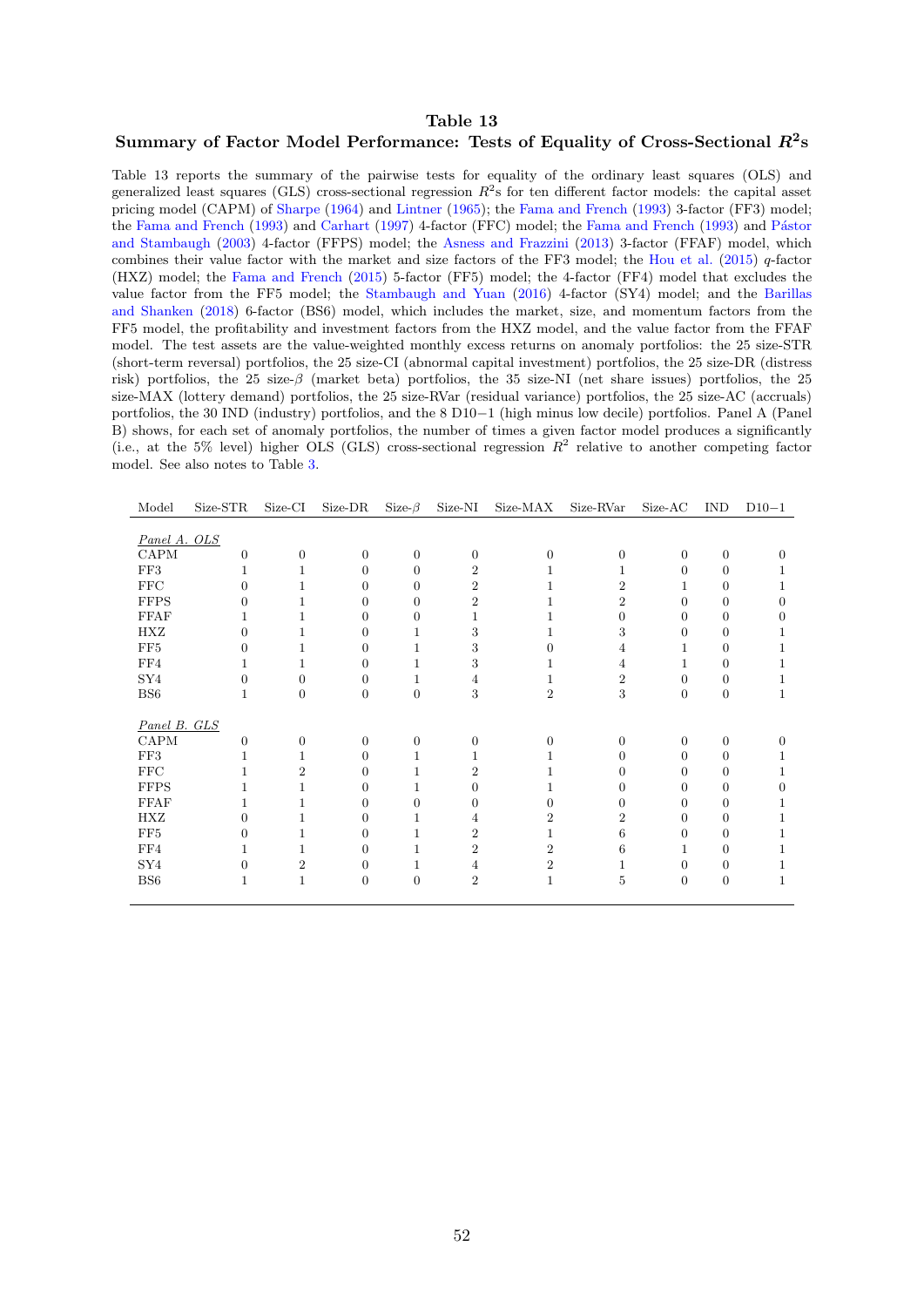## Table 14Multiple Model Comparison Tests

Table 14 reports the multiple model comparison tests from the ordinary least squares (OLS) and generalized least squares (GLS) cross-sectional regression  $R^2$ s for ten different factor models: the capital asset pricing model (CAPM) of [Sharpe](#page-38-9) [\(1964\)](#page-38-9) and [Lintner](#page-37-15) ([1965\)](#page-37-15); the Fama and [French](#page-35-14) [\(1993\)](#page-35-14) 3-factor (FF3) model; the Fama and [French](#page-35-14) ([1993\)](#page-35-14) and [Carhart](#page-34-14) [\(1997\)](#page-34-14) 4-factor (FFC) model; the Fama and [French](#page-35-14) [\(1993\)](#page-35-14) and Pástor and [Stambaugh](#page-38-10) ([2003\)](#page-38-10) 4-factor (FFPS) model; the Asness and [Frazzini](#page-34-15) ([2013\)](#page-34-15) 3-factor (FFAF) model, which combines their value factor with the market and size factors of the FF3 model; the [Hou](#page-36-13) et al. [\(2015\)](#page-36-13) <sup>q</sup>-factor (HXZ) model; the Fama and [French](#page-35-15) [\(2015\)](#page-35-15) 5-factor (FF5) model; the 4-factor (FF4) model that excludes the value factor from the FF5 model; the [Stambaugh](#page-38-11) and Yuan ([2016\)](#page-38-11) 4-factor (SY4) model; and the [Barillas](#page-34-16) and [Shanken](#page-34-16) [\(2018\)](#page-34-16) 6-factor (BS6) model, which includes the market, size, and momentum factors from the FF5 model, the profitability and investment factors from the HXZ model, and the value factor from the FFAF model.  $\hat{\rho}^2$  denotes the cross-sectional regression  $R^2$  of the benchmark model; u is the number of alternative factor models in each multiple nonnested model comparison; LR is the value of the likelihood ratio statistic with the corresponding p-value reported in the adjacent column;  $v$  is the number of factor models that nest the benchmark model;  $\hat{\rho}_M^2 - \hat{\rho}^2$  is the difference between the cross-sectional regression  $R^2$  of the expanded factor model  $(M)$  and the cross-sectional regres-<br>sign  $R^2$  of the benchmark model w sion  $R^2$  of the benchmark model with the corresponding p-value reported in the adjacent column. The sample period is from Jan. 1968 to Dec. 2016. See also notes to Table [13.](#page-53-1)

<span id="page-54-0"></span>

| Benchmark                       |                |                  |         | <b>OLS</b> |                |                               |            |                |                  |         | <b>GLS</b> |                  |                               |            |
|---------------------------------|----------------|------------------|---------|------------|----------------|-------------------------------|------------|----------------|------------------|---------|------------|------------------|-------------------------------|------------|
|                                 | $\hat{\rho}^2$ | $\boldsymbol{u}$ | $_{LR}$ | $p$ -value | $\upsilon$     | $\hat{\rho}_M^2-\hat{\rho}^2$ | $p$ -value | $\hat{\rho}^2$ | $\boldsymbol{u}$ | $_{LR}$ | $p$ -value | $\boldsymbol{v}$ | $\hat{\rho}_M^2-\hat{\rho}^2$ | $p$ -value |
|                                 |                |                  |         |            |                |                               |            |                |                  |         |            |                  |                               |            |
| Panel A. 25 Size-STR Portfolios |                |                  |         |            |                |                               |            |                |                  |         |            |                  |                               |            |
| CAPM                            | 0.216          |                  |         |            | 9              | 0.744                         | 0.440      | 0.008          |                  |         |            | 9                | 0.734                         | 0.749      |
| FF3                             | 0.793          | 5                | 1.281   | 0.463      | $\overline{2}$ | 0.048                         | 0.438      | 0.221          | 5                | 2.448   | 0.283      | $\overline{2}$   | 0.110                         | 0.267      |
| <b>FFC</b>                      | 0.798          | 6                | 1.274   | 0.601      |                |                               |            | 0.229          | 6                | 2.875   | 0.309      |                  |                               |            |
| <b>FFPS</b>                     | 0.838          | 6                | 0.196   | 0.650      |                |                               |            | 0.312          | 6                | 0.780   | 0.433      |                  |                               |            |
| <b>FFAF</b>                     | 0.703          | 6                | 3.245   | 0.140      |                |                               |            | 0.201          | 6                | 3.891   | 0.164      |                  |                               |            |
| HXZ                             | 0.726          | 6                | 0.861   | 0.298      |                |                               |            | 0.123          | 6                | 4.007   | 0.087      |                  |                               |            |
| FF5                             | 0.843          | 6                | 0.663   | 0.716      |                |                               |            | 0.285          | 6                | 2.736   | 0.245      |                  |                               |            |
| FF4                             | 0.788          | 6                | 0.636   | 0.559      | 1              | 0.055                         | 0.295      | 0.198          | 6                | 3.993   | 0.143      | 1                | 0.087                         | 0.143      |
| SY <sub>4</sub>                 | 0.769          | 6                | 1.598   | 0.402      |                |                               |            | 0.171          | 6                | 3.106   | 0.180      |                  |                               |            |
| BS <sub>6</sub>                 | 0.876          | 6                | 0.000   | 0.858      |                |                               |            | 0.482          | 6                | 0.000   | 0.757      |                  |                               |            |
|                                 |                |                  |         |            |                |                               |            |                |                  |         |            |                  |                               |            |
| Panel B. 25 Size-CI Portfolios  |                |                  |         |            |                |                               |            |                |                  |         |            |                  |                               |            |
| CAPM                            | 0.341          |                  |         |            | 9              | 0.615                         | 0.328      | 0.000          |                  |         |            | 9                | 0.832                         | 0.291      |
| FF3                             | 0.693          | 5                | 1.144   | 0.500      | $\overline{2}$ | 0.133                         | 0.070      | 0.274          | 5                | 2.242   | 0.288      | $\overline{2}$   | 0.251                         | 0.057      |
| FFC                             | 0.823          | 6                | 0.009   | 0.808      |                |                               |            | 0.507          | 6                | 0.000   | 0.841      |                  |                               |            |
| <b>FFPS</b>                     | 0.706          | 6                | 1.017   | 0.494      |                |                               |            | 0.300          | 6                | 1.622   | 0.333      |                  |                               |            |
| <b>FFAF</b>                     | 0.642          | 6                | 1.577   | 0.224      |                |                               |            | 0.128          | 6                | 7.392   | 0.020      |                  |                               |            |
| HXZ                             | 0.744          | 6                | 0.819   | 0.515      |                |                               |            | 0.384          | 6                | 0.689   | 0.514      |                  |                               |            |
| FF5                             | 0.694          | 6                | 1.320   | 0.520      |                |                               |            | 0.297          | 6                | 2.408   | 0.282      |                  |                               |            |
| FF4                             | 0.693          | 6                | 1.381   | 0.500      | $\mathbf{1}$   | 0.001                         | 0.831      | 0.287          | 6                | 2.838   | 0.230      | 1                | 0.010                         | 0.604      |
| SY <sub>4</sub>                 | 0.783          | 6                | 0.487   | 0.652      |                |                               |            | 0.467          | 6                | 0.130   | 0.733      |                  |                               |            |
| BS <sub>6</sub>                 | 0.827          | 6                | 0.000   | 0.812      |                |                               |            | 0.475          | 6                | 0.301   | 0.681      |                  |                               |            |
|                                 |                |                  |         |            |                |                               |            |                |                  |         |            |                  |                               |            |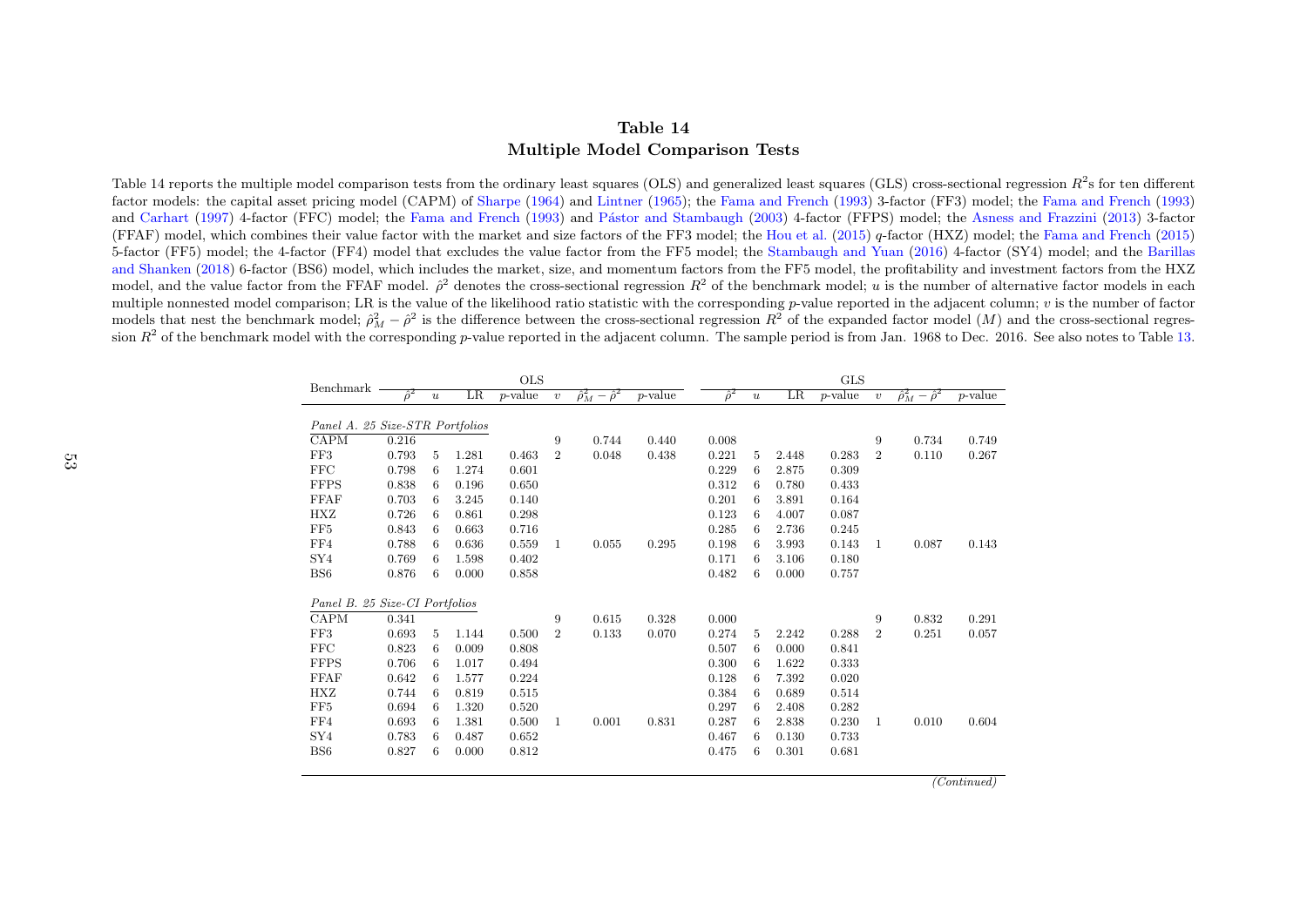## **Table 14** – *Continued*

|                 |       |                 | Panel C. 25 Size-DR Portfolios       |       |                |       |       |       |                  |        |       |                |       |       |
|-----------------|-------|-----------------|--------------------------------------|-------|----------------|-------|-------|-------|------------------|--------|-------|----------------|-------|-------|
| <b>CAPM</b>     | 0.522 |                 |                                      |       | 9              | 0.395 | 0.961 | 0.238 |                  |        |       | 9              | 0.399 | 0.992 |
| FF3             | 0.738 | 5               | 0.398                                | 0.525 | $\overline{2}$ | 0.101 | 0.459 | 0.324 | 5                | 1.048  | 0.454 | $\overline{2}$ | 0.173 | 0.363 |
| <b>FFC</b>      | 0.819 | 6               | 0.002                                | 0.801 |                |       |       | 0.480 | 6                | 0.053  | 0.784 |                |       |       |
| <b>FFPS</b>     | 0.741 | 6               | 0.309                                | 0.546 |                |       |       | 0.326 | 6                | 0.785  | 0.498 |                |       |       |
| <b>FFAF</b>     | 0.772 | 6               | 0.252                                | 0.824 |                |       |       | 0.371 | 6                | 0.458  | 0.722 |                |       |       |
| HXZ             | 0.768 | 6               | 0.357                                | 0.602 |                |       |       | 0.386 | 6                | 0.372  | 0.607 |                |       |       |
| $\rm FF5$       | 0.774 | $6\phantom{.}6$ | 0.116                                | 0.663 |                |       |       | 0.341 | 6                | 0.537  | 0.576 |                |       |       |
| ${\rm FF4}$     | 0.709 | $6\phantom{.}6$ | 0.575                                | 0.473 | 1              | 0.065 | 0.232 | 0.297 | $6\phantom{.}6$  | 1.478  | 0.370 | 1              | 0.044 | 0.404 |
| SY <sub>4</sub> | 0.792 | 6               | 0.114                                | 0.829 |                |       |       | 0.388 | 6                | 0.411  | 0.652 |                |       |       |
| BS6             | 0.820 | 6               | 0.000                                | 0.896 |                |       |       | 0.495 | 6                | 0.000  | 0.762 |                |       |       |
|                 |       |                 | Panel D. 25 Size- $\beta$ Portfolios |       |                |       |       |       |                  |        |       |                |       |       |
| CAPM            | 0.046 |                 |                                      |       | 9              | 0.856 | 0.226 | 0.001 |                  |        |       | 9              | 0.651 | 0.559 |
| FF3             | 0.739 | $5\,$           | 0.825                                | 0.548 | $\overline{2}$ | 0.093 | 0.108 | 0.218 | 5                | 2.043  | 0.261 | $\overline{2}$ | 0.233 | 0.082 |
| <b>FFC</b>      | 0.830 | $6\phantom{.}6$ | 0.000                                | 0.868 |                |       |       | 0.444 | 6                | 0.003  | 0.803 |                |       |       |
| <b>FFPS</b>     | 0.755 | 6               | 0.796                                | 0.596 |                |       |       | 0.246 | 6                | 1.435  | 0.362 |                |       |       |
| <b>FFAF</b>     | 0.600 | 6               | 1.888                                | 0.157 |                |       |       | 0.071 | 6                | 7.298  | 0.023 |                |       |       |
| HXZ             | 0.789 | $6\phantom{.}6$ | 0.327                                | 0.695 |                |       |       | 0.337 | $\boldsymbol{6}$ | 0.681  | 0.603 |                |       |       |
| $\rm FF5$       | 0.795 | $6\phantom{.}6$ | 0.259                                | 0.838 |                |       |       | 0.325 | 6                | 0.683  | 0.607 |                |       |       |
| ${\rm FF4}$     | 0.790 | 6               | 0.305                                | 0.810 | 1              | 0.004 | 0.594 | 0.323 | 6                | 0.756  | 0.586 | 1              | 0.002 | 0.784 |
| SY4             | 0.796 | $6\phantom{.}6$ | 0.155                                | 0.667 |                |       |       | 0.430 | 6                | 0.011  | 0.781 |                |       |       |
| BS6             | 0.823 | $6\phantom{.}6$ | 0.029                                | 0.834 |                |       |       | 0.448 | 6                | 0.000  | 0.857 |                |       |       |
|                 |       |                 | Panel E. 35 size-NI Portfolios       |       |                |       |       |       |                  |        |       |                |       |       |
| CAPM            | 0.081 |                 |                                      |       | 9              | 0.798 | 0.028 | 0.014 |                  |        |       | 9              | 0.589 | 0.051 |
| ${\rm FF3}$     | 0.520 | $\overline{5}$  | 7.043                                | 0.023 | $\overline{2}$ | 0.209 | 0.023 | 0.107 | 5                | 7.819  | 0.017 | $\overline{2}$ | 0.184 | 0.070 |
| ${\rm FFC}$     | 0.722 | 6               | 0.151                                | 0.659 |                |       |       | 0.292 | 6                | 0.462  | 0.489 |                |       |       |
| <b>FFPS</b>     | 0.545 | 6               | 4.396                                | 0.079 |                |       |       | 0.115 | 6                | 6.259  | 0.039 |                |       |       |
| <b>FFAF</b>     | 0.396 | 6               | 13.180                               | 0.001 |                |       |       | 0.043 | 6                | 13.793 | 0.001 |                |       |       |
| <b>HXZ</b>      | 0.726 | $6\phantom{.}6$ | 0.154                                | 0.792 |                |       |       | 0.321 | 6                | 0.165  | 0.772 |                |       |       |
| $\rm FF5$       | 0.688 | 6               | 0.870                                | 0.523 |                |       |       | 0.240 | 6                | 2.511  | 0.229 |                |       |       |
| ${\rm FF4}$     | 0.678 | 6               | 0.829                                | 0.488 | $\mathbf{1}$   | 0.011 | 0.412 | 0.237 | 6                | 2.326  | 0.244 | $\mathbf{1}$   | 0.003 | 0.681 |
|                 | 0.741 | 6               | 0.010                                | 0.862 |                |       |       | 0.350 | 6                | 0.000  | 0.863 |                |       |       |
| SY4             |       |                 |                                      |       |                |       |       |       |                  |        |       |                |       |       |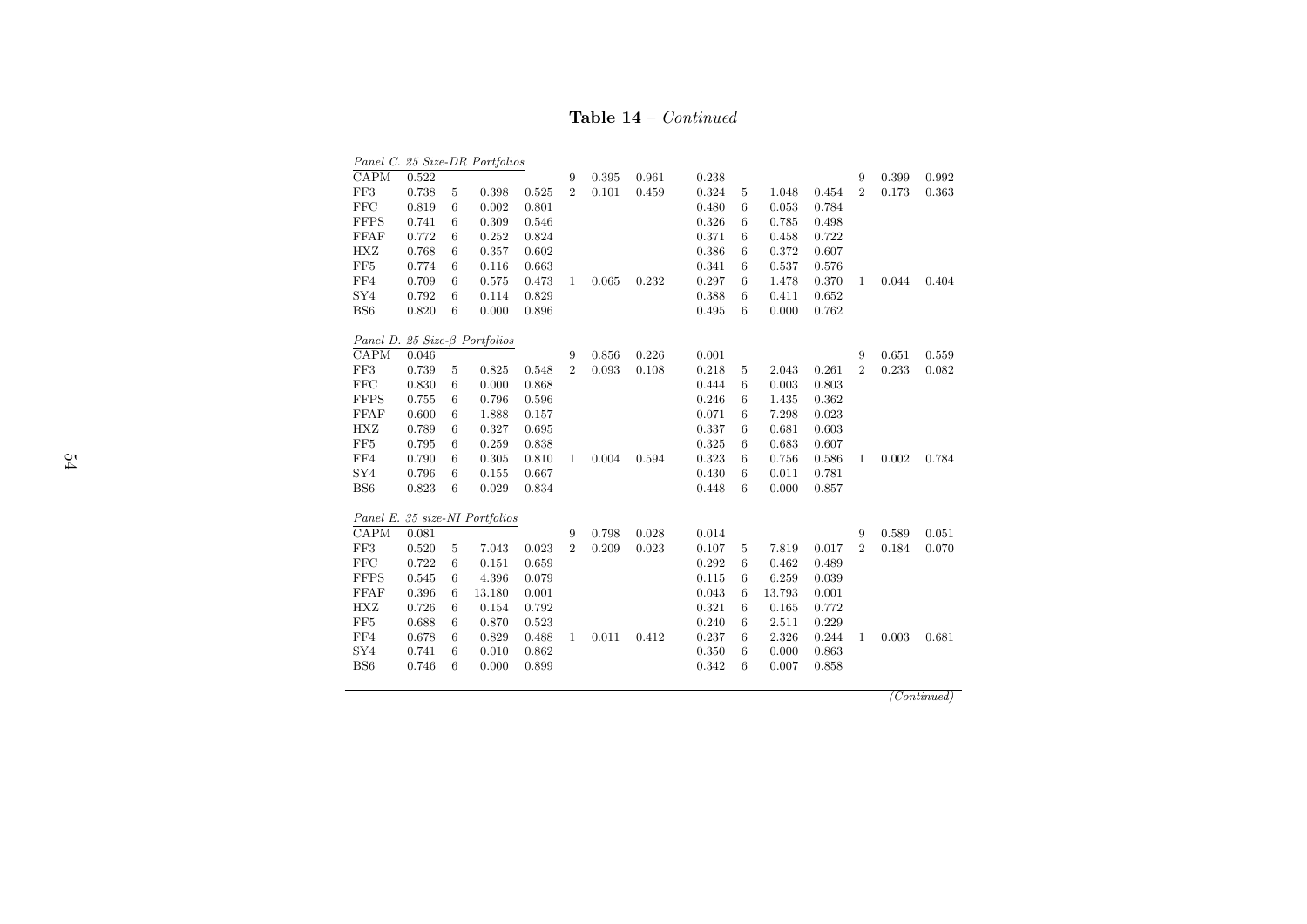**Table 14** – *Continued* 

Panel F. 25 size-MAX Portfolios

|                                        |                |                  |                | <b>OLS</b>                  |                     |                                 |                             |                |                  |         | <b>GLS</b>                  |                     |                               |                             |
|----------------------------------------|----------------|------------------|----------------|-----------------------------|---------------------|---------------------------------|-----------------------------|----------------|------------------|---------|-----------------------------|---------------------|-------------------------------|-----------------------------|
| Benchmark                              | $\hat{\rho}^2$ | $\boldsymbol{u}$ | LR             | $\overline{p\text{-value}}$ | $\upsilon$          | $\hat{\rho}_M^2 - \hat{\rho}^2$ | $\overline{p}\text{-value}$ | $\hat{\rho}^2$ | $\boldsymbol{u}$ | $_{LR}$ | $\overline{p}\text{-value}$ | $\upsilon$          | $\hat{\rho}_M^2-\hat{\rho}^2$ | $\overline{p\text{-value}}$ |
|                                        |                |                  |                |                             |                     |                                 |                             |                |                  |         |                             |                     |                               |                             |
| CAPM                                   | 0.309          |                  |                |                             | $\boldsymbol{9}$    | 0.636                           | 0.763                       | 0.000          |                  |         |                             | 9                   | 0.808                         | 0.612                       |
| FF3                                    | 0.623          | 5                | 1.509          | 0.409                       | $\,2$               | 0.111                           | 0.138                       | 0.107          | 5                | 4.866   | 0.060                       | $\boldsymbol{2}$    | 0.134                         | 0.215                       |
| <b>FFC</b>                             | 0.692          | 6                | 0.046          | 0.810                       |                     |                                 |                             | 0.220          | 6                | 0.632   | 0.435                       |                     |                               |                             |
| <b>FFPS</b>                            | 0.625          | 6                | 1.599          | 0.426                       |                     |                                 |                             | 0.110          | 6                | 4.583   | 0.085                       |                     |                               |                             |
| <b>FFAF</b>                            | 0.522          | 6                | 4.390          | 0.060                       |                     |                                 |                             | 0.024          | 6                | 11.365  | 0.003                       |                     |                               |                             |
| <b>HXZ</b>                             | 0.655          | 6                | 0.824          | 0.545                       |                     |                                 |                             | 0.229          | 6                | 1.149   | 0.500                       |                     |                               |                             |
| FF5                                    | 0.675          | 6                | 0.195          | 0.636                       |                     |                                 |                             | 0.245          | 6                | 0.281   | 0.675                       |                     |                               |                             |
| ${\rm FF4}$                            | 0.664          | 6                | 0.543          | 0.598                       | $\mathbf{1}$        | 0.011                           | 0.544                       | 0.238          | 6                | 0.318   | 0.656                       | 1                   | 0.007                         | 0.681                       |
| SY <sub>4</sub>                        | 0.668          | 6                | 0.433          | 0.679                       |                     |                                 |                             | 0.293          | 6                | 0.000   | 0.837                       |                     |                               |                             |
| BS <sub>6</sub>                        | 0.703          | 6                | 0.000          | 0.862                       |                     |                                 |                             | 0.263          | 6                | 0.107   | 0.832                       |                     |                               |                             |
|                                        |                |                  |                |                             |                     |                                 |                             |                |                  |         |                             |                     |                               |                             |
| Panel G. 25 size-RVar Portfolios       |                |                  |                |                             |                     |                                 |                             |                |                  |         |                             |                     |                               |                             |
| CAPM                                   | 0.293          |                  |                |                             | $\boldsymbol{9}$    | 0.671                           | 0.282                       | 0.000          |                  |         |                             | 9                   | 0.754                         | 0.302                       |
| $\rm FF3$                              | 0.589          | 5                | 6.676          | 0.020                       | $\overline{2}$      | 0.188                           | 0.066                       | 0.028          | 5                | 12.002  | 0.002                       | $\overline{2}$      | 0.041                         | 0.576                       |
| FFC                                    | 0.774          | $6\phantom{.}6$  | 1.766          | 0.316                       |                     |                                 |                             | 0.051          | 6                | 9.876   | 0.008                       |                     |                               |                             |
| <b>FFPS</b>                            | 0.607          | 6                | 5.467          | 0.039                       |                     |                                 |                             | 0.031          | 6                | 11.818  | 0.003                       |                     |                               |                             |
| <b>FFAF</b>                            | 0.389          | 6                | 10.582         | 0.002                       |                     |                                 |                             | 0.007          | 6                | 17.716  | 0.000                       |                     |                               |                             |
| <b>HXZ</b>                             | 0.835          | 6                | 0.964          | 0.609                       |                     |                                 |                             | 0.266          | 6                | 2.812   | 0.206                       |                     |                               |                             |
| FF5                                    | 0.874          | 6                | 0.000          | 0.858                       |                     |                                 |                             | 0.450          | 6                | 0.000   | 0.821                       |                     |                               |                             |
| FF4                                    | 0.873          | 6                | 0.000          | 0.868                       | $\mathbf{1}$        | 0.001                           | 0.863                       | 0.450          | 6                | 0.000   | 0.827                       | $\mathbf{1}$        | 0.001                         | 0.878                       |
| SY <sub>4</sub>                        | 0.813          | 6                | 1.399          | 0.490                       |                     |                                 |                             | 0.171          | 6                | 5.890   | 0.039                       |                     |                               |                             |
| BS <sub>6</sub>                        | 0.872          | $6\phantom{.}6$  | 0.002          | 0.895                       |                     |                                 |                             | 0.392          | 6                | 0.364   | 0.545                       |                     |                               |                             |
|                                        |                |                  |                |                             |                     |                                 |                             |                |                  |         |                             |                     |                               |                             |
| Panel H. 25 Size-AC Portfolios<br>CAPM | 0.041          |                  |                |                             |                     | 0.864                           | 0.529                       | 0.041          |                  |         |                             |                     | 0.707                         | 0.899                       |
| FF3                                    | 0.401          |                  |                | 0.203                       | 9<br>$\overline{2}$ | 0.303                           | 0.039                       | 0.121          | 5                | 3.241   | 0.236                       | 9<br>$\overline{2}$ | 0.268                         |                             |
| <b>FFC</b>                             | 0.679          | 5<br>6           | 3.176<br>0.558 | 0.497                       |                     |                                 |                             | 0.343          | 6                | 0.641   | 0.452                       |                     |                               | 0.118                       |
| <b>FFPS</b>                            | 0.422          | 6                | 2.304          | 0.234                       |                     |                                 |                             | 0.147          | 6                | 1.724   | 0.296                       |                     |                               |                             |
|                                        | 0.376          | 6                |                | 0.158                       |                     |                                 |                             | 0.118          | 6                |         | 0.209                       |                     |                               |                             |
| <b>FFAF</b><br><b>HXZ</b>              |                |                  | 3.007          |                             |                     |                                 |                             |                | 6                | 3.315   |                             |                     |                               |                             |
|                                        | 0.535          | 6                | 1.350          | 0.463                       |                     |                                 |                             | 0.182          |                  | 1.720   | 0.355                       |                     |                               |                             |
| FF5                                    | 0.625          | 6                | 0.496          | 0.605                       |                     |                                 |                             | 0.253          | 6                | 0.643   | 0.508                       |                     |                               |                             |
| ${\rm FF4}$                            | 0.592          | 6                | 0.856          | 0.554                       | $\mathbf{1}$        | 0.033                           | 0.196                       | 0.199          | 6                | 1.304   | 0.409                       | 1                   | 0.055                         | 0.185                       |
| SY <sub>4</sub>                        | 0.530          | 6<br>6           | 1.292          | 0.403                       |                     |                                 |                             | 0.215          | 6<br>6           | 1.352   | 0.421                       |                     |                               |                             |
| BS <sub>6</sub>                        | 0.721          |                  | 0.000          | 0.865                       |                     |                                 |                             | 0.393          |                  | 0.000   | 0.866                       |                     |                               |                             |
|                                        |                |                  |                |                             |                     |                                 |                             |                |                  |         |                             |                     |                               |                             |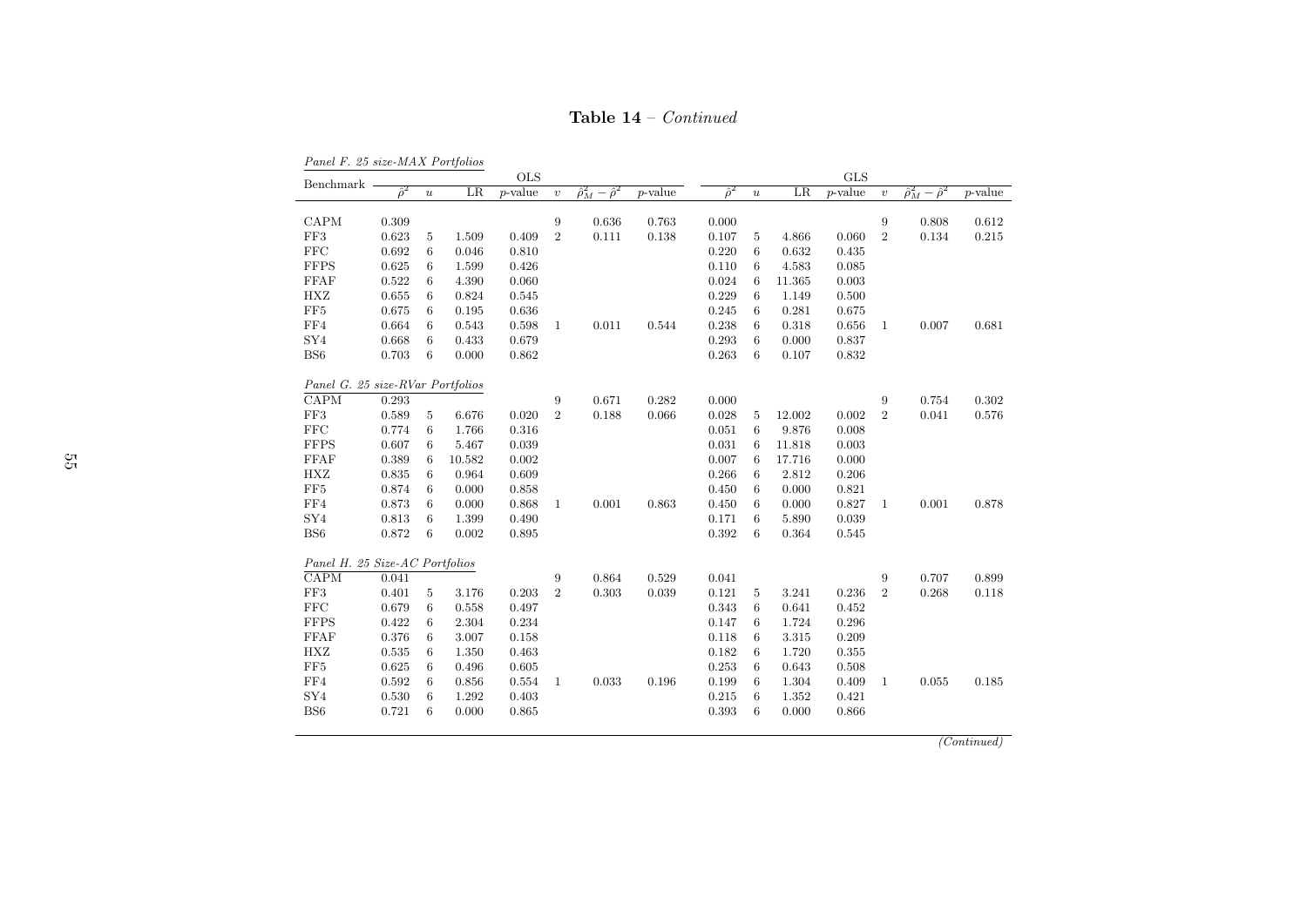| <b>Table 14</b> – <i>Continued</i> |  |
|------------------------------------|--|
|                                    |  |

| Panel I. 30 IND Portfolios            |                |                  |            |            |                  |                                 |                          |                |                  |         |            |                  |                                 |            |
|---------------------------------------|----------------|------------------|------------|------------|------------------|---------------------------------|--------------------------|----------------|------------------|---------|------------|------------------|---------------------------------|------------|
| Benchmark                             |                |                  | <b>OLS</b> |            |                  |                                 |                          |                |                  |         | <b>GLS</b> |                  |                                 |            |
|                                       | $\hat{\rho}^2$ | $\boldsymbol{u}$ | LR         | $p$ -value | $\boldsymbol{v}$ | $\hat{\rho}_M^2-\hat{\rho}^2$   | $p$ -value               | $\hat{\rho}^2$ | $\boldsymbol{u}$ | $_{LR}$ | $p$ -value | $\boldsymbol{v}$ | $\hat{\rho}_M^2 - \hat{\rho}^2$ | $p$ -value |
| CAPM                                  | 0.084          |                  |            |            | 9                | 0.561                           | 0.968                    | 0.008          |                  |         |            | 9                | 0.357                           | 0.984      |
| FF3                                   | 0.128          | 5                | 1.019      | 0.328      | $\overline{2}$   | 0.002                           | 0.993                    | 0.094          | 5                | 0.527   | 0.567      | $\overline{2}$   | 0.016                           | 0.841      |
| <b>FFC</b>                            | 0.130          | 6                | 1.013      | 0.401      |                  |                                 |                          | 0.109          | -6               | 0.277   | 0.584      |                  |                                 |            |
| <b>FFPS</b>                           | 0.129          | 6                | 1.169      | 0.563      |                  |                                 |                          | 0.094          | 6                | 0.681   | 0.701      |                  |                                 |            |
| <b>FFAF</b>                           | 0.130          | 6                | 1.106      | 0.403      |                  |                                 |                          | 0.087          | 6                | 0.800   | 0.624      |                  |                                 |            |
| <b>HXZ</b>                            | 0.251          | 6                | 1.287      | 0.519      |                  |                                 |                          | 0.121          | 6                | 0.659   | 0.690      |                  |                                 |            |
| FF5                                   | 0.364          | 6                | 0.000      | 0.834      |                  |                                 |                          | 0.172          | -6               | 0.002   | 0.807      |                  |                                 |            |
| FF4                                   | 0.290          | 6                | 0.000      | 0.737      | 1                | 0.073                           | 0.456                    | 0.169          | -6               | 0.006   | 0.801      | 1                | 0.003                           | 0.819      |
| SY <sub>4</sub>                       | 0.294          | 6                | 0.609      | 0.544      |                  |                                 |                          | 0.111          | 6                | 0.468   | 0.545      |                  |                                 |            |
| BS <sub>6</sub>                       | 0.267          | 6                | 0.269      | 0.515      |                  |                                 |                          | 0.177          | 6                | 0.000   | 0.719      |                  |                                 |            |
|                                       |                |                  |            |            |                  |                                 |                          |                |                  |         |            |                  |                                 |            |
| %hline<br>Panel J. 8 D10-1 Portfolios |                |                  |            |            |                  |                                 |                          |                |                  |         |            |                  |                                 |            |
|                                       |                |                  |            |            |                  |                                 |                          |                |                  |         |            |                  |                                 |            |
| Benchmark                             |                |                  | <b>OLS</b> |            |                  |                                 |                          |                |                  |         | <b>GLS</b> |                  |                                 |            |
|                                       | $\hat{\rho}^2$ | $\boldsymbol{u}$ | LR         | $p$ -value | $\boldsymbol{v}$ | $\hat{\rho}_M^2 - \hat{\rho}^2$ | $p$ -value               | $\hat{\rho}^2$ | $\boldsymbol{u}$ | LR      | $p$ -value | $\boldsymbol{v}$ | $\hat{\rho}_M^2-\hat{\rho}^2$   | $p$ -value |
|                                       |                |                  |            |            |                  |                                 |                          |                |                  |         |            |                  |                                 |            |
| CAPM                                  | 0.004          |                  |            |            | 9                |                                 | $\overline{\phantom{m}}$ | 0.067          |                  |         |            | 9                |                                 |            |
| FF3                                   | 0.694          | 5                | 2.243      | 0.224      | $\overline{2}$   | 0.177                           | 0.322                    | 0.674          | 5                | 2.706   | 0.186      | $\overline{2}$   | 0.084                           | 0.704      |
| FFC                                   | 0.865          | 6                | 1.178      | 0.441      |                  |                                 |                          | 0.736          | 6                | 2.144   | 0.265      |                  |                                 |            |
| <b>FFPS</b>                           | 0.836          | 6                | 0.500      | 0.480      |                  |                                 |                          | 0.754          | -6               | 0.941   | 0.370      |                  |                                 |            |
| <b>FFAF</b>                           | 0.547          | 6                | 4.399      | 0.056      |                  |                                 |                          | 0.528          | 6                | 5.055   | 0.048      |                  |                                 |            |
| <b>HXZ</b>                            | 0.893          | 6                | 0.362      | 0.730      |                  |                                 |                          | 0.865          | -6               | 0.616   | 0.694      |                  |                                 |            |
| FF5                                   | 0.918          | 6                | 0.369      | 0.675      |                  |                                 |                          | 0.890          | -6               | 0.429   | 0.580      |                  |                                 |            |
| FF4                                   | 0.822          | 6                | 0.769      | 0.562      | 1                | 0.097                           | 0.155                    | 0.849          | 6                | 0.672   | 0.578      | -1               | 0.040                           | 0.356      |
| SY <sub>4</sub>                       | 0.976          | 6                | 0.202      | 0.813      |                  |                                 |                          | 0.950          | 6                | 0.218   | 0.783      |                  |                                 |            |
| BS <sub>6</sub>                       | 0.991          | 6                | 0.000      | 0.858      |                  |                                 |                          | 0.980          | 6                | 0.000   | 0.860      |                  |                                 |            |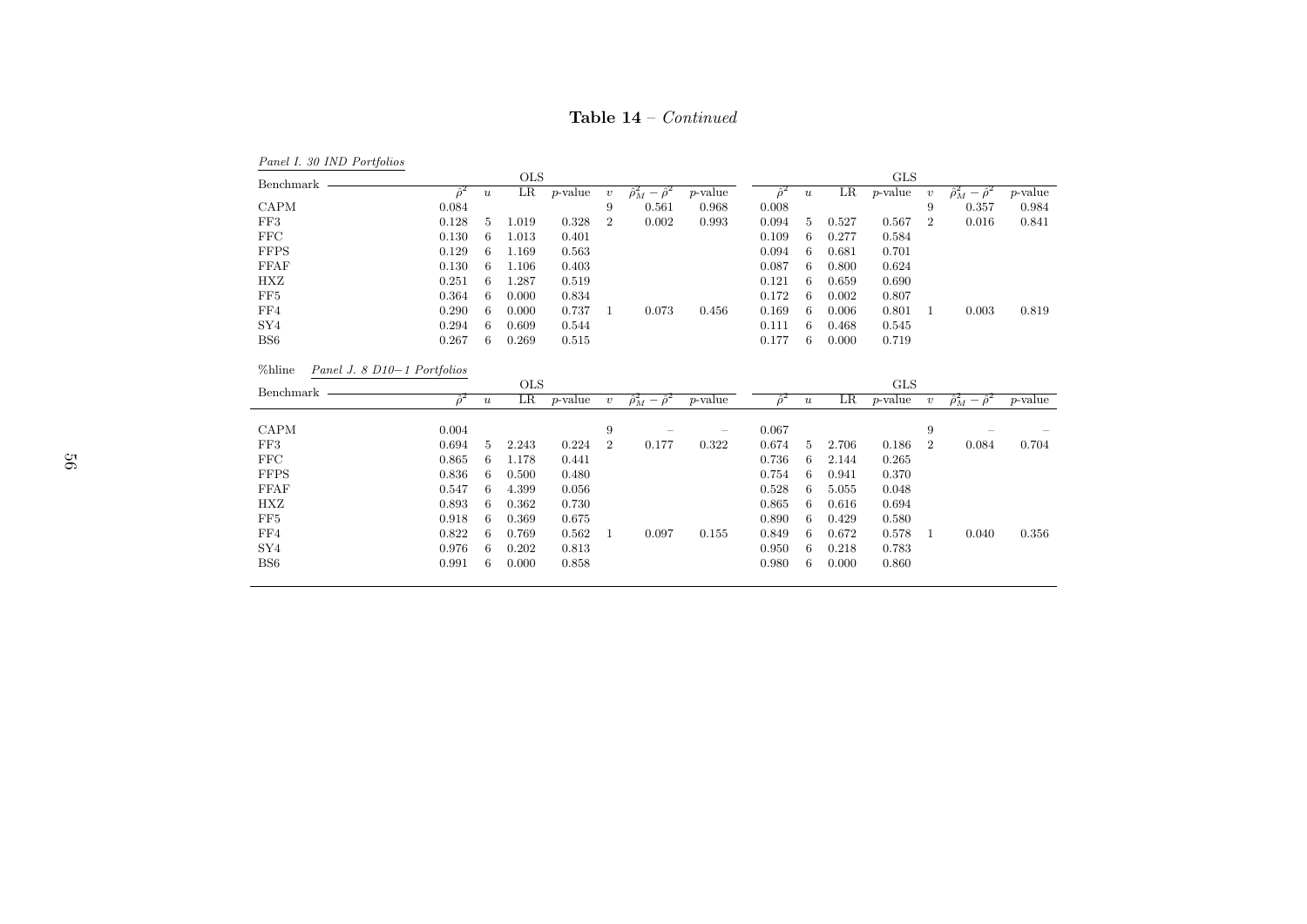#### Table 15

#### <span id="page-58-0"></span>Summary of Factor Model Performance: Multiple Model Comparison Tests

Table 15 reports the summary of the multiple model comparison tests of the ordinary least squares (OLS) and generalized least squares (GLS) cross-sectional regression  $R^2$ s for ten different factor models: the capital asset pricing model (CAPM) of [Sharpe](#page-38-1) [\(1964\)](#page-38-1) and [Lintner](#page-37-0) [\(1965\)](#page-37-0); the [Fama and French](#page-35-3) [\(1993\)](#page-35-3) 3-factor (FF3) model; the [Fama and French](#page-35-3) [\(1993\)](#page-35-3) and [Carhart](#page-34-4) [\(1997\)](#page-34-4) 4-factor (FFC) model; the Fama and French (1993) and Pástor [and Stambaugh](#page-38-2) [\(2003\)](#page-38-2) 4-factor (FFPS) model; the [Asness and Frazzini](#page-34-5) [\(2013\)](#page-34-5) 3-factor (FFAF) model, which combines their value factor with the market and size factors of the FF3 model; the [Hou et al.](#page-36-0) [\(2015\)](#page-36-0)  $q$ -factor (HXZ) model; the [Fama and French](#page-35-0) [\(2015\)](#page-35-0) 5-factor (FF5) model; the 4-factor (FF4) model that excludes the value factor from the FF5 model; the [Stambaugh and Yuan](#page-38-0) [\(2016\)](#page-38-0) 4-factor (SY4) model; and the [Barillas and](#page-34-0) [Shanken](#page-34-0) [\(2018\)](#page-34-0) 6-factor (BS6) model, which includes the market, size, and momentum factors from the FF5 model, the profitability and investment factors from the HXZ model, and the value factor from the FFAF model. For each set of anomaly portfolios, X  $(\checkmark)$  denotes a rejection of the null hypothesis, at the 5% level, that the benchmark model given in column 1 performs at least as well as all other competing nested (nonnested) factor models. See also notes to Tables [13](#page-53-0) and [14.](#page-54-0)

| Panel A. OLS    |          |              |         |               |                                    |              |              |             |            |              |
|-----------------|----------|--------------|---------|---------------|------------------------------------|--------------|--------------|-------------|------------|--------------|
| Model           | Size-STR | Size-CI      | Size-DR | Size- $\beta$ | Size-NI                            | Size-MAX     | Size-RVar    | Size-AC     | <b>IND</b> | $D10-1$      |
|                 |          |              |         |               |                                    |              |              |             |            |              |
| CAPM            |          |              |         |               | $\mathbf X$                        |              |              |             |            |              |
| FF3             |          |              |         |               | $\mathbf{X}\,\mathcal{\checkmark}$ |              | ✓            | $\mathbf X$ |            |              |
| FFC             |          |              |         |               |                                    |              |              |             |            |              |
| <b>FFPS</b>     |          |              |         |               |                                    |              | $\checkmark$ |             |            |              |
| <b>FFAF</b>     |          |              |         |               | $\checkmark$                       |              | ✓            |             |            |              |
| HXZ             |          |              |         |               |                                    |              |              |             |            |              |
| FF5             |          |              |         |               |                                    |              |              |             |            |              |
| FF4             |          |              |         |               |                                    |              |              |             |            |              |
| SY4             |          |              |         |               |                                    |              |              |             |            |              |
| BS <sub>6</sub> |          |              |         |               |                                    |              |              |             |            |              |
|                 |          |              |         |               |                                    |              |              |             |            |              |
| Panel B. GLS    |          |              |         |               |                                    |              |              |             |            |              |
| CAPM            |          |              |         |               |                                    |              |              |             |            |              |
| FF3             |          |              |         |               | √                                  |              | ✓            |             |            |              |
| FFC             |          |              |         |               |                                    |              | $\checkmark$ |             |            |              |
| <b>FFPS</b>     |          |              |         |               | ✓                                  |              | ✓            |             |            |              |
| FFAF            |          | $\checkmark$ |         | $\checkmark$  | $\checkmark$                       | $\checkmark$ | $\checkmark$ |             |            | $\checkmark$ |
| HXZ             |          |              |         |               |                                    |              |              |             |            |              |
| FF5             |          |              |         |               |                                    |              |              |             |            |              |
| FF4             |          |              |         |               |                                    |              |              |             |            |              |
| SY4             |          |              |         |               |                                    |              | $\checkmark$ |             |            |              |
| BS <sub>6</sub> |          |              |         |               |                                    |              |              |             |            |              |
|                 |          |              |         |               |                                    |              |              |             |            |              |